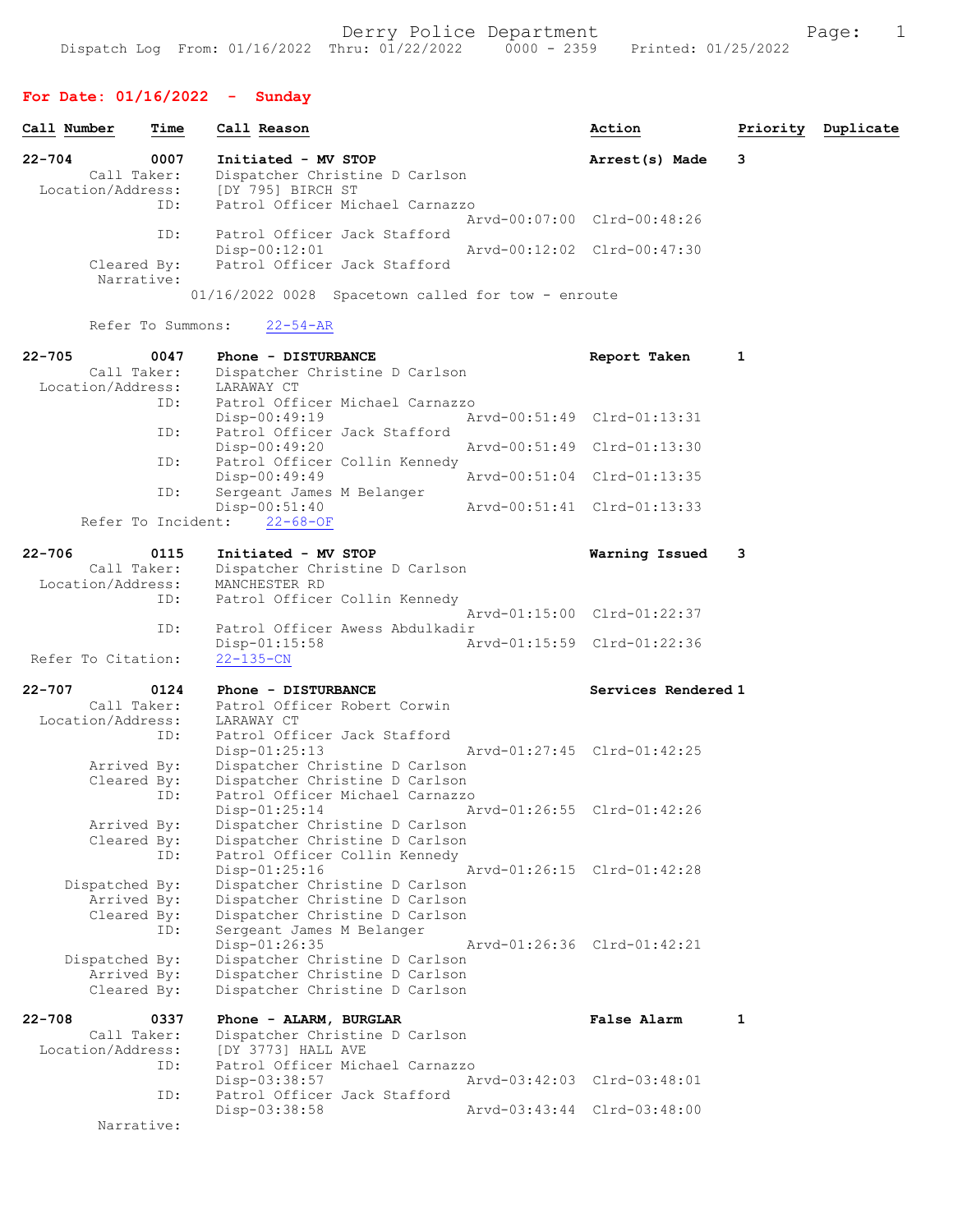01/16/2022 0338 Kitchen door

Refer To Field Int: 22-257-FI

| $22 - 709$         | 0807        | Radio - MV STOP                                 | Warning Issued 3            |   |
|--------------------|-------------|-------------------------------------------------|-----------------------------|---|
| Location/Address:  | Call Taker: | Patrol Officer Charles L Doherty<br>S MAIN ST   |                             |   |
|                    | ID:         | Patrol Officer Jack Stafford<br>$Disp-08:08:45$ | Arvd-08:08:48 Clrd-08:15:41 |   |
| Refer To Citation: |             | 22-138-CN                                       |                             |   |
| 00.710             | con n       | $R = 32$<br>$MT$ $G$ $D$ $D$                    | $H = H + H + H + H$         | ີ |

22-710 0833 Radio - MV STOP Warning Issued 3 Call Taker: Patrol Officer Charles L Doherty Location/Address: S MAIN ST ID: Patrol Officer Michael Carnazzo Disp-08:33:50 Arvd-08:33:53 Clrd-08:38:37 Refer To Citation: 22-136-CN Narrative:

3619176

22-711 0901 Radio - MV STOP Warning Issued 3 Call Taker: Patrol Officer Charles L Doherty Location/Address: FRANKLIN ST EXT ID: Patrol Officer Michael Carnazzo Disp-09:01:40 Arvd-09:01:43 Clrd-09:11:20 Refer To Citation: Narrative: 1634651

22-712 1001 Radio - MV STOP Warning Issued 3 Call Taker: Patrol Officer Charles L Doherty Location/Address: FAIRWAY DR ID: Patrol Officer Jack Stafford Disp-10:01:25 Arvd-10:01:28 Clrd-10:04:20 Refer To Citation: 22-137-CN Narrative: 4991373

22-713 1002 Radio - MV STOP Warning Issued 3 Call Taker: Patrol Officer Charles L Doherty Location/Address: S MAIN ST ID: Patrol Officer Timothy J Underhill Disp-10:03:22 Arvd-10:03:25 Clrd-10:07:34 Refer To Citation:  $22-139-CN$  Narrative: 4990990

22-714 1020 Radio - MV STOP Warning Issued 3 Call Taker: Patrol Officer Charles L Doherty Location/Address: E BROADWAY ID: Patrol Officer Michael Carnazzo<br>Disp-10:21:50 Arvd-10:21:52 Clrd-10:26:55 Disp-10:21:50<br>22-140-CN Refer To Citation:

22-715 1022 Radio - FOLLOW-UP Investigated 2 Call Taker: Patrol Officer Charles L Doherty Location/Address: [DY 1879] S MAIN ST ID: Patrol Officer Timothy J Underhill<br>Disp-10:23:37 Arvd-Disp-10:23:37 Arvd-10:23:40 Clrd-10:27:08

22-716 1023 Radio - MV STOP Warning Issued 3 Call Taker: Patrol Officer Charles L Doherty Location/Address: HIGHLAND AVE ID: Patrol Officer Blake A Martineau<br>Disp-10:24:04 Ary Disp-10:24:04 Arvd-10:24:07 Clrd-10:28:27 Refer To Citation: 22-142-CN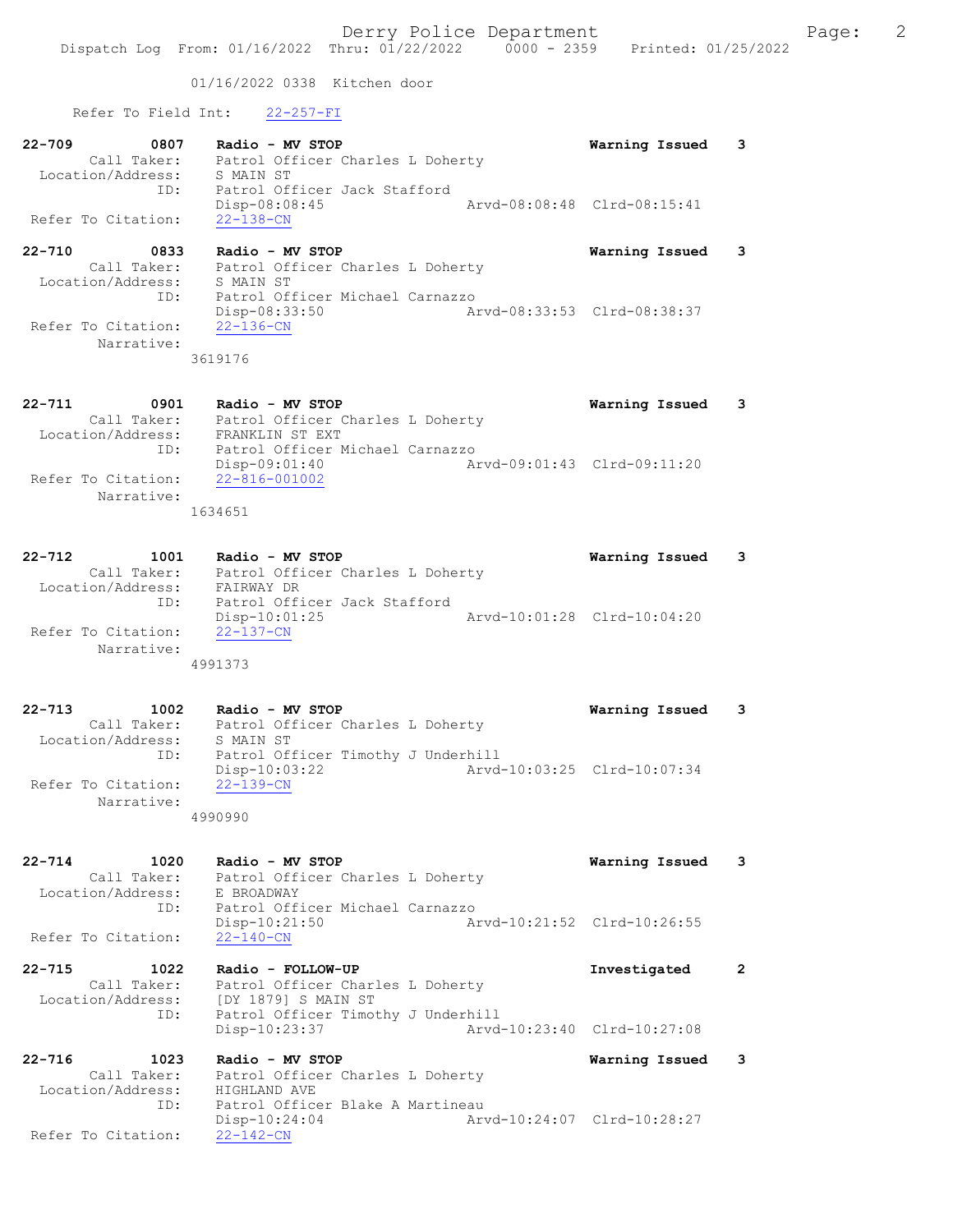22-717 1040 Radio - FOLLOW-UP Investigated 2 Call Taker: Patrol Officer Charles L Doherty Location/Address: [DY 329] ROCKINGHAM RD ID: Patrol Officer Timothy J Underhill Disp-10:41:08 Arvd-10:41:11 Clrd-10:45:53 22-718 1048 Phone - FOUND/LOST PROPERTY Assistance Rendered 3 Call Taker: Patrol Officer Scott M Beegan Location/Address: LANE RD ID: Patrol Officer Scott M Beegan Disp-10:49:20 Arvd-10:49:22 Clrd-10:50:21 Narrative: lost wallet Narrative: 01/16/2022 1049 made contact with the owner. Will be responding to DPD HQ to retrieve his wallet Refer To Field Int: 22-198-FI 22-719 1052 Radio - MV STOP Warning Issued 3 Call Taker: Patrol Officer Charles L Doherty Location/Address: S MAIN ST ID: Patrol Officer Jack Stafford Disp-10:53:23 Arvd-10:53:26 Clrd-10:58:43 Refer To Citation: 22-141-CN 22-720 1053 Radio - FOLLOW-UP Investigated 2 Call Taker: Patrol Officer Charles L Doherty Location/Address: ISLAND POND RD ID: Patrol Officer Timothy J Underhill Disp-10:53:49 Arvd-10:53:54 Clrd-11:05:39 22-721 1100 Radio - DISABLED MV Matter Rectified 3 Call Taker: Patrol Officer Charles L Doherty Location/Address: FORDWAY ST + KENDALL POND RD ID: Patrol Officer Michael Carnazzo Disp-11:00:38 Arvd-11:00:50 Clrd-11:09:50 22-722 1115 Radio - MV STOP Warning Issued 3 Call Taker: Patrol Officer Charles L Doherty Location/Address: KENDALL POND RD ID: Patrol Officer Blake A Martineau Disp-11:15:21 Arvd-11:15:24 Clrd-11:25:00 Refer To Citation: 22-143-CN 22-723 1152 Radio - MV STOP Warning Issued 3 Call Taker: Patrol Officer Charles L Doherty Location/Address: N MAIN ST ID: Patrol Officer Michael Carnazzo<br>Disp-11:53:26 Ar Disp-11:53:26 Arvd-11:53:28 Clrd-12:03:32 Refer To Citation: 22-144-CN 22-724 1233 Radio - MV STOP Warning Issued 3 Call Taker: Patrol Officer Charles L Doherty Location/Address: E DERRY RD ID: Patrol Officer Jack Stafford<br>Disp-12:34:13 Arvd-12:34:18 Clrd-12:40:15 Disp-12:34:13 Refer To Citation: 22-145-CN 22-725 1401 Phone - ASSIST CITIZEN Services Rendered 3 Call Taker: Patrol Officer Scott M Beegan Location/Address: SOUTH AVE ID: Patrol Officer Blake A Martineau Disp-14:03:20 Arvd-14:06:39 Clrd-14:31:14 Cleared By: Patrol Officer Charles L Doherty Refer To Field Int: 22-196-FI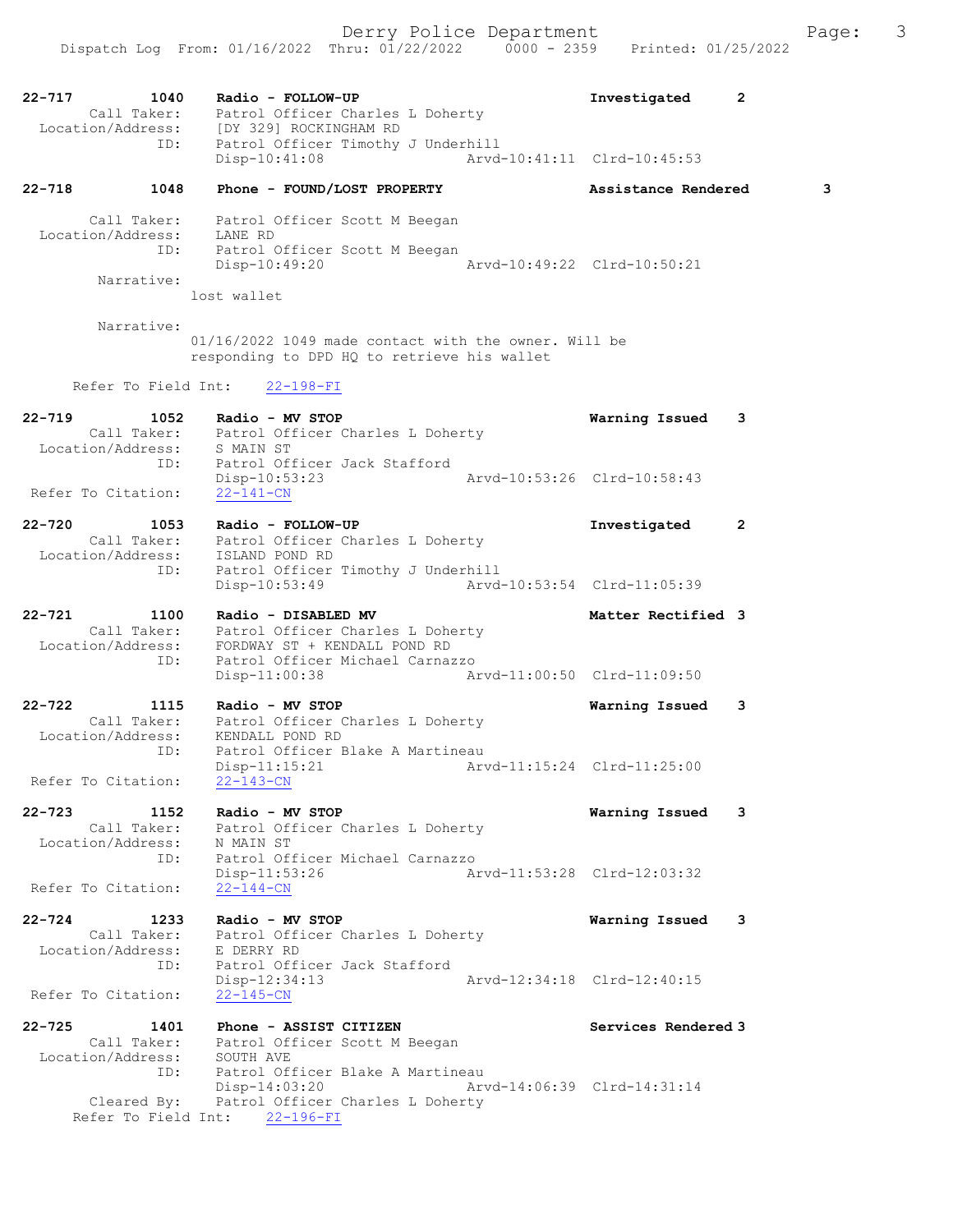Dispatch Log From: 01/16/2022 Thru: 01/22/2022 0000 - 2359 Printed: 01/25/2022 22-726 1417 Phone - CRIMINAL THREAT Investigated 2 Call Taker: Patrol Officer Scott M Beegan Location/Address: W BROADWAY ID: Patrol Officer Timothy J Underhill Disp-14:18:36 Arvd-14:24:20 Clrd-14:42:31 Cleared By: Patrol Officer Charles L Doherty Refer To Incident: 22-69-OF 22-727 1431 Phone - ASSIST OTHER AGENCY Services Rendered 3 Call Taker: Patrol Officer Charles L Doherty Location/Address: ROCKINGHAM RD ID: Patrol Officer Blake A Martineau Disp-14:32:19 Arvd-14:32:22 Clrd-14:57:34 Cleared By: Patrol Officer Scott M Beegan 22-728 1524 Initiated - MV STOP Summons Issued 3 Call Taker: Patrol Officer Brian J Landry Location/Address: RT 28 ID: Patrol Officer Michael P Accorto Arvd-15:24:00 Clrd-15:30:28 Refer To Citation: 22-816-001003 22-729 1601 Phone - SUSPICIOUS ACTIVITY SENT ON THEIR WAY 2 Call Taker: Patrol Officer Brian J Landry Location/Address: MAPLE ST ID: Patrol Officer Casey J Noyes Disp-16:03:01 Arvd-16:05:23 Clrd-16:19:51 ID: Patrol Officer Blake A Martineau Disp-16:12:17 Arvd-16:12:18 Clrd-16:19:51 ID: Sergeant Jared Knox Disp-16:15:07 Arvd-16:15:09 Clrd-16:19:50 Narrative: man asking for money Narrative: 01/16/2022 1612 checking one at Wayne's Tattoo 22-730 1630 Phone - SUSPICIOUS ACTIVITY Natter Rectified 2 Call Taker: Patrol Officer Brian J Landry Location/Address: LARAWAY CT ID: Patrol Officer Charles L Doherty Disp-16:31:51 Arvd-16:34:27 Clrd-16:49:26 ID: Patrol Officer Casey J Noyes Disp-16:31:52 Arvd-16:34:28 Clrd-16:49:27 ID: Sergeant Jared Knox Disp-16:38:29 Arvd-16:38:30 Clrd-16:49:23 Refer To Field Int: 22-204-FI 22-731 1728 Phone - MV ACCIDENT 1 128 Report Taken 1 Call Taker: Patrol Officer Brian J Landry Location/Address: W EVERETT ST ID: Patrol Officer Casey J Noyes Disp-17:28:43 Arvd-17:41:50 Clrd-18:07:46 Narrative: Richardson vs. Farrell full report Refer To Accident: 22-23-AC 22-732 1840 Phone - MV ACCIDENT Report Taken 1 Call Taker: Patrol Officer Robert Corwin Location/Address: HAMPSTEAD RD ID: Patrol Officer Scott M Beegan Disp-18:41:43 Arvd-18:46:53 Clrd-19:14:52 Cleared By: Patrol Officer Brian J Landry Narrative: NH 490 8914 Narrative:

Lloyd vs. deer full report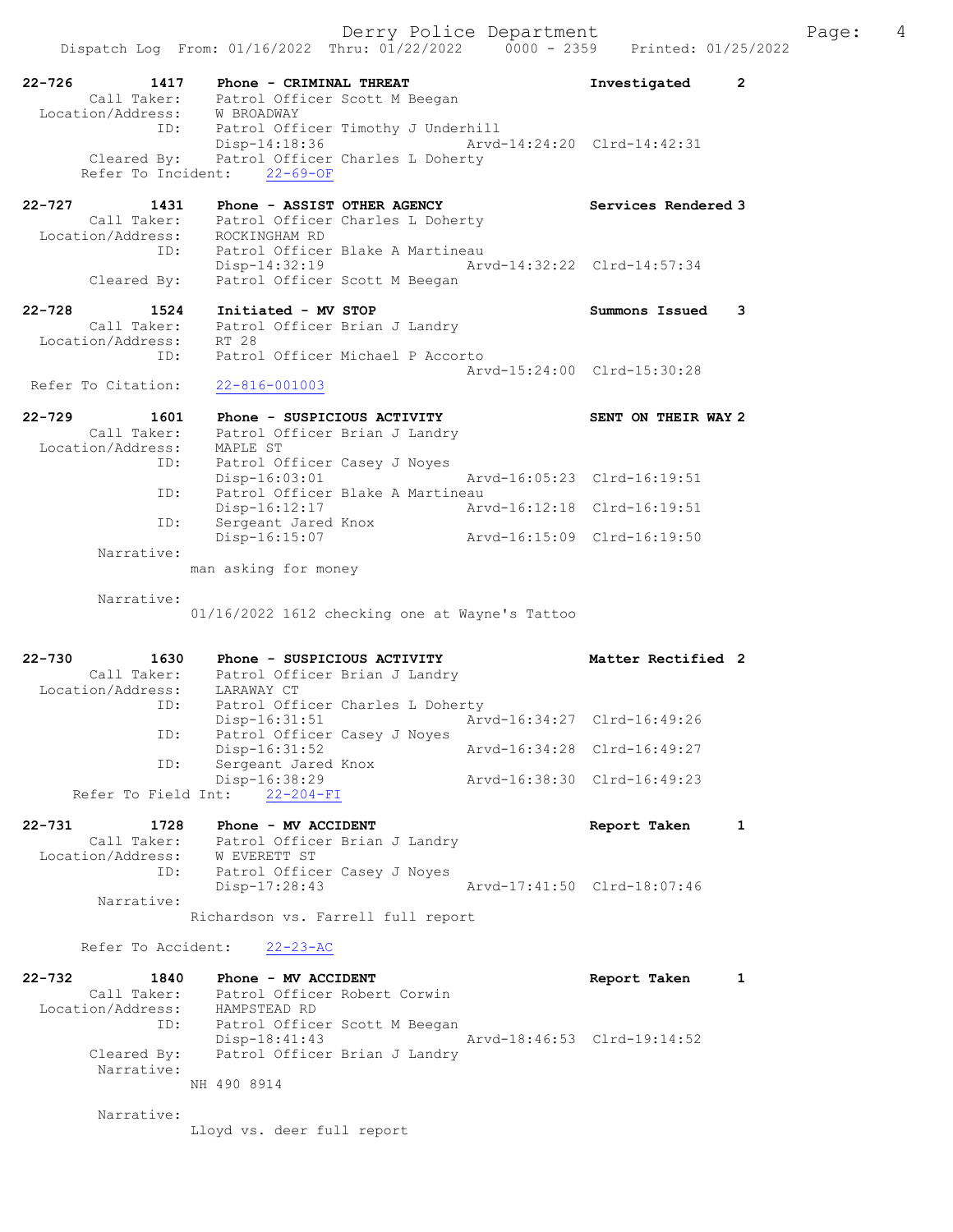Refer To Accident: 22-24-AC

| 22-733<br>1848            | Phone - NOISE COMPLAINT       | Peace Restored              |  |
|---------------------------|-------------------------------|-----------------------------|--|
| Call Taker:               | Patrol Officer Robert Corwin  |                             |  |
| Location/Address:         | FRANKLIN ST                   |                             |  |
| ID:                       | Patrol Officer Collin Kennedy |                             |  |
|                           | Disp-18:50:11                 | Arvd-18:55:05 Clrd-19:03:45 |  |
| Cleared By:<br>Narrative: | Patrol Officer Brian J Landry |                             |  |

children playing upstairs

Refer To Field Int: 22-194-FI

| $22 - 734$<br>1903 | Phone - ROAD HAZARD              | Matter Rectified 2          |
|--------------------|----------------------------------|-----------------------------|
| Call Taker:        | Patrol Officer Robert Corwin     |                             |
| Location/Address:  | PINKERTON ST                     |                             |
| ID:                | Patrol Officer Charles L Doherty |                             |
|                    | $Disp-19:04:39$                  | Arvd-19:10:47 Clrd-19:16:13 |
| Arrived By:        | Patrol Officer Brian J Landry    |                             |
| Cleared By:        | Patrol Officer Brian J Landry    |                             |
| ID:                | Patrol Officer Collin Kennedy    |                             |
|                    | $Disp-19:10:45$                  | Arvd-19:10:48 Clrd-19:16:14 |
| Dispatched By:     | Patrol Officer Brian J Landry    |                             |
| Arrived By:        | Patrol Officer Brian J Landry    |                             |
| Cleared By:        | Patrol Officer Brian J Landry    |                             |
| Narrative:         |                                  |                             |
|                    | cones in roadway                 |                             |

Narrative:

01/16/2022 1910 checking NH Reg 468 2746 at Citizen's Plaza

### 22-735 1950 Phone - ROAD HAZARD Could Not Locate 2 Call Taker: Patrol Officer Robert Corwin Location/Address: E BROADWAY ID: Patrol Officer Charles L Doherty Disp-19:51:33 Arvd-19:53:19 Clrd-19:56:17 Arrived By: Patrol Officer Brian J Landry Cleared By: Patrol Officer Brian J Landry Narrative:

Cones in roadway

| $22 - 736$<br>2010 | Initiated - MV STOP              | Warning Issued<br>3         |  |
|--------------------|----------------------------------|-----------------------------|--|
| Call Taker:        | Patrol Officer Brian J Landry    |                             |  |
| Location/Address:  | E BROADWAY                       |                             |  |
| ID:                | Patrol Officer Collin Kennedy    |                             |  |
|                    |                                  | Arvd-20:10:00 Clrd-20:20:23 |  |
| ID:                | Patrol Officer Charles L Doherty |                             |  |
|                    | $Disp-20:11:21$                  | Arvd-20:11:23 Clrd-20:20:20 |  |
| Refer To Citation: | $22 - 147 - CN$                  |                             |  |
| $22 - 737$<br>2011 | Other - MV REPO                  | Assistance Rendered         |  |

 Call Taker: Patrol Officer Brian J Landry Location/Address: LARAWAY CT ID: Patrol Officer Brian J Landry Disp-20:12:34 Arvd-20:12:35 Clrd-20:13:01 Narrative: Honda Accord

22-738 2015 Initiated - MV STOP Warning Issued 3 Call Taker: Patrol Officer Brian J Landry Location/Address: RT 28 ID: Patrol Officer Michael P Accorto Arvd-20:15:00 Clrd-20:21:07 Refer To Citation: 22-146-CN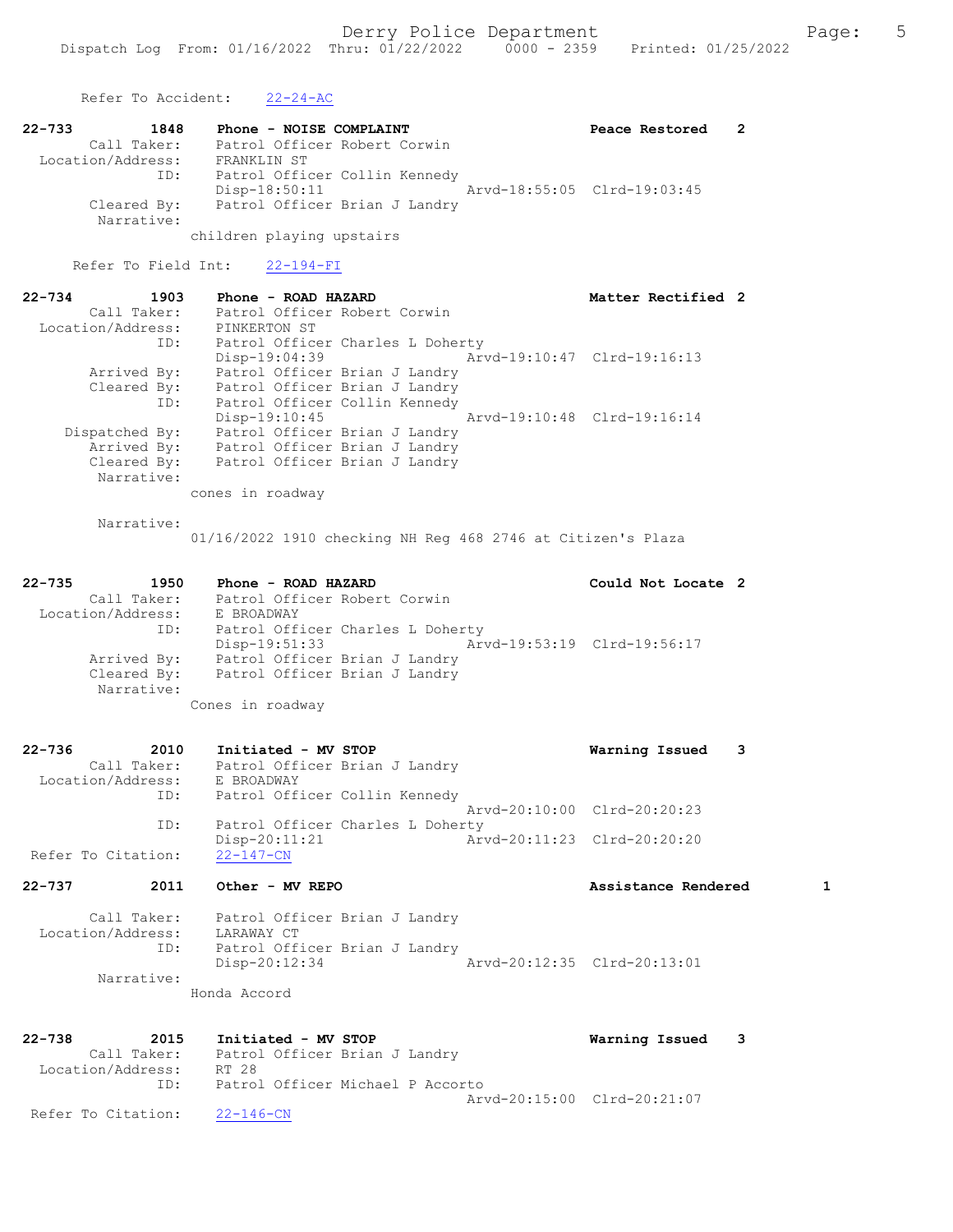| 2026<br>$22 - 739$<br>Call Taker:    | Phone - SUSPICIOUS ACTIVITY<br>Patrol Officer Robert Corwin    | Matter Rectified 2                        |
|--------------------------------------|----------------------------------------------------------------|-------------------------------------------|
| Location/Address:                    | [DY 2805] MAPLE ST                                             |                                           |
| ID:                                  | Patrol Officer Casey J Noyes<br>Disp-20:27:08                  | Arvd-20:28:42 Clrd-20:50:08               |
| Arrived By:                          | Patrol Officer Brian J Landry                                  |                                           |
| Cleared By:<br>ID:                   | Patrol Officer Brian J Landry<br>Sergeant Jared Knox           |                                           |
|                                      | Disp-20:31:25                                                  | Arvd-20:31:27 Clrd-20:50:15               |
| Dispatched By:                       | Patrol Officer Brian J Landry                                  |                                           |
| Arrived By:<br>Cleared By:           | Patrol Officer Brian J Landry<br>Patrol Officer Brian J Landry |                                           |
| ID:                                  | Patrol Officer Collin Kennedy                                  |                                           |
| Dispatched By:                       | Disp-20:38:33<br>Patrol Officer Brian J Landry                 | Arvd-20:38:35 Clrd-20:50:10               |
| Arrived By:                          | Patrol Officer Brian J Landry                                  |                                           |
| Cleared By:                          | Patrol Officer Brian J Landry                                  |                                           |
| $22 - 740$<br>2028                   | Initiated - FOLLOW-UP                                          | Cleared<br>$\mathbf{2}$                   |
| Call Taker:                          | Patrol Officer Brian J Landry                                  |                                           |
| Location/Address: FAIRFAX AVE<br>ID: | Patrol Officer Charles L Doherty                               |                                           |
|                                      |                                                                | Arvd-20:28:00 Clrd-20:38:45               |
| $22 - 741$<br>2059                   | Phone - DRUG OVERDOSE                                          | $\overline{2}$<br>Transported to Hospital |
|                                      |                                                                |                                           |
| Call Taker:<br>Location/Address:     | Patrol Officer Brian J Landry<br>MT PLEASANT ST                |                                           |
| ID:                                  | Patrol Officer Collin Kennedy                                  |                                           |
| ID:                                  | $Disp-21:00:02$<br>Patrol Officer Casey J Noyes                | Arvd-21:01:05 Clrd-21:46:55               |
|                                      | $Disp-21:00:04$                                                | Arvd-21:01:58 Clrd-21:46:54               |
| ID:                                  | Sergeant Jared Knox                                            |                                           |
| ID:                                  | $Disp-21:01:03$<br>Patrol Officer Scott M Beegan               | Arvd-21:01:04 Clrd-21:46:56               |
|                                      | Disp-21:09:43                                                  | Arvd-21:09:44 Clrd-21:46:38               |
| Narrative:                           | 01/16/2022 2102 DFD on scene                                   |                                           |
|                                      |                                                                |                                           |
| Refer To Incident:                   | $22 - 70 - OF$                                                 |                                           |
| $22 - 742$<br>2125                   | Phone - DOMESTIC DISTURBANCE                                   | Matter Rectified 1                        |
| Location/Address: FAIRWAY DR         | Call Taker: Patrol Officer Brian J Landry                      |                                           |
| ID:                                  | Patrol Officer Charles L Doherty                               |                                           |
|                                      | Disp-21:25:36                                                  | Arvd-21:30:45 Clrd-21:37:06               |
| ID:                                  | Patrol Officer Michael P Accorto<br>Disp-21:25:39              | Arvd-21:29:20 Clrd-21:37:08               |
|                                      | Refer To Field Int: 22-195-FI                                  |                                           |
| $22 - 743$<br>2249                   | Phone - INTERNET OFFENSES                                      | Services Rendered 2                       |
| Call Taker:                          | Dispatcher Christine D Carlson                                 |                                           |
| Location/Address:<br>ID:             | WALNUT HILL RD<br>Patrol Officer Collin Kennedy                |                                           |
|                                      | $Disp-22:50:40$                                                | Arvd-23:00:38 Clrd-23:04:13               |
| $22 - 744$<br>2315                   | Initiated - MV STOP                                            | 3                                         |
| Call Taker:                          | Dispatcher Christine D Carlson                                 | Warning Issued                            |
| Location/Address:                    | [DY 1244] MANCHESTER RD                                        |                                           |
| ID:                                  | Patrol Officer Andrew R Kennedy                                | Arvd-23:15:00 Clrd-23:22:50               |
| Refer To Citation:                   | $22 - 149 - CN$                                                |                                           |
| $22 - 745$<br>2317                   | Initiated - MV STOP                                            | Warning Issued<br>3                       |
| Call Taker:                          | Dispatcher Christine D Carlson                                 |                                           |
| Location/Address:<br>ID:             | LINLEW DR<br>Patrol Officer Awess Abdulkadir                   |                                           |
|                                      |                                                                | Arvd-23:17:00 Clrd-23:24:52               |
| Refer To Citation:                   | $22 - 148 - CN$                                                |                                           |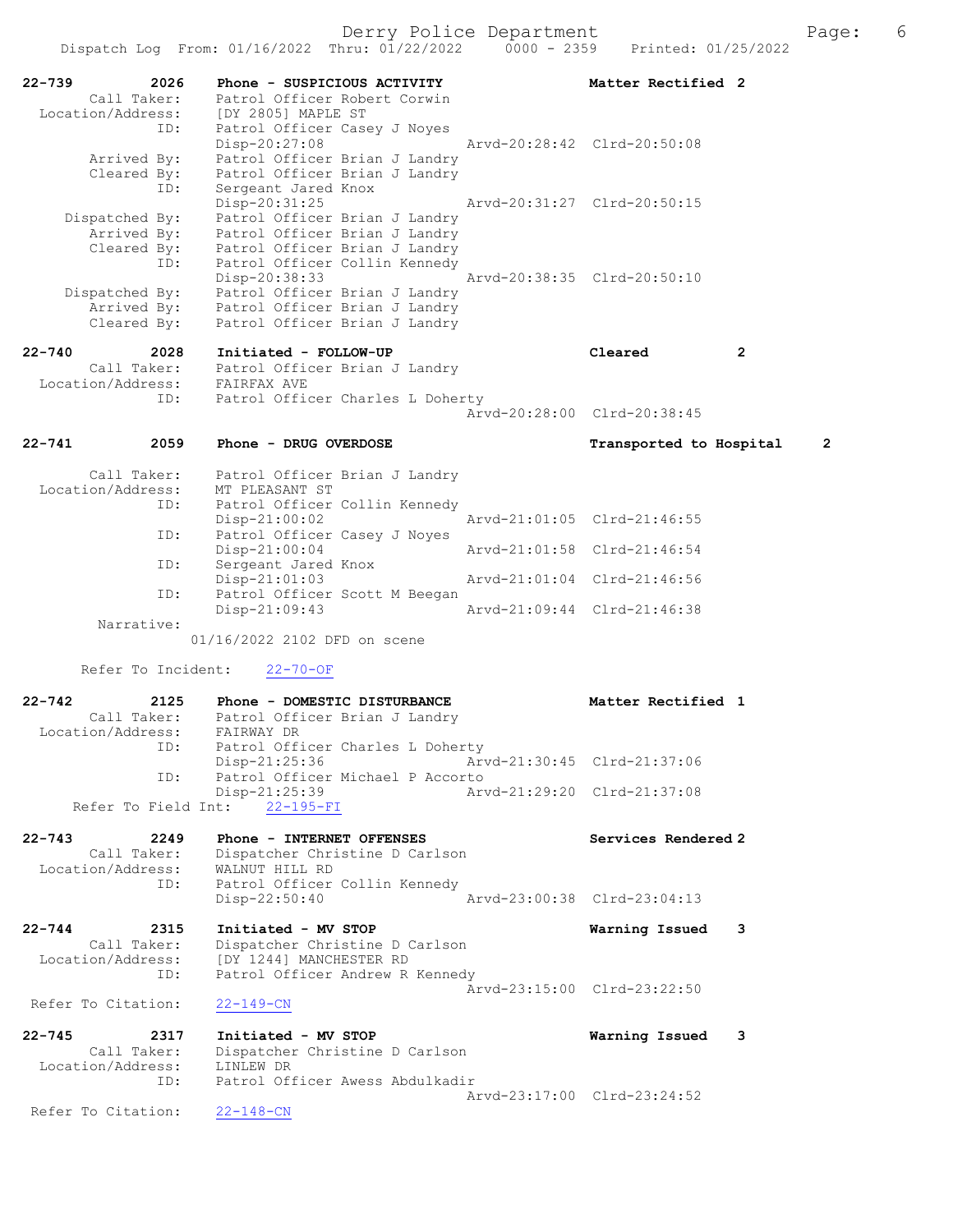| 22-746 | 2333<br>Call Taker: |               | Phone - SUSPICIOUS ACTIVITY<br>Dispatcher Christine D Carlson |                             | Arrest(s) Made                           | $\overline{2}$ |
|--------|---------------------|---------------|---------------------------------------------------------------|-----------------------------|------------------------------------------|----------------|
|        | Location/Address:   | MANCHESTER RD |                                                               |                             |                                          |                |
|        | ID:                 |               | Patrol Officer Andrew R Kennedy                               |                             |                                          |                |
|        |                     | Disp-23:33:56 |                                                               |                             | Arvd-23:34:05 Clrd-01/17/2022 @ 02:21:12 |                |
|        | ID:                 |               | Patrol Officer Awess Abdulkadir                               |                             |                                          |                |
|        |                     | Disp-23:33:58 |                                                               |                             | Arvd-23:33:59 Clrd-01/17/2022 @ 00:10:21 |                |
|        | ID:                 |               | Sergeant James M Belanger                                     |                             |                                          |                |
|        | Narrative:          | Disp-23:35:20 |                                                               | Arvd-23:35:21 Clrd-23:58:03 |                                          |                |
|        |                     |               | 01/16/2022 2342 S4 advising checking sobriety                 |                             |                                          |                |
|        | Narrative:          |               |                                                               |                             |                                          |                |
|        |                     |               | 01/16/2022 2351 133 advising one in custody at this time      |                             |                                          |                |
|        |                     |               |                                                               |                             |                                          |                |
|        | Narrative:          |               |                                                               |                             |                                          |                |
|        |                     |               | $01/16/2022$ 2353 Recovery called for tow - enroute           |                             |                                          |                |
|        |                     |               |                                                               |                             |                                          |                |
|        | Narrative:          |               |                                                               |                             |                                          |                |
|        |                     |               | $01/16/2022$ 2357 435 transporting one to HQ, s/m: 47,576.3   |                             |                                          |                |
|        | Narrative:          |               |                                                               |                             |                                          |                |
|        |                     |               | 01/16/2022 2359 435 off at HQ, e/m: 47,576.7                  |                             |                                          |                |
|        |                     |               |                                                               |                             |                                          |                |
|        | Narrative:          |               |                                                               |                             |                                          |                |
|        |                     |               | 01/17/2022 0005 Wrecker on scene                              |                             |                                          |                |
|        | Narrative:          |               |                                                               |                             |                                          |                |
|        |                     |               | 01/17/2022 0005 Subject information (DWI):                    |                             |                                          |                |
|        |                     |               | Jodi Shaw                                                     |                             |                                          |                |
|        |                     |               | 12 Linlew Dr #9                                               |                             |                                          |                |
|        |                     |               | Derry NH                                                      |                             |                                          |                |

 Narrative: 01/17/2022 0012 B/C called at this time Narrative: 01/17/2022 0026 Placed in cell 1 Narrative: 01/17/2022 0111 Subject checked Narrative: 01/17/2022 0111 B/C called a second time Narrative: 01/17/2022 0130 B/C off at HQ Narrative: 01/17/2022 0220 Subject released to sober party w/ court date of 4/07/22 as per b/c Mencis Narrative: 01/17/2022 0221 Booking, AFIS and cell videos completed at this time Refer To Arrest: 22-55-AR

DOB:  $1/14/71$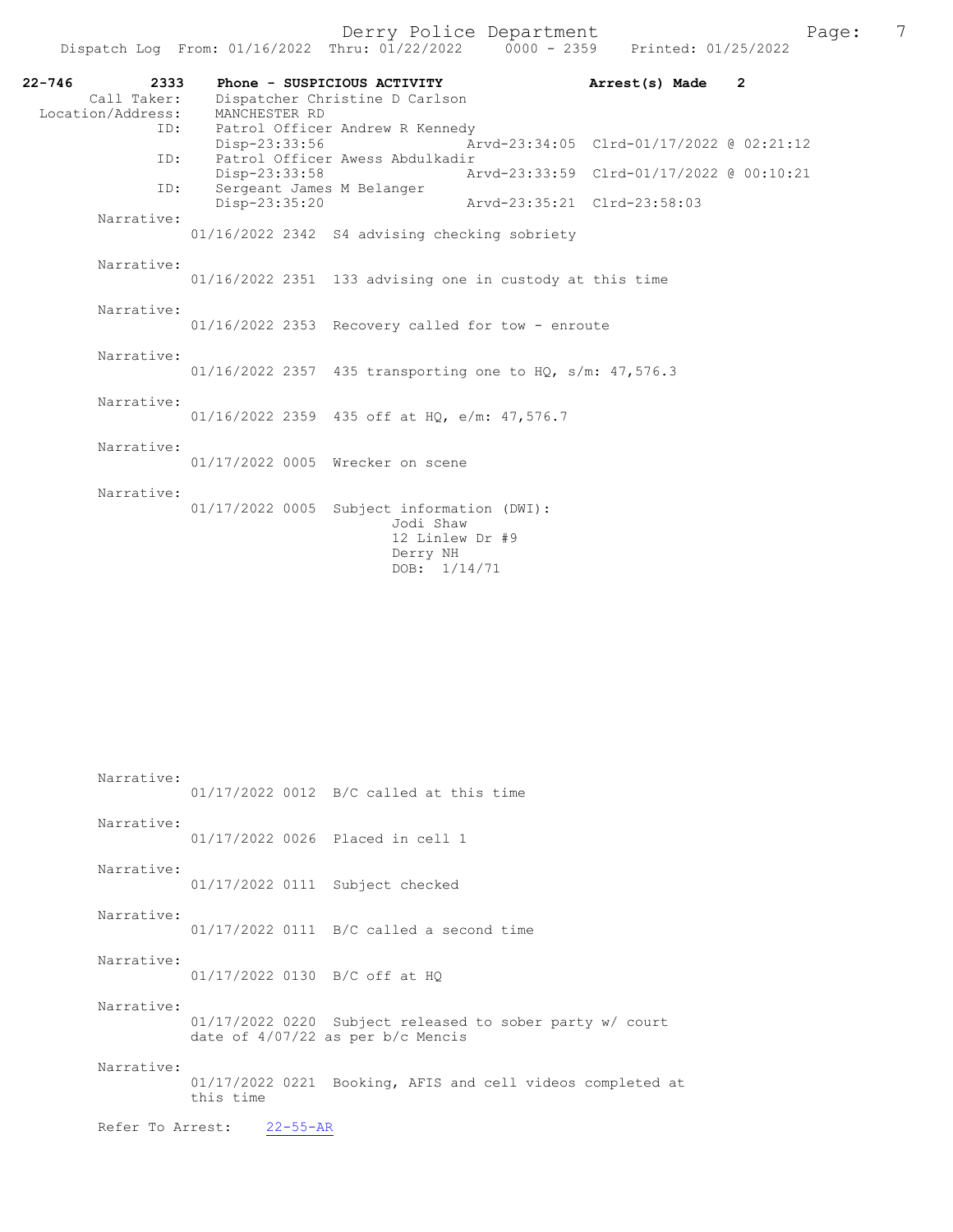| 22-747 | 2349              | Initiated - ASSIST CITIZEN       | Services Rendered 3         |
|--------|-------------------|----------------------------------|-----------------------------|
|        | Call Taker:       | Dispatcher Christine D Carlson   |                             |
|        | Location/Address: | [DY 1530] BIRCH ST               |                             |
|        | ID:               | Patrol Officer Michael P Accorto |                             |
|        |                   |                                  | Aryd-23:49:00 Clrd-23:49:42 |
|        | Narrative:        |                                  |                             |

01/16/2022 2349 Looking for child custody advice

| 22-748 | 2350                     | Initiated - PED CHECK                           | Services Rendered 2         |
|--------|--------------------------|-------------------------------------------------|-----------------------------|
|        | Call Taker:<br>Location: | Dispatcher Christine D Carlson<br>SHUTES CORNER |                             |
|        | ID:                      | Patrol Officer Michael P Accorto                |                             |
|        |                          |                                                 | Aryd-23:50:00 Clrd-23:52:39 |
|        | ID:                      | Patrol Officer Jack Stafford                    | $Clrd-23:52:38$             |
|        |                          | Disp-23:52:05                                   |                             |

### For Date: 01/17/2022 - Monday

| $22 - 749$<br>0035 | Alarm - ALARM, BURGLAR         | False Alarm                 |  |
|--------------------|--------------------------------|-----------------------------|--|
| Call Taker:        | Patrol Officer Robert Corwin   |                             |  |
| Location/Address:  | [DY 277] HOOD RD               |                             |  |
| ID:                | Patrol Officer Jack Stafford   |                             |  |
|                    | Disp-00:36:03                  | Arvd-00:39:18 Clrd-00:59:51 |  |
| Arrived By:        | Dispatcher Christine D Carlson |                             |  |
| Cleared By:        | Dispatcher Christine D Carlson |                             |  |
| ID:                | Patrol Officer Collin Kennedy  |                             |  |
|                    | Disp-00:36:06                  | Arvd-00:37:51 Clrd-00:59:49 |  |
| Arrived By:        | Dispatcher Christine D Carlson |                             |  |
| Cleared By:        | Dispatcher Christine D Carlson |                             |  |
| Narrative:         |                                |                             |  |

A Floor

 Refer To Field Int: 22-200-FI Refer To Field Int: 22-205-FI

| $22 - 750$<br>0234              | Phone - DEPARTMENT INFO                                 | Services Rendered 3 |
|---------------------------------|---------------------------------------------------------|---------------------|
| Call Taker:                     | Dispatcher Christine D Carlson                          |                     |
| Location/Address:<br>Narrative: | MUNICIPAL DR                                            |                     |
|                                 | 01/17/2022 0234 Highway called to notify of first flake |                     |

| $22 - 751$<br>0611 | Phone - MV ACCIDENT                            | Report Taken |  |
|--------------------|------------------------------------------------|--------------|--|
| Call Taker:        | Dispatcher Christine D Carlson                 |              |  |
| Location/Address:  | RT 111                                         |              |  |
| ID:                | Patrol Officer Jack Stafford                   |              |  |
|                    | Arvd-06:36:30 Clrd-07:35:30<br>$Disp-06:11:31$ |              |  |
| Cleared By:        | Patrol Officer Jeffrey R Pike                  |              |  |
| ID:                | Patrol Officer Timothy J Underhill             |              |  |
|                    | Arvd-07:25:44 Clrd-09:16:51<br>$Disp-07:04:08$ |              |  |
| Dispatched By:     | Patrol Officer Jeffrey R Pike                  |              |  |
| Arrived By:        | Patrol Officer Jeffrey R Pike                  |              |  |
| Cleared By:        | Patrol Officer Jeffrey R Pike                  |              |  |
| Narrative:         |                                                |              |  |
|                    | $01/17/2022$ 0645 LBP called for tow enroute   |              |  |

 Narrative: 01/17/2022 0829 AAA CONTACTED BY OWNER AT 0645. LBP CANCELLED. AS OF 0820 AAA STILL NOT ON SCENE. AAA CONTACTED AND ADVISED 20+ MINUTES OUT. AAA CANCELLED. NEXT ON LIST BIRCH STREET COLLISION RESPONDING

Narrative:

01/17/2022 0851 BIRCH STREET ON SCENE

Narrative:

01/17/2022 0907 BIRCH STREET TOWED MV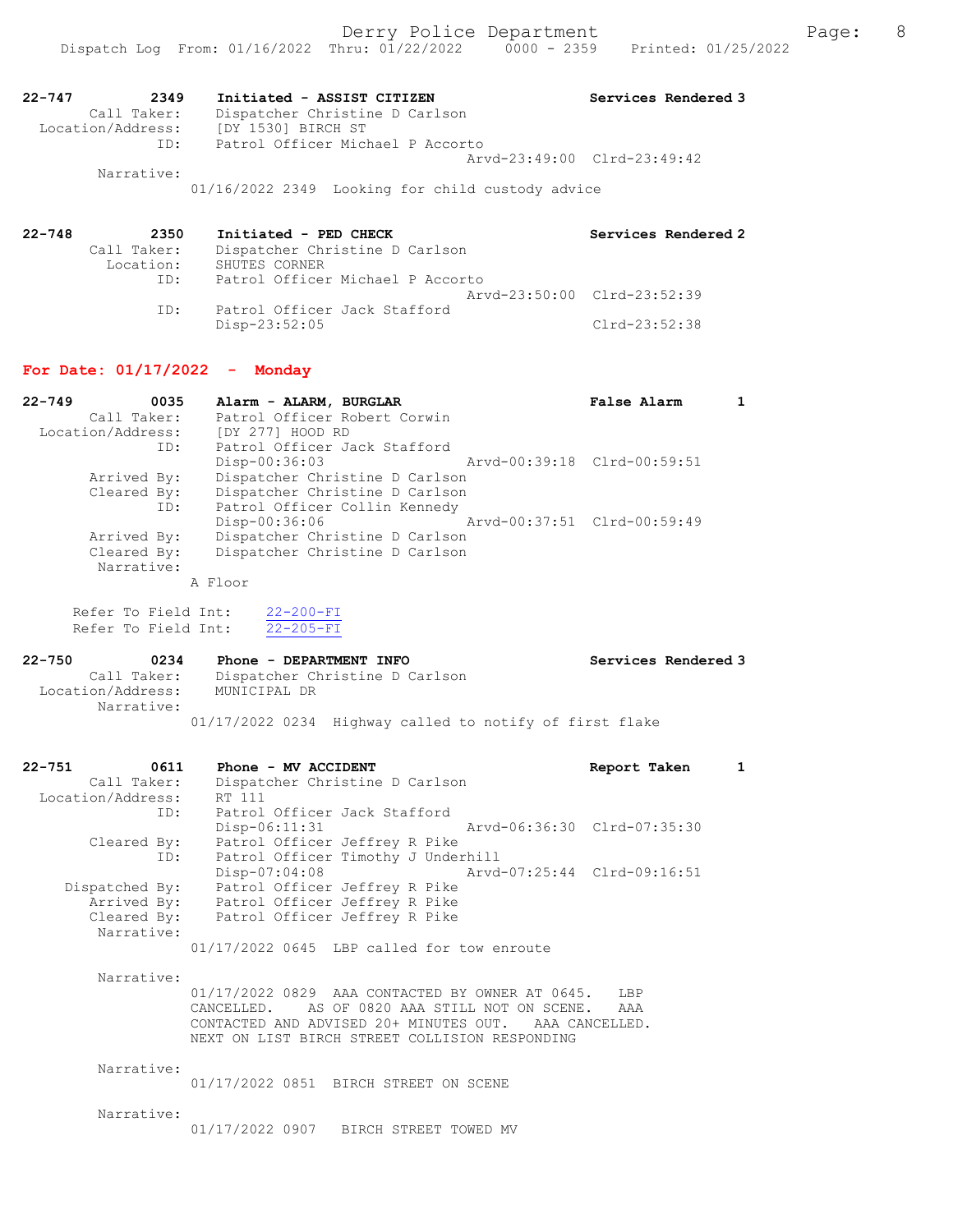| aae? |  |
|------|--|
|      |  |

Derry Police Department Fage: 9 Refer To Accident: 22-25-AC Refer To Incident: 22-71-OF 22-752 0624 Initiated - DISABLED MV Vehicle Moved 3 Call Taker: Dispatcher Christine D Carlson Location/Address: S MAIN ST ID: Patrol Officer Andrew R Kennedy Arvd-06:24:00 Clrd-06:27:46 22-753 0648 Initiated - DISABLED MV Vehicle Moved 3 Call Taker: Dispatcher Christine D Carlson Location/Address: W BROADWAY + ELM ST ID: Patrol Officer Andrew R Kennedy Arvd-06:48:00 Clrd-06:50:13 22-754 0652 Initiated - DISABLED MV Vehicle Moved 3 Call Taker: Dispatcher Christine D Carlson Location/Address: MAPLE ST + ELM ST ID: Patrol Officer Andrew R Kennedy Arvd-06:52:00 Clrd-07:01:28 Cleared By: Patrol Officer Jeffrey R Pike 22-755 0706 Phone - VEHICLE OFF THE ROAD Vehicle Moved 2 Call Taker: Patrol Officer Jeffrey R Pike Location/Address: HAMPSTEAD RD ID: Patrol Officer Cody Johnson Disp-07:12:14 Clrd-07:23:20 ID: Patrol Officer Charles L Doherty Disp-07:23:44 Arvd-07:28:16 Clrd-08:02:40 ID: Patrol Officer Cody Johnson<br>Disp-07:54:59 Disp-07:54:59 Arvd-07:55:01 Clrd-08:02:38 Narrative: 01/17/2022 0729 NH# 4379512 Narrative: 01/17/2022 0748 RECOVERY SOLUTIONS (REQUESTED BY OWNER DIRECTLY) ON SCENE 22-756 0717 Radio - DISABLED MV Vehicle Moved 3 Call Taker: Patrol Officer Jeffrey R Pike Location/Address: E DERRY RD ID: Patrol Officer Charles L Doherty Disp-07:18:33 Clrd-07:23:29 ID: Patrol Officer Cody Johnson Disp-07:23:36 Arvd-07:23:38 Clrd-07:48:59 Narrative: NH# 2341080 Narrative: 01/17/2022 0718 AAA REQUESTED Narrative: 01/17/2022 0721 AAA RESPONSE 45 MIN.+ NEXT ON LIST LBP RESPONDING Narrative: 01/17/2022 0742 LBP ON SCENE 22-757 0737 Phone - PARKING COMPLAINT COMPLETE POPULATION Provide 1 Call Taker: Patrol Officer Jeffrey R Pike Location/Address: LESLEY CIR ID: Patrol Officer Timothy J Underhill Disp-09:17:35 Arvd-09:31:58 Clrd-09:39:22 Narrative: NH 5027540

Refer To Field Int: 22-216-FI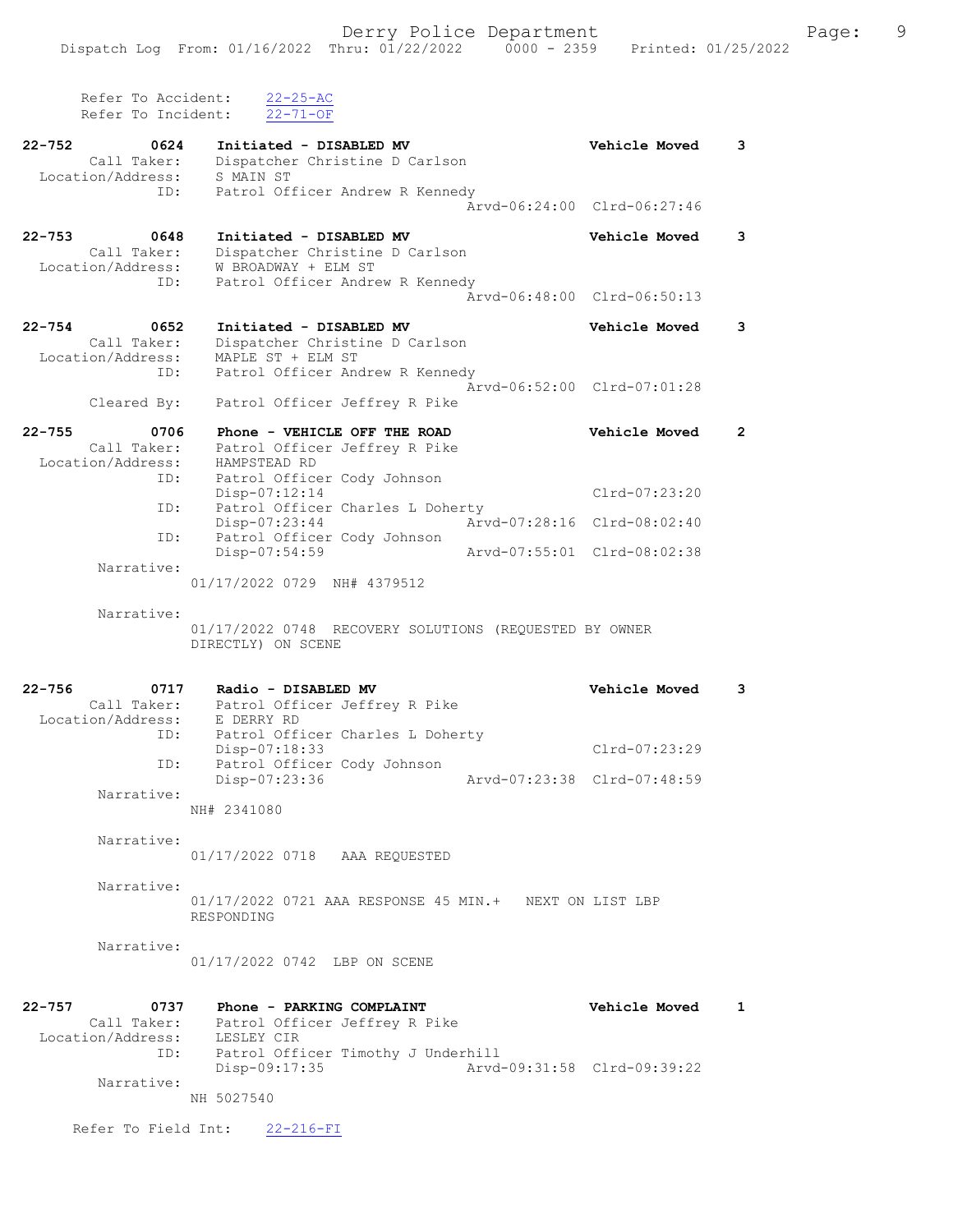22-758 0739 Phone - MV ACCIDENT No Action Required 1 Call Taker: Patrol Officer Jeffrey R Pike Location/Address: MANCHESTER RD ID: Administrative Sergeant Christopher R Talbot Disp-07:39:51 Arvd-07:46:37 Clrd-07:49:13 Narrative: 01/17/2022 0749 10-25 OCCURRED IN LONDONDERRY. LPD NOTIFIED 22-759 0833 Phone - PARKING COMPLAINT Vehicle Towed 1 Call Taker: Patrol Officer Jeffrey R Pike Location/Address: E DERRY RD ID: Patrol Officer Cody Johnson Disp-08:35:52 Arvd-08:36:59 Clrd-09:09:40 Narrative: UNREGISTERED MV IMPEDING SNOW REMOVAL (NH# 3693131) Narrative: 01/17/2022 0836 NEXT ON THE LIST SPACETOWN ENROUTE 22-760 0907 Phone - MV ACCIDENT CONSIDERT Report Taken 1 Call Taker: Patrol Officer Scott M Beegan Location/Address: [DY 2295] DREW WOODS DR ID: Patrol Officer Cody Johnson Disp-09:10:10 Arvd-09:21:57 Clrd-09:41:25 Arrived By: Patrol Officer Jeffrey R Pike Cleared By: Patrol Officer Jeffrey R Pike Refer To Incident: 22-72-OF 22-761 0935 911 - DOMESTIC DISTURBANCE Verbal in Nature 1 Call Taker: Patrol Officer Jeffrey R Pike Location/Address: WALNUT HILL RD ID: Administrative Sergeant Christopher R Talbot Disp-09:39:10 Arvd-09:48:25 Clrd-09:59:02 ID: Patrol Officer Cody Johnson Disp-09:42:13 Arvd-09:44:06 Clrd-09:59:04 ID: Patrol Officer Timothy J Underhill Disp-09:42:19 Arvd-09:48:58 Clrd-09:59:03 Refer To Field Int: 22-199-FI 22-762 0936 Phone - ASSIST OTHER AGENCY Assistance Rendered 3 Call Taker: Patrol Officer Jeffrey R Pike Location/Address: CRYSTAL AVE ID: Patrol Officer Nicholas M Granville Disp-09:37:19 Arvd-09:37:22 Clrd-09:47:05 22-763 0952 Phone - ROAD HAZARD No Action Required 2 Call Taker: Patrol Officer Jeffrey R Pike Location/Address: ROCKINGHAM RD ID: Patrol Officer Nicholas M Granville Disp-09:52:42 Arvd-09:52:44 Clrd-09:54:15 Narrative: REPORT OF FLOODED ROAD 22-764 1004 Phone - ASSIST CITIZEN Arrest(s) Made 3 Call Taker: Patrol Officer Scott M Beegan Location/Address: CRYSTAL AVE ID: Patrol Officer Charles L Doherty Disp-10:04:35 Arvd-10:07:09 Clrd-11:33:38 Cleared By: Patrol Officer Jeffrey R Pike ID: Patrol Officer Nicholas M Granville Disp-10:21:10 Clrd-10:21:21 Dispatched By: Patrol Officer Jeffrey R Pike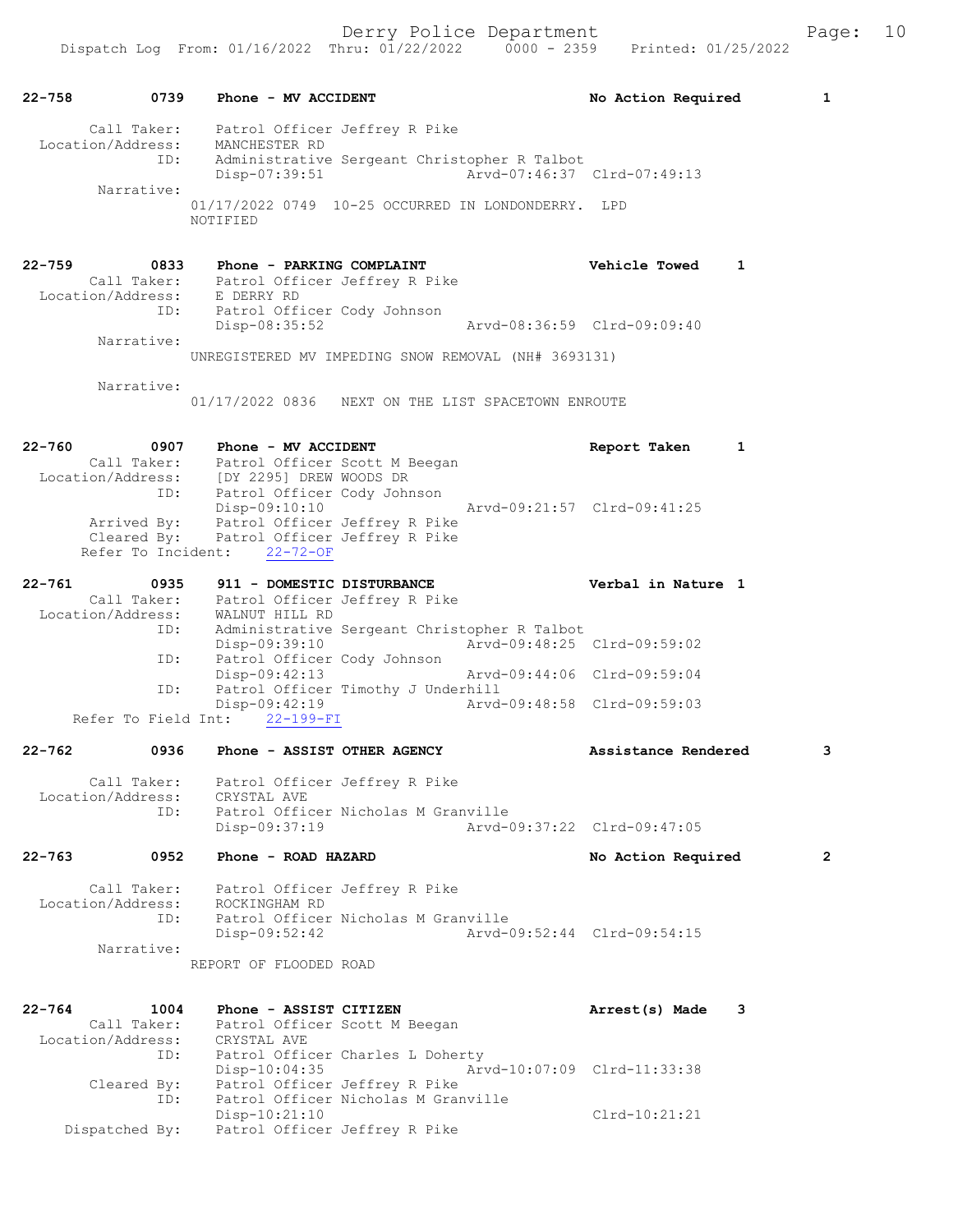Derry Police Department [11 | Page: 11 | Page: 11 | Page: 11 | Page: 11 | Page: 11 | Page: 11 | Page: 11 | Page: 11 | Page: 11 | Page: 11 | Page: 11 | Page: 11 | Page: 11 | Page: 11 | Page: 11 | Page: 11 | Page: 11 | Page: Dispatch Log From:  $01/16/2022$  Thru:  $01/22/2022$  0000 - 2359 Cleared By: Patrol Officer Jeffrey R Pike<br>ID: Patrol Officer Cody Johnson Patrol Officer Cody Johnson<br>Disp-10:21:18 Disp-10:21:18 Arvd-10:22:15 Clrd-10:48:35 Dispatched By: Patrol Officer Jeffrey R Pike Arrived By: Patrol Officer Jeffrey R Pike Cleared By: Patrol Officer Jeffrey R Pike Narrative: 01/17/2022 1025 ONE IN CUSTODY Narrative: 01/17/2022 1029 115 ADVISES BAIL COMMISSIONER REQUESTED Narrative: 01/17/2022 1029 BC MENCIS CONTACTED AND RESPONDING Narrative: 01/17/2022 1031 TRANSPORTING ONE TO DPDHQ SM: 47611.2 Narrative: 01/17/2022 1033 OFF AT DPDHQ EM: 47611.5 Narrative: 01/17/2022 1100 BC MENCIS AT DPDHQ Narrative: 01/17/2022 1100 PRISONER PLACED IN CELL 1 Narrative: 01/17/2022 1100 PRISONER IDENTITY: KATHY LYONS 4 LARAWAY CT 2C DERRY, NH 03038 CHARGES: WILLFUL CONCEALMENT (FEL) Narrative: 01/17/2022 1115 REMOVED FROM CELL Narrative: 01/17/2022 1127 RELEASED ON A PROMISE TO APPEAR Narrative: 01/17/2022 1130 115 TRANSPORTED LYONS TO LARAWAY CT SM: 63436.3 Narrative: 01/17/2022 1133 115 EM: 63436.8 Narrative: 01/17/2022 1353 COURT DATE FEBRUARY 3, 2022 Narrative: 01/18/2022 1038 NEW COURT DATE ISSUED. SUMMONS ISSUED WITH COURT 4/7/22 TO DDC Refer To Arrest: 22-56-AR 22-765 1205 Phone - ROAD HAZARD Matter Rectified 2 Call Taker: Patrol Officer Jeffrey R Pike Location/Address: FORDWAY EXT ID: Patrol Officer Nicholas M Granville<br>Disp-12:06:14 Arvd-Disp-12:06:14 Arvd-12:07:43 Clrd-12:09:27<br>Arrived By: Patrol Officer Scott M Beegan Patrol Officer Scott M Beegan Narrative: SUBJECT PLOWING SNOW INTO THE ROAD

22-766 1258 Phone - ASSIST CITIZEN Could Not Locate 3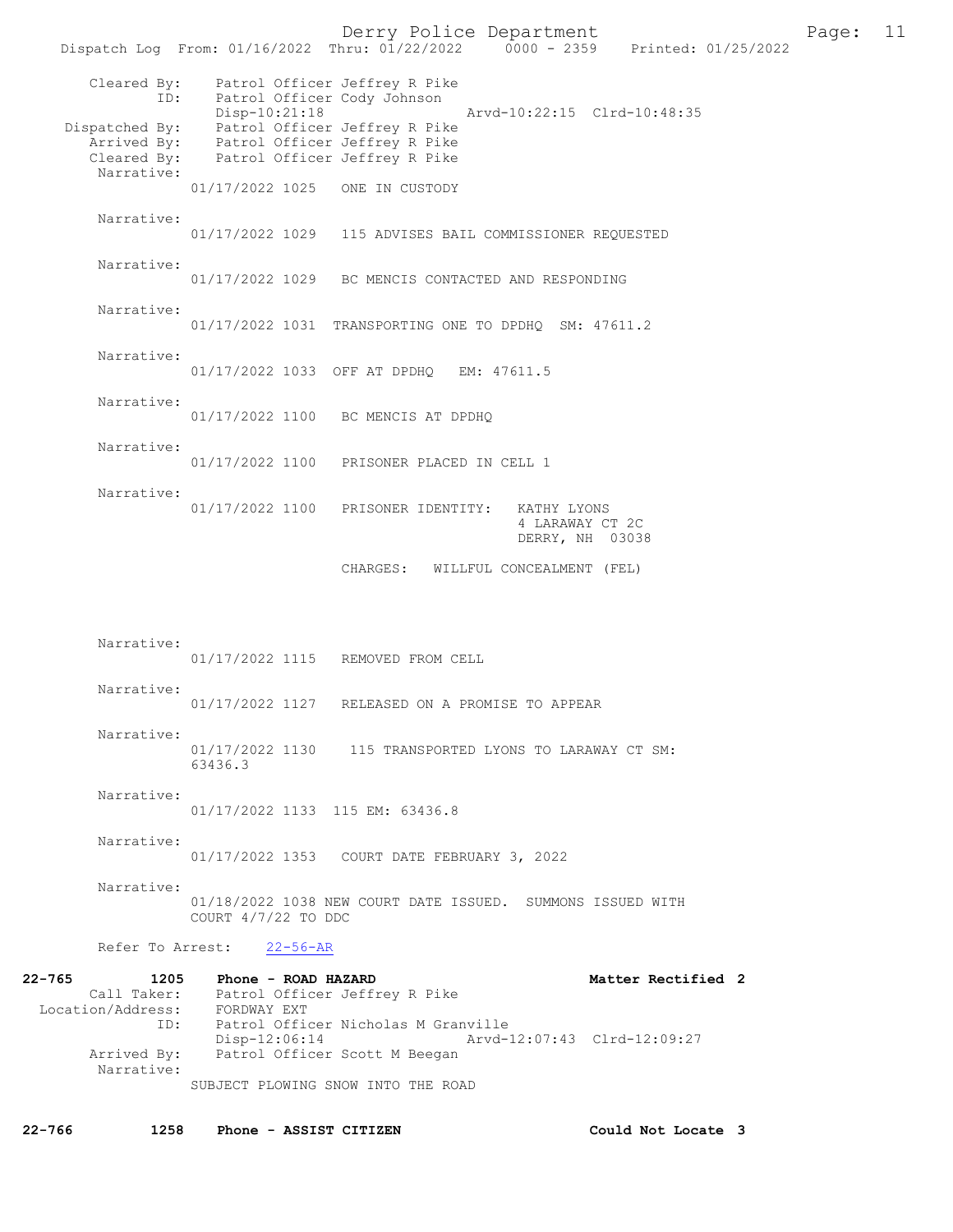Derry Police Department Fage: 12 Dispatch Log From: 01/16/2022 Thru: 01/22/2022 0000 - 2359 Printed: 01/25/2022 Call Taker: Patrol Officer Jeffrey R Pike Location/Address: WHITTEMORE DR ID: Patrol Officer Timothy J Underhill Disp-13:00:20 Arvd-13:08:05 Clrd-13:12:25 22-767 1339 Phone - ASSIST OTHER AGENCY Services Rendered 3 Call Taker: Patrol Officer Jeffrey R Pike Location/Address: OLD CHESTER RD ID: Patrol Officer Cody Johnson Disp-13:40:08 Arvd-13:49:00 Clrd-14:01:52 22-768 1354 Phone - FOUND/LOST PROPERTY Cleared 3 Call Taker: Patrol Officer Scott M Beegan Location/Address: LINLEW DR ID: Patrol Officer Scott M Beegan Disp-13:54:51 Arvd-13:54:53 Clrd-14:02:17 Cleared By: Patrol Officer Jeffrey R Pike Refer To Field Int: 22-201-FI Refer To Incident: 22-73-OF 22-769 1502 911 - SUSPICIOUS ACTIVITY 1988 Could Not Locate 2 Call Taker: Detective Victoria M Kidd Location/Address: BIRCH ST ID: Patrol Officer Charles L Doherty Disp-15:02:51 Arvd-15:03:10 Clrd-15:23:36 ID: Patrol Officer Michael P Accorto Disp-15:10:34 Arvd-15:10:36 Clrd-15:23:34 Narrative: 01/17/2022 1503 DFD on scene. 22-770 1541 Initiated - MV STOP Warning Issued 3 Call Taker: Detective Victoria M Kidd Location/Address: ROCKINGHAM RD ID: Patrol Officer Michael P Accorto Arvd-15:41:00 Clrd-15:44:07 Refer To Citation: 22-150-CN 22-771 1557 Initiated - MV STOP Warning Issued 3 Call Taker: Detective Victoria M Kidd Location/Address: TSIENNETO RD ID: Patrol Officer Jeffrey R Pike Arvd-15:57:00 Clrd-16:04:53<br>22-152-CN Refer To Citation: 22-772 1611 Initiated - MV STOP Warning Issued 3 Call Taker: Detective Victoria M Kidd Location/Address: TSIENNETO RD ID: Patrol Officer Jeffrey R Pike Arvd-16:11:00 Clrd-16:15:01 Refer To Citation: 22-153-CN 22-773 1612 Phone - ALARM, BURGLAR False Alarm 1 Call Taker: Detective Victoria M Kidd Location/Address: [DY 3747] TINKHAM AVE ID: Patrol Officer Awess Abdulkadir Disp-16:13:34 Arvd-16:16:40 Clrd-16:27:28 ID: Patrol Officer Charles L Doherty Disp-16:13:39 Arvd-16:16:42 Clrd-16:27:26 22-774 1616 Initiated - MV STOP Warning Issued 3 Call Taker: Detective Victoria M Kidd Location/Address: LINLEW DR ID: Patrol Officer Jeffrey R Pike Arvd-16:16:00 Clrd-16:20:46 Refer To Citation: 22-154-CN 22-775 1621 Initiated - MV STOP Warning Issued 3 Call Taker: Detective Victoria M Kidd Location/Address: BYPASS 28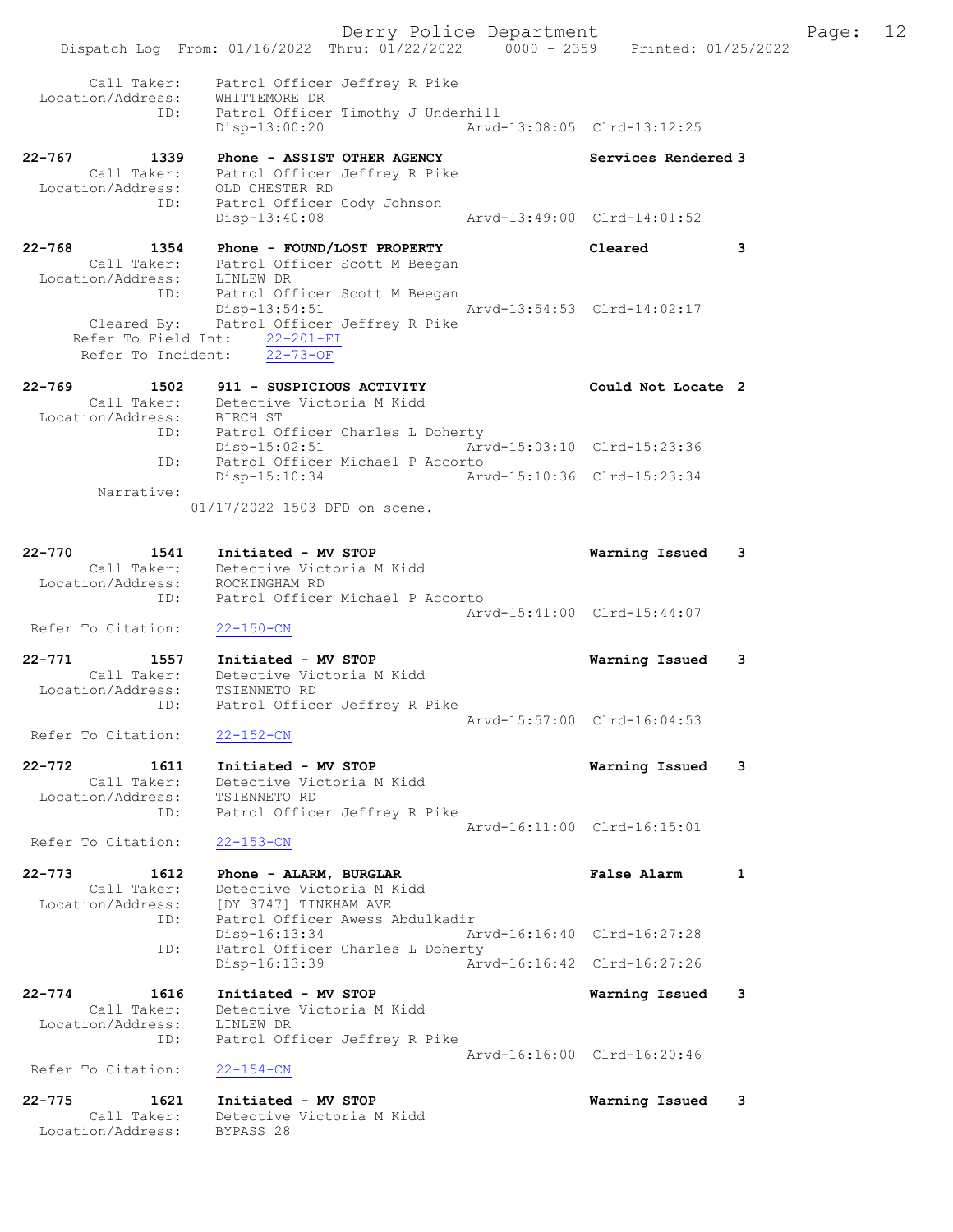Derry Police Department Fage: 13 Dispatch Log From: 01/16/2022 Thru: 01/22/2022 0000 - 2359 Printed: 01/25/2022 ID: Patrol Officer Jeffrey R Pike Arvd-16:21:00 Clrd-16:28:34<br>22-156-CN Refer To Citation: 22-776 1643 Initiated - MV STOP Warning Issued 3 Call Taker: Detective Victoria M Kidd Location/Address: BIRCH ST ID: Patrol Officer Awess Abdulkadir Arvd-16:43:00 Clrd-16:51:27 Refer To Citation: 22-157-CN 22-777 1647 Initiated - MV STOP Warning Issued 3 Call Taker: Detective Victoria M Kidd Location/Address: [DY 1198] BYPASS 28 ID: Patrol Officer Jeffrey R Pike Arvd-16:47:00 Clrd-16:54:09 Cleared By: Patrol Officer Jeffrey R Pike Refer To Citation: 22-158-CN 22-778 1655 Initiated - MV STOP Warning Issued 3 Call Taker: Detective Victoria M Kidd Location/Address: E BROADWAY ID: Patrol Officer Awess Abdulkadir Arvd-16:55:00 Clrd-17:01:17 Refer To Citation: 22-159-CN 22-779 1706 Initiated - MV STOP Warning Issued 3 Call Taker: Detective Victoria M Kidd Location/Address: N MAIN ST ID: Patrol Officer Jeffrey R Pike Arvd-17:06:00 Clrd-17:13:38<br>22-160-CN Refer To Citation: 22-780 1708 Initiated - MV STOP Warning Issued 3 Call Taker: Detective Victoria M Kidd Location/Address: TSIENNETO RD + PINKERTON ST ID: Patrol Officer Awess Abdulkadir Arvd-17:08:00 Clrd-17:15:20 Refer To Citation: 22-161-CN 22-781 1717 Initiated - MV STOP Warning Issued 3 Call Taker: Detective Victoria M Kidd Location/Address: SCOBIE POND RD + MANCHESTER RD ID: Patrol Officer Awess Abdulkadir Arvd-17:17:00 Clrd-17:26:45<br>22-162-CN Refer To Citation: 22-782 1742 Initiated - MV STOP Warning Issued 3 Call Taker: Detective Victoria M Kidd Location/Address: HAMPSTEAD RD + SENTER COVE RD ID: Patrol Officer Jeffrey R Pike Arvd-17:42:00 Clrd-17:46:14 Refer To Citation: 22-163-CN 22-783 1809 911 - ERRATIC OPERATION Gone on Arrival 2 Call Taker: Detective Victoria M Kidd Location/Address: MANCHESTER RD ID: Patrol Officer Awess Abdulkadir<br>Disp-18:10:35 Ar Arvd-18:15:31 Clrd-18:21:42 ID: Patrol Officer Jeffrey R Pike Disp-18:10:37 Arvd-18:19:57 Clrd-18:21:40 22-784 1815 Initiated - FOLLOW-UP Cleared 2 Call Taker: Detective Victoria M Kidd Location/Address: [DY 2] MUNICIPAL DR ID: Patrol Officer Charles L Doherty Arvd-18:15:00 Clrd-21:08:51 22-785 1824 Initiated - MV STOP Warning Issued 3 Call Taker: Detective Victoria M Kidd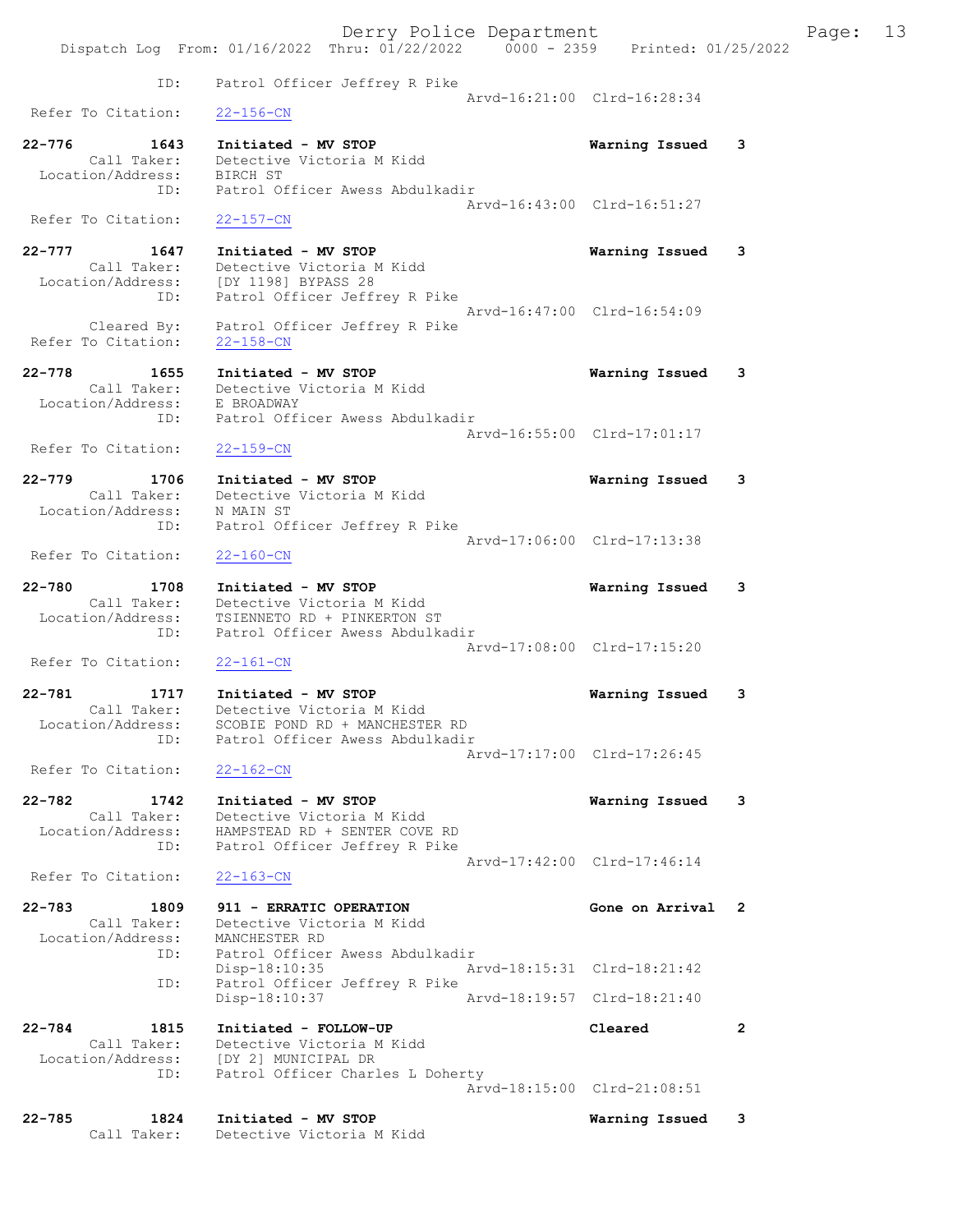Derry Police Department Fage: 14 Dispatch Log From: 01/16/2022 Thru: 01/22/2022 0000 - 2359 Printed: 01/25/2022 Location/Address: MANCHESTER RD ID: Patrol Officer Jeffrey R Pike Arvd-18:24:00 Clrd-18:33:07 Cleared By: Patrol Officer Kevin L Davies Refer To Citation: 22-164-CN 22-786 1827 Initiated - MV STOP Warning Issued 3 Call Taker: Detective Victoria M Kidd Location/Address: PINKERTON ST ID: Patrol Officer Awess Abdulkadir Arvd-18:27:00 Clrd-18:35:11 Refer To Citation: 22-165-CN 22-787 1839 Initiated - MV STOP Warning Issued 3 Call Taker: Detective Victoria M Kidd Location/Address: [DY 2863] MANCHESTER RD ID: Patrol Officer Jeffrey R Pike Arvd-18:39:00 Clrd-18:48:08 Cleared By: Patrol Officer Jeffrey R Pike Refer To Citation: 22-166-CN 22-788 1846 Initiated - MV STOP Summons Issued 3 Call Taker: Detective Victoria M Kidd Location/Address: [DY 1530] BIRCH ST ID: Patrol Officer Michael P Accorto Arvd-18:46:00 Clrd-18:52:43 Refer To Citation: 22-816-001004 22-789 1857 Initiated - MV STOP Warning Issued 3 Call Taker: Detective Victoria M Kidd Location/Address: [DY 610] CRYSTAL AVE ID: Patrol Officer Jeffrey R Pike Arvd-18:57:00 Clrd-19:05:23 Cleared By: Patrol Officer Jeffrey R Pike Refer To Citation: 22-167-CN 22-790 1921 Initiated - DOMESTIC DISTURBANCE Investigated 1 Call Taker: Detective Victoria M Kidd Location/Address: [DY 2] MUNICIPAL DR ID: Patrol Officer Kevin L Davies Arvd-19:21:00 Clrd-19:58:10 Cleared By: Patrol Officer Kevin L Davies ID: Patrol Officer Awess Abdulkadir Disp-19:21:44 Arvd-19:21:48 Clrd-19:40:43 Refer To Field Int: 22-202-FI 22-791 1958 Initiated - MV STOP Warning Issued 3 Call Taker: Detective Victoria M Kidd Location/Address: ASHLEIGH DR ID: Patrol Officer Awess Abdulkadir Arvd-19:58:00 Clrd-20:11:21 Refer To Citation: 22-168-CN 22-792 2012 Initiated - MV STOP Summons Issued 3 Call Taker: Detective Victoria M Kidd Location/Address: MANCHESTER RD + A ST ID: Patrol Officer Awess Abdulkadir Arvd-20:12:00 Clrd-20:23:00<br>22-816-002001 Refer To Citation: 22-793 2046 Initiated - MV STOP Warning Issued 3 Call Taker: Detective Victoria M Kidd Location/Address: E BROADWAY<br>TD: Patrol Offi Patrol Officer Awess Abdulkadir Arvd-20:46:00 Clrd-20:54:33 Refer To Citation: 22-169-CN 22-794 2112 Phone - ALARM, BURGLAR 1 False Alarm 1 Call Taker: Detective Victoria M Kidd Location/Address: [DY 1278] EASTGATE RD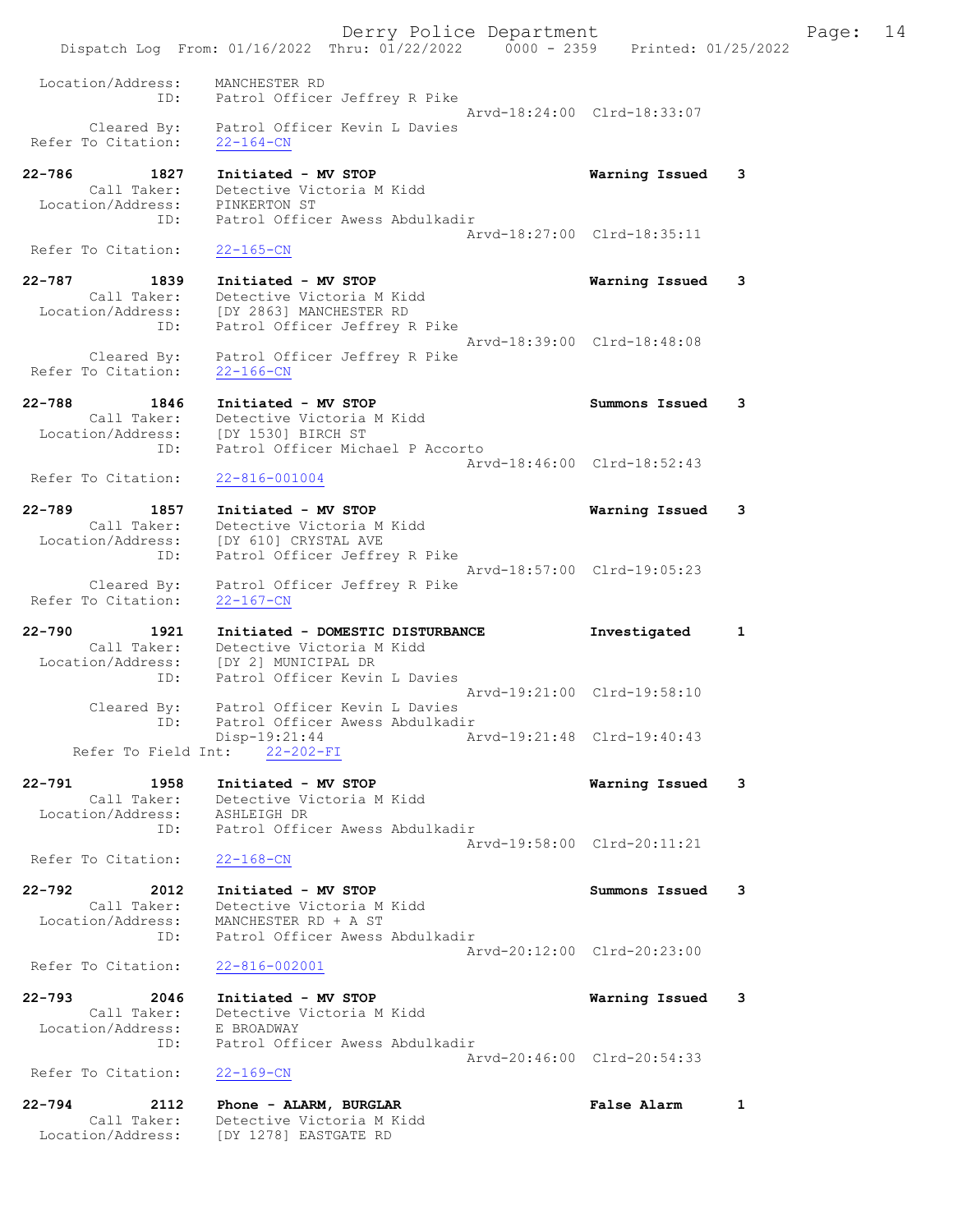Disp-21:13:13 Arvd-21:16:18 Clrd-21:28:02<br>TD: Patrol Officer Awess Abdulkadir Patrol Officer Awess Abdulkadir Disp-21:13:18 Clrd-21:14:45<br>ht: 22-206-FI Refer To Field Int: 22-795 2114 Initiated - MV CHECK 21 Arrest(s) Made 1 Call Taker: Detective Victoria M Kidd<br>Location/Address: [DY 146] ASHLEIGH DR External (DY 146) ASHLEIGH DR<br>ID: Patrol Officer Awess Patrol Officer Awess Abdulkadir Arvd-21:14:00 Clrd-22:32:19 ID: Patrol Officer Michael P Accorto<br>Disp-21:15:13 Arv Disp-21:15:13 Arvd-21:19:39 Clrd-22:49:11<br>Cleared By: Dispatcher Christine D Carlson Dispatcher Christine D Carlson ID: Sergeant Jared Knox<br>Disp-21:19:34 Disp-21:19:34 Arvd-21:19:36 Clrd-22:11:41 ID: Patrol Officer Charles L Doherty Disp-21:24:50 Arvd-21:28:00 Clrd-22:11:43<br>ID: Patrol Officer Kevin L Davies Patrol Officer Kevin L Davies<br>Disp-22:21:36 Disp-22:21:36 Arvd-22:21:38 Clrd-22:32:16 Narrative: 01/17/2022 2131 S6 reports one in custody. Identified as: Christopher Coventry (11/29/2002) 20 Gulf Rd. Derry, NH 03038 Unlawful Possession of Alcoholic Beverage Transporting Alcoholic Beverages Unlawful Possession of tobacco Narrative: 01/17/2022 2131 Next on the list requested for NH SAFTB2. Recovery Solutions assigned and responding. Recovery took the vehicle. Narrative: 01/17/2022 2132 433 en route with one. S/M: 44100.8 Narrative: 433 off at HQ. E/M: 44101.9 Narrative: 01/17/2022 2230 2 juvenile status offenders released on scene. Narrative: 01/17/2022 2232 Subject released on a summons with a DDC date of 4/7/2022. Refer To Arrest: 22-57-AR Refer To Arrest: 22-58-AR Refer To Summons: 22-59-AR Refer To Summons: 22-60-AR Refer To Summons: 22-61-AR 22-796 2154 Phone - ILLEGAL DUMPING/LITTERING Report Taken 2 Call Taker: Detective Victoria M Kidd Location/Address: [DY 146] ASHLEIGH DR ID: Patrol Officer Charles L Doherty<br>Disp-22:11:50 Arv Disp-22:11:50 Arvd-22:13:22 Clrd-22:39:23<br>Cleared By: Patrol Officer Kevin L Davies Patrol Officer Kevin L Davies ID: Sergeant Jared Knox<br>Disp-22:13:28 Disp-22:13:28 Arvd-22:13:31 Clrd-22:18:04 Refer To Incident: 22-74-OF 22-797 2204 Initiated - MV STOP Warning Issued 3 Call Taker: Detective Victoria M Kidd<br>ion/Address: TSIENNETO RD Location/Address:<br>Example Rocation/Address: ID: Patrol Officer Jeffrey R Pike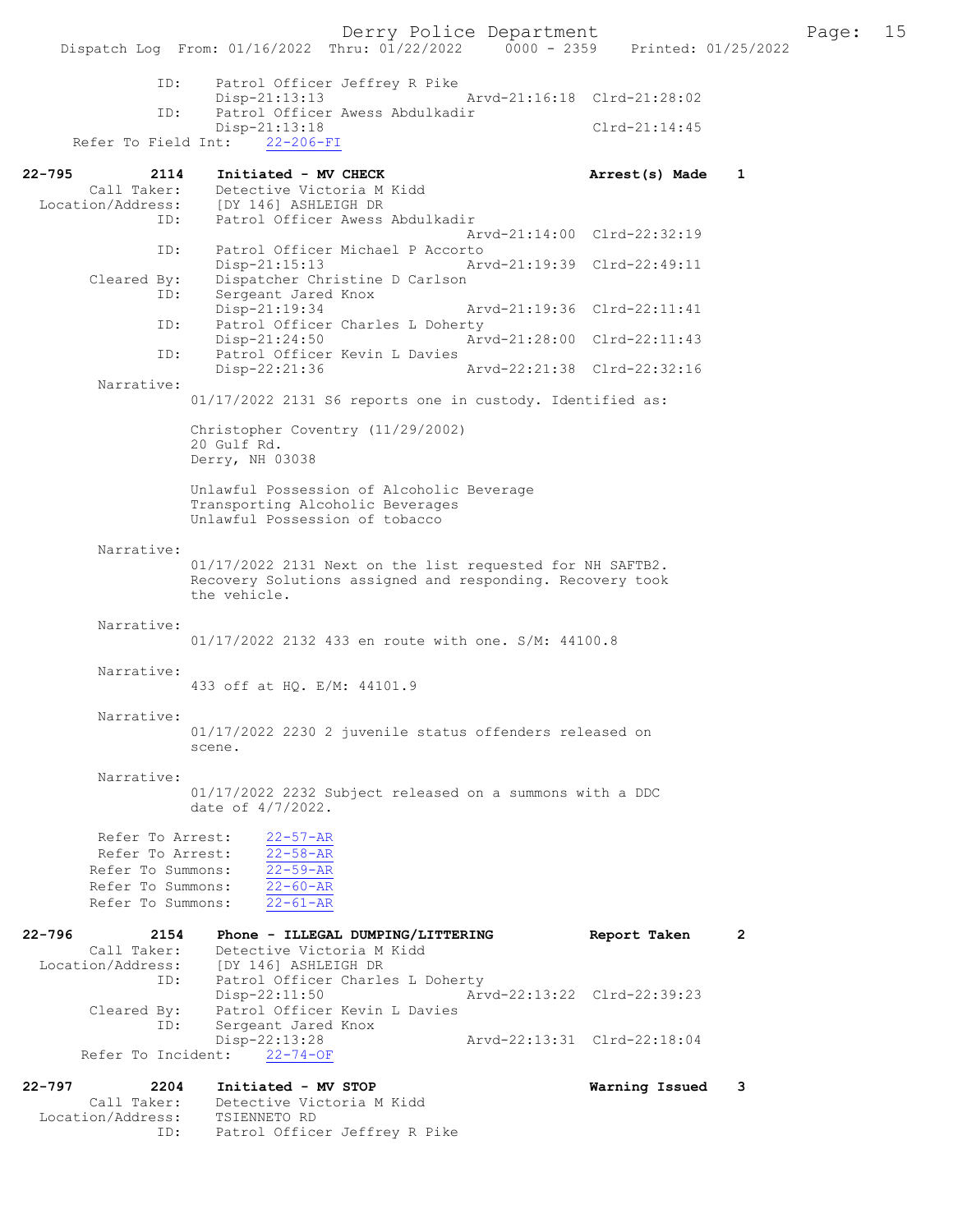Arvd-22:04:00 Clrd-22:11:58

Cleared By: Patrol Officer Jeffrey R Pike<br>'o Citation:  $22-170$ -CN Refer To Citation:

22-798 2217 Phone - Barking Dog Complaint Services Rendered 2 Call Taker: Detective Victoria M Kidd Location/Address: HERITAGE LN ID: Patrol Officer Monica Ricci Disp-22:51:21 Arvd-22:56:53 Clrd-22:59:10 Dispatched By: Dispatcher Christine D Carlson Arrived By: Dispatcher Christine D Carlson Cleared By: Dispatcher Christine D Carlson Narrative: 01/17/2022 2259 All quiet on arrival

22-799 2236 911 - DOMESTIC DISTURBANCE Verbal in Nature 1 Call Taker: Detective Victoria M Kidd Location/Address: FOREST RIDGE RD ID: Patrol Officer Awess Abdulkadir Disp-22:37:58 Arvd-22:47:14 Clrd-23:00:05 Arrived By: Dispatcher Christine D Carlson Cleared By: Dispatcher Christine D Carlson ID: Patrol Officer Andrew R Kennedy Disp-22:47:26 Arvd-22:48:19 Clrd-23:00:03 Dispatched By: Dispatcher Christine D Carlson Arrived By: Dispatcher Christine D Carlson Cleared By: Dispatcher Christine D Carlson ID: Sergeant Patrick H Dawson Disp-22:47:30 Arvd-22:48:17 Clrd-22:50:28 Dispatched By: Dispatcher Christine D Carlson Arrived By: Dispatcher Christine D Carlson Cleared By: Dispatcher Christine D Carlson Refer To Field Int: 22-203-FI

22-800 2318 Initiated - PROPERTY CHECK Services Rendered 2 Call Taker: Dispatcher Christine D Carlson Location/Address: PIERCE AVE ID: Patrol Officer Andrew R Kennedy Arvd-23:18:00 Clrd-23:18:48

22-801 2325 Initiated - PROPERTY CHECK Services Rendered 2 Call Taker: Dispatcher Christine D Carlson Location/Address: HUMPHREY RD ID: Patrol Officer Kevin L Davies Arvd-23:25:00 Clrd-23:25:38

22-802 2356 Initiated - MV STOP Warning Issued 3 Call Taker: Dispatcher Christine D Carlson Location/Address: BIRCH ST ID: Patrol Officer Andrew R Kennedy Arvd-23:56:00 Clrd-01/18/2022 @ 00:02:37<br>22-171-CN Refer To Citation:

For Date: 01/18/2022 - Tuesday

22-803 0012 Phone - MV REPO No Action Required 1 Call Taker: Dispatcher Christine D Carlson Location/Address: E BROADWAY 22-804 0130 Phone - NOISE COMPLAINT Could Not Locate 2 Call Taker: Dispatcher Christine D Carlson Location/Address: MORNINGSIDE DR<br>ID: Patrol Officer Patrol Officer Monica Ricci<br>Disp-01:31:10 Disp-01:31:10 Arvd-01:33:32 Clrd-01:39:14<br>ID: Patrol Officer Kevin L Davies Patrol Officer Kevin L Davies<br>Disp-01:31:11 Disp-01:31:11 Arvd-01:35:05 Clrd-01:39:12<br>ID: Sergeant Patrick H Dawson Sergeant Patrick H Dawson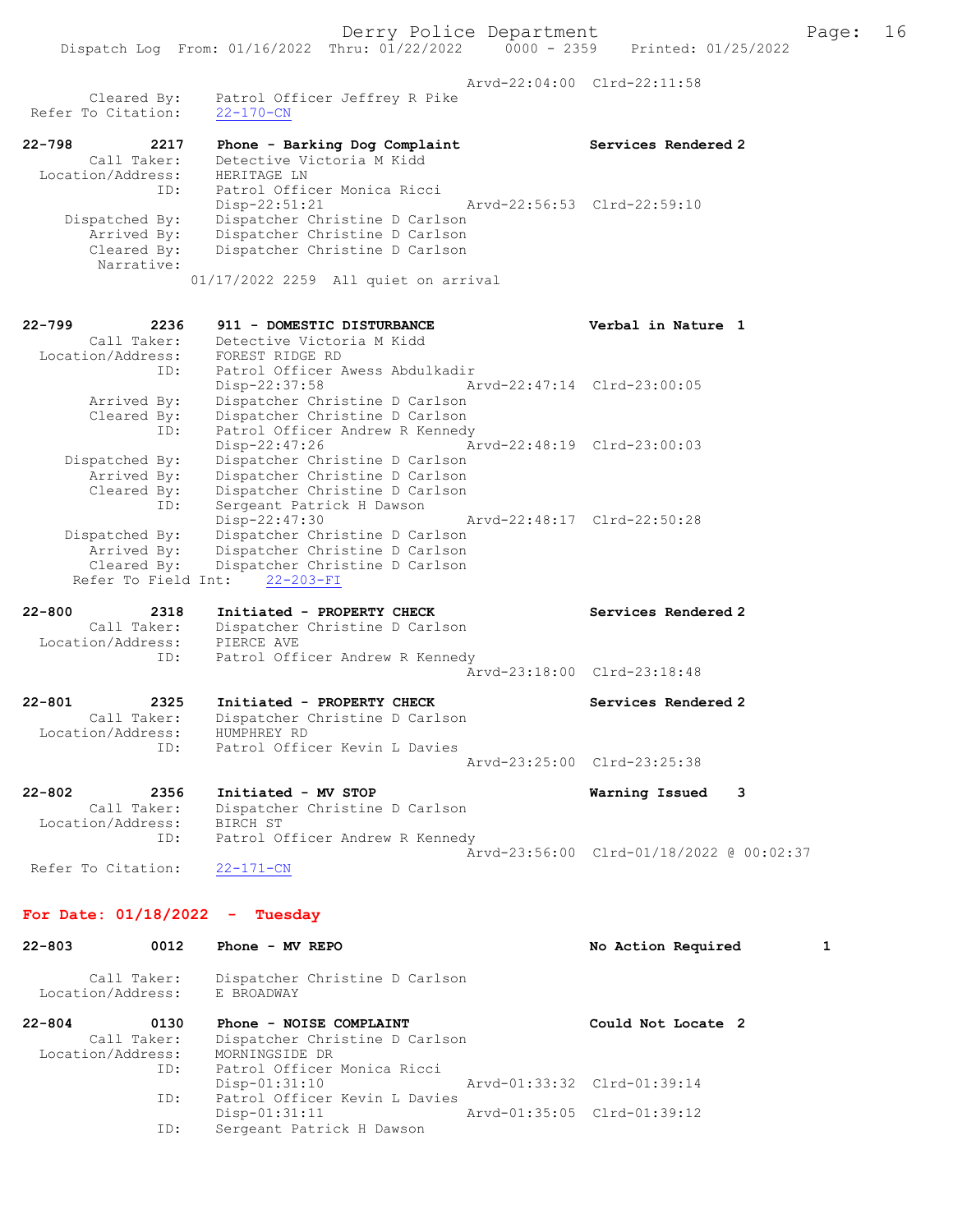Disp-01:33:30 Arvd-01:35:39 Clrd-01:39:10 22-805 0227 Initiated - Parking Enforcement Services Rendered 1 Call Taker: Dispatcher Christine D Carlson Location/Address: WALL ST ID: Patrol Officer Andrew R Kennedy Arvd-02:27:00 Clrd-02:27:12 22-806 0427 Phone - DRUG OVERDOSE Report Taken 2 Call Taker: Dispatcher Christine D Carlson Location/Address: SUNSET CIR ID: Patrol Officer Andrew R Kennedy<br>Disp-04:28:21 Arvd-04:31:13 Clrd-04:58:55 Arror Construct Andrew R Ken:<br>Disp-04:28:21<br>ID: Patrol Officer Monica Ricci Patrol Officer Monica Ricci<br>Disp-04:28:22 Disp-04:28:22 Arvd-04:31:14 Clrd-04:48:43 ID: Sergeant Patrick H Dawson<br>Disp-04:28:40 Disp-04:28:40 Arvd-04:31:46 Clrd-04:48:41 Narrative: 01/18/2022 0450 335 off at PMC Refer To Incident: 22-75-OF 22-807 0431 Phone - DEPARTMENT INFO CONSIDERATION Services Rendered 3 Call Taker: Dispatcher Christine D Carlson Location/Address: MUNICIPAL DR Narrative: 01/18/2022 0432 Notified DPW of icy spots 22-808 0537 Phone - ALARM, BURGLAR False Alarm 1 Call Taker: Dispatcher Christine D Carlson Location/Address: [DY 163] PINKERTON ST ID: Patrol Officer Awess Abdulkadir Disp-05:37:50 Arvd-05:39:53 Clrd-05:43:23 ID: Patrol 1.<br>ID: Patrol Officer Monica Ricci<br>Disp-05:37:50 Disp-05:37:50 Arvd-05:39:54 Clrd-05:43:22 Narrative: 01/18/2022 0537 General Refer To Field Int: 22-243-FI 22-809 0616 Initiated - MV STOP Warning Issued 3 Call Taker: Dispatcher Christine D Carlson Location/Address: FLOYD RD + LANE RD ID: Patrol Officer Andrew R Kennedy Arvd-06:16:00 Clrd-06:23:00 Refer To Citation: 22-172-CN 22-810 0722 Initiated - CRIMINAL THREAT Report Taken 2 Call Taker: Dispatcher Jess W Arcand Location/Address: PINKERTON ST ID: Patrol Officer Brian J Landry Arvd-07:22:00 Clrd-07:53:15 Refer To Incident: 22-76-OF 22-811 0750 Phone - ERRATIC OPERATION Services Rendered 2 Call Taker: Dispatcher Jess W Arcand Location/Address: TSIENNETO RD + CHESTER RD ID: Patrol Officer Sara R Joyce Disp-07:51:06 Arvd-07:51:08 Clrd-07:57:12 Refer To Citation: 22-173-CN Narrative: 01/18/2022 0752 STOPPING NH 2904096 ON TSIENNETO RD 22-812 0828 Initiated - MV STOP Warning Issued 3 Call Taker: Dispatcher Jess W Arcand Location/Address: BYPASS 28 + LINLEW DR ID: Patrol Officer Sara R Joyce

Arvd-08:28:00 Clrd-08:33:43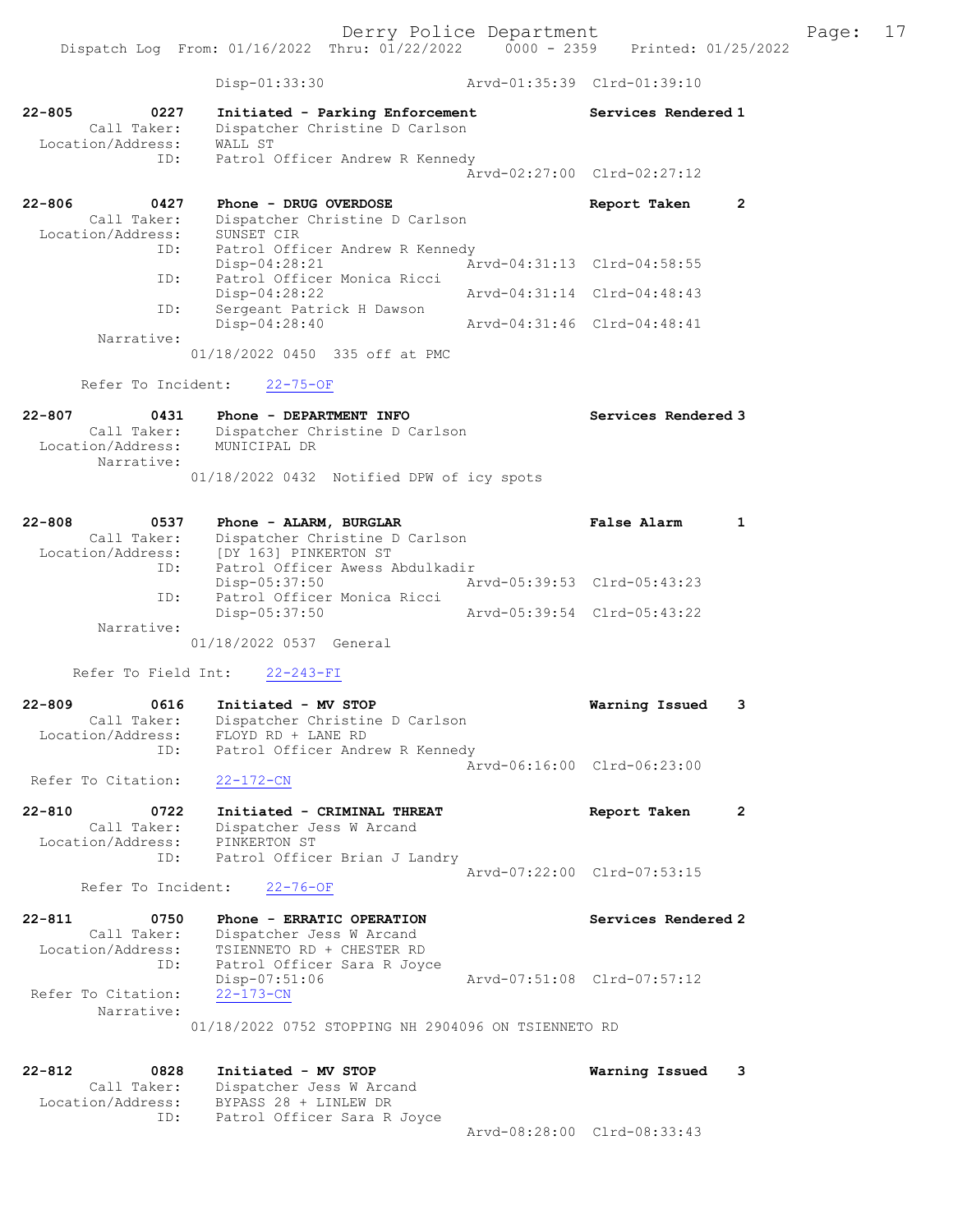Dispatch Log From: 01/16/2022 Thru: 01/22/2022 0000 - 2359 Printed: 01/25/2022 Refer To Citation: 22-174-CN 22-813 0834 Initiated - MV STOP Summons Issued 3 Call Taker: Dispatcher Jess W Arcand Location/Address: WINDHAM RD ID: Patrol Officer Timothy J Underhill Arvd-08:34:00 Clrd-08:43:53 Refer To Citation: 22-175-CN 22-814 0908 Initiated - SUBPOENA DELIVERY Not Served 1 Call Taker: Dispatcher Jess W Arcand Location/Address: FAIRWAY DR ID: Patrol Officer Sara R Joyce Arvd-09:08:00 Clrd-09:13:07 22-815 0942 Initiated - THEFT Report Taken 2 Call Taker: Dispatcher Jess W Arcand Location/Address: PEMIGEWASSET CIR ID: Patrol Officer Brendan S Holden Arvd-09:42:00 Clrd-09:43:35 Narrative: 01/18/2022 0943 MONEY 22-816 0944 Other - PAPER SERVICE Services Rendered 3 Call Taker: Dispatcher Jess W Arcand Location/Address: MANNING ST ID: Patrol Officer Michael Carnazzo Disp-09:47:47 Arvd-09:47:59 Clrd-09:59:00 22-817 0948 Initiated - FINGERPRINTS Services Rendered 3 Call Taker: Dispatcher Jess W Arcand Location/Address: MUNICIPAL DR ID: Patrol Officer Brendan S Holden Arvd-09:48:00 Clrd-10:17:11 Refer To Field Int: 22-219-FI 22-818 1000 Initiated - MV STOP Warning Issued 3 Call Taker: Dispatcher Jess W Arcand Location/Address: RT 28<br>ID: Patrol Patrol Officer Timothy J Underhill Arvd-10:00:00 Clrd-10:04:14<br>22-176-CN Refer To Citation: 22-819 1005 Phone - SUSPICIOUS ACTIVITY No Action Required 2 Call Taker: Dispatcher Jess W Arcand Location/Address: LARAWAY CT ID: Patrol Officer Sara R Joyce Disp-10:15:46 Arvd-10:17:09 Clrd-10:36:10 22-820 1034 Initiated - MV STOP Warning Issued 3 Call Taker: Dispatcher Jess W Arcand Location/Address: RAILROAD AVE ID: Patrol Officer Michael Carnazzo Arvd-10:34:00 Clrd-10:41:53<br>22-177-CN Refer To Citation: 22-821 1038 Initiated - FOLLOW-UP Services Rendered 2 Call Taker: Dispatcher Jess W Arcand Location/Address: MUNICIPAL DR ID: Patrol Officer Sara R Joyce Arvd-10:38:00 Clrd-10:43:04 22-822 1044 Initiated - MV STOP Warning Issued 3 Call Taker: Dispatcher Jess W Arcand Location/Address: BIRCH ST ID: Patrol Officer Michael Carnazzo Arvd-10:44:00 Clrd-10:49:07<br>22-178-CN

Refer To Citation:

Derry Police Department Fage: 18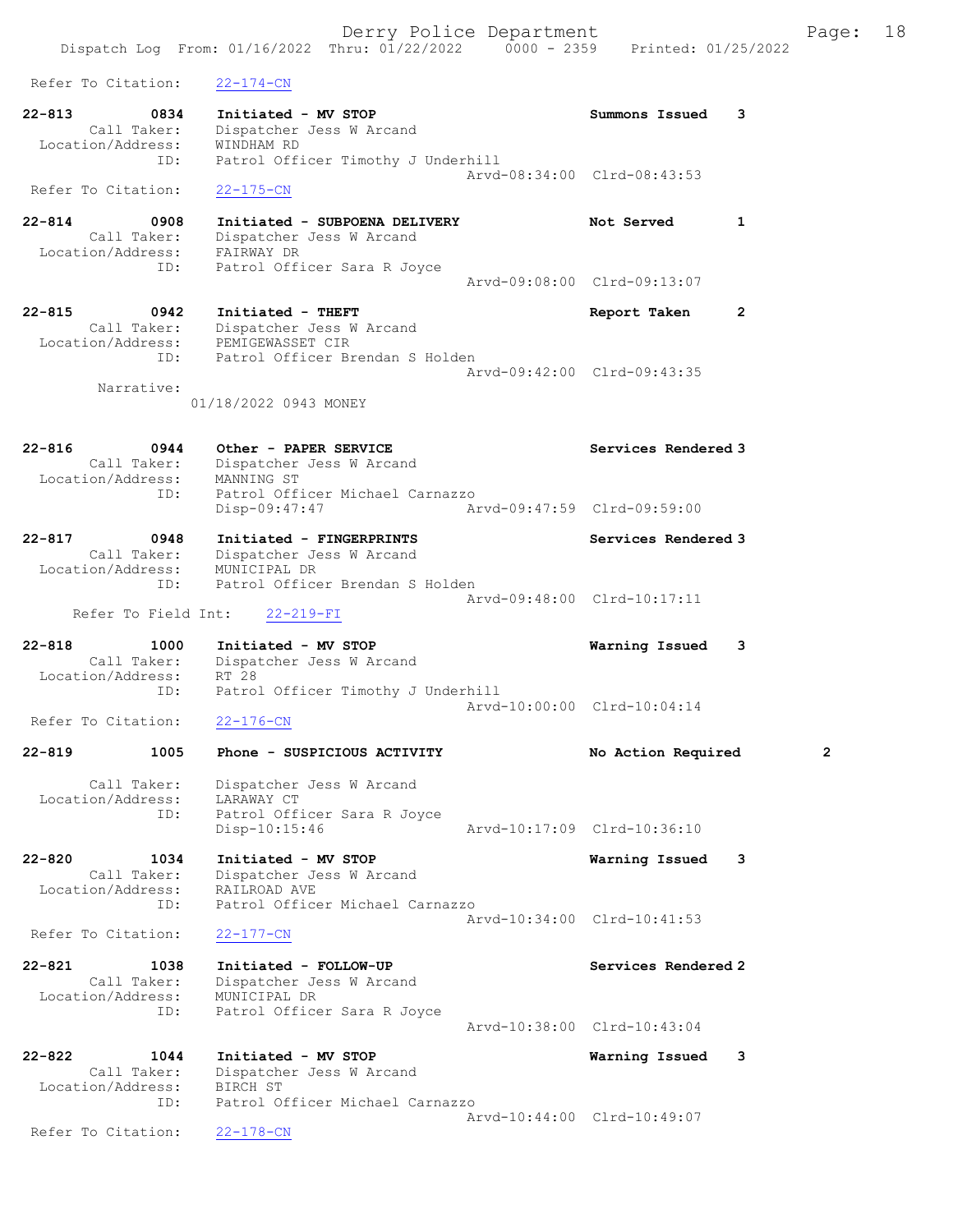| $22 - 823$<br>1047<br>Call Taker: | Other - Drop Box Maintenance<br>Dispatcher Jess W Arcand<br>Refer To Incident: 22-78-OF |                             | 3<br>Report Taken           |
|-----------------------------------|-----------------------------------------------------------------------------------------|-----------------------------|-----------------------------|
| $22 - 824$<br>1118                | Initiated - MV STOP                                                                     |                             | Warning Issued<br>3         |
| Call Taker:                       | Dispatcher Jess W Arcand                                                                |                             |                             |
| Location/Address:                 | KENDALL POND RD + WINDHAM RD                                                            |                             |                             |
| ID:                               | Patrol Officer Michael Carnazzo                                                         |                             | Arvd-11:18:00 Clrd-11:22:33 |
| Refer To Citation:                | $22 - 179 - CN$                                                                         |                             |                             |
|                                   |                                                                                         |                             |                             |
| $22 - 825$<br>1119                | Phone - SUSPICIOUS ACTIVITY                                                             |                             | Services Rendered 2         |
| Call Taker:                       | Dispatcher Jess W Arcand                                                                |                             |                             |
| Location/Address:                 | CRYSTAL AVE                                                                             |                             |                             |
| ID:                               | Patrol Officer Sara R Joyce                                                             |                             |                             |
|                                   | $Disp-11:19:35$                                                                         |                             | Arvd-11:22:12 Clrd-11:28:43 |
| ID:                               | Patrol Officer Timothy J Underhill                                                      |                             |                             |
|                                   | Disp-11:19:39                                                                           |                             | Arvd-11:23:46 Clrd-11:28:45 |
| ID:                               | Sergeant Patrick H Dawson                                                               |                             |                             |
|                                   | Disp-11:28:21                                                                           | Arvd-11:28:23 Clrd-11:28:41 |                             |
| Narrative:                        | 01/18/2022 1128 FEMALE POSSIBLY SLEEPING IN PARKED CAR                                  |                             |                             |
|                                   |                                                                                         |                             |                             |
| Refer To Field Int:               | $22 - 220 - FI$                                                                         |                             |                             |
| $22 - 826$<br>1121                | Phone - WELFARE CHECK                                                                   |                             | Services Rendered 2         |
| Call Taker:                       | Dispatcher Jess W Arcand                                                                |                             |                             |
| Location/Address:                 | FAIRWAY DR                                                                              |                             |                             |
| ID:                               | Patrol Officer Sara R Joyce                                                             |                             |                             |
|                                   | $Disp-11:28:54$                                                                         |                             | Arvd-11:35:14 Clrd-11:53:38 |
| ID:                               | Patrol Officer Timothy J Underhill                                                      |                             |                             |
|                                   | Disp-11:28:58                                                                           | Arvd-11:35:16               | Clrd-11:53:39               |
| ID:                               | Sergeant Patrick H Dawson                                                               |                             |                             |
|                                   | Disp-11:29:03                                                                           | Arvd-11:35:12               | Clrd-11:47:36               |

Refer To Field Int: 22-222-FI

22-827 1125 Phone - ERRATIC OPERATION Could Not Locate 2 Call Taker: Dispatcher Jess W Arcand Location/Address: CHESTER RD + ENGLISH RANGE RD ID: Patrol Officer Michael Carnazzo Disp-11:26:24 Arvd-11:29:00 Clrd-11:43:19 Narrative: 01/18/2022 1126 BOX TRUCK

22-828 1128 Initiated - ASSAULT Report Taken 1 Call Taker: Dispatcher Jess W Arcand Location/Address: PINKERTON ST ID: Patrol Officer Brian J Landry Arvd-11:28:00 Clrd-11:51:29

Refer To Incident: 22-79-OF

- 22-829 1146 911 ASSIST CITIZEN ADVICE GIVEN 3 Call Taker: Dispatcher Jess W Arcand Location/Address: LARAWAY CT ID: Patrol Officer Sara R Joyce Disp-11:53:48 Arvd-11:59:07 Clrd-12:41:20 Refer To Field Int: 22-221-FI
- 22-830 1153 Initiated Loose Dog Complaint Services Rendered 2 Call Taker: Dispatcher Jess W Arcand Location/Address: S MAIN ST + FAIRWAY DR ID: Civilian Robin Bordonaro Arvd-11:53:00 Clrd-11:53:29
- 22-831 1237 Phone Loose Dog Complaint Services Rendered 2 Call Taker: Dispatcher Jess W Arcand Location/Address: DERRY WAY ID: Civilian Robin Bordonaro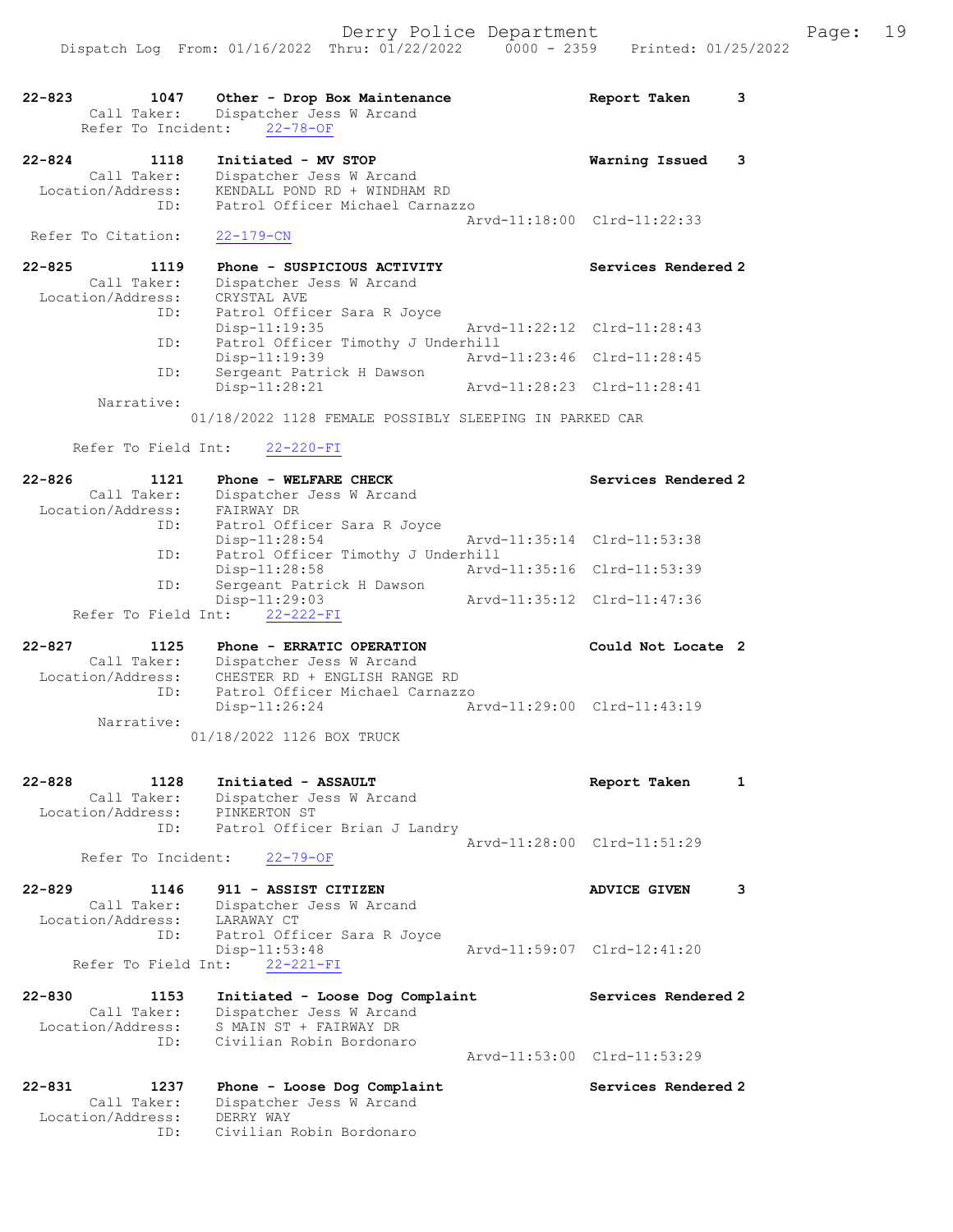Derry Police Department [1981] Page: 20<br>Phru: 01/22/2022 | 0000 - 2359 | Printed: 01/25/2022 Dispatch Log From: 01/16/2022 Thru: 01/22/2022 Disp-12:38:04 Arvd-12:41:08 Clrd-13:16:45 ID: Patrol Officer Sara R Joyce<br>Disp-12:41:48 Arvd-12:45:51 Clrd-12:51:39 22-832 1315 Phone - MV ACCIDENT 1 Report Taken 1 Call Taker: Dispatcher Jess W Arcand<br>ion/Address: CRYSTAL AVE Location/Address:<br>TD: Patrol Officer Sara R Joyce<br>Disp-13:16:36 Disp-13:16:36 Arvd-13:16:40 Clrd-13:38:41 Refer To Citation: Refer To Accident: 22-26-AC 22-833 1321 Other - FOLLOW-UP No Action Required 2 Call Taker: Dispatcher Jess W Arcand<br>ion/Address: W BROADWAY Location/Address: ID: Detective Peter A Houlis<br>Disp-13:22:08 Disp-13:22:08 Arvd-13:22:21 Clrd-14:10:57 22-834 1330 Other - MV STOP Warning Issued 3 Call Taker: Dispatcher Jess W Arcand<br>.on/Address: ROCKINGHAM RD Location/Address:<br>ID: Patrol Officer Michael Carnazzo<br>Disp-13:31:16 A Disp-13:31:16 <br>22-181-CN<br>22-181-CN Refer To Citation: 22-835 1350 Phone - TREE(S) DOWN Services Rendered 1 Call Taker: Dispatcher Jess W Arcand Location/Address: LAWRENCE RD<br>ID: Patrol Offic Patrol Officer Timothy J Underhill<br>Disp-13:50:54 Arvd Disp-13:50:54 Arvd-13:57:20 Clrd-15:02:48 Cleared By: Dispatcher Christina L Power ID: Patrol Officer Sara R Joyce Disp-14:43:33 Arvd-15:02:49 Clrd-16:04:21<br>Arrived By: Dispatcher Christina L Power Dispatcher Christina L Power Cleared By: Dispatcher Christina L Power Narrative: 01/18/2022 1401 EVERSOURCE NOTIFIED Narrative: 01/18/2022 1433 EVERSOURCE ON SCENE Narrative: 01/18/2022 1449 DPW NOTIFIED AND RESPONDING 22-836 1400 Phone - DOWN WIRE **Could Not Locate 2**  Call Taker: Dispatcher Jess W Arcand Location/Address: STARK RD ID: Patrol Officer Michael P Accorto<br>Disp-15:17:32 Arv Disp-15:17:32 Arvd-15:28:50 Clrd-15:34:28 Dispatched By: Dispatcher Christina L Power Arrived By: Dispatcher Christina L Power<br>Cleared By: Dispatcher Christina L Power Dispatcher Christina L Power Narrative: 01/18/2022 1400 LOW HANGING WIRE 22-837 1450 Phone - FOUND/LOST PROPERTY Cleared 3 Call Taker: Dispatcher Jess W Arcand<br>ion/Address: E BROADWAY Location/Address: ID: Patrol Officer Ryan M Panaro<br>Disp-15:13:27 Disp-15:13:27 Arvd-15:13:29 Clrd-15:20:07<br>Dispatched By: Dispatcher Christina L Power Dispatcher Christina L Power Arrived By: Dispatcher Christina L Power<br>Cleared By: Dispatcher Christina L Power Dispatcher Christina L Power Narrative:

01/18/2022 1451 FOUND CREDIT CARDS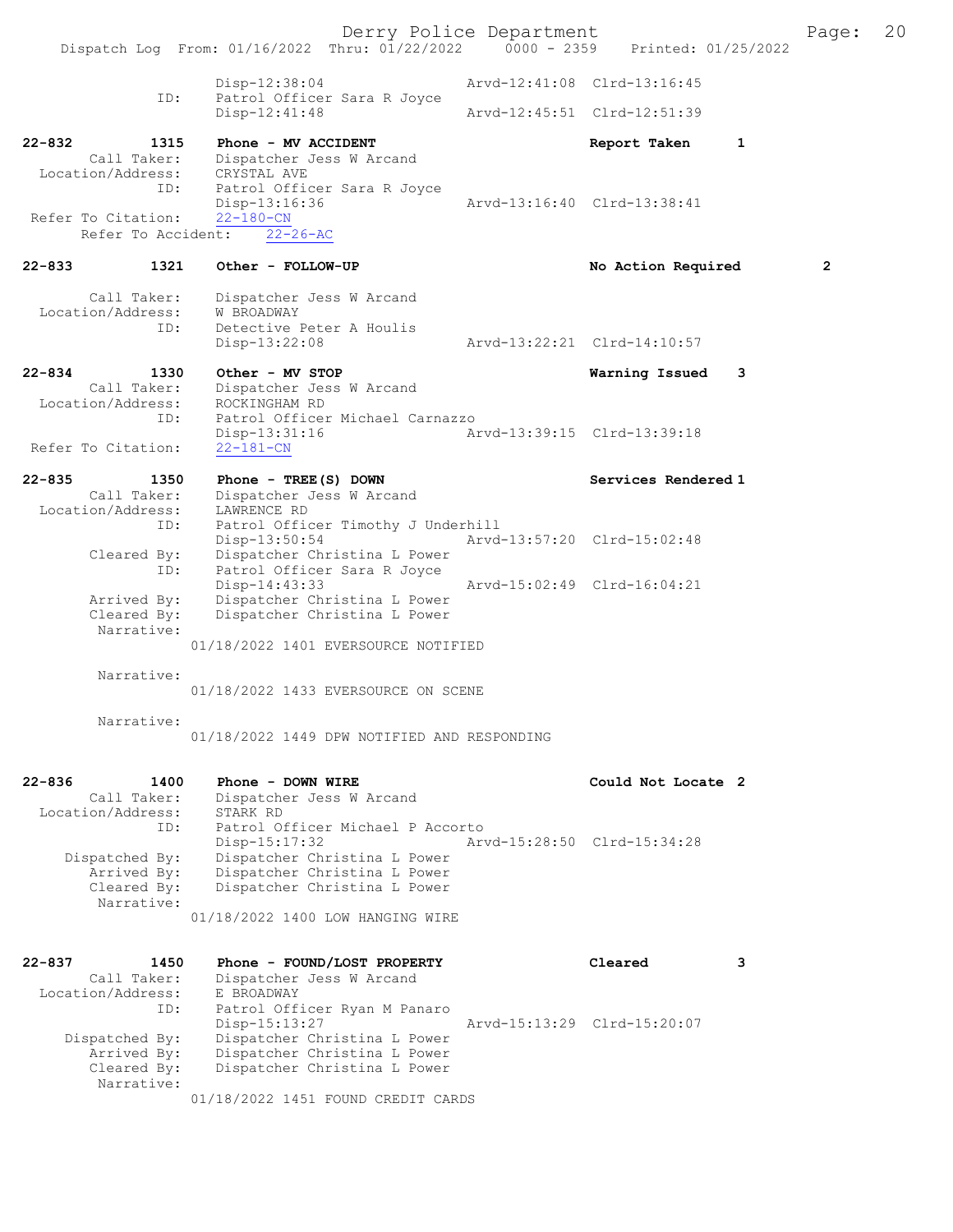| 22-838<br>1601                    | Phone - FOUND/LOST PROPERTY                                   | 3<br>Report Taken            |
|-----------------------------------|---------------------------------------------------------------|------------------------------|
| Call Taker:<br>Location/Address:  | Dispatcher Christina L Power<br>MANCHESTER RD                 |                              |
| ID:                               | Patrol Officer Samuel J Troy                                  |                              |
|                                   | $Disp-16:02:08$                                               | Arvd-16:21:20 Clrd-16:22:19  |
| Narrative:                        | wallets                                                       |                              |
|                                   |                                                               |                              |
| Refer To Incident:                | $22 - 80 - OF$                                                |                              |
| $22 - 839$<br>1621                | Phone - MV ACCIDENT                                           | Report Taken<br>1            |
| Call Taker:                       | Dispatcher Christina L Power                                  |                              |
| Location/Address:                 | ASHLEIGH DR                                                   |                              |
| ID:                               | Patrol Officer Samuel J Troy<br>Disp-16:22:25                 | Arvd-16:28:03 Clrd-16:53:18  |
| Narrative:                        |                                                               |                              |
|                                   | Young vs Hanscom, full report                                 |                              |
| Refer To Accident:                | $22 - 27 - AC$                                                |                              |
|                                   |                                                               |                              |
| $22 - 840$<br>1627                | Phone - LARCENY / FORGERY / FRAUD                             | $\mathbf{2}$<br>Report Taken |
| Call Taker:<br>Location/Address:  | Dispatcher Christina L Power<br>CRYSTAL AVE                   |                              |
| ID:                               | Patrol Officer Ryan M Panaro                                  |                              |
|                                   | Disp-16:27:56<br>Patrol Officer Joshua W Morse                | Arvd-16:32:35 Clrd-17:24:51  |
| ID:                               | Disp-16:28:06                                                 | Arvd-16:38:59 Clrd-16:46:33  |
|                                   | Patrol Officer Nathan S Lavoie                                |                              |
| Cleared By:                       | Sergeant Jared Knox                                           |                              |
| ID:                               | Sergeant Jeffrey M Dawe<br>Disp-16:33:55                      | Arvd-16:33:57 Clrd-17:05:26  |
| Refer To Incident:                | $22 - 81 - OF$                                                |                              |
| $22 - 841$<br>1632                | Phone - KEEP THE PEACE                                        | Services Rendered 2          |
| Call Taker:                       | Dispatcher Christina L Power                                  |                              |
| Location/Address:                 | MEADOWBROOK RD                                                |                              |
| ID:                               | Patrol Officer Joshua W Morse<br>Disp-16:48:37                | Arvd-16:54:06 Clrd-17:11:38  |
|                                   | Patrol Officer Nathan S Lavoie                                |                              |
| Arrived By:                       | Sergeant Jared Knox                                           |                              |
| ID:                               | Patrol Officer Michael P Accorto<br>Disp-16:48:41             | Arvd-16:51:31 Clrd-17:24:36  |
| Refer To Field Int:               | $22 - 231 - FI$                                               |                              |
|                                   |                                                               |                              |
| $22 - 842$<br>1642<br>Call Taker: | Phone - BURGLARY (B & E) PAST<br>Dispatcher Christina L Power | 2<br>Report Taken            |
| Location/Address:                 | SOUTH AVE                                                     |                              |
| ID:                               | Patrol Officer Samuel J Troy                                  |                              |
| ID:                               | $Disp-16:53:53$<br>Sergeant Jeffrey M Dawe                    | Arvd-17:02:40 Clrd-19:21:17  |
|                                   | Disp-17:05:29                                                 | Arvd-17:05:34 Clrd-17:32:37  |
| ID:                               | Detective Mark Borgatti                                       |                              |
| ID:                               | Disp-18:23:18<br>Arvd-18:23:28<br>Detective Daniel J McCarthy | Clrd-19:21:14                |
|                                   | $Disp-18:23:26$                                               | Arvd-18:23:28 Clrd-19:21:13  |
| Refer To Incident:                | $22 - 82 - OF$                                                |                              |
| $22 - 843$<br>1645                | Phone - DOMESTIC DISTURBANCE                                  | <b>ADVICE GIVEN</b><br>1     |
| Call Taker:                       | Dispatcher Christina L Power                                  |                              |
| Location/Address:                 | RICHARDSON DR                                                 |                              |
| ID:                               | Patrol Officer Joshua W Morse<br>$Disp-17:11:41$              | Arvd-17:11:43 Clrd-17:52:08  |
|                                   | Patrol Officer Nathan S Lavoie                                |                              |
| ID:                               | Patrol Officer Michael P Accorto                              |                              |
| ID:                               | $Disp-17:24:45$<br>Patrol Officer Michael P Accorto           | Clrd-17:42:28                |
|                                   | $Disp-17:42:32$                                               | Arvd-17:42:33 Clrd-17:52:07  |
| $22 - 844$<br>1731                | Phone - ALARM, BURGLAR                                        | False Alarm<br>1             |
| Call Taker:                       | Dispatcher Christina L Power                                  |                              |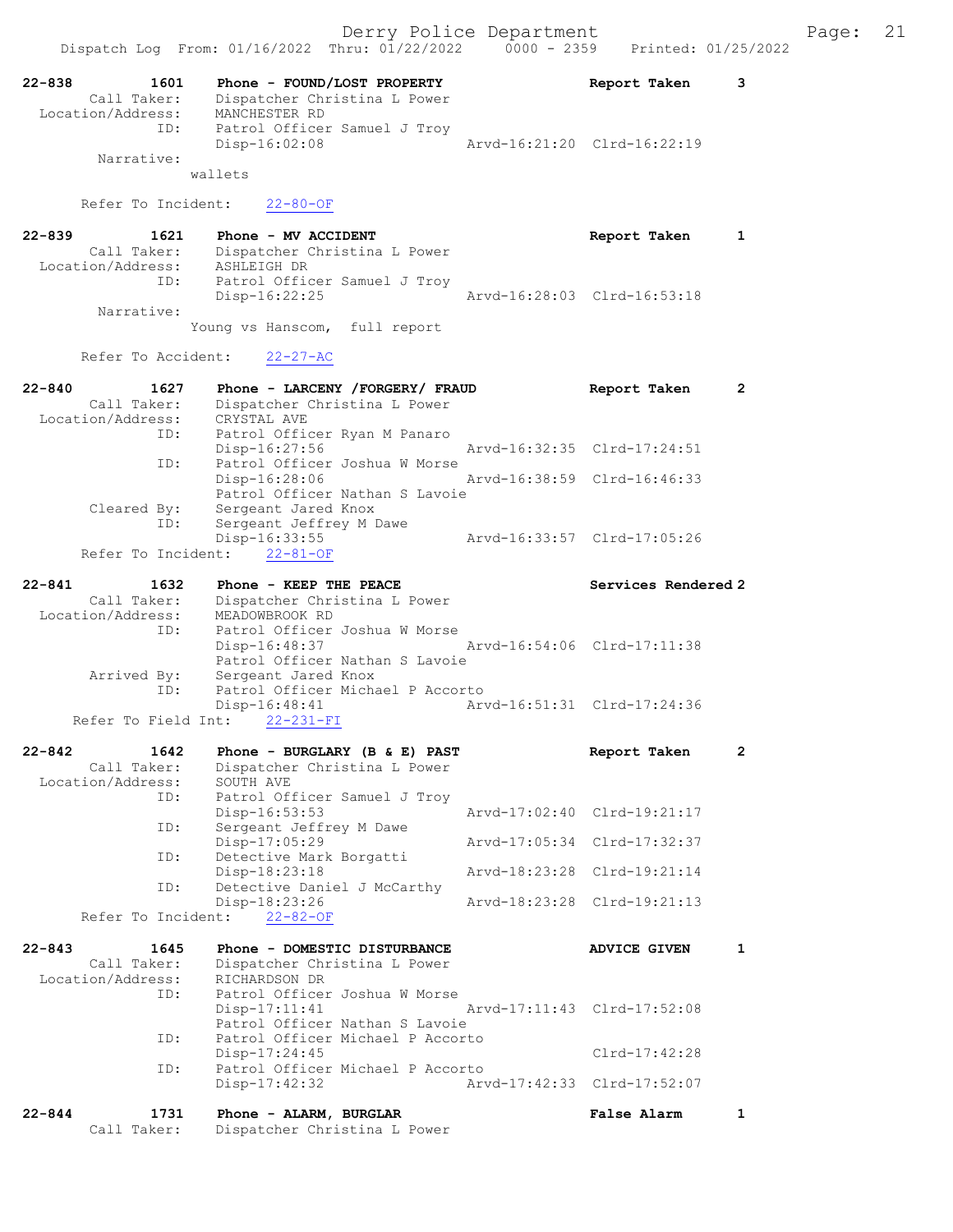|                                                               | Dispatch Log From: 01/16/2022 Thru: 01/22/2022 0000 - 2359 Printed: 01/25/2022                             | Derry Police Department     |                             |                | Page: | 22 |
|---------------------------------------------------------------|------------------------------------------------------------------------------------------------------------|-----------------------------|-----------------------------|----------------|-------|----|
| Location/Address:                                             | [DY 1041] MANCHESTER AVE                                                                                   |                             |                             |                |       |    |
| ID:                                                           | Patrol Officer Ryan M Panaro<br>$Disp-17:31:48$                                                            |                             | Arvd-17:36:01 Clrd-17:44:38 |                |       |    |
| ID:                                                           | Sergeant Jeffrey M Dawe<br>$Disp-17:32:42$                                                                 |                             | Arvd-17:42:26 Clrd-17:44:35 |                |       |    |
| $22 - 845$<br>1750<br>Call Taker:                             | Initiated - FOLLOW-UP<br>Dispatcher Christina L Power                                                      |                             | Cleared                     | $\overline{2}$ |       |    |
| Location/Address:<br>ID:                                      | CRYSTAL AVE<br>Patrol Officer Ryan M Panaro                                                                |                             |                             |                |       |    |
|                                                               |                                                                                                            |                             | Arvd-17:50:00 Clrd-17:52:20 |                |       |    |
| $22 - 846$<br>1751<br>Call Taker:<br>Location/Address:<br>ID: | Phone - FOLLOW-UP<br>Dispatcher Christina L Power<br>MUNICIPAL DR<br>Patrol Officer Robert Corwin          |                             | Cleared                     | $\mathbf{2}$   |       |    |
|                                                               | $Disp-17:52:04$                                                                                            |                             | Arvd-17:58:48 Clrd-18:20:15 |                |       |    |
| ID:                                                           | Patrol Officer Joshua W Morse<br>Disp-18:03:43<br>Patrol Officer Nathan S Lavoie                           |                             | Arvd-18:20:13 Clrd-18:28:21 |                |       |    |
| $22 - 847$<br>1756<br>Call Taker:<br>Location/Address:<br>ID: | Phone - MEDICAL EMERGENCY<br>Dispatcher Christina L Power<br>MANCHESTER RD<br>Patrol Officer Ryan M Panaro |                             | Services Rendered 1         |                |       |    |
|                                                               | $Disp-17:58:29$                                                                                            |                             | Arvd-17:59:44 Clrd-18:04:32 |                |       |    |
| ID:                                                           | Patrol Officer Kevin L Davies<br>Disp-17:58:41                                                             |                             | Arvd-17:58:44 Clrd-18:15:57 |                |       |    |
| Cleared By:<br>ID:                                            | Sergeant Jared Knox<br>Sergeant Jeffrey M Dawe                                                             |                             |                             |                |       |    |
| Refer To Field Int:                                           | Disp-17:59:14<br>$22 - 212 - FI$                                                                           |                             | Arvd-18:00:15 Clrd-18:04:25 |                |       |    |
|                                                               |                                                                                                            |                             |                             |                |       |    |
| $22 - 848$<br>1811<br>Call Taker:                             | Phone - DOMESTIC DISTURBANCE<br>Patrol Officer Robert Corwin                                               |                             | Report Taken                | 1              |       |    |
| Location/Address:<br>ID:                                      | FAIRWAY DR<br>Patrol Officer Michael P Accorto                                                             |                             |                             |                |       |    |
| Cleared By:                                                   | Disp-18:11:32<br>Dispatcher Christina L Power                                                              |                             | Arvd-18:11:47 Clrd-18:48:06 |                |       |    |
| ID:                                                           | Patrol Officer Ryan M Panaro<br>Disp-18:11:36                                                              |                             | Arvd-18:11:57 Clrd-18:48:09 |                |       |    |
| Cleared By:<br>ID:                                            | Dispatcher Christina L Power<br>Sergeant Jeffrey M Dawe                                                    |                             |                             |                |       |    |
|                                                               | Disp-18:16:03                                                                                              | Arvd-18:16:04 Clrd-18:35:00 |                             |                |       |    |
| Cleared By:<br>Refer To Incident:                             | Dispatcher Christina L Power<br>$22 - 84 - OF$                                                             |                             |                             |                |       |    |
| $22 - 849$<br>1813                                            | Phone - ALARM, BURGLAR                                                                                     |                             | False Alarm                 | 1              |       |    |
| Call Taker:<br>ID:                                            | Sergeant Jared Knox<br>Location/Address: [DY 1041] MANCHESTER AVE<br>Patrol Officer Kevin L Davies         |                             |                             |                |       |    |
|                                                               | $Disp-18:16:41$                                                                                            | Arvd-18:20:16 Clrd-18:23:31 |                             |                |       |    |
| Arrived By:<br>Cleared By:<br>Narrative:                      | Dispatcher Christina L Power<br>Dispatcher Christina L Power                                               |                             |                             |                |       |    |
|                                                               | ground floor activation.                                                                                   |                             |                             |                |       |    |
|                                                               |                                                                                                            |                             |                             |                |       |    |
| $22 - 850$<br>1837<br>Location/Address: LARAWAY CT<br>ID:     | Phone - ASSIST CITIZEN<br>Call Taker: Dispatcher Christina L Power<br>Patrol Officer Joshua W Morse        |                             | <b>ADVICE GIVEN</b>         | 3              |       |    |
| Refer To Field Int:                                           | Disp-18:38:45<br>Patrol Officer Nathan S Lavoie<br>$22 - 232 - FI$                                         |                             | Arvd-18:42:28 Clrd-19:31:12 |                |       |    |
| $22 - 851$<br>1842                                            | Initiated - MV STOP                                                                                        |                             | Warning Issued              | 3              |       |    |
| Call Taker:<br>Location/Address:<br>ID:                       | Dispatcher Christina L Power<br>CRYSTAL AVE<br>Patrol Officer Kevin L Davies                               |                             |                             |                |       |    |
|                                                               |                                                                                                            |                             |                             |                |       |    |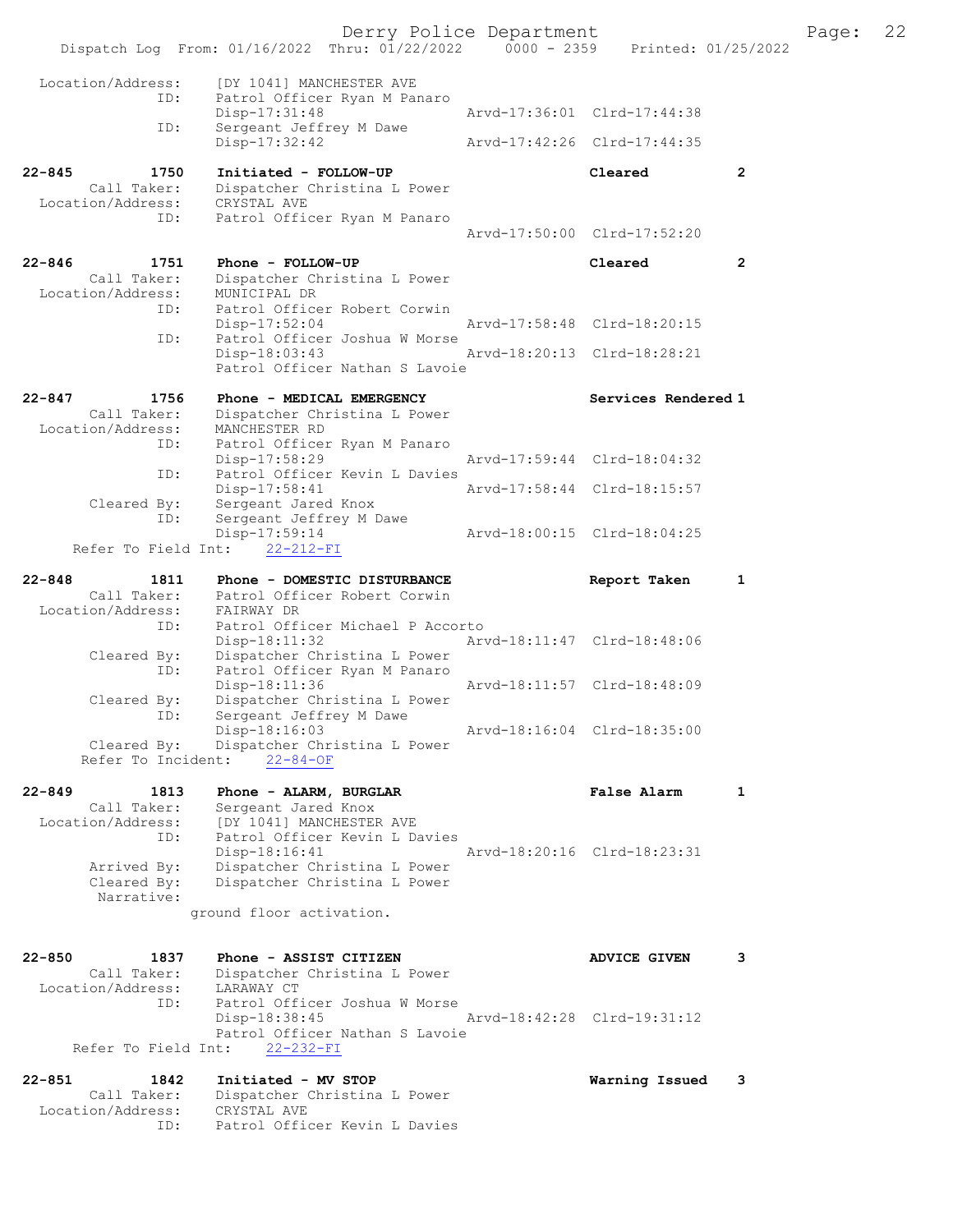Arvd-18:42:00 Clrd-18:46:29 Refer To Citation: 22-182-CN 22-852 1856 Phone - ROAD HAZARD Gone on Arrival 2 Call Taker: Dispatcher Christina L Power Location/Address: HAMPSTEAD RD ID: Patrol Officer Michael P Accorto<br>Disp-18:56:26 Art Disp-18:56:26 Arvd-19:00:43 Clrd-19:03:05 Narrative: trash in the roadway 22-853 1909 Phone - DOMESTIC DISTURBANCE Report Taken 1 Call Taker: Patrol Officer Robert Corwin Location/Address: FOREST RIDGE RD ID: Patrol Officer Kevin L Davies Disp-19:10:41 Arvd-19:13:40 Clrd-19:51:59 Arrived By: Dispatcher Christina L Power Cleared By: Dispatcher Christina L Power ID: Patrol Officer Ryan M Panaro Disp-19:10:56 Arvd-19:15:33 Clrd-19:52:01 Arrived By: Dispatcher Christina L Power Cleared By: Dispatcher Christina L Power ID: Sergeant Jeffrey M Dawe Disp-19:20:01 Arvd-19:20:03 Clrd-19:51:58 Dispatched By: Dispatcher Christina L Power Arrived By: Dispatcher Christina L Power Cleared By: Dispatcher Christina L Power Refer To Incident: 22-85-OF 22-854 1931 Phone - ALARM, BURGLAR False Alarm 1 Call Taker: Patrol Officer Robert Corwin Location/Address: [DY 1822] CRYSTAL AVE ID: Patrol Officer Samuel J Troy Disp-19:31:49 Arvd-19:39:34 Clrd-19:39:37 Arrived By: Dispatcher Christina L Power Cleared By: Dispatcher Christina L Power ID: Patrol Officer Joshua W Morse<br>Disp-19:31:54 Disp-19:31:54 Arvd-19:34:46 Clrd-19:39:36 Patrol Officer Nathan S Lavoie<br>Arrived By: Dispatcher Christina L Power Arrived By: Dispatcher Christina L Power<br>Cleared By: Dispatcher Christina L Power Dispatcher Christina L Power Narrative: interior motion Refer To Field Int: 22-228-FI 22-855 2053 Phone - WELFARE CHECK Transported to Hospital 2

 Call Taker: Dispatcher Christina L Power Location/Address: CHASES GROVE RD<br>ID: Patrol Officer M Patrol Officer Michael P Accorto<br>Disp-20:54:10 Ar Disp-20:54:10 Arvd-21:00:55 Clrd-21:44:21<br>TD: Patrol Officer Kevin L Davies .<br>Patrol Officer Kevin L Davies<br>Disp-20:54:13 Disp-20:54:13 Arvd-21:07:18 Clrd-21:44:19<br>ID: Sergeant Jeffrey M Dawe Sergeant Jeffrey M Dawe<br>Disp-21:06:41 Disp-21:06:41 Arvd-21:16:08 Clrd-21:44:17 Narrative: 01/18/2022 2116 DFD requested Narrative:

01/18/2022 2124 DFD on scene

Narrative:

transported to PMC via DFD

Refer To Field Int: 22-213-FI

| 22-856 | 2201        | Phone - DOMESTIC DISTURBANCE | Verbal in Nature |  |  |
|--------|-------------|------------------------------|------------------|--|--|
|        | Call Taker: | Dispatcher Christina L Power |                  |  |  |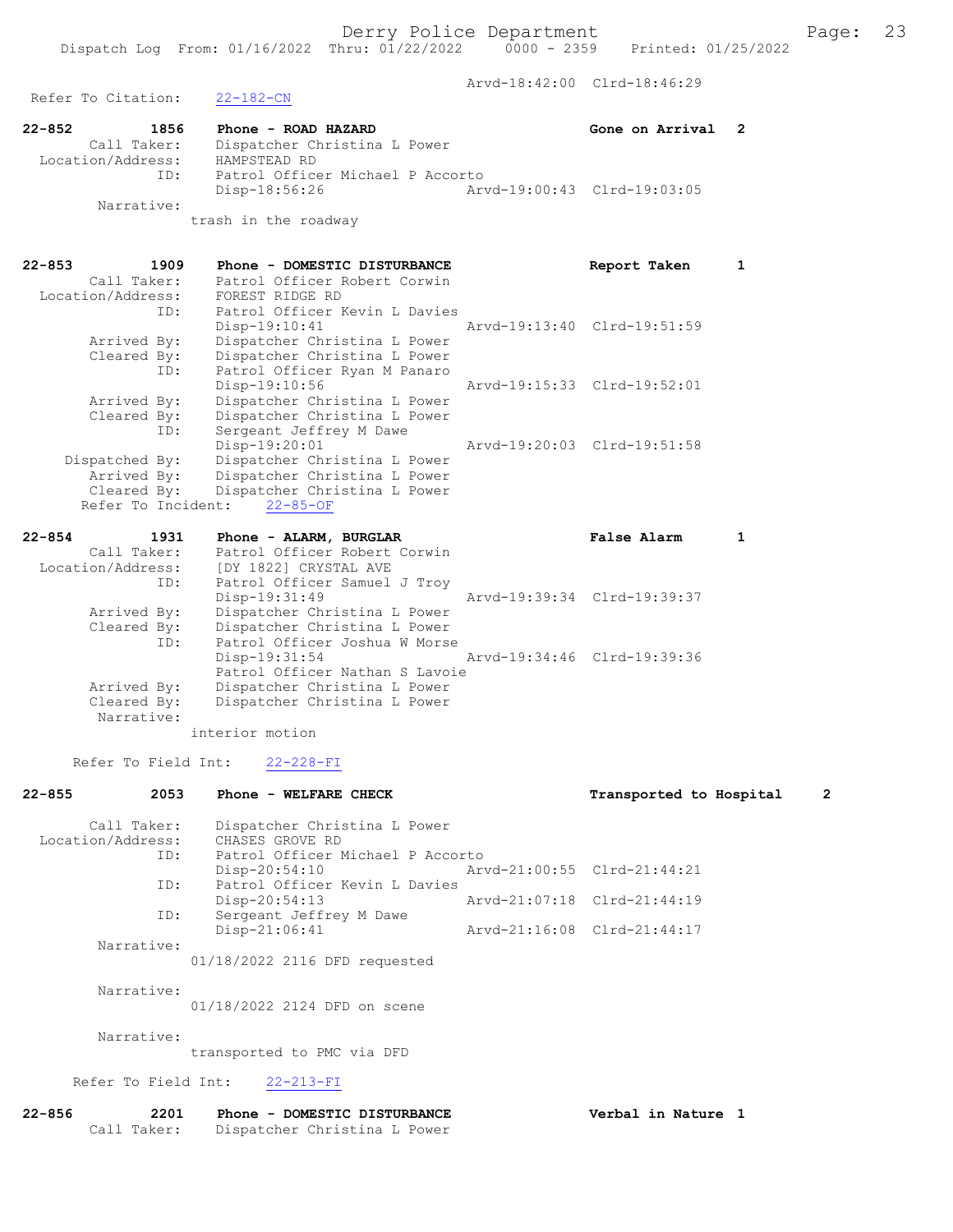Derry Police Department Fage: 24 Dispatch Log From: 01/16/2022 Thru: 01/22/2022 0000 - 2359 Printed: 01/25/2022 Location/Address: TSIENNETO RD ID: Patrol Officer Samuel J Troy Disp-22:02:55 Arvd-22:06:06 Clrd-22:12:52 ID: Patrol Officer Kevin L Davies Disp-22:02:58 Arvd-22:04:17 Clrd-22:12:29 ID: Sergeant Jeffrey M Dawe Disp-22:09:11 Arvd-22:09:12 Clrd-22:12:25 Narrative: between mother and son Refer To Field Int: 22-214-FI 22-857 2334 Initiated - PROPERTY CHECK Services Rendered 2 Call Taker: Dispatcher Christine D Carlson Location/Address: HUMPHREY RD ID: Patrol Officer Michael Carnazzo Arvd-23:34:00 Clrd-23:34:18 22-858 2341 Initiated - MV STOP Warning Issued 3 Call Taker: Dispatcher Christine D Carlson Location/Address: N MAIN ST ID: Patrol Officer Awess Abdulkadir Arvd-23:41:00 Clrd-01/19/2022 @ 00:02:18 Refer To Citation: 22-183-CN

For Date: 01/19/2022 - Wednesday

| $22 - 859$<br>0017<br>Call Taker:<br>Location/Address: | Initiated - MV STOP<br>Dispatcher Christine D Carlson<br>W BROADWAY + ABBOTT CT |               | Warning Issued              | 3 |
|--------------------------------------------------------|---------------------------------------------------------------------------------|---------------|-----------------------------|---|
| ID:                                                    | Patrol Officer Andrew R Kennedy                                                 | Aryd-00:17:00 | $Clrd-00:23:44$             |   |
| ID:                                                    | Patrol Officer Michael Carnazzo                                                 |               |                             |   |
| Refer To Citation:                                     | Disp-00:18:11<br>$22 - 184 - CN$                                                |               | Arvd-00:18:12 Clrd-00:21:46 |   |
|                                                        |                                                                                 |               |                             |   |
| $22 - 860$<br>0118                                     | Initiated - MV CHECK                                                            |               | Vehicle checked             | 1 |
| Call Taker:<br>Location/Address:                       | Dispatcher Christine D Carlson<br>[DY 278] S MAIN ST                            |               |                             |   |
| ID:                                                    | Patrol Officer Andrew R Kennedy                                                 | Arvd-01:18:00 | $Clrd-01:22:19$             |   |
| ID:                                                    | Patrol Officer Monica Ricci                                                     |               |                             |   |
|                                                        | Disp-01:20:06                                                                   | Arvd-01:20:07 | $Clrd-01:22:18$             |   |
| Refer To Field Int:                                    | $22 - 242 - FI$                                                                 |               |                             |   |
| $22 - 861$<br>0213                                     | Initiated - PROPERTY CHECK                                                      |               | Services Rendered 2         |   |
| Call Taker:                                            | Dispatcher Christine D Carlson                                                  |               |                             |   |
| Location/Address:                                      | [DY 5] ROCKINGHAM RD                                                            |               |                             |   |
| ID:                                                    | Patrol Officer Michael Carnazzo                                                 |               |                             |   |
|                                                        |                                                                                 | Arvd-02:13:00 | Clrd-02:47:57               |   |
| ID:                                                    | Patrol Officer Andrew R Kennedy                                                 |               |                             |   |
|                                                        | $Disp-02:17:04$                                                                 | Aryd-02:17:05 | $Clrd-02:47:54$             |   |
| ID:                                                    | Patrol Officer Monica Ricci                                                     |               |                             |   |
|                                                        | Disp-02:27:14                                                                   | Aryd-02:30:49 | $Clrd-02:47:56$             |   |
| $22 - 862$<br>0609                                     | Initiated - MV STOP                                                             |               | Warning Issued              | 3 |
| Call Taker:                                            | Dispatcher Christine D Carlson                                                  |               |                             |   |
| Location/Address:                                      | WARNER HILL RD                                                                  |               |                             |   |
| ID:                                                    | Patrol Officer Andrew R Kennedy                                                 |               |                             |   |
|                                                        |                                                                                 |               | Arvd-06:09:00 Clrd-06:16:08 |   |
| Refer To Citation:                                     | $22 - 185 - CN$                                                                 |               |                             |   |
| $22 - 863$<br>0629                                     | Initiated - ASSIST CITIZEN                                                      |               | Report Taken                | 3 |
| Call Taker:                                            | Dispatcher Christine D Carlson                                                  |               |                             |   |
| Location/Address:                                      | MUNICIPAL DR                                                                    |               |                             |   |
| ID:                                                    | Patrol Officer Awess Abdulkadir                                                 |               |                             |   |
|                                                        |                                                                                 | Aryd-06:29:00 | Clrd-06:41:24               |   |
| ID:                                                    | Patrol Officer Monica Ricci<br>Disp-06:31:28                                    | Aryd-06:31:29 | Clrd-06:41:03               |   |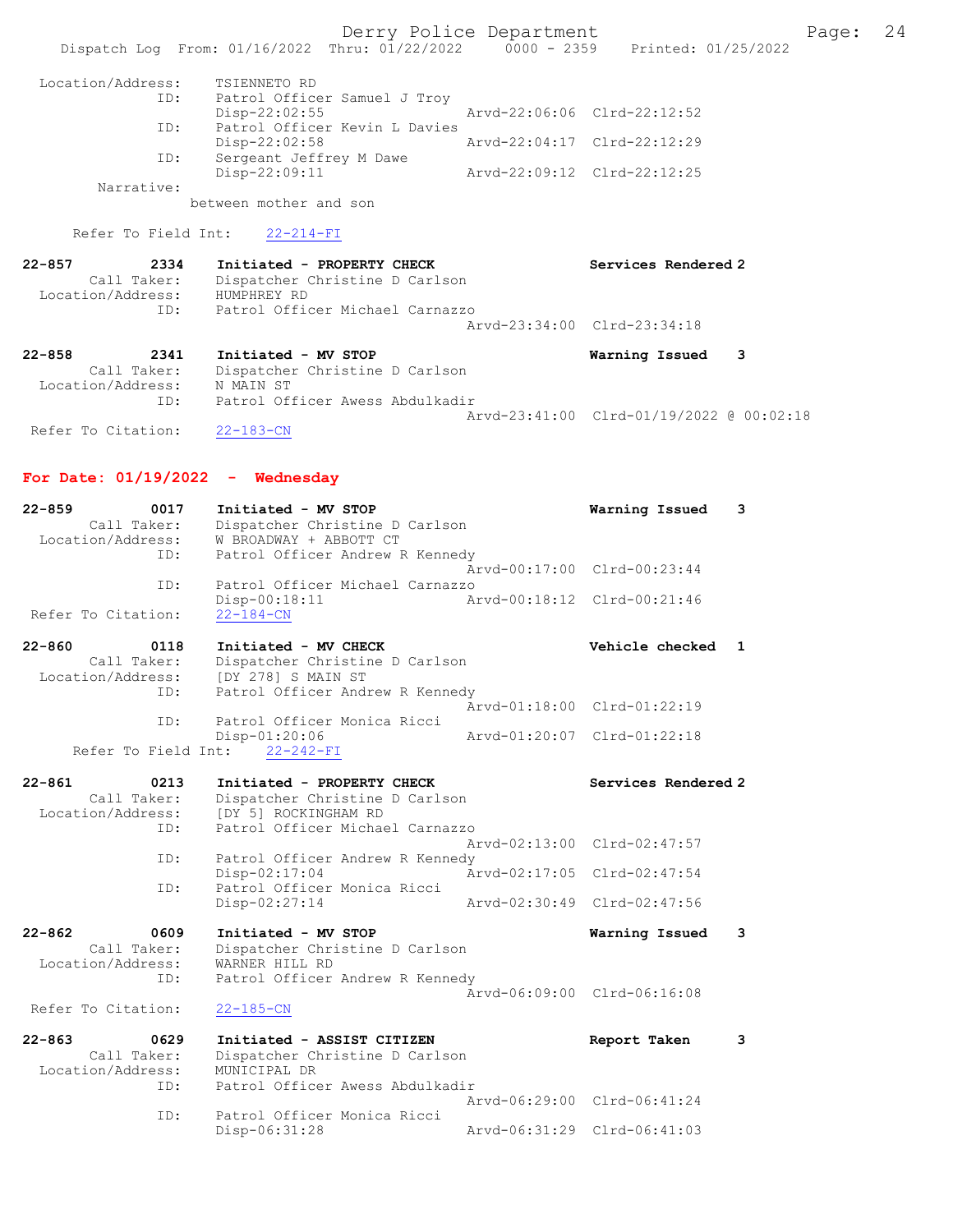Derry Police Department The Page: 25 Dispatch Log From: 01/16/2022 Thru: 01/22/2022 0000 - 2359 Printed: 01/25/2022 ID: Sergeant Patrick H Dawson Disp-06:31:30 Arvd-06:31:31 Clrd-06:41:01 Narrative: 01/19/2022 0631 DFD requested at this time - notified Narrative: 01/19/2022 0637 DFD off at HQ Narrative: 01/19/2022 0641 DFD Transporting subject to PMC Refer To Incident: 22-86-OF 22-864 0634 Initiated - MV STOP Warning Issued 3 Call Taker: Dispatcher Christine D Carlson<br>ion/Address: FLOYD RD Location/Address:<br>ID: Patrol Officer Andrew R Kennedy Arvd-06:34:00 Clrd-06:40:50 Refer To Citation: 22-865 0708 Phone - DOMESTIC DISTURBANCE Report Taken 1 Call Taker: Dispatcher Jess W Arcand Location/Address:<br>ID: N MAIN ST<br>Patrol Officer Sara R Joyce<br>Disp-07:09:23 Disp-07:09:23 Arvd-07:15:53 Clrd-07:50:54 ID: Patrol Officer Blake A Martineau<br>Disp-07:09:26 Arvd-07:17:23 Clrd-07:45:50 Disp-07:09:26<br>ID: Sergeant Seth Plumer ID: Sergeant Seth Plumer Disp-07:10:54 Arvd-07:17:26 Clrd-07:45:48 Refer To Incident: 22-87-OF 22-866 0804 Initiated - MV STOP Warning Issued 3 Call Taker: Dispatcher Jess W Arcand Location/Address: FAIRWAY DR ID: Patrol Officer Blake A Martineau Arvd-08:04:00 Clrd-08:09:06 Refer To Citation: 22-187-CN 22-867 0816 Initiated - INTERNET OFFENSES Report Taken 2 Call Taker: Dispatcher Jess W Arcand Location/Address: MUNICIPAL DR ID: Detective Scott A Tompkins Arvd-08:16:00 Clrd-08:16:54<br>22-88-OF Refer To Incident: 22-868 0830 Initiated - FOLLOW-UP No Action Required 2 Call Taker: Dispatcher Jess W Arcand Location/Address: MUNICIPAL DR ID: Patrol Officer Sara R Joyce Arvd-08:30:00 Clrd-10:03:32 22-869 0932 Initiated - ASSAULT 1 Report Taken 1 Call Taker: Dispatcher Jess W Arcand Location/Address: PINKERTON ST ID: Patrol Officer Charles L Doherty Arvd-09:32:00 Clrd-09:53:11 Refer To Incident: 22-89-OF 22-870 0933 Walk-In - WARRANT ARREST Arrest(s) Made 2 Call Taker: Dispatcher Jess W Arcand Location/Address: MUNICIPAL DR ID: Patrol Officer Brendan S Holden<br>Disp-09:33:32 Ar Disp-09:33:32 Arvd-09:33:35 Clrd-10:44:33 Narrative: 01/19/2022 0949 SUBJECT IN THE LOBBY ON A DERRY WARRANT FOR DRIVING AFTER SUSPENSION Narrative: 01/19/2022 0949 IDENTIFIED AS: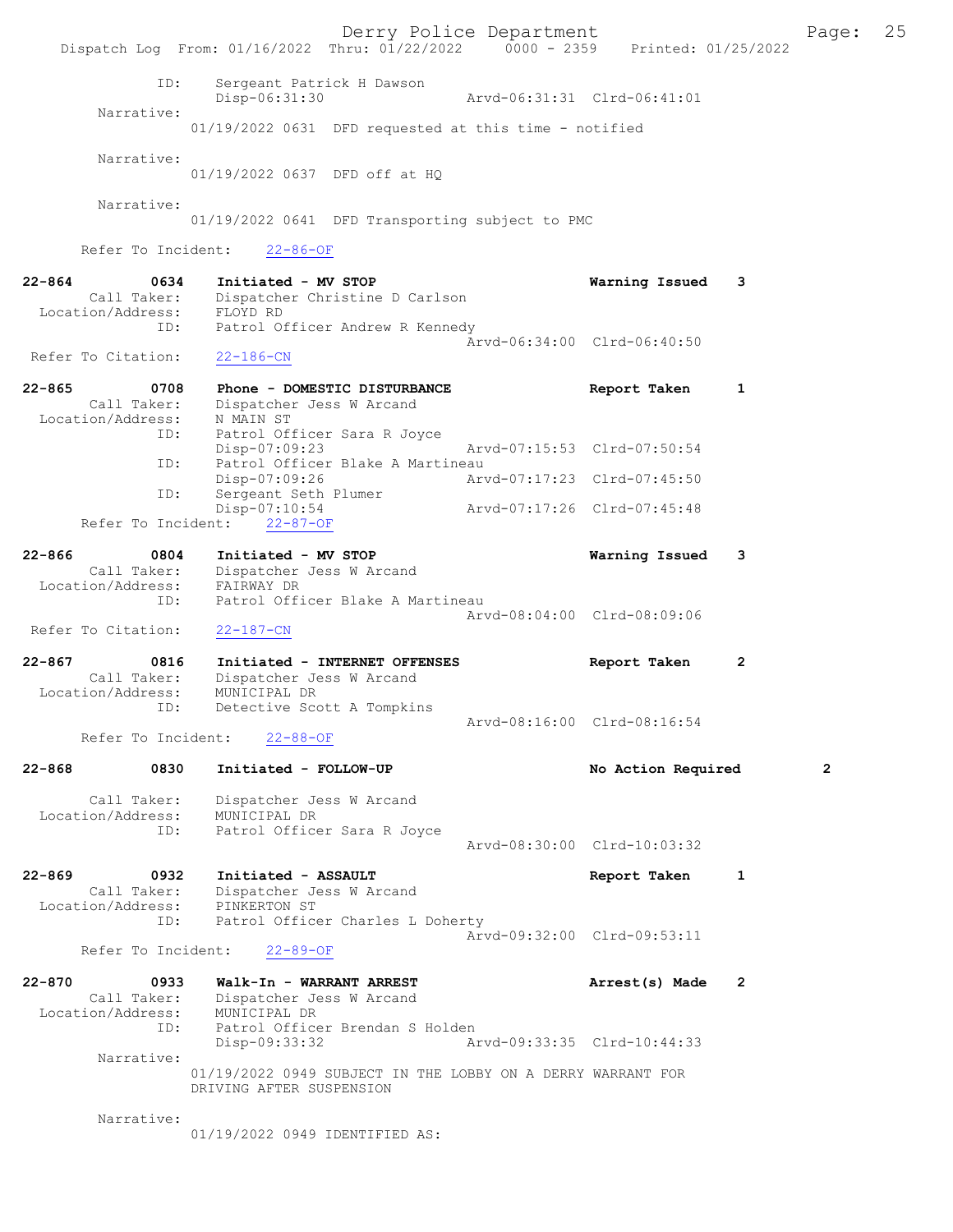JULIE TORONTO 34 EAGLE RIDGE RD APT 2 SANDOWN NH DOB 12/20/71

Narrative:

01/19/2022 1021 RELEASED ON A SUMMONS WITH COURT 4/7/22

Refer To Arrest: 22-62-AR

22-871 1027 Initiated - MV STOP Warning Issued 3 Call Taker: Dispatcher Jess W Arcand Location/Address: LINLEW DR ID: Patrol Officer Sara R Joyce Arvd-10:27:00 Clrd-10:32:37<br>22-188-CN Refer To Citation: 22-872 1030 Initiated - JUVENILE OFFENSES Services Rendered 2 Call Taker: Dispatcher Jess W Arcand Location/Address: PINKERTON ST ID: Patrol Officer Brian J Landry Arvd-10:30:00 Clrd-10:58:35 ID: Patrol Officer Charles L Doherty Disp-10:37:09 Arvd-10:37:11 Clrd-10:58:19 22-873 1033 Initiated - SUBPOENA DELIVERY 1 Not Served 1 Call Taker: Dispatcher Jess W Arcand Location/Address: LINLEW DR ID: Patrol Officer Sara R Joyce Arvd-10:33:00 Clrd-10:36:56 22-874 1104 Initiated - MV STOP Warning Issued 3 Call Taker: Dispatcher Jess W Arcand Location/Address: SOUTH AVE ID: Patrol Officer Blake A Martineau Arvd-11:04:00 Clrd-11:09:06 Refer To Citation: 22-191-CN 22-875 1111 Initiated - MV STOP Warning Issued 3 Call Taker: Dispatcher Jess W Arcand Location/Address: BYPASS 28 ID: Patrol Officer Sara R Joyce Arvd-11:11:00 Clrd-11:15:06 Refer To Citation: 22-189-CN 22-876 1121 Initiated - MV STOP Warning Issued 3 Call Taker: Dispatcher Jess W Arcand Location/Address: ROCKINGHAM RD + BRADFORD ST ID: Patrol Officer Blake A Martineau Arvd-11:21:00 Clrd-11:27:04 Refer To Citation: 22-190-CN 22-877 1145 Initiated - Community Relations Services Rendered 2 Call Taker: Dispatcher Jess W Arcand Location/Address: PINKERTON ST ID: Patrol Officer Samuel J Troy Arvd-11:45:00 Clrd-12:04:32 22-878 1236 Walk-In - FINGERPRINTS Services Rendered 3 Call Taker: Dispatcher Jess W Arcand Location/Address: MUNICIPAL DR ID: Patrol Officer Brendan S Holden Disp-12:36:15 Arvd-12:36:19 Clrd-12:44:14 Narrative: NFA

22-879 1249 Other - FOLLOW-UP Cleared 2 Call Taker: Dispatcher Jess W Arcand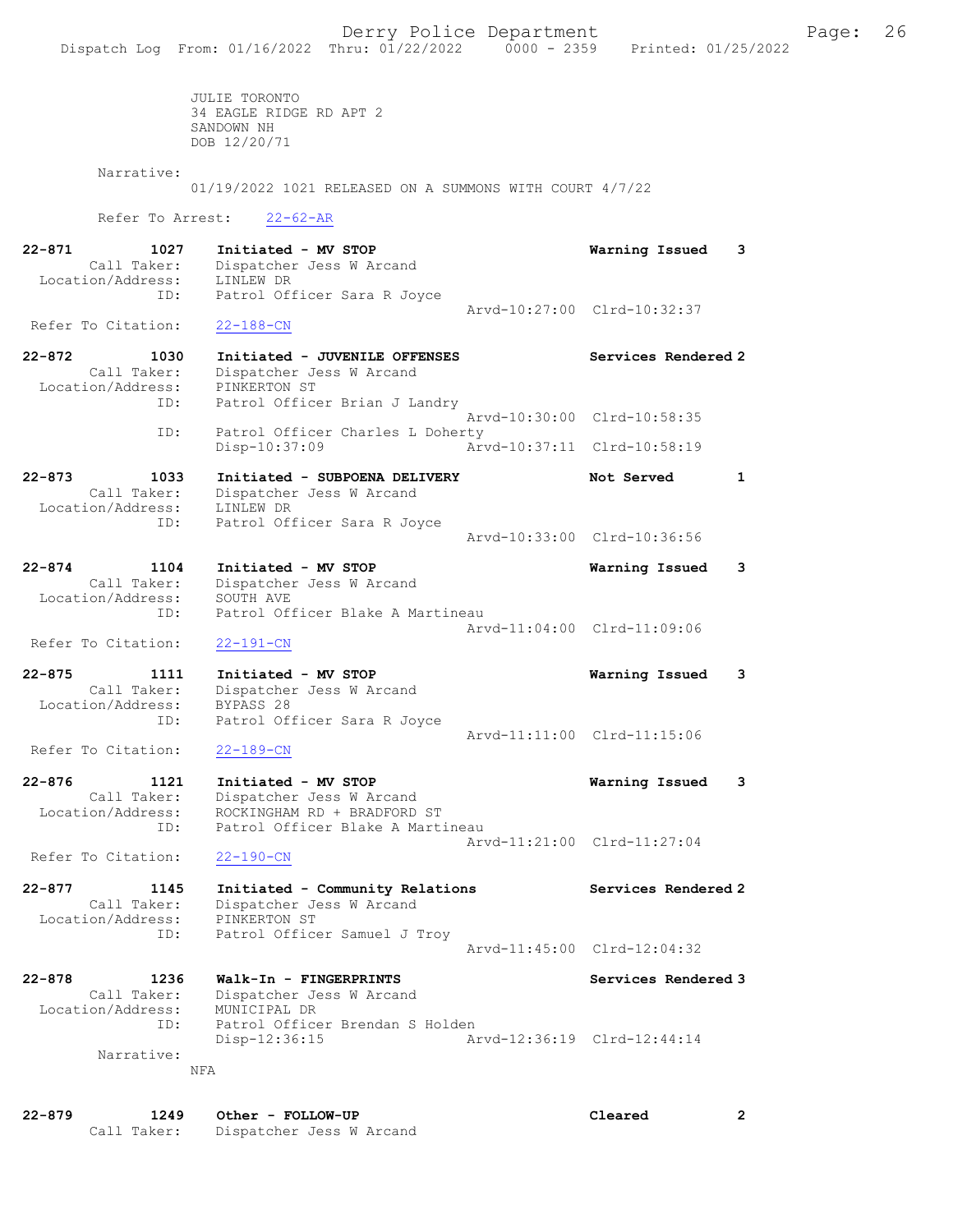Derry Police Department Fage: 27 Dispatch Log From: 01/16/2022 Thru: 01/22/2022 0000 - 2359 Printed: 01/25/2022 Location/Address: CRYSTAL AVE ID: Detective Kevin G Ruppel Disp-12:49:36 Arvd-12:49:40 Clrd-12:55:10 22-880 1250 Other - SERVE RESTRAINING ORDER Not Served 2 Call Taker: Dispatcher Jess W Arcand Location/Address: RICHARDSON DR ID: Patrol Officer Sara R Joyce Disp-12:50:41 Arvd-12:50:47 Clrd-12:54:56 ID: Patrol Officer Blake A Martineau Disp-12:51:13 Arvd-12:51:16 Clrd-12:54:59 22-881 1259 Other - FOLLOW-UP Cleared 2 Call Taker: Dispatcher Jess W Arcand Location/Address: [DY 2379] E DERRY RD ID: Detective Kevin G Ruppel Disp-13:00:20 Arvd-13:00:25 Clrd-13:02:09 22-882 1302 Other - MV STOP Warning Issued 3 Call Taker: Dispatcher Jess W Arcand Call Taker: Dispatcher<br>Location/Address: E DERRY RD ID: Patrol Officer Sara R Joyce Disp-13:03:23 Arvd-13:03:27 Clrd-13:08:54 Refer To Citation: 22-192-CN 22-883 1308 Other - FOLLOW-UP Cleared 2 Call Taker: Dispatcher Jess W Arcand Location/Address: [DY 933] CRYSTAL AVE ID: Detective Kevin G Ruppel Disp-13:08:46 Arvd-13:08:48 Clrd-13:11:58 22-884 1312 Other - FOLLOW-UP Cleared 2 Call Taker: Dispatcher Jess W Arcand Location/Address: [DY 2258] E BROADWAY ID: Detective Kevin G Ruppel Disp-13:12:45 Arvd-13:12:48 Clrd-13:15:39 22-885 1327 Phone - UNWANTED SUBJECT ADVICE GIVEN 2 Call Taker: Detective Lieutenant Jon M Breen Location/Address: MANCHESTER RD ID: Patrol Officer Samuel J Troy Disp-13:43:37 Arvd-13:48:44 Clrd-14:08:34 Dispatched By: Dispatcher Jess W Arcand Arrived By: Dispatcher Jess W Arcand Cleared By: Dispatcher Jess W Arcand Narrative: Report of unwanted subject. No longer on scene. Refer To Field Int: 22-218-FI Refer To Field Int: 22-239-FI 22-886 1330 Walk-In - SERVE RESTRAINING ORDER Served 2 Call Taker: Dispatcher Jess W Arcand Location/Address: RICHARDSON DR ID: Patrol Officer Sara R Joyce Disp-13:31:48 Arvd-13:37:57 Clrd-13:44:51 22-887 1332 Initiated - SUBPOENA DELIVERY 1 Not Served 1 Call Taker: Dispatcher Jess W Arcand Location/Address: CHASES GROVE RD ID: Patrol Officer Blake A Martineau Arvd-13:32:00 Clrd-13:37:59 22-888 1342 Initiated - ASSIST CITIZEN ADVICE GIVEN 3

 Call Taker: Dispatcher Jess W Arcand Location/Address: PINKERTON ST ess: Finnenton of<br>ID: Patrol Officer Samuel J Troy Arvd-13:42:00 Clrd-13:43:21

Refer To Field Int: 22-217-FI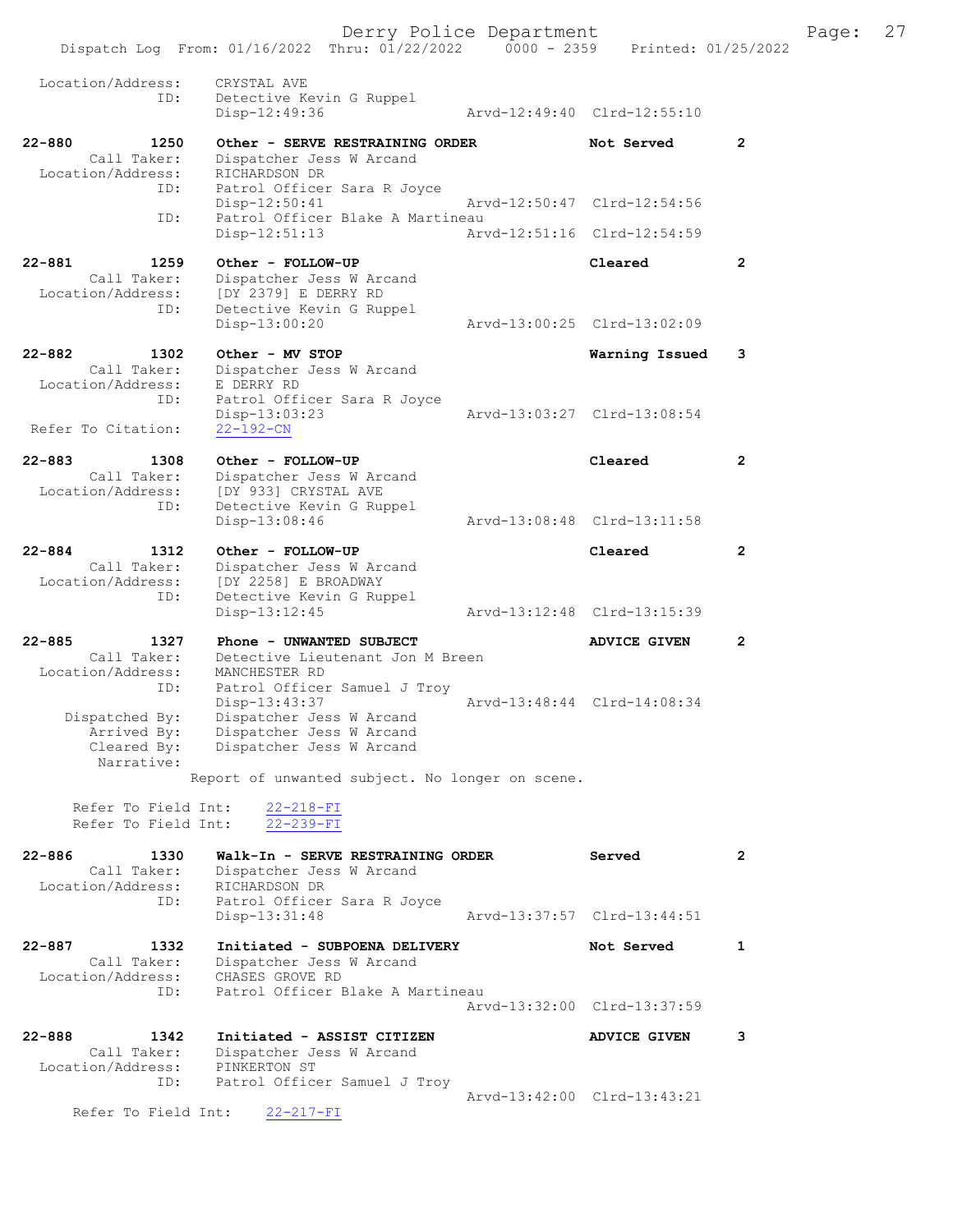Dispatch Log From: 01/16/2022 Thru: 01/22/2022 0000 - 2359 Printed: 01/25/2022

22-889 1436 Initiated - MV STOP Warning Issued 3

Call Taker: Dispatcher Jess W Arcand

Location/Address: KENDALL POND RD

| ID:                               | Patrol Officer Blake A Martineau                                                                      |                             |   |
|-----------------------------------|-------------------------------------------------------------------------------------------------------|-----------------------------|---|
| Refer To Citation:                | $22 - 193 - CN$                                                                                       | Arvd-14:36:00 Clrd-14:36:50 |   |
| 22-890<br>1449                    | Initiated - Barking Dog Complaint                                                                     | Services Rendered 2         |   |
| Call Taker:                       | Dispatcher Jess W Arcand                                                                              |                             |   |
| Location/Address:                 | FAIRWAY DR                                                                                            |                             |   |
| ID:                               | Civilian Robin Bordonaro                                                                              |                             |   |
| Refer To Field Int:               | $22 - 241 - FI$                                                                                       | Arvd-14:49:00 Clrd-14:49:37 |   |
|                                   |                                                                                                       |                             |   |
| $22 - 891$<br>1449<br>Call Taker: | Phone - SECURITY /OPEN DOOR/WINDOW<br>Dispatcher Jess W Arcand                                        | Services Rendered 2         |   |
| Location/Address:                 | CRYSTAL AVE                                                                                           |                             |   |
| ID:                               | Patrol Officer Samuel J Troy                                                                          |                             |   |
|                                   | $Disp-14:52:45$                                                                                       | Arvd-15:03:19 Clrd-15:15:17 |   |
| Arrived By:                       | Dispatcher Christina L Power                                                                          |                             |   |
| Cleared By:                       | Dispatcher Christina L Power                                                                          |                             |   |
| ID:                               | Patrol Officer Joshua W Morse                                                                         |                             |   |
|                                   | $Disp-15:03:02$                                                                                       | Arvd-15:04:44 Clrd-15:15:19 |   |
|                                   | Patrol Officer Nathan S Lavoie                                                                        |                             |   |
| Dispatched By:                    | Dispatcher Christina L Power                                                                          |                             |   |
| Arrived By:                       | Dispatcher Christina L Power                                                                          |                             |   |
| Cleared By:<br>ID:                | Dispatcher Christina L Power<br>Sergeant Jeffrey M Dawe                                               |                             |   |
|                                   | Disp-15:03:07                                                                                         | Arvd-15:04:45 Clrd-15:15:16 |   |
| Dispatched By:                    | Dispatcher Christina L Power                                                                          |                             |   |
| Arrived By:                       | Dispatcher Christina L Power                                                                          |                             |   |
| Cleared By:                       | Dispatcher Christina L Power                                                                          |                             |   |
| Narrative:                        |                                                                                                       |                             |   |
| Narrative:<br>Refer To Field Int: | 01/19/2022 1514 building checked and all appeared in order,<br>keyholder notified.<br>$22 - 229 - FI$ |                             |   |
| $22 - 892$<br>1516                | Phone - ABANDONED 911                                                                                 | Services Rendered 1         |   |
| Call Taker:                       | Dispatcher Christina L Power                                                                          |                             |   |
| Location/Address:                 | TSIENNETO RD                                                                                          |                             |   |
| ID:                               | Patrol Officer Joshua W Morse                                                                         |                             |   |
|                                   | Disp-15:16:55                                                                                         | Arvd-15:22:13 Clrd-15:28:13 |   |
|                                   | Patrol Officer Nathan S Lavoie                                                                        |                             |   |
| ID:                               | Patrol Officer Samuel J Troy                                                                          |                             |   |
|                                   | $Disp-15:16:57$                                                                                       | Arvd-15:22:13 Clrd-15:28:15 |   |
| Narrative:                        | checked and staff reported no issues.                                                                 |                             |   |
|                                   |                                                                                                       |                             |   |
| 22-893<br>1517                    | Phone - WELFARE CHECK                                                                                 | Transported to Hospital     | 2 |
| Call Taker:                       | Sergeant Jared Knox                                                                                   |                             |   |
| Location/Address:                 | SCOBIE POND RD                                                                                        |                             |   |
| ID:                               | Patrol Officer Joshua W Morse                                                                         |                             |   |
|                                   | Disp-15:28:30                                                                                         | Arvd-15:33:59 Clrd-15:59:29 |   |
|                                   | Patrol Officer Nathan S Lavoie                                                                        |                             |   |
| Dispatched By:                    | Dispatcher Christina L Power                                                                          |                             |   |
| Arrived By:                       | Dispatcher Christina L Power                                                                          |                             |   |
| Cleared By:<br>ID:                | Dispatcher Christina L Power<br>Patrol Officer Samuel J Troy                                          |                             |   |
|                                   | Disp-15:28:32                                                                                         | Arvd-15:34:00 Clrd-15:59:27 |   |
| Dispatched By:                    | Dispatcher Christina L Power                                                                          |                             |   |
| Arrived By:                       | Dispatcher Christina L Power                                                                          |                             |   |
| Cleared By:                       | Dispatcher Christina L Power                                                                          |                             |   |
| ID:                               | Sergeant Jeffrey M Dawe                                                                               |                             |   |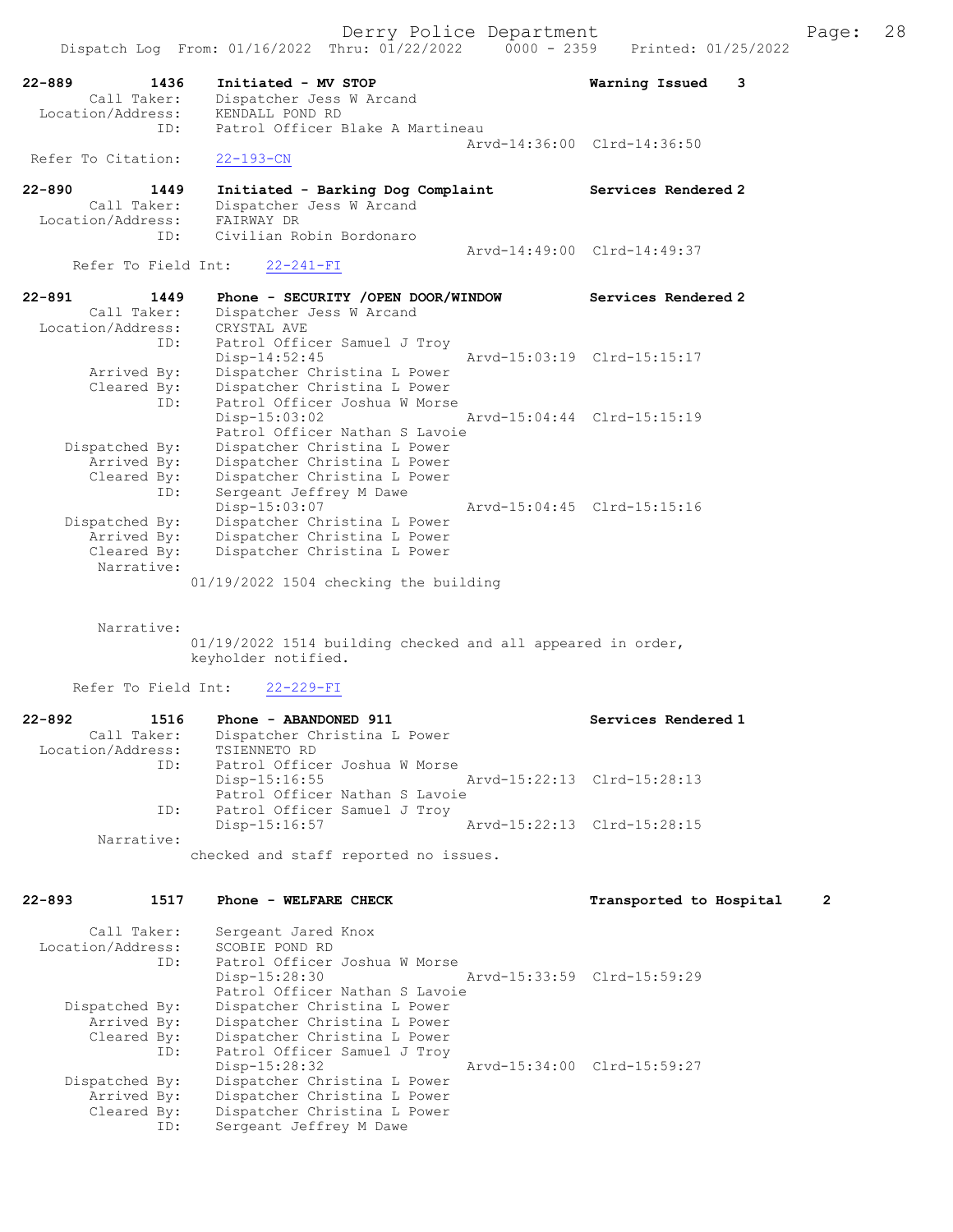|                                                               | Dispatch Log From: 01/16/2022 Thru: 01/22/2022 0000 - 2359 Printed: 01/25/2022                                                                 | Derry Police Department     |                             |                | 29<br>Page: |
|---------------------------------------------------------------|------------------------------------------------------------------------------------------------------------------------------------------------|-----------------------------|-----------------------------|----------------|-------------|
| Dispatched By:<br>Arrived By:<br>Cleared By:<br>Narrative:    | Disp-15:28:34<br>Dispatcher Christina L Power<br>Dispatcher Christina L Power<br>Dispatcher Christina L Power<br>01/19/2022 1540 DFD requested |                             | Arvd-15:44:08 Clrd-15:59:14 |                |             |
| Narrative:                                                    |                                                                                                                                                |                             |                             |                |             |
|                                                               | 01/19/2022 1549 DFD on scene                                                                                                                   |                             |                             |                |             |
| Narrative:                                                    | transported to Elliot via DFD                                                                                                                  |                             |                             |                |             |
|                                                               | Refer To Field Int: 22-225-FI                                                                                                                  |                             |                             |                |             |
| $22 - 894$<br>1554<br>Call Taker:<br>Location/Address:<br>ID: | Radio - FOLLOW-UP<br>Dispatcher Christina L Power<br>WINDHAM DEPOT RD<br>Detective Benjamin J Doyle                                            |                             | Cleared                     | $\overline{2}$ |             |
| ID:                                                           | Disp-15:54:45                                                                                                                                  |                             | Arvd-15:54:54 Clrd-16:07:04 |                |             |
|                                                               | Detective Daniel J McCarthy<br>$Disp-15:54:52$                                                                                                 |                             | Arvd-15:54:53 Clrd-16:07:10 |                |             |
| $22 - 895$<br>1612<br>Call Taker:<br>Location/Address:        | Initiated - MV STOP<br>Dispatcher Christina L Power<br>BIRCH ST                                                                                |                             | Warning Issued              | 3              |             |
| ID:<br>Refer To Citation:                                     | Patrol Officer Michael Carnazzo<br>$22 - 194 - CN$                                                                                             |                             | Arvd-16:12:00 Clrd-16:16:08 |                |             |
| $22 - 896$<br>1619                                            | Radio - FOLLOW-UP                                                                                                                              |                             | Cleared                     | 2              |             |
| Call Taker:<br>Location/Address:<br>ID:                       | Dispatcher Christina L Power<br>LARAWAY CT<br>Patrol Officer Joshua W Morse                                                                    |                             |                             |                |             |
| ID:                                                           | $Disp-16:19:28$<br>Patrol Officer Nathan S Lavoie<br>Patrol Officer Samuel J Troy                                                              |                             | Arvd-16:19:33 Clrd-16:27:08 |                |             |
|                                                               | Disp-16:19:30                                                                                                                                  |                             | Arvd-16:19:33 Clrd-16:27:10 |                |             |
| $22 - 897$<br>1633<br>Call Taker:<br>Location/Address:<br>ID: | Initiated - MV STOP<br>Dispatcher Christina L Power<br>MANCHESTER AVE<br>Patrol Officer Samuel J Troy                                          |                             | Warning Issued              | 3              |             |
| Refer To Citation:                                            | $22 - 195 - CN$                                                                                                                                |                             | Arvd-16:33:00 Clrd-16:41:29 |                |             |
| $22 - 898$<br>1641<br>Call Taker:<br>Location/Address:        | Initiated - MV STOP<br>Dispatcher Christina L Power<br>KENDALL POND RD                                                                         |                             | Warning Issued              | 3              |             |
| ID:<br>Refer To Citation:                                     | Patrol Officer Michael Carnazzo<br>$22 - 196 - CN$                                                                                             |                             | Arvd-16:41:00 Clrd-16:49:29 |                |             |
| $22 - 899$<br>1643                                            | Phone - SUSPICIOUS ACTIVITY                                                                                                                    |                             | <b>ADVICE GIVEN</b>         | $\mathbf{2}$   |             |
| Call Taker:<br>Location/Address:<br>ID:                       | Sergeant Jared Knox<br>RICHARDSON DR<br>Patrol Officer Joshua W Morse<br>Disp-17:00:46                                                         | Arvd-17:01:40 Clrd-17:41:21 |                             |                |             |
| Arrived By:<br>Cleared By:<br>Refer To Field Int:             | Patrol Officer Nathan S Lavoie<br>Dispatcher Christina L Power<br>Patrol Officer Kevin L Davies<br>$22 - 283 - FI$                             |                             |                             |                |             |
| $22 - 900$<br>1721                                            | Phone - ASSIST CITIZEN                                                                                                                         |                             | <b>ADVICE GIVEN</b>         | 3              |             |
| Call Taker:<br>Location/Address:<br>ID:                       | Sergeant Jared Knox<br>PEABODY RD ANX<br>Patrol Officer Samuel J Troy<br>$Disp-17:27:12$                                                       |                             | Arvd-17:32:05 Clrd-17:52:25 |                |             |
| Arrived By:<br>Cleared By:                                    | Dispatcher Christina L Power<br>Dispatcher Christina L Power                                                                                   |                             |                             |                |             |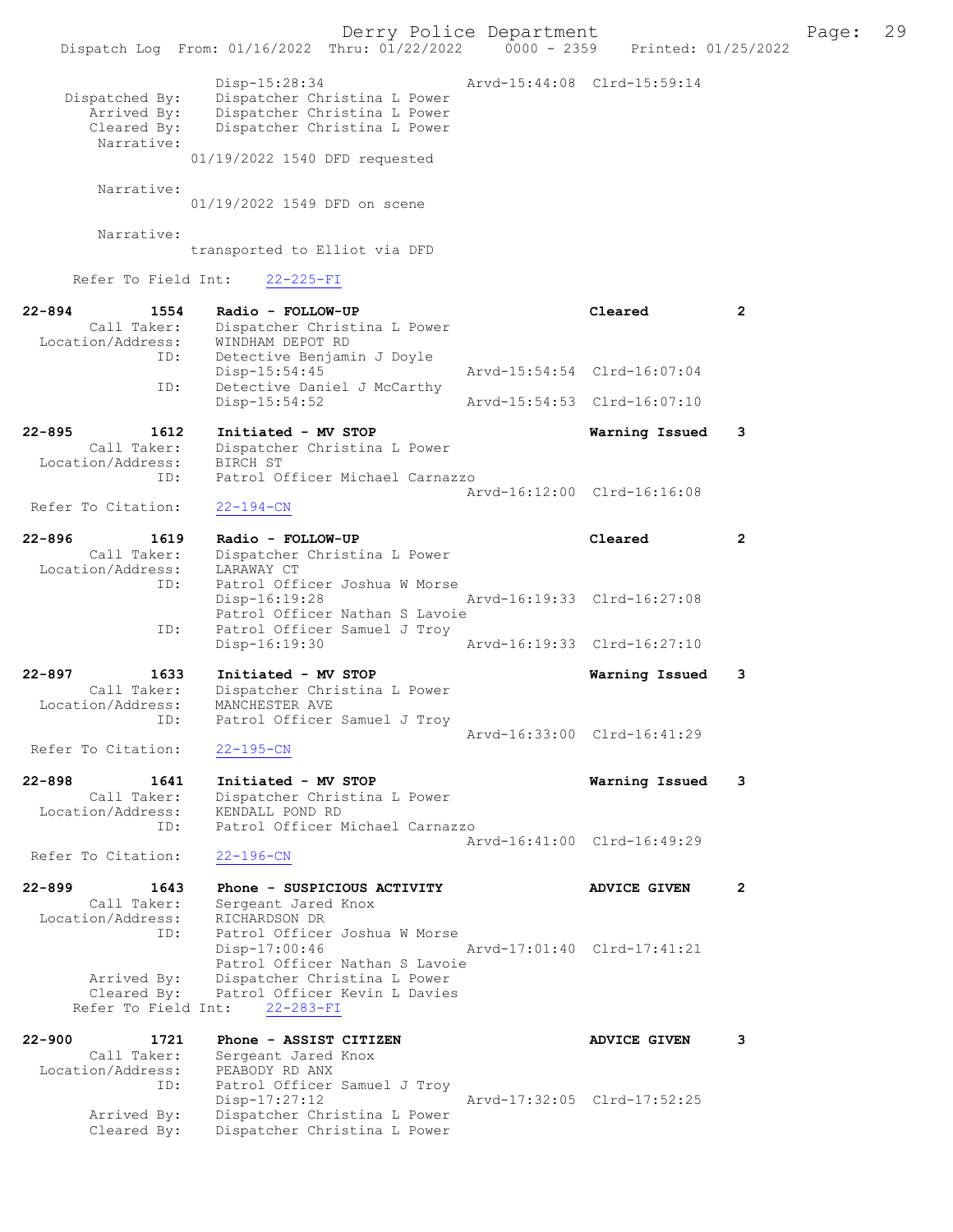Refer To Field Int: 22-230-FI

| $22 - 901$ | 1740                             | Phone - WELFARE CHECK                                          | Services Rendered 2         |                |
|------------|----------------------------------|----------------------------------------------------------------|-----------------------------|----------------|
|            | Call Taker:<br>Location/Address: | Patrol Officer Kevin L Davies<br>FAIRWAY DR                    |                             |                |
|            | ID:                              | Patrol Officer Joshua W Morse                                  |                             |                |
|            |                                  | Disp-17:43:23                                                  | Arvd-17:58:16 Clrd-18:05:56 |                |
|            | Arrived By:                      | Patrol Officer Nathan S Lavoie<br>Dispatcher Christina L Power |                             |                |
|            | Cleared By:                      | Sergeant Jared Knox                                            |                             |                |
|            | ID:                              | Patrol Officer Casey J Noyes                                   |                             |                |
|            | Cleared By:                      | Disp-17:43:26<br>Sergeant Jared Knox                           | Arvd-17:50:14 Clrd-18:05:35 |                |
|            | Refer To Field Int:              | $22 - 226 - FI$                                                |                             |                |
|            |                                  |                                                                |                             |                |
| $22 - 902$ | 1744<br>Call Taker:              | Phone - WELFARE CHECK<br>Dispatcher Christina L Power          | Services Rendered 2         |                |
|            | Location/Address:                | LAWRENCE RD                                                    |                             |                |
|            | ID:                              | Patrol Officer Casey J Noyes                                   |                             |                |
|            |                                  | Disp-18:23:03<br>Patrol Officer Kevin L Davies                 | Arvd-18:23:08 Clrd-18:35:39 |                |
|            | Cleared By:<br>ID:               | Patrol Officer Joshua W Morse                                  |                             |                |
|            |                                  | Disp-18:23:06                                                  | Arvd-18:27:08 Clrd-18:34:42 |                |
|            |                                  | Patrol Officer Nathan S Lavoie                                 |                             |                |
|            | Cleared By:                      | Patrol Officer Kevin L Davies<br>Refer To Field Int: 22-227-FI |                             |                |
|            |                                  |                                                                |                             |                |
| $22 - 903$ | 1751                             | Phone - DISTURBANCE                                            | Report Taken                | $\mathbf{1}$   |
|            | Call Taker:<br>Location/Address: | Dispatcher Christina L Power<br>LINLEW DR                      |                             |                |
|            | ID:                              | Patrol Officer Michael Carnazzo                                |                             |                |
|            |                                  | Disp-17:52:42                                                  | Arvd-17:58:13 Clrd-18:35:11 |                |
|            | Cleared By:<br>ID:               | Patrol Officer Kevin L Davies<br>Patrol Officer Samuel J Troy  |                             |                |
|            |                                  | Disp-17:52:50                                                  | Arvd-17:55:19 Clrd-18:35:14 |                |
|            | Cleared By:                      | Patrol Officer Kevin L Davies                                  |                             |                |
|            | ID:                              | Sergeant Jeffrey M Dawe<br>Disp-17:53:55                       | Arvd-17:58:17 Clrd-18:35:08 |                |
|            | Cleared By:                      | Patrol Officer Kevin L Davies                                  |                             |                |
|            | Refer To Incident:               | $22 - 90 - OF$                                                 |                             |                |
| $22 - 904$ | 1812                             | Phone - FOLLOW-UP                                              | Cleared                     | $\overline{2}$ |
|            | Call Taker:                      | Patrol Officer Kevin L Davies                                  |                             |                |
|            | Location/Address:                | PEABODY RD ANX                                                 |                             |                |
|            | ID:                              | Patrol Officer Samuel J Troy<br>Disp-18:36:13                  | Arvd-18:38:09 Clrd-18:44:01 |                |
|            | Cleared By:                      | Dispatcher Christina L Power                                   |                             |                |
|            |                                  |                                                                |                             |                |
| $22 - 905$ | 1842<br>Call Taker:              | Phone - MV CHECK<br>Patrol Officer Kevin L Davies              | Vehicle checked             | 1              |
|            | Location/Address:                | KENDALL POND RD                                                |                             |                |
|            | ID:                              | Patrol Officer Michael Carnazzo                                |                             |                |
|            |                                  | $Disp-18:43:52$                                                | Arvd-18:45:15 Clrd-18:55:16 |                |
|            | Arrived By:<br>Cleared By:       | Dispatcher Christina L Power<br>Dispatcher Christina L Power   |                             |                |
|            |                                  |                                                                |                             |                |
| $22 - 906$ | 1844                             | Phone - MV CHECK                                               | Gone on Arrival             | $\mathbf{1}$   |
|            | Call Taker:<br>Location/Address: | Dispatcher Christina L Power<br>MARTHA DR                      |                             |                |
|            | ID:                              | Patrol Officer Samuel J Troy                                   |                             |                |
|            |                                  | Disp-18:45:18                                                  | Arvd-18:50:06 Clrd-18:54:45 |                |
|            | Narrative:                       | blu subaru                                                     |                             |                |
|            |                                  |                                                                |                             |                |
|            |                                  |                                                                |                             |                |
| $22 - 907$ | 1915<br>Call Taker:              | Radio - FOLLOW-UP<br>Dispatcher Christina L Power              | Cleared                     | $\mathbf{2}$   |
|            | Location/Address:                | WINDHAM DEPOT RD                                               |                             |                |
|            | ID:                              | Detective Daniel J McCarthy                                    |                             |                |
|            |                                  | Disp-19:15:41                                                  | Arvd-19:15:44 Clrd-20:47:42 |                |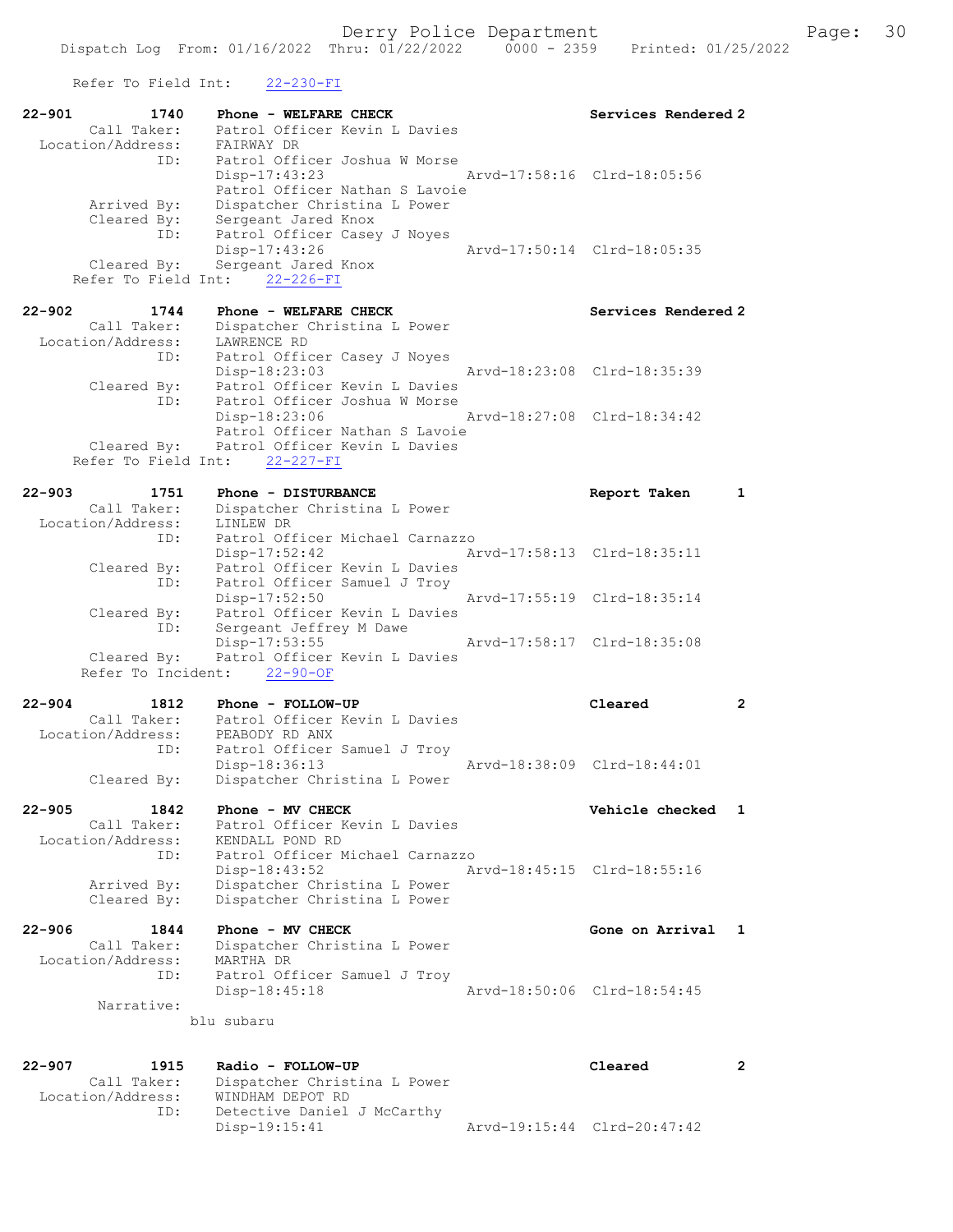Derry Police Department [1981] Page: 31<br>Phru: 01/22/2022 | 0000 - 2359 | Printed: 01/25/2022 Dispatch Log From: 01/16/2022 Thru: 01/22/2022 ID: Detective Benjamin J Doyle Disp-19:15:43 Arvd-19:15:45 Clrd-20:47:39 Narrative: 01/19/2022 2004 search warrant start time Narrative: 01/19/2022 2004 search warrant end time 22-908 2029 Initiated - MV STOP 2020 2029 2029 Initiated - MV STOP 2008 2029 2029 2030 Dispatcher Christina L Power<br>CHESTER RD Location/Address:<br>ID: Patrol Officer Joshua W Morse Arvd-20:29:00 Clrd-20:39:04 Patrol Officer Nathan S Lavoie<br>22-197-CN Refer To Citation: 22-909 2104 Phone - SUSPICIOUS ACTIVITY Gone on Arrival 2 Call Taker: Patrol Officer Kevin L Davies<br>Location/Address: E BROADWAY + CRYSTAL AVE ess: E BROADWAY + CRYSTAL AVE<br>ID: Patrol Officer Michael Ca ID: Patrol Officer Michael Carnazzo Disp-21:06:14 Arvd-21:09:28 Clrd-21:39:11 Dispatched By: Dispatcher Christina L Power Arrived By: Dispatcher Christina L Power Cleared By: Dispatcher Christina L Power ID: Patrol Officer Samuel J Troy<br>Disp-21:06:15 Disp-21:06:15 Arvd-21:09:41 Clrd-21:39:10 Dispatched By: Dispatcher Christina L Power Dispatcher Christina L Power Cleared By: Dispatcher Christina L Power 22-910 2143 Phone - WELFARE CHECK Services Rendered 2 Call Taker: Patrol Officer Kevin L Davies Location/Address: ALADDIN CIR ID: Patrol Officer Joshua W Morse<br>Disp-21:48:37 Disp-21:48:37 Arvd-21:59:18 Clrd-22:15:20 Patrol Officer Nathan S Lavoie Dispatched By: Dispatcher Christina L Power Arrived By: Dispatcher Christina L Power Arrived By: England Cleared By: Dispatcher Christina L Power ID: Patrol Officer Casey J Noyes<br>Disp-21:48:38 Arvd-21:59:18 Clrd-22:15:17 Dispatched By: Dispatcher Christina L Power Arrived By: Dispatcher Christina L Power<br>Cleared By: Dispatcher Christina L Power Dispatcher Christina L Power Narrative: checked and in the care of parents Refer To Field Int: 22-233-FI 22-911 2158 Phone - ERRATIC OPERATION Warning Issued 2<br>Call Taker: Dispatcher Christina L Power Dispatcher Christina L Power<br>MANCHESTER RD Location/Address:<br>ID: Patrol Officer Samuel J Troy<br>Disp-21:59:16 Disp-21:59:16 Arvd-22:00:26 Clrd-22:09:46<br>TD: Patrol Officer Michael Carnazzo Patrol Officer Michael Carnazzo<br>Disp-22:01:03 Ar Disp-22:01:03 Arvd-22:01:30 Clrd-22:09:48 Refer To Citation: Narrative: silver dodge caravan 22-912 2222 Phone - ASSIST OTHER AGENCY Transported to Hospital 3 Call Taker: Dispatcher Christina L Power<br>Location/Address: BARTLETT RD + GULF RD BARTLETT RD + GULF RD

 ID: Patrol Officer Joshua W Morse Disp-22:24:01 Arvd-22:30:43 Clrd-22:53:46 Patrol Officer Nathan S Lavoie Cleared By: Patrol Officer Robert Corwin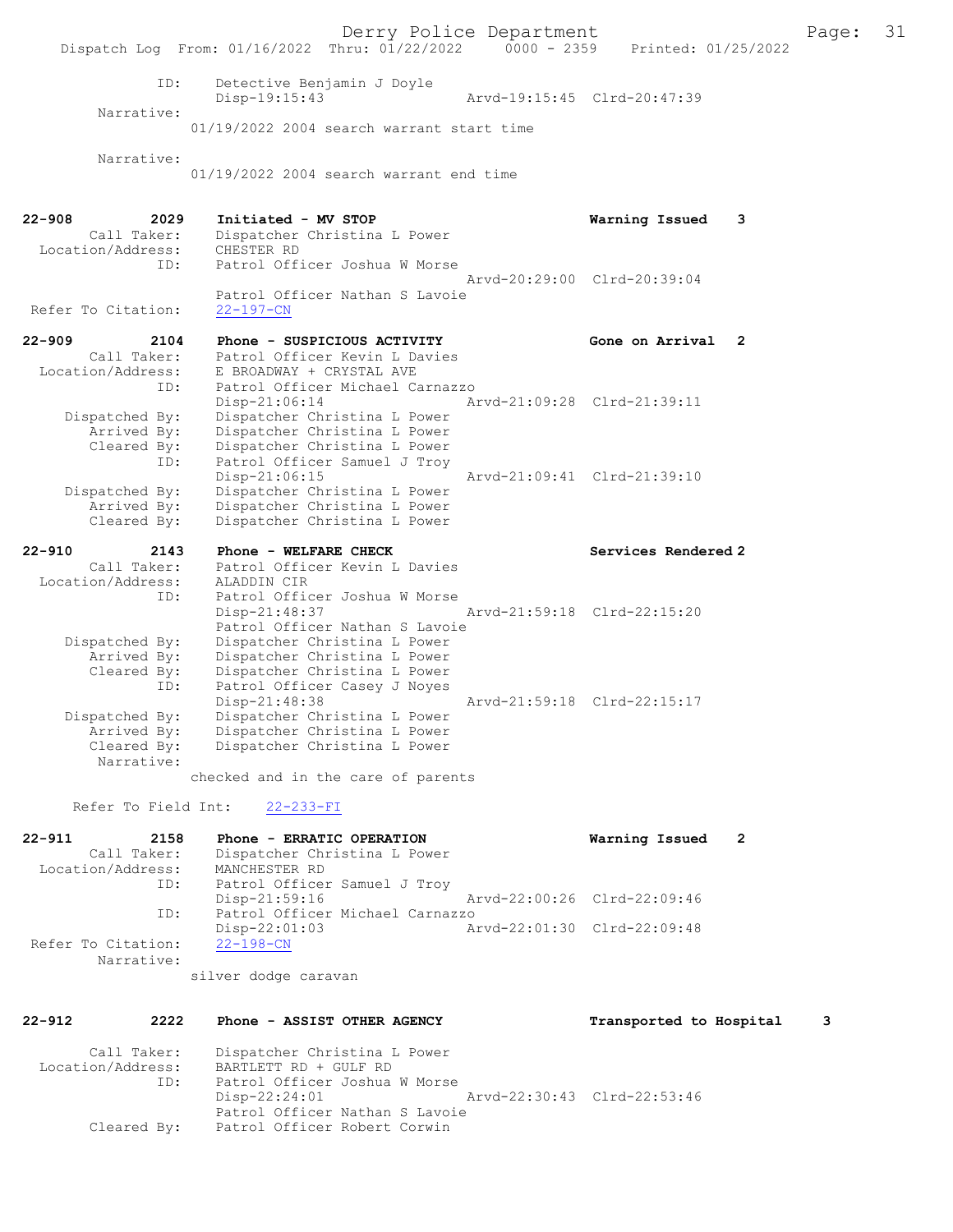ID: Patrol Officer Casey J Noyes Disp-22:24:08 Arvd-22:29:15 Clrd-22:54:01 Cleared By: Patrol Officer Robert Corwin Narrative: DFD

Refer To Field Int: 22-234-FI

| $22 - 913$         | 2342        | Initiated - MV STOP             |                             | Warning Issued |  |
|--------------------|-------------|---------------------------------|-----------------------------|----------------|--|
|                    | Call Taker: | Patrol Officer Jeffrey R Pike   |                             |                |  |
| Location/Address:  |             | RT 28                           |                             |                |  |
|                    | TD:         | Patrol Officer Michael Carnazzo |                             |                |  |
|                    |             |                                 | Aryd-23:42:00 Clrd-23:48:28 |                |  |
| Refer To Citation: |             | $22 - 199 - CN$                 |                             |                |  |

22-914 2353 Initiated - MV CHECK SENT ON THEIR WAY 1 Call Taker: Patrol Officer Jeffrey R Pike Location/Address: RT 28 ID: Patrol Officer Michael Carnazzo Arvd-23:53:00 Clrd-23:55:36

## For Date:  $01/20/2022 - \text{Thursday}$

| $22 - 915$ | 0001<br>Call Taker:<br>ID:                         | Initiated - MV STOP<br>Location/Address: HIGHLAND AVE | Patrol Officer Jeffrey R Pike   | Warning Issued<br>3         |   |
|------------|----------------------------------------------------|-------------------------------------------------------|---------------------------------|-----------------------------|---|
|            | Refer To Citation:                                 | $22 - 200 - CN$                                       | Patrol Officer Andrew R Kennedy | Arvd-00:01:00 Clrd-00:08:10 |   |
| $22 - 916$ | 0009<br>Call Taker:                                | Initiated - MV CHECK                                  | Patrol Officer Jeffrey R Pike   | SENT ON THEIR WAY 1         |   |
|            | Location/Address:                                  | ROCKINGHAM RD                                         |                                 |                             |   |
|            | ID:                                                |                                                       | Patrol Officer Michael Carnazzo | Arvd-00:09:00 Clrd-00:15:06 |   |
|            | ID:                                                | $Disp-00:11:50$                                       | Patrol Officer Andrew R Kennedy | Arvd-00:11:51 Clrd-00:12:44 |   |
| $22 - 917$ | 0138                                               | Initiated - MV STOP                                   |                                 | Warning Issued<br>3         |   |
|            | Call Taker:<br>Location/Address:                   | RT 111                                                | Patrol Officer Jeffrey R Pike   |                             |   |
|            | ID:                                                | Patrol Officer Jack Stafford                          |                                 | Arvd-01:38:00 Clrd-01:43:08 |   |
|            | ID:                                                |                                                       | Patrol Officer Michael Carnazzo |                             |   |
|            | Refer To Citation:                                 | $Disp-01:39:09$<br>$22 - 201 - CN$                    |                                 | Arvd-01:39:10 Clrd-01:43:09 |   |
| $22 - 918$ | 0150                                               | Initiated - MV CHECK                                  |                                 | No Action Required          | 1 |
|            |                                                    |                                                       |                                 |                             |   |
|            | Call Taker:                                        |                                                       | Patrol Officer Jeffrey R Pike   |                             |   |
|            | Location/Address:<br>ID:                           | RT 111<br>Patrol Officer Jack Stafford                |                                 |                             |   |
|            |                                                    |                                                       |                                 | Arvd-01:50:00 Clrd-01:50:46 |   |
| $22 - 919$ | 0152                                               | Initiated - MV STOP<br>Patrol Officer Jeffrey R Pike  |                                 | Warning Issued<br>3         |   |
|            | Call Taker:<br>Location/Address: E BROADWAY<br>ID: |                                                       | Patrol Officer Andrew R Kennedy |                             |   |
|            | Refer To Citation:                                 | $22 - 202 - CN$                                       |                                 | Arvd-01:52:00 Clrd-01:58:58 |   |
| $22 - 920$ | 0203                                               | Initiated - MV STOP                                   |                                 | No Action Required          | 3 |
|            | Call Taker:                                        | Patrol Officer Jeffrey R Pike                         |                                 |                             |   |
|            | Location/Address:                                  | RT 111                                                |                                 |                             |   |
|            | ID:                                                | Patrol Officer Jack Stafford                          |                                 |                             |   |
|            | ID:                                                |                                                       | Patrol Officer Michael Carnazzo | Arvd-02:03:00 Clrd-02:05:11 |   |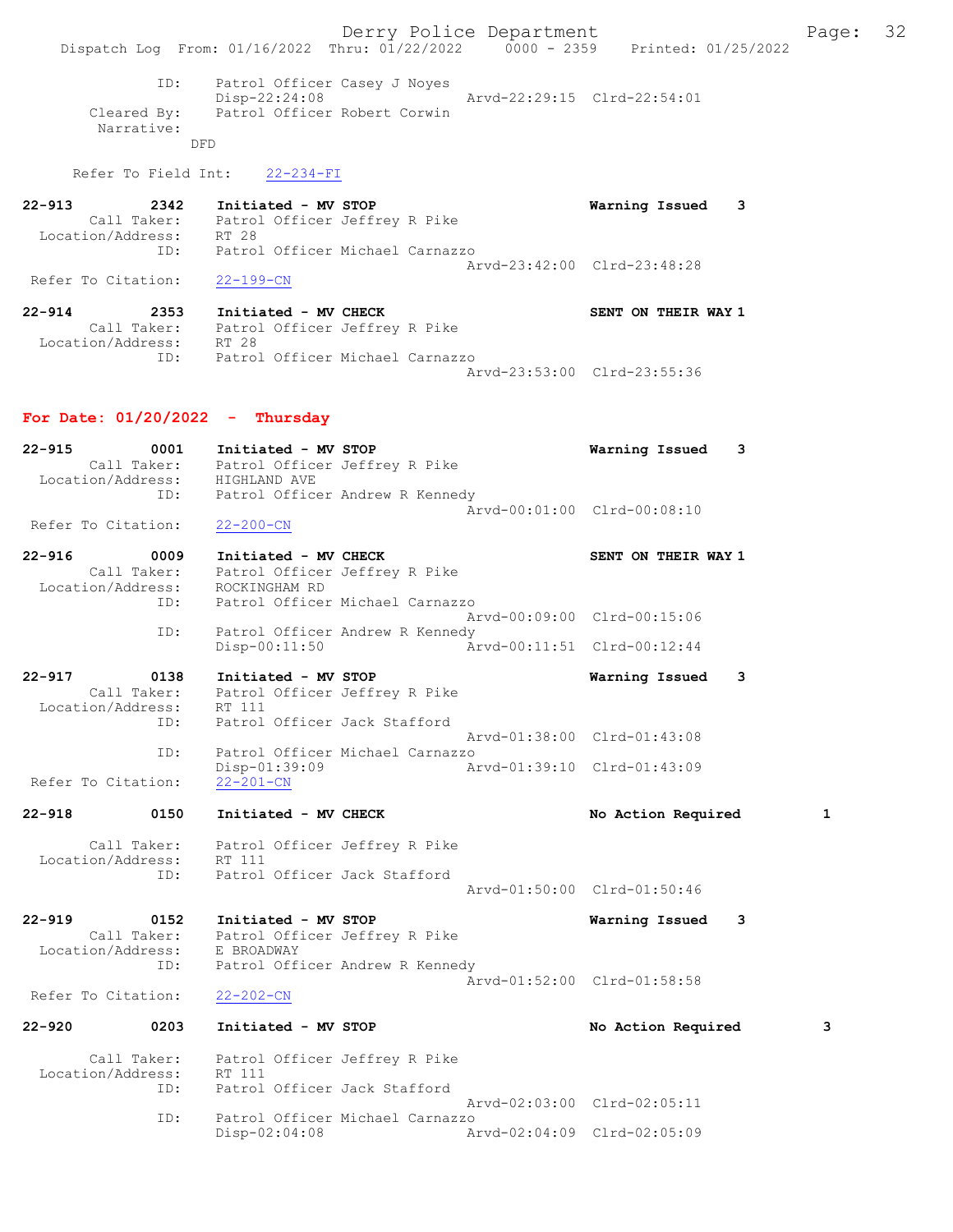22-921 0207 Initiated - MV STOP Warning Issued 3 Call Taker: Patrol Officer Jeffrey R Pike Location/Address: RT 111 ID: Patrol Officer Michael Carnazzo Arvd-02:07:00 Clrd-02:11:44 Refer To Citation: 22-203-CN 22-922 0545 Phone - MV ACCIDENT Report Taken 1 Call Taker: Patrol Officer Jeffrey R Pike Location/Address: WARNER HILL RD ID: Patrol Officer Jack Stafford<br>Disp-05:45:42 Disp-05:45:42 <br>
22-253-CN<br>
22-253-CN Refer To Citation: Narrative: MA# V18281 Narrative: 01/20/2022 0619 REPORTABLE MURPHY V TREE Refer To Accident: 22-28-AC 22-923 0614 911 - VEHICLE OFF THE ROAD Gone on Arrival 2 Call Taker: Patrol Officer Jeffrey R Pike Location/Address: WARNER HILL RD ID: Patrol Officer Andrew R Kennedy<br>Disp-06:15:20 Ar Disp-06:15:20 Arvd-06:17:16 Clrd-06:21:42 22-924 0631 911 - SUSPICIOUS ACTIVITY TRANSPORTED 2 Call Taker: Dispatcher Jess W Arcand Location/Address: BYPASS 28 + DATILLO RD ID: Patrol Officer Jack Stafford Disp-06:31:44 Arvd-06:35:57 Clrd-06:48:52 ID: Patrol Officer Monica Ricci Arvd-06:35:59 Clrd-06:48:51 Narrative: 01/20/2022 0631 FEMALE STUMBLING ON THE SIDE OF THE ROAD Narrative: 01/20/2022 0636 429 ON A PED CHECK Narrative: 01/20/2022 0641 429 TRANSPORTING ONE TO DANIEL RD SM 47892.9 Narrative: 01/20/2022 0642 OFF AT DANIEL RD EM 47893.3 Refer To Field Int: 22-235-FI 22-925 0657 911 - DOMESTIC DISTURBANCE Verbal in Nature 1 Call Taker: Dispatcher Jess W Arcand Location/Address: DANIEL RD ID: Patrol Officer Cody Johnson<br>Disp-06:59:32 Disp-06:59:32 Arvd-07:06:56 Clrd-07:33:24<br>ID: Patrol Officer Sara R Joyce Patrol Officer Sara R Joyce Disp-06:59:34 Arvd-07:06:58 Clrd-07:33:03<br>ID: Sergeant Seth Plumer .<br>Sergeant Seth Plumer<br>Disp-06:59:43 Disp-06:59:43 Arvd-07:06:54 Clrd-07:33:01 Refer To Field Int: 22-236-FI 22-926 0750 Walk-In - KEEP THE PEACE Cancelled Prior to Arrival 2 Call Taker: Dispatcher Jess W Arcand Location/Address: RICHARDSON DR Narrative: 01/20/2022 0803 REQUESTING PARTY WILL RETURN AT A LATER TIME WHEN OTHER PARTY IS AVAILABLE

Refer To Field Int: 22-237-FI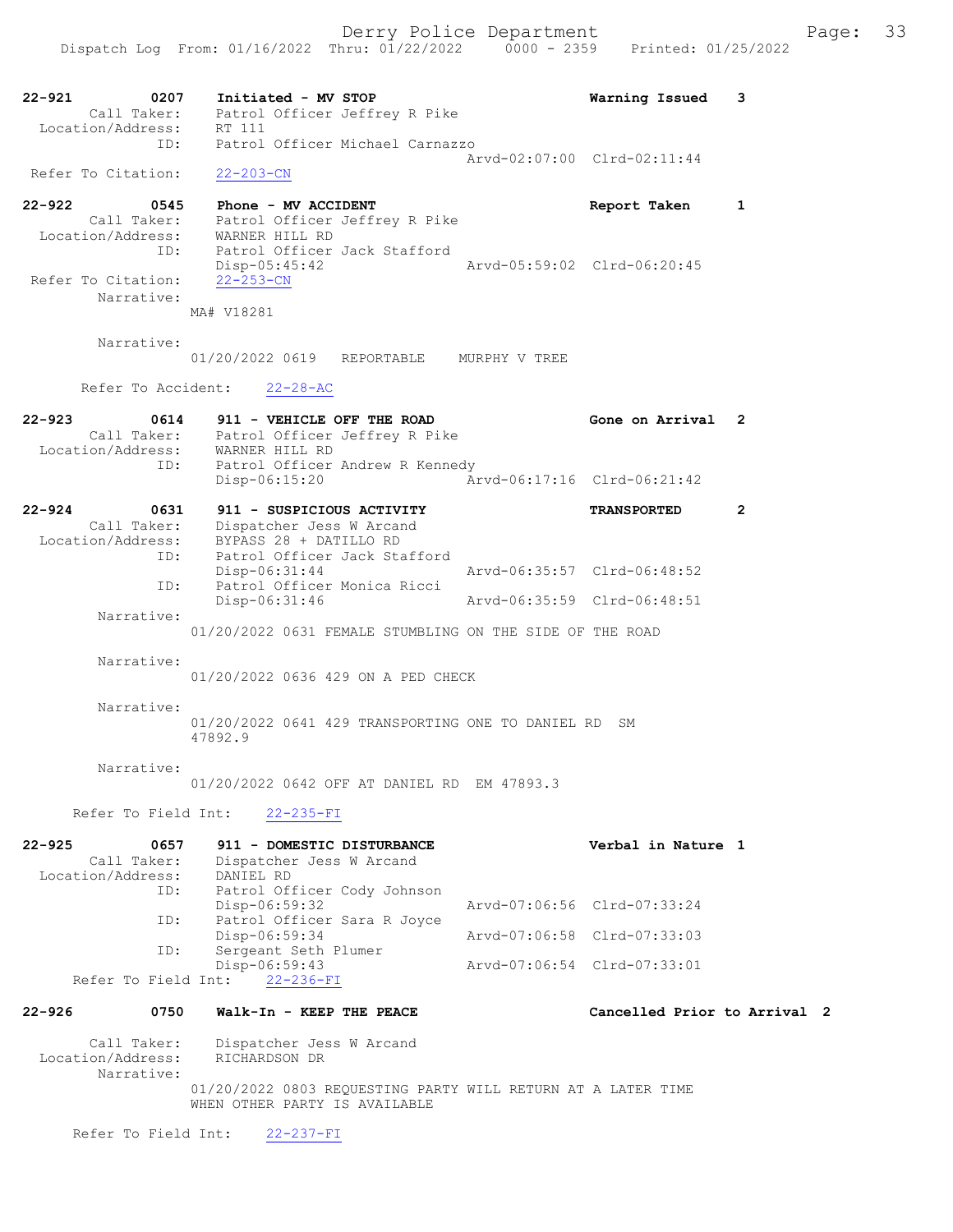| $22 - 927$<br>0849<br>Call Taker:<br>Location/Address: | Initiated - MV STOP<br>Dispatcher Jess W Arcand<br>CRYSTAL AVE                                           | 3<br>Warning Issued          |
|--------------------------------------------------------|----------------------------------------------------------------------------------------------------------|------------------------------|
| ID:<br>Refer To Citation:                              | Patrol Officer Sara R Joyce<br>$22 - 204 - CN$                                                           | Arvd-08:49:00 Clrd-08:58:09  |
| $22 - 928$<br>0850<br>Call Taker:<br>Location/Address: | Phone - ATTEMPT TO LOCATE<br>Dispatcher Jess W Arcand<br>WYMAN ST                                        | Could Not Locate 2           |
| ID:                                                    | Patrol Officer Nicholas M Granville<br>Disp-08:58:29                                                     | Arvd-09:04:10 Clrd-09:11:20  |
| ID:                                                    | Patrol Officer Sara R Joyce<br>Disp-08:58:30                                                             | Arvd-09:04:08 Clrd-09:11:22  |
| ID:                                                    | Sergeant Seth Plumer<br>Disp-09:04:35                                                                    | Arvd-09:04:59 Clrd-09:11:24  |
| $22 - 929$<br>0901                                     | 911 - TRAFFIC CONTROL                                                                                    | Assistance Rendered<br>3     |
| Call Taker:<br>Location/Address:<br>ID:                | Dispatcher Jess W Arcand<br>BIRCH ST + SUMMIT AVE<br>Patrol Officer Blake A Martineau<br>$Disp-09:02:05$ | Arvd-09:09:11 Clrd-09:09:13  |
| $22 - 930$<br>0914<br>Call Taker:<br>Location/Address: | 911 - DOMESTIC DISTURBANCE<br>Dispatcher Jess W Arcand<br>LAWRENCE RD                                    | Verbal in Nature 1           |
| ID:                                                    | Patrol Officer Blake A Martineau<br>Disp-09:15:46                                                        | Arvd-09:24:45 Clrd-09:37:32  |
| ID:                                                    | Patrol Officer Brendan S Holden<br>Disp-09:22:14                                                         | Arvd-09:28:21 Clrd-09:37:29  |
| ID:<br>Refer To Field Int:                             | Sergeant Seth Plumer<br>Disp-09:27:12<br>$22 - 238 - FI$                                                 | Arvd-09:27:14 Clrd-09:37:18  |
| $22 - 931$<br>0918<br>Call Taker:<br>Location/Address: | Initiated - FINGERPRINTS<br>Patrol Officer Cody Johnson<br>[DY 2] MUNICIPAL DR                           | Cleared<br>3                 |
| ID:<br>Refer To Field Int:                             | Patrol Officer Cody Johnson<br>$22 - 240 - FI$                                                           | Arvd-09:18:00 Clrd-09:19:05  |
| $22 - 932$<br>0926<br>Call Taker:<br>Location/Address: | Initiated - MV STOP<br>Dispatcher Jess W Arcand<br>MANCHESTER RD                                         | 3<br>Warning Issued          |
| ID:<br>Refer To Citation:                              | Patrol Officer Sara R Joyce<br>$22 - 205 - CN$                                                           | Arvd-09:26:00 Clrd-09:33:01  |
| $22 - 933$<br>0946                                     | Initiated - FOLLOW-UP                                                                                    | No Action Required<br>2      |
| Call Taker:<br>Location/Address:<br>ID:                | Dispatcher Jess W Arcand<br>LINLEW DR<br>Patrol Officer Blake A Martineau                                | Arvd-09:46:00 Clrd-09:59:59  |
| $22 - 934$<br>0948                                     | Phone - WELFARE CHECK                                                                                    | Cancelled Prior to Arrival 2 |
| Call Taker:<br>Location/Address:<br>ID:                | Dispatcher Jess W Arcand<br>MOUNT WASHINGTON ST<br>Patrol Officer Nicholas M Granville<br>Disp-09:48:50  | $Clrd-09:49:49$              |
| ID:                                                    | Patrol Officer Scott M Beegan<br>Disp-09:48:56                                                           | $Clrd-09:49:51$              |
| ID:                                                    | Sergeant Seth Plumer<br>Disp-09:49:00                                                                    | $Clrd-09:49:57$              |
| $22 - 935$<br>1000<br>Call Taker:                      | Phone - MV REPO<br>Dispatcher Jess W Arcand                                                              | <b>Vehicle Towed</b><br>1    |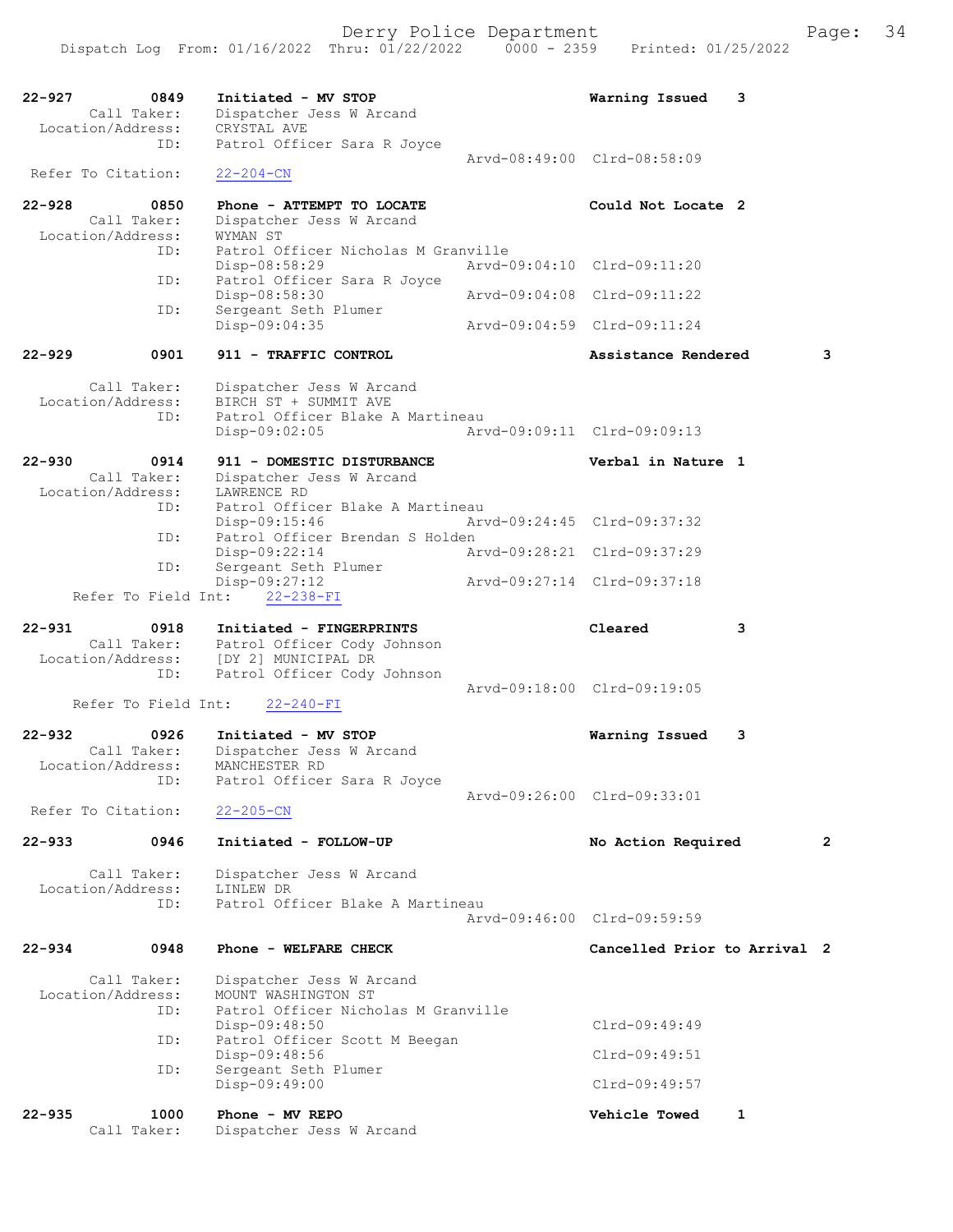Derry Police Department Fage: 35 Dispatch Log From: 01/16/2022 Thru: 01/22/2022 0000 - 2359 Printed: 01/25/2022 Location/Address: DAMREN RD ID: Dispatcher Jess W Arcand Disp-10:01:43 Arvd-10:01:45 Clrd-10:01:47 Narrative: 01/20/2022 1001 2019 FORD F150 RED. UNKNOWN IF OWNER IS AWARE 22-936 1006 Initiated - FOLLOW-UP Could Not Locate 2 Call Taker: Dispatcher Jess W Arcand Location/Address: PHILLIP RD ID: Patrol Officer Blake A Martineau Arvd-10:06:00 Clrd-10:11:16 22-937 1032 Initiated - ATTEMPTED PAPER SERVICE Not Served 2 Call Taker: Dispatcher Jess W Arcand Location/Address: N SHORE (IP) RD ID: Patrol Officer Blake A Martineau Arvd-10:32:00 Clrd-11:01:14 ID: Patrol Officer Scott M Beegan Disp-10:32:30 Arvd-10:43:34 Clrd-11:01:16 22-938 1055 Initiated - SUBPOENA DELIVERY Not Served 1 Call Taker: Dispatcher Jess W Arcand Location/Address: FAIRWAY DR ID: Patrol Officer Sara R Joyce Arvd-10:55:00 Clrd-11:01:03 22-939 1101 Phone - HIT AND RUN Report Taken 2 Call Taker: Dispatcher Jess W Arcand Location/Address: GULF RD ID: Patrol Officer Blake A Martineau<br>Disp-11:02:06 Arv Disp-11:02:06 Arvd-11:11:58 Clrd-12:03:14 Refer To Incident: 22-91-OF 22-940 1108 Initiated - FOLLOW-UP No Action Required 2 Call Taker: Dispatcher Jess W Arcand Location/Address: ISLAND POND RD ID: Patrol Officer Scott M Beegan Arvd-11:08:00 Clrd-11:20:18 22-941 1147 Initiated - MV STOP Warning Issued 3 Call Taker: Dispatcher Jess W Arcand Location/Address: CRYSTAL AVE ID: Patrol Officer Sara R Joyce Arvd-11:47:00 Clrd-11:57:25 Refer To Citation: 22-206-CN 22-942 1152 Phone - HIT AND RUN Report Taken 2 Call Taker: Patrol Officer Cody Johnson Location/Address: EASTMAN DR ID: Patrol Officer Brendan S Holden Disp-11:57:52 Arvd-12:08:28 Clrd-12:25:02 Dispatched By: Dispatcher Jess W Arcand Arrived By: Dispatcher Jess W Arcand Cleared By: Dispatcher Jess W Arcand Refer To Incident: 22-92-OF 22-943 1203 Phone - SUSPICIOUS ACTIVITY Services Rendered 2 Call Taker: Dispatcher Jess W Arcand Location/Address: LAWRENCE RD ID: Patrol Officer Scott M Beegan<br>Disp-12:04:03 Disp-12:04:03 Arvd-12:12:34 Clrd-12:18:54 Refer To Field Int: 22-261-FI 22-944 1204 Phone - SUSPICIOUS ACTIVITY Cone on Arrival 2 Call Taker: Dispatcher Jess W Arcand Location/Address: CONLEYS GROVE RD ID: Patrol Officer Blake A Martineau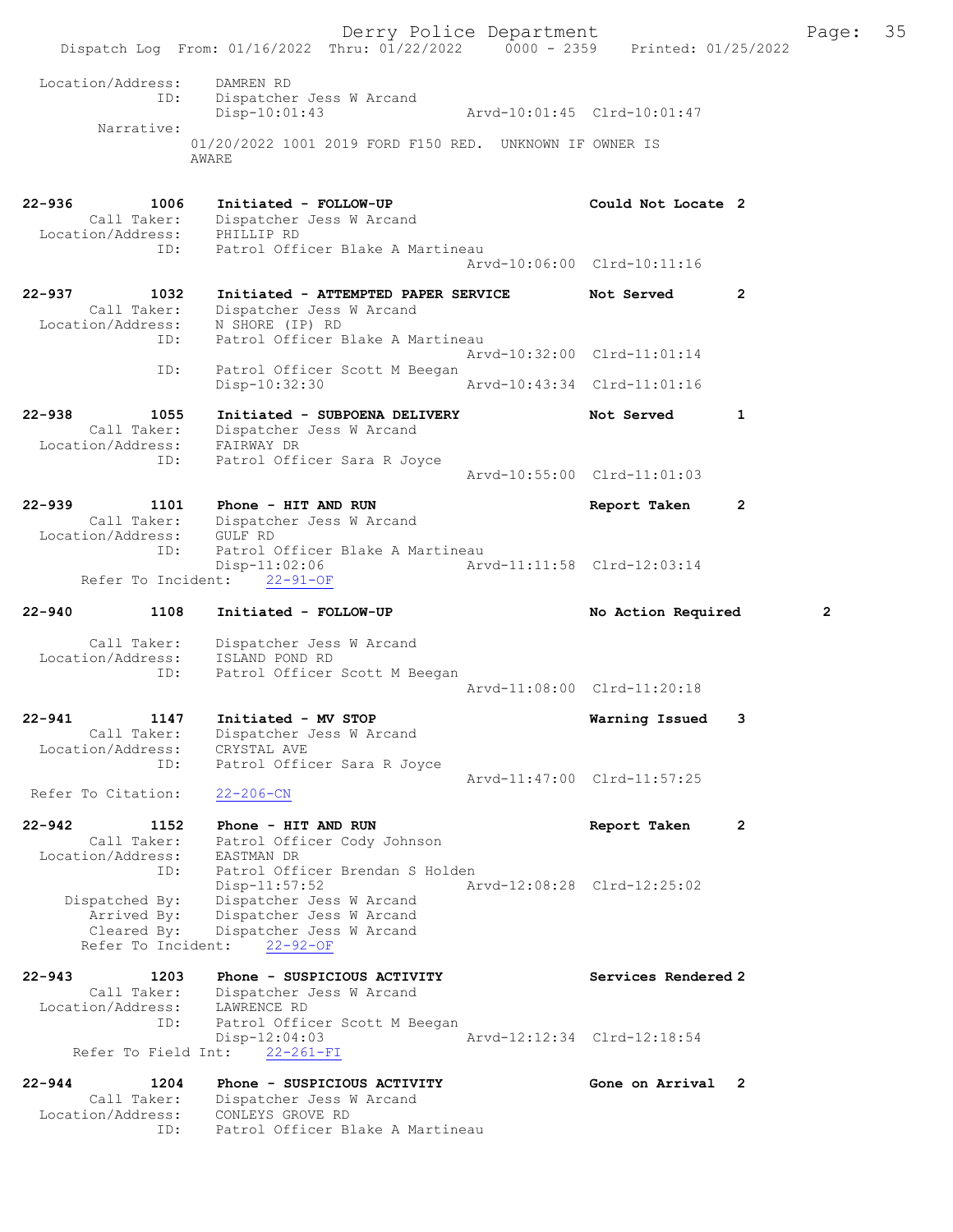Disp-12:04:59 Arvd-12:07:49 Clrd-12:25:22 Narrative:

01/20/2022 1225 SUSPICIOUS CAR IN THE AREA

| 22-946     | 1204                | Phone - WELFARE CHECK                              |                             | Report Taken                | 2                |
|------------|---------------------|----------------------------------------------------|-----------------------------|-----------------------------|------------------|
|            | Call Taker:         | Lieutenant Robert F Smith                          |                             |                             |                  |
|            | Location/Address:   | FAIRWAY DR                                         |                             |                             |                  |
|            | ID:                 | Patrol Officer Nicholas M Granville                |                             |                             |                  |
|            |                     | Disp-12:08:05                                      |                             | Arvd-12:17:59 Clrd-14:46:18 |                  |
|            | Dispatched By:      | Dispatcher Jess W Arcand                           |                             |                             |                  |
|            | Arrived By:         | Dispatcher Jess W Arcand                           |                             |                             |                  |
|            | Cleared By:         | Dispatcher Jess W Arcand                           |                             |                             |                  |
|            | ID:                 | Patrol Officer Scott M Beegan                      |                             |                             |                  |
|            |                     | Disp-12:19:52                                      |                             | Arvd-12:26:46 Clrd-12:50:50 |                  |
|            |                     | Dispatcher Jess W Arcand                           |                             |                             |                  |
|            | Dispatched By:      |                                                    |                             |                             |                  |
|            | Arrived By:         | Dispatcher Jess W Arcand                           |                             |                             |                  |
|            | Cleared By:         | Dispatcher Jess W Arcand                           |                             |                             |                  |
|            | ID:                 | Sergeant Seth Plumer                               |                             |                             |                  |
|            |                     | Disp-12:38:47                                      |                             | Arvd-12:38:49 Clrd-12:50:47 |                  |
|            | Dispatched By:      | Dispatcher Jess W Arcand                           |                             |                             |                  |
|            | Arrived By:         | Dispatcher Jess W Arcand                           |                             |                             |                  |
|            | Cleared By:         | Dispatcher Jess W Arcand                           |                             |                             |                  |
|            | Narrative:          |                                                    |                             |                             |                  |
|            |                     | Checking welfare of a potentially suicidal subject |                             |                             |                  |
|            | Narrative:          |                                                    |                             |                             |                  |
|            |                     | 01/20/2022 1229 FAIRWAY'S MAINTENANCE PAGED        |                             |                             |                  |
|            | Narrative:          |                                                    |                             |                             |                  |
|            |                     | 01/20/2022 1240 CHECKING RESIDENCE                 |                             |                             |                  |
|            | Refer To Incident:  | $22 - 94 - OF$                                     |                             |                             |                  |
| $22 - 945$ |                     |                                                    |                             |                             |                  |
|            | 1205                | Phone - WELFARE CHECK                              |                             | Report Taken                | $\mathbf{2}$     |
|            | Call Taker:         | Dispatcher Jess W Arcand                           |                             |                             |                  |
|            | Location/Address:   | FAIRWAY DR                                         |                             |                             |                  |
|            | ID:                 | Patrol Officer Scott M Beegan                      |                             |                             |                  |
|            |                     | Disp-12:52:25                                      |                             | Arvd-12:59:40 Clrd-13:14:05 |                  |
|            | Refer To Incident:  | $22 - 93 - OF$                                     |                             |                             |                  |
| 22-947     | 1215                | Phone - Loose Dog Complaint                        |                             | Services Rendered 2         |                  |
|            | Call Taker:         | Dispatcher Jess W Arcand                           |                             |                             |                  |
|            | Location/Address:   | WHITTEMORE DR                                      |                             |                             |                  |
|            | ID:                 | Civilian Robin Bordonaro                           |                             |                             |                  |
|            |                     |                                                    |                             | Arvd-12:15:46 Clrd-12:45:51 |                  |
|            | Narrative:          | $Disp-12:15:44$                                    |                             |                             |                  |
|            |                     | 01/20/2022 1245 DOGS RETURNED TO OWNER AT POUND    |                             |                             |                  |
|            |                     |                                                    |                             |                             |                  |
|            | Refer To Field Int: | $22 - 284 - FI$                                    |                             |                             |                  |
| 22-948     | 1225                | Initiated - FOLLOW-UP                              |                             | No Action Required          | $\boldsymbol{2}$ |
|            |                     |                                                    |                             |                             |                  |
|            | Call Taker:         | Dispatcher Jess W Arcand                           |                             |                             |                  |
|            | Location/Address:   | CUNNINGHAM DR                                      |                             |                             |                  |
|            | ID:                 | Patrol Officer Brendan S Holden                    |                             |                             |                  |
|            |                     |                                                    |                             | Aryd-12:25:00 Clrd-12:54:40 |                  |
| 22-949     | 1225                | Initiated - DRUG VIOLATION                         |                             | Arrest(s) Made              | $\overline{2}$   |
|            | Call Taker:         | Dispatcher Jess W Arcand                           |                             |                             |                  |
|            | Location/Address:   | PINKERTON ST                                       |                             |                             |                  |
|            | ID:                 | Patrol Officer James M McClafferty                 |                             |                             |                  |
|            |                     |                                                    |                             | Arvd-12:25:00 Clrd-12:59:08 |                  |
|            | ID:                 | Patrol Officer Blake A Martineau                   |                             |                             |                  |
|            |                     | $Disp-12:26:03$                                    |                             | Arvd-12:33:31 Clrd-13:23:38 |                  |
|            | ID:                 | Patrol Officer Cody Johnson                        |                             |                             |                  |
|            |                     | Disp-13:23:47                                      | Arvd-13:23:49 Clrd-13:48:52 |                             |                  |
|            | Cleared By:         | Patrol Officer Cody Johnson                        |                             |                             |                  |
|            | Narrative:          |                                                    |                             |                             |                  |
|            |                     | 01/20/2022 1255 601 HAS ONE IN CUSTODY             |                             |                             |                  |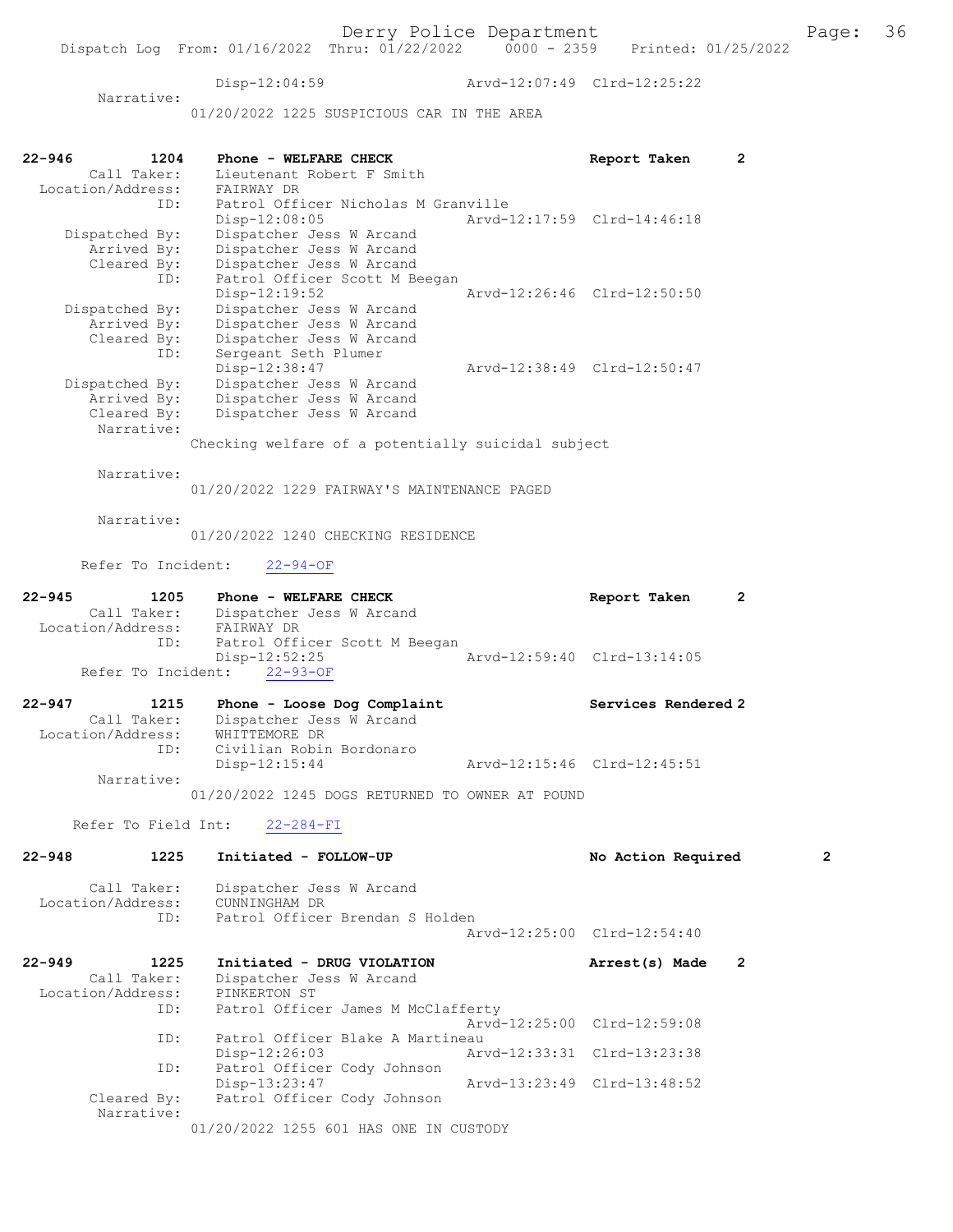|                                                           | Dispatch Log From: 01/16/2022 Thru: 01/22/2022 0000 - 2359 Printed: 01/25/2022                                                                                    | Derry Police Department     |                             | Page: | 37 |
|-----------------------------------------------------------|-------------------------------------------------------------------------------------------------------------------------------------------------------------------|-----------------------------|-----------------------------|-------|----|
| Narrative:                                                | 01/20/2022 1258 225 EN ROUTE TO HQ WITH ONE SM 64917.5                                                                                                            |                             |                             |       |    |
| Narrative:                                                | 01/20/2022 1301 OFF AT HQ EM 64918.6                                                                                                                              |                             |                             |       |    |
| Narrative:                                                | 01/20/2022 1333 IDENTIFIED AS JUVENILE                                                                                                                            |                             |                             |       |    |
| Narrative:                                                | 01/20/2022 1334 PLACED IN ROOM 216                                                                                                                                |                             |                             |       |    |
| Narrative:                                                | 01/20/2022 1353 Juvenile checked Room 217                                                                                                                         |                             |                             |       |    |
| Narrative:                                                | 01/20/2022 1432 Juvenile checked Room 217                                                                                                                         |                             |                             |       |    |
| Narrative:                                                | 01/20/2022 1444 RELEASED TO A PARENT                                                                                                                              |                             |                             |       |    |
| 22-950<br>1256<br>Location/Address:<br>ID:                | Phone - MV REPO<br>Call Taker: Dispatcher Jess W Arcand<br>ENGLISH RANGE RD<br>Dispatcher Jess W Arcand                                                           |                             | Vehicle Towed               | 1     |    |
|                                                           | Disp-12:59:15                                                                                                                                                     | Arvd-12:59:16 Clrd-12:59:18 |                             |       |    |
| Narrative:                                                | 01/20/2022 1257 2011 SUBARU. UNKNOWN IF OWNER IS AWARE                                                                                                            |                             |                             |       |    |
| 22-951<br>1329<br>Call Taker:<br>Location/Address:<br>ID: | Phone - SUSPICIOUS ACTIVITY<br>Dispatcher Jess W Arcand<br>LAWRENCE RD                                                                                            |                             | Services Rendered 2         |       |    |
| ID:                                                       | Patrol Officer Scott M Beegan<br>Disp-13:33:12<br>Sergeant Seth Plumer                                                                                            |                             | Arvd-13:33:19 Clrd-13:53:30 |       |    |
|                                                           | Disp-13:40:43                                                                                                                                                     |                             | Arvd-13:40:45 Clrd-13:53:33 |       |    |
| 22-952<br>1335<br>Call Taker:                             | 911 - ERRATIC OPERATION<br>Dispatcher Jess W Arcand<br>Location/Address: BYPASS 28 + OPAL RD                                                                      |                             | Gone on Arrival 2           |       |    |
| ID:                                                       | Patrol Officer Brendan S Holden<br>Disp-13:35:46                                                                                                                  |                             | Arvd-13:40:18 Clrd-13:46:14 |       |    |
| 22-953<br>1349                                            | Walk-In - ASSIST CITIZEN                                                                                                                                          |                             | Assistance Rendered         | 3     |    |
| ID:                                                       | Call Taker: Patrol Officer Cody Johnson<br>Location/Address: [DY 2] MUNICIPAL DR<br>Patrol Officer Cody Johnson<br>Disp-13:49:37<br>Refer To Field Int: 22-244-FI |                             | Arvd-13:49:40 Clrd-13:53:09 |       |    |
| 22-954<br>1352<br>Location/Address: RICHARDSON DR         | <b>Phone - KEEP THE PEACE</b><br>Call Taker: Dispatcher Jess W Arcand                                                                                             |                             | Services Rendered 2         |       |    |
| ID:<br>Cleared By:                                        | Patrol Officer Brendan S Holden<br>Disp-13:53:58<br>Dispatcher Christina L Power<br>Refer To Field Int: 22-253-FI                                                 |                             | Arvd-14:08:44 Clrd-14:58:23 |       |    |
| 22-955<br>Location/Address:<br>ID:                        | 1359 Walk-In - WARRANT ARREST<br>Call Taker: Dispatcher Jess W Arcand<br>MUNICIPAL DR<br>Patrol Officer Cody Johnson                                              |                             | Arrest(s) Made 2            |       |    |
| Narrative:                                                | Disp-14:00:00                                                                                                                                                     |                             | Arvd-14:00:02 Clrd-14:48:24 |       |    |
|                                                           | 01/20/2022 1359 SUBJECT IN THE LOBBY ON A DERRY WARRANT FOR<br>DV SIMPLE ASSAULT (X4)                                                                             |                             |                             |       |    |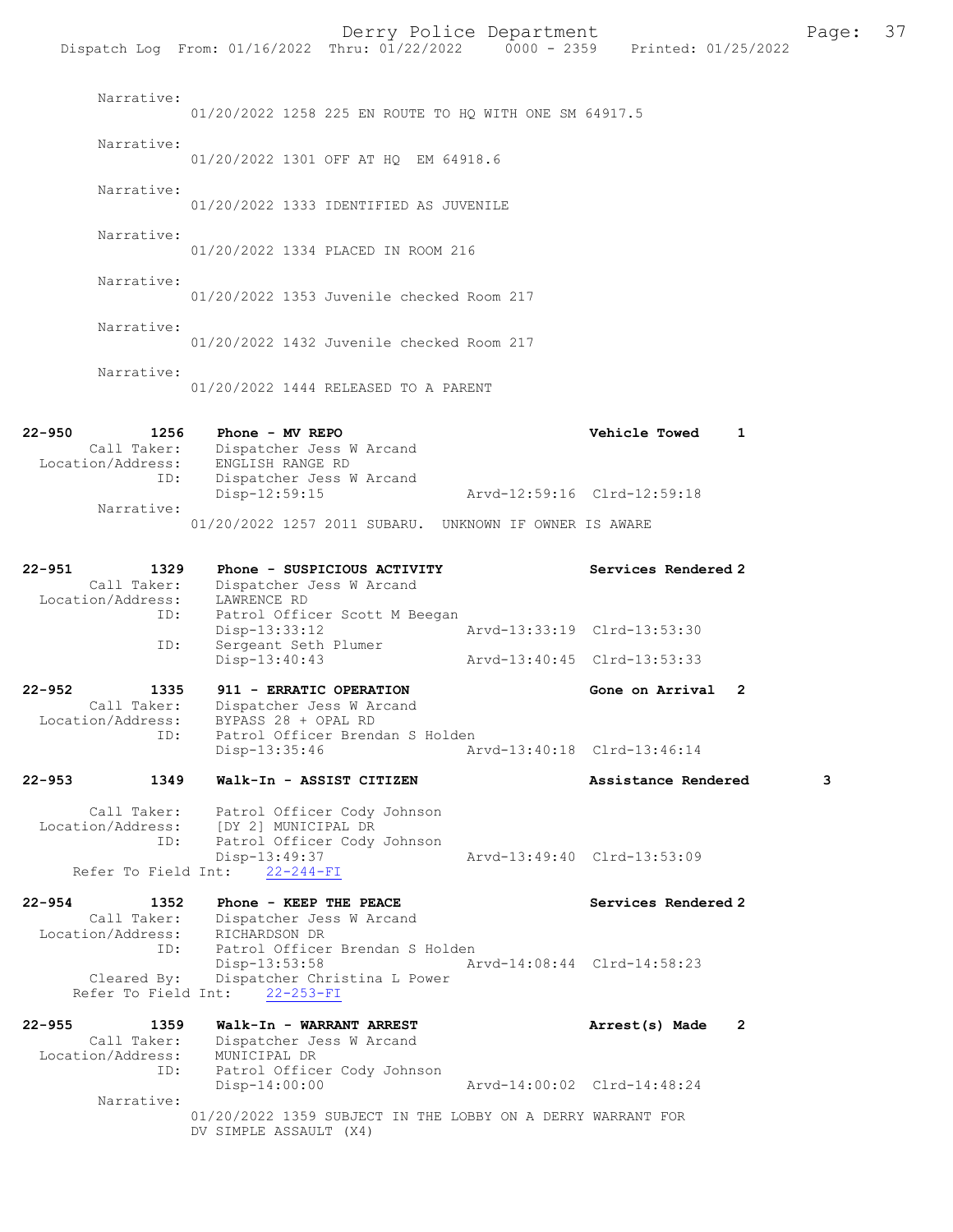Narrative: 01/20/2022 1412 IDENTIFIED AS: MEGAN GIERA 2 BRISTOL CT APT 262 DERRY NH DOB 4/24/84 Narrative: 01/20/2022 1432 PLACED IN CELL 1 Narrative: 01/20/2022 1420 BC MENCIS NOTIFIED Narrative: 01/20/2022 1516 prisoner checked Narrative: 01/20/2022 1620 released on PR bail with a court date of 4/7 Refer To Arrest: 22-64-AR 22-956 1400 Initiated - FOLLOW-UP No Action Required 2 Call Taker: Dispatcher Jess W Arcand Location/Address: ISLAND POND RD ID: Patrol Officer Scott M Beegan Arvd-14:00:00 Clrd-14:08:23 22-957 1403 Initiated - MV STOP Warning Issued 3 Call Taker: Dispatcher Jess W Arcand Location/Address: CRYSTAL AVE ID: Captain Vernon L Thomas Arvd-14:03:00 Clrd-14:07:23 22-958 1406 911 - SUSPICIOUS ACTIVITY Could Not Locate 2 Call Taker: Dispatcher Jess W Arcand Location/Address: FOREST RIDGE RD ID: Patrol Officer Sara R Joyce<br>Disp-14:07:20 Disp-14:07:20 Arvd-14:16:52 Clrd-14:21:27 Narrative: 01/20/2022 1407 JUVENILES RIDING SCOOTERS IN THE ROADWAY 22-959 1419 Initiated - MV ACCIDENT 1 Report Taken 1 Call Taker: Dispatcher Jess W Arcand Location/Address: PINKERTON ST ess: PINAERION OF<br>ID: Patrol Officer Brian J Landry Arvd-14:19:00 Clrd-14:31:39 Narrative: 01/20/2022 1431 NONREPORTABLE. DUTTON VS DIVITO Refer To Accident: 22-29-AC 22-960 1421 Initiated - ASSIST OTHER AGENCY Services Rendered 3<br>Call Taker: Dispatcher Jess W Arcand Dispatcher Jess W Arcand Location/Address: MUNICIPAL DR ID: Detective Peter A Houlis Arvd-14:21:00 Clrd-14:22:14 Refer To Field Int: 22-245-FI 22-961 1421 911 - VEHICLE OFF THE ROAD Services Rendered 2 Call Taker: Dispatcher Jess W Arcand Location/Address: DOLORES AVE ID: Patrol Officer Scott M Beegan Disp-14:23:01 Arvd-14:29:31 Clrd-14:32:38

22-962 1430 Phone - ASSIST CITIZEN ADVICE GIVEN 3 Call Taker: Dispatcher Jess W Arcand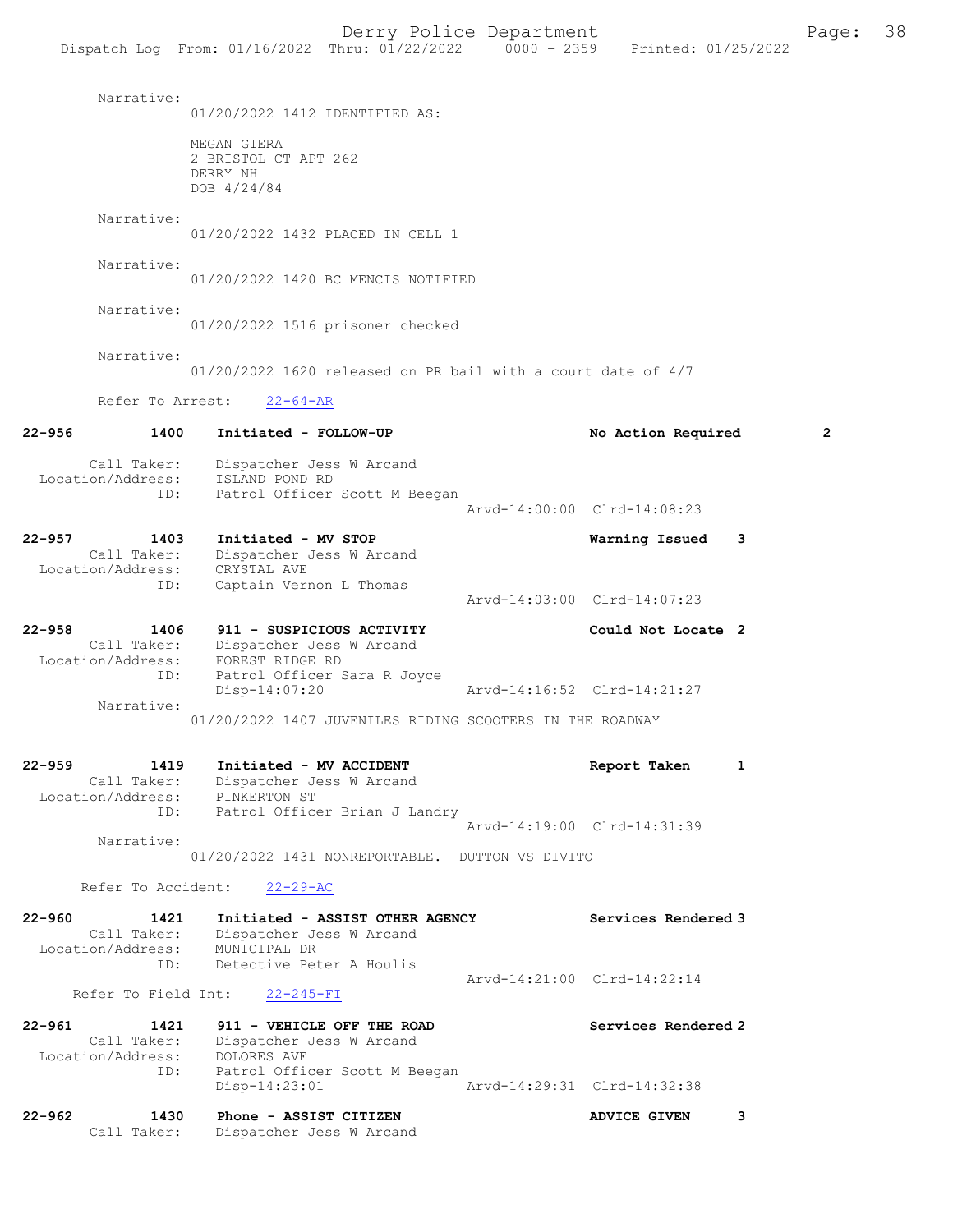|                                                        | Dispatch Log From: 01/16/2022 Thru: 01/22/2022                                               | $0000 - 2359$ |                             | Printed: 01/25/2022 |
|--------------------------------------------------------|----------------------------------------------------------------------------------------------|---------------|-----------------------------|---------------------|
| Location/Address:                                      | ELM ST                                                                                       |               |                             |                     |
| ID:                                                    | Patrol Officer Joshua W Morse<br>Disp-15:09:25<br>Patrol Officer Nathan S Lavoie             |               | $Clrd-15:12:40$             |                     |
| Dispatched By:<br>Cleared By:<br>ID:                   | Dispatcher Christina L Power<br>Dispatcher Christina L Power<br>Patrol Officer Ryan M Panaro |               |                             |                     |
| Dispatched By:<br>Arrived By:                          | Disp-15:12:38<br>Dispatcher Christina L Power<br>Dispatcher Christina L Power                |               | Arvd-15:15:00 Clrd-15:31:53 |                     |
| Cleared By:<br>Narrative:                              | Dispatcher Christina L Power<br>01/20/2022 1430 VIA EMAIL                                    |               |                             |                     |
| Refer To Field Int:                                    | $22 - 255 - FI$                                                                              |               |                             |                     |
| $22 - 963$<br>1512<br>Call Taker:<br>Location/Address: | Initiated - MV STOP<br>Dispatcher Christina L Power<br>SCOBIE POND RD                        |               | Warning Issued              | 3                   |
| ID:<br>Refer To Citation:                              | Patrol Officer Joshua W Morse<br>Patrol Officer Nathan S Lavoie<br>$22 - 207 - CN$           |               | Arvd-15:12:00 Clrd-15:21:24 |                     |
| $22 - 964$<br>1532<br>Call Taker:                      | Phone - DEPARTMENT INFO<br>Dispatcher Christina L Power                                      |               | Report Taken                | 3                   |
| Location/Address:<br>ID:                               | MUNICIPAL DR<br>Detective Victoria M Kidd                                                    |               |                             |                     |
| Refer To Incident:                                     | Disp-15:33:13<br>$22 - 95 - OF$                                                              |               | Arvd-15:33:14 Clrd-15:33:22 |                     |
| $22 - 965$<br>1544<br>Call Taker:<br>Location/Address: | Initiated - MV STOP<br>Dispatcher Christina L Power<br>CEMETERY RD                           |               | Warning Issued              | 3                   |
| ID:<br>Refer To Citation:                              | Patrol Officer Casey J Noyes<br>$22 - 208 - CN$                                              |               | Arvd-15:44:00 Clrd-15:52:31 |                     |
| $22 - 966$<br>1551                                     | Initiated - SUBPOENA DELIVERY                                                                |               | Not Served                  | 1                   |
| Call Taker:<br>Location/Address:<br>ID:                | Dispatcher Christina L Power<br>EASTGATE RD<br>Patrol Officer Melissa M Houde                |               |                             |                     |
|                                                        |                                                                                              |               | Arvd-15:51:00 Clrd-15:53:23 |                     |
| 1605<br>22-967<br>Call Taker:<br>Location/Address:     | Initiated - SUBPOENA DELIVERY<br>Dispatcher Christina L Power<br>DAMREN RD                   |               | Served                      | $\mathbf{1}$        |
| ID:                                                    | Patrol Officer Melissa M Houde                                                               |               | Aryd-16:05:00 Clrd-16:08:18 |                     |
| $22 - 968$<br>1614<br>Call Taker:<br>Location/Address: | Initiated - SUBPOENA DELIVERY<br>Dispatcher Christina L Power<br>MAXWELL DR                  |               | Served                      | $\mathbf{1}$        |
| ID:                                                    | Patrol Officer Melissa M Houde                                                               |               | Arvd-16:14:00 Clrd-16:18:36 |                     |
| $22 - 969$<br>1632<br>Call Taker:<br>Location/Address: | Initiated - SERVE RESTRAINING ORDER<br>Dispatcher Christina L Power<br>FAIRWAY DR            |               | Not Served                  | $\overline{2}$      |
| ID:                                                    | Patrol Officer Joshua W Morse<br>Patrol Officer Nathan S Lavoie                              |               | Arvd-16:32:00 Clrd-16:49:37 |                     |
| $22 - 970$<br>1644<br>Call Taker:                      | Phone - MV ACCIDENT<br>Dispatcher Christina L Power                                          |               | Report Taken                | $\mathbf{1}$        |
| Location/Address:<br>ID:                               | EDGEWOOD ST<br>Patrol Officer Casey J Noyes                                                  |               |                             |                     |
| Cleared By:                                            | Disp-16:49:48<br>Patrol Officer Robert Corwin                                                |               | Arvd-16:54:02 Clrd-18:07:09 |                     |

ID: Sergeant Jeffrey M Dawe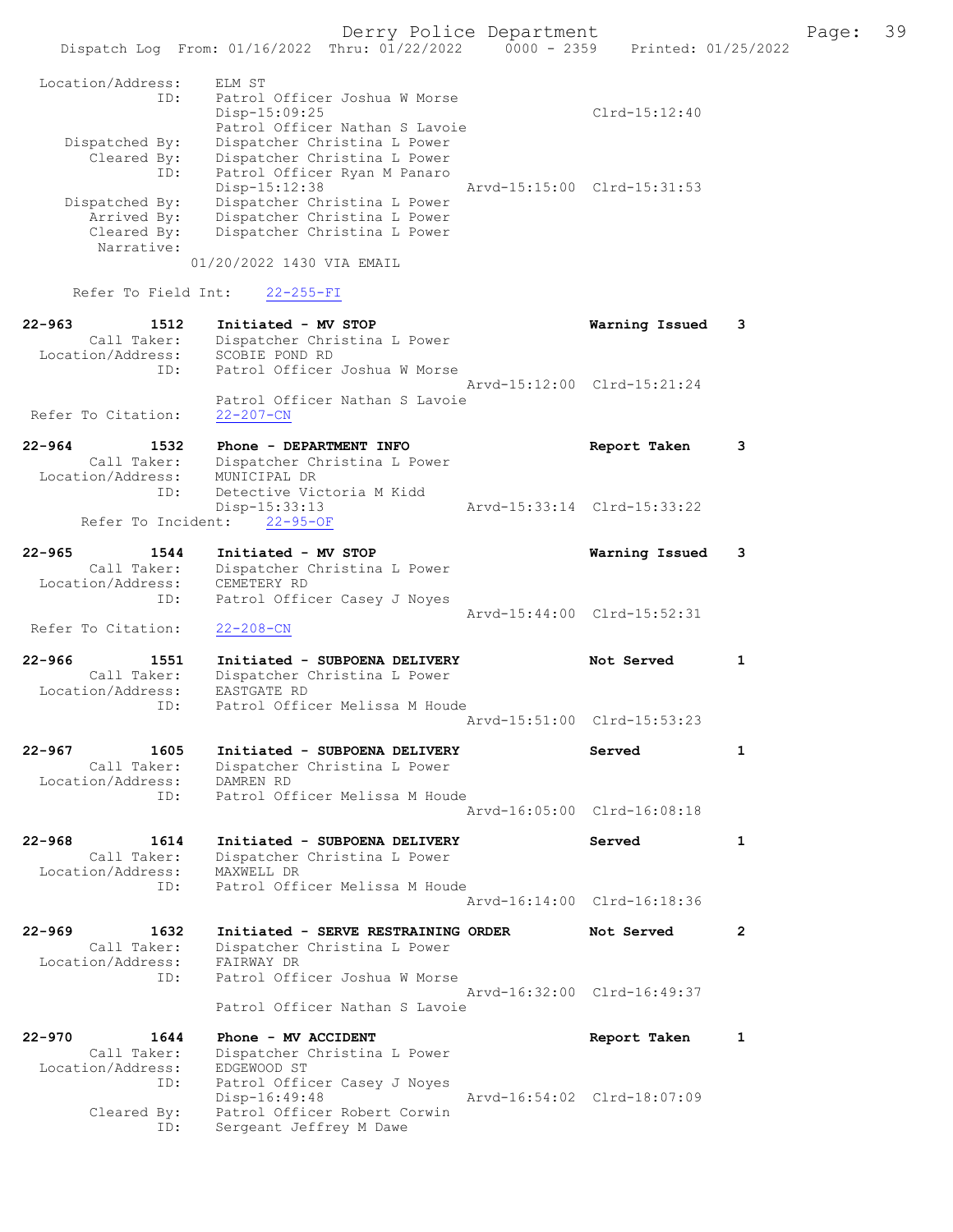Derry Police Department Fage: 40 Dispatch Log From: 01/16/2022 Thru: 01/22/2022 0000 - 2359 Printed: 01/25/2022 Disp-17:09:23 Arvd-17:09:26 Clrd-17:26:02 Narrative: 01/20/2022 1657 DFD requested and responding Narrative: 01/20/2022 1748 next on the list requested, LBP assigned Narrative: Elliot vs house, full report Refer To Accident: 22-30-AC 22-971 1649 Initiated - FOLLOW-UP Cleared 2 Call Taker: Dispatcher Christina L Power Location/Address: CUNNINGHAM DR ID: Patrol Officer Brendan S Holden Arvd-16:49:00 Clrd-17:00:24 22-973 1712 Phone - NEIGHBORHOOD DISPUTE Matter Rectified 2 Call Taker: Dispatcher Christina L Power Location/Address: FROST RD ID: Patrol Officer Ryan M Panaro Disp-17:15:17 Arvd-17:25:37 Clrd-17:41:10 ID: Patrol Officer Joshua W Morse Disp-17:15:37 Arvd-17:25:46 Clrd-17:44:19 Patrol Officer Nathan S Lavoie<br>ID: Sergeant Jeffrey M Dawe Sergeant Jeffrey M Dawe Disp-17:26:05 Arvd-17:26:08 Clrd-17:41:25 Refer To Field Int: 22-282-FI 22-972 1714 Walk-In - SUBPOENA DELIVERY Served 1 Call Taker: Patrol Officer Scott M Beegan Location/Address: [DY 2] MUNICIPAL DR ID: Patrol Officer Scott M Beegan Disp-17:14:26 Arvd-17:14:28 Clrd-17:14:30 Narrative: 01/20/2022 1714 served in hand 22-974 1733 Initiated - SUBPOENA DELIVERY Cleared 1 Call Taker: Dispatcher Christina L Power Location/Address: EASTGATE RD ID: Patrol Officer Melissa M Houde Arvd-17:33:00 Clrd-17:40:21 22-975 1738 Initiated - MV STOP Warning Issued 3 Call Taker: Dispatcher Christina L Power Location/Address: HAMPSTEAD RD + WARNER HILL RD ID: Patrol Officer Brendan S Holden Arvd-17:38:00 Clrd-17:51:24 Refer To Citation: 22-210-CN 22-976 1740 Radio - DISABLED MV Vehicle Towed 3 Call Taker: Dispatcher Christina L Power Location/Address: EASTGATE RD ID: Patrol Officer Melissa M Houde Disp-17:40:27 Arvd-17:40:29 Clrd-18:21:56 ID: Sergeant Jeffrey M Dawe Disp-17:41:34 Arvd-17:49:50 Clrd-18:21:54 Narrative: 01/20/2022 1740 LBP assigned Narrative: 01/20/2022 1805 LBP on scene 22-977 1751 911 - DOMESTIC DISTURBANCE 1 Matter Mediated 1 Call Taker: Patrol Officer Robert Corwin Location/Address: LINLEW DR ID: Patrol Officer Ryan M Panaro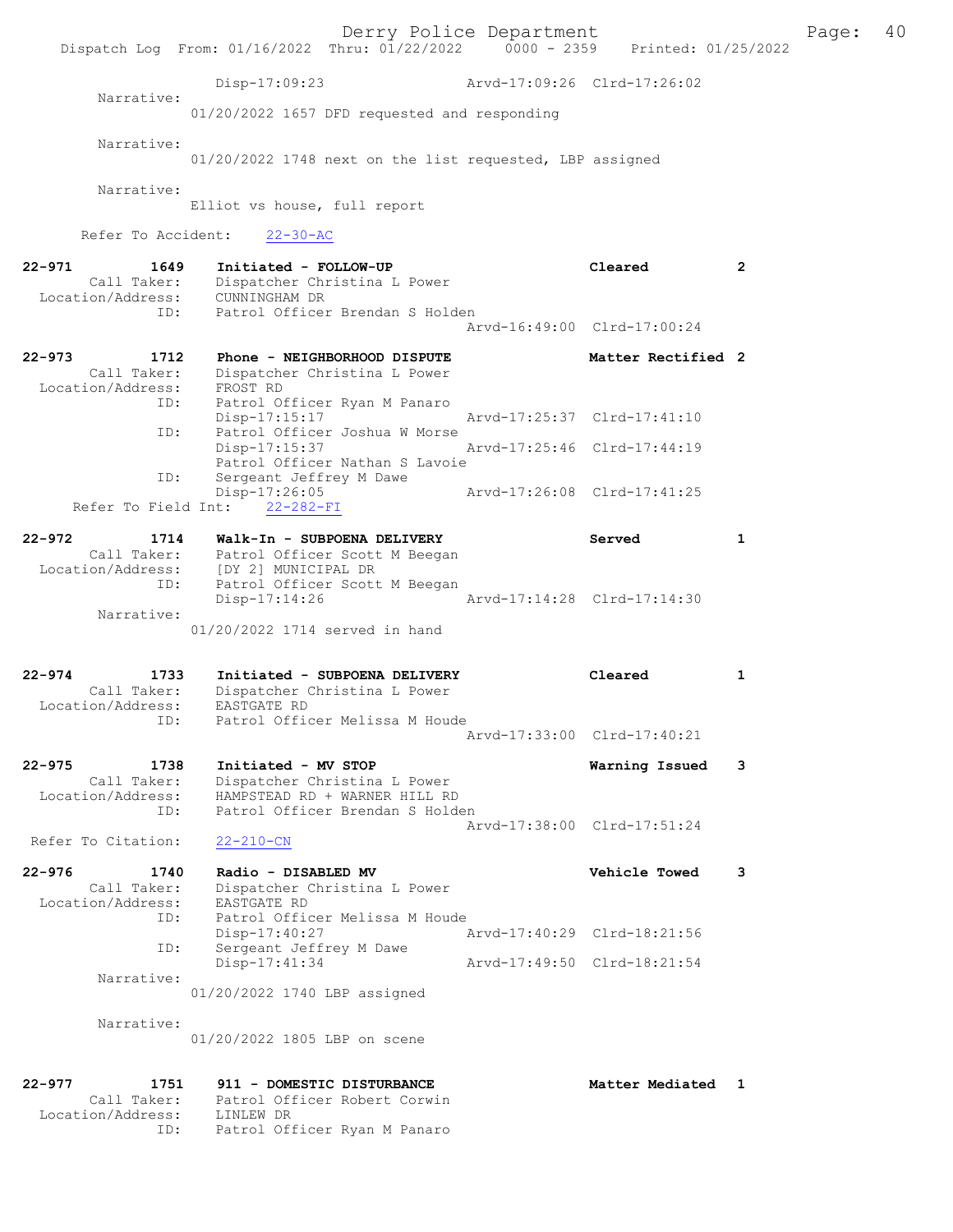Derry Police Department Fage: 41

| ID:         | Patrol Officer Joshua W Morse  |                             |
|-------------|--------------------------------|-----------------------------|
|             | $Disp-18:04:55$                | Arvd-18:07:58 Clrd-18:12:53 |
|             | Patrol Officer Nathan S Lavoie |                             |
| Arrived By: | Dispatcher Christina L Power   |                             |
| Cleared By: | Dispatcher Christina L Power   |                             |
| ID:         | Patrol Officer Casey J Noyes   |                             |
|             | Disp-18:07:20                  | Arvd-18:13:08 Clrd-18:13:09 |
| Arrived By: | Dispatcher Christina L Power   |                             |
| Cleared By: | Dispatcher Christina L Power   |                             |
| Narrative:  |                                |                             |

man/woman yelling

Refer To Field Int: 22-279-FI

| $22 - 978$<br>1753 | Walk-In - SEXUAL OFFENDER REGISTRATION                                                                          |                             | Services Rendered 1         |
|--------------------|-----------------------------------------------------------------------------------------------------------------|-----------------------------|-----------------------------|
| Call Taker:        | Dispatcher Christina L Power                                                                                    |                             |                             |
| Location/Address:  | [DY 2] MUNICIPAL DR                                                                                             |                             |                             |
| ID:                | Detective Mark Borgatti                                                                                         |                             |                             |
|                    | $Disp-17:54:55$                                                                                                 |                             | Arvd-17:54:55 Clrd-17:54:57 |
| $22 - 979$<br>1812 | Phone - CUSTOMER PROBLEM                                                                                        |                             | Services Rendered 2         |
| Call Taker:        | Dispatcher Christina L Power                                                                                    |                             |                             |
| Location/Address:  | ASHLEIGH DR                                                                                                     |                             |                             |
| ID:                | Patrol Officer Joshua W Morse                                                                                   |                             |                             |
|                    | Disp-18:13:22 Arvd-18:13:43 Clrd-18:28:51                                                                       |                             |                             |
|                    | Patrol Officer Nathan S Lavoie                                                                                  |                             |                             |
| ID:                | Patrol Officer Ryan M Panaro                                                                                    |                             |                             |
|                    | Disp-18:13:26                                                                                                   |                             | Arvd-18:13:43 Clrd-18:28:57 |
| ID:                | Patrol Officer Casey J Noves                                                                                    |                             |                             |
|                    | Disp-18:13:36                                                                                                   |                             |                             |
| ID:                | Patrol Officer Brendan S Holden                                                                                 |                             |                             |
|                    | $Disp-18:13:41$                                                                                                 | Arvd-18:13:44 Clrd-18:25:05 |                             |
| Narrative:         |                                                                                                                 |                             |                             |
|                    | the contract of the contract of the contract of the contract of the contract of the contract of the contract of |                             |                             |

male yelling in the woods

Narrative:

GOA

| $22 - 980$        | 1827                      | Alarm - ALARM, BURGLAR                               | Cancelled Prior to Arrival 1 |  |
|-------------------|---------------------------|------------------------------------------------------|------------------------------|--|
| Location/Address: | Call Taker:<br>Narrative: | Patrol Officer Robert Corwin<br>IDY 27051 W BROADWAY |                              |  |

front entry

| $22 - 981$ | 1832<br>Call Taker:<br>Location/Address: | Phone - PROPERTY CHECK<br>Dispatcher Christina L Power<br>W BROADWAY                            | Services Rendered 2         |   |
|------------|------------------------------------------|-------------------------------------------------------------------------------------------------|-----------------------------|---|
|            | ID:                                      | Patrol Officer Ryan M Panaro<br>Disp-18:33:09                                                   | Arvd-18:38:57 Clrd-18:44:13 |   |
| $22 - 982$ | 1841<br>Call Taker:<br>Location/Address: | Initiated - FOLLOW-UP<br>Dispatcher Christina L Power<br>FAIRWAY DR                             | Cleared                     | 2 |
|            | ID:<br>Cleared By:                       | Patrol Officer Joshua W Morse<br>Patrol Officer Nathan S Lavoie<br>Patrol Officer Robert Corwin | Arvd-18:41:00 Clrd-19:03:36 |   |
| $22 - 983$ | 1847<br>Call Taker:                      | Phone - THEFT<br>Dispatcher Christina L Power                                                   | Arrest(s) Made              | 2 |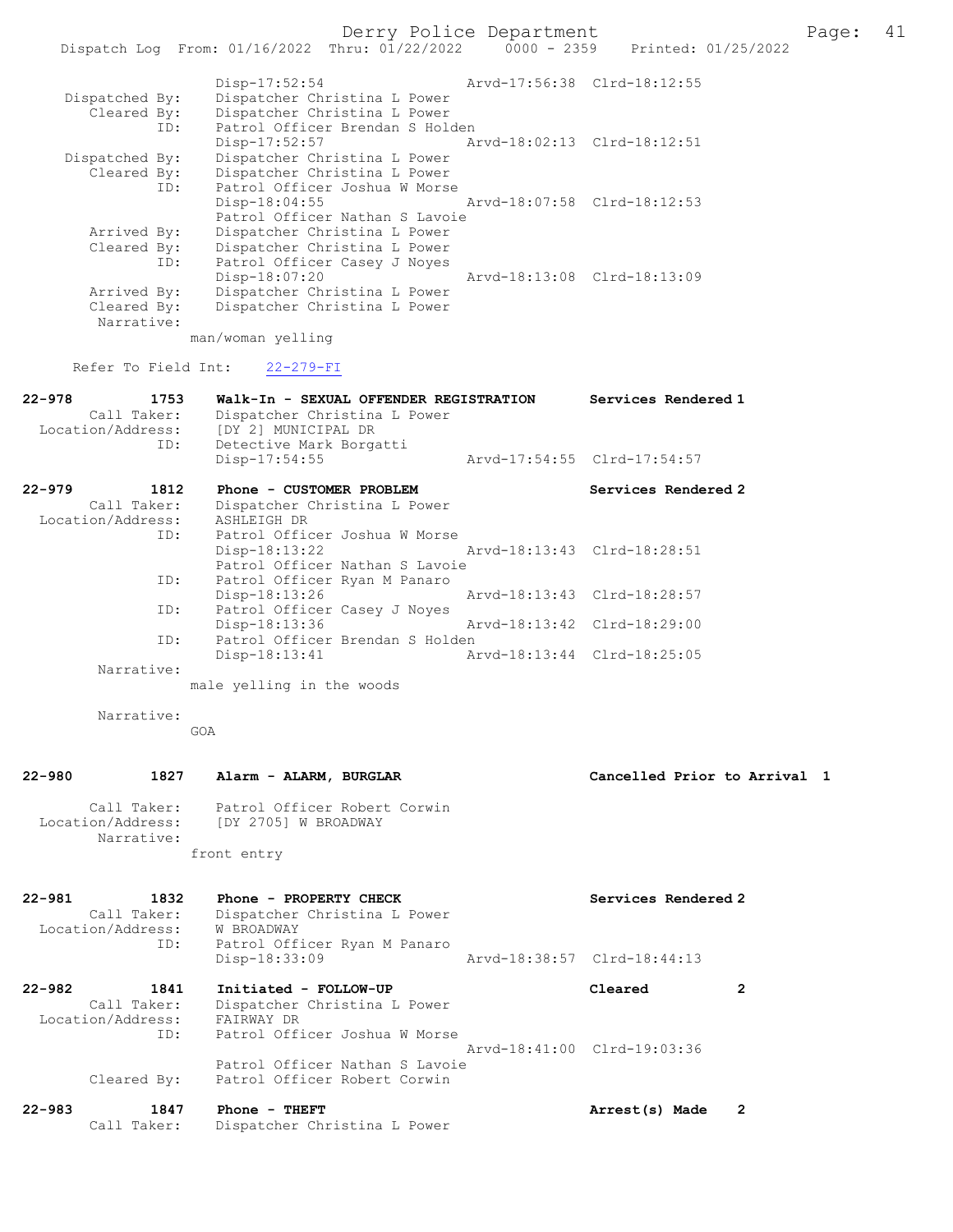Derry Police Department The Page: 42 Dispatch Log From: 01/16/2022 Thru: 01/22/2022 0000 - 2359 Printed: 01/25/2022 Location/Address: ASHLEIGH DR ID: Patrol Officer Melissa M Houde Disp-18:47:55 Arvd-18:56:38 Clrd-19:46:33 Patrol Officer Brendan S Holden<br>Disp-18:48:01 Ar Arvd-18:56:39 Clrd-19:46:31 Narrative: summons issued for theft by deception with a court date of 4/7 Daigle,Jessica homeless dob 011686 Refer To Summons: 22-65-AR 22-984 1904 Initiated - SERVE RESTRAINING ORDER Served 2 Call Taker: Patrol Officer Robert Corwin Location/Address: FOREST RIDGE RD ID: Patrol Officer Joshua W Morse

 Arvd-19:04:00 Clrd-19:45:39 Patrol Officer Nathan S Lavoie<br>Cleared By: Dispatcher Christina L Power Cleared By: Dispatcher Christina L Power ID: Patrol Officer Casey J Noyes Disp-19:05:00 Arvd-19:13:10 Clrd-19:45:41<br>Arrived By: Dispatcher Christina L Power Arrived By: Dispatcher Christina L Power<br>Cleared By: Dispatcher Christina L Power Dispatcher Christina L Power

22-985 1921 Phone - SUSPICIOUS ACTIVITY ADVICE GIVEN 2 Call Taker: Dispatcher Christina L Power Location/Address: PLEASANT ST ID: Patrol Officer Ryan M Panaro Disp-19:24:47 Arvd-19:24:48 Clrd-19:29:39

22-986 1953 Initiated - FOLLOW-UP Cleared 2 Call Taker: Dispatcher Christina L Power Location/Address: MUNICIPAL DR ID: Patrol Officer Joshua W Morse Arvd-19:53:00 Clrd-20:14:16 Patrol Officer Nathan S Lavoie

22-987 1953 Initiated - FOLLOW-UP Cleared 2 Call Taker: Dispatcher Christina L Power Location/Address: MUNICIPAL DR ID: Patrol Officer Brendan S Holden Arvd-19:53:00 Clrd-20:35:42

Refer To Field Int: 22-254-FI

22-988 2026 Initiated - FOLLOW-UP Cleared 2 Call Taker: Dispatcher Christina L Power Location/Address: MUNICIPAL DR ID: Patrol Officer Ryan M Panaro Arvd-20:26:00 Clrd-21:37:11

22-989 2200 Phone - ALARM, BURGLAR False Alarm 1 Call Taker: Dispatcher Christina L Power<br>Location/Address: [DY 276] GRINNELL RD ess: [DY 276] GRINNELL RD<br>ID: Patrol Officer Ryan M Patrol Officer Ryan M Panaro<br>Disp-22:01:01 Disp-22:01:01 Arvd-22:01:47 Clrd-22:11:05 ID: Patrol Officer Brendan S Holden<br>Disp-22:01:03 Az Disp-22:01:03 Arvd-22:03:48 Clrd-22:11:03 Refer To Field Int: 22-268-FI

22-990 2220 Initiated - MV CHECK Vehicle checked 1 Call Taker: Dispatcher Christina L Power<br>Location/Address: CORPORATE PARK DR ess: CORPORATE PARK DR<br>ID: Patrol Officer Jos Patrol Officer Joshua W Morse Arvd-22:20:00 Clrd-22:26:42 Patrol Officer Nathan S Lavoie

| $22 - 991$ | 2236        | Phone - DELIVER A MESSAGE    | Could Not Locate |
|------------|-------------|------------------------------|------------------|
|            | Call Taker: | Patrol Officer Robert Corwin |                  |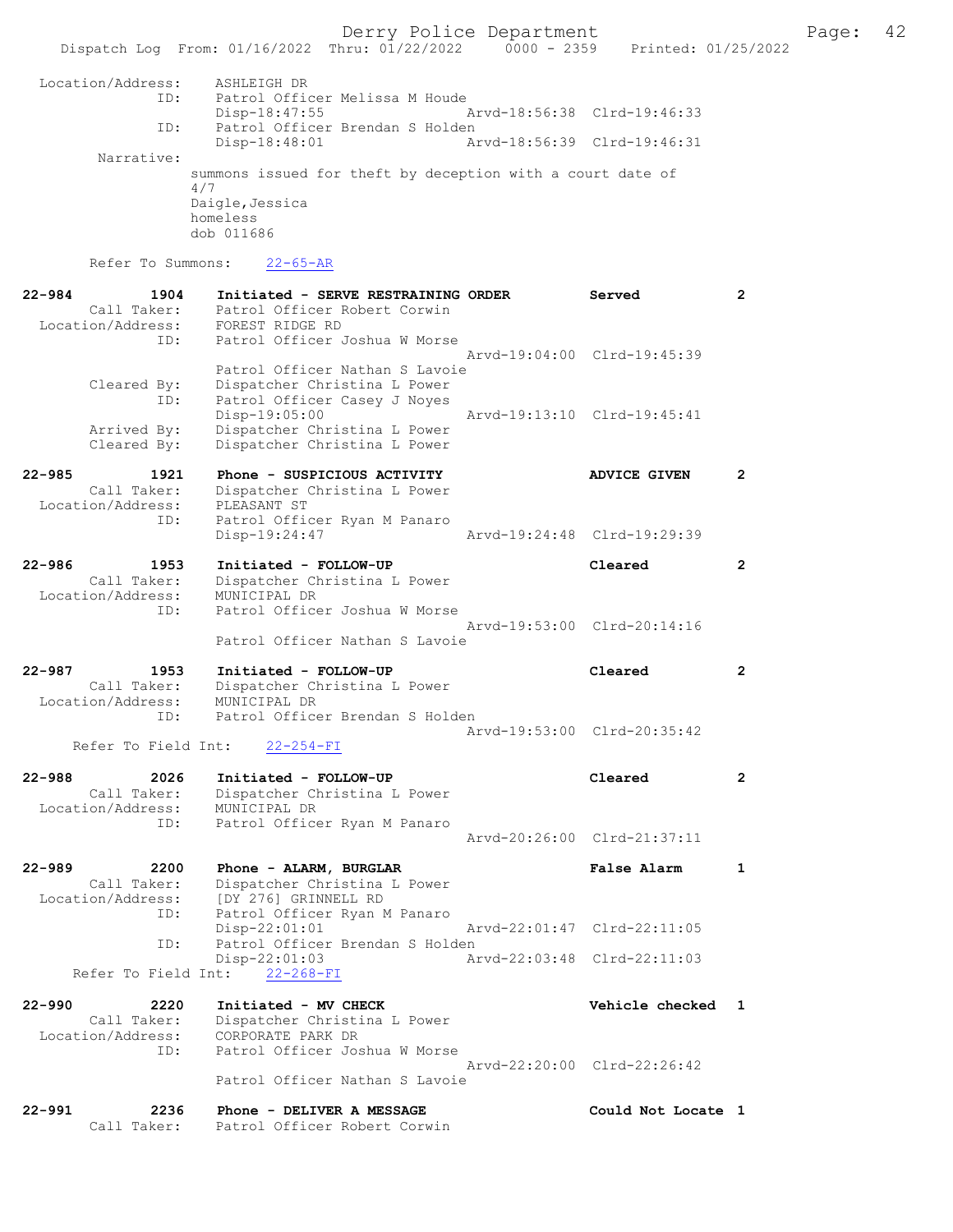- 22-992 2327 Initiated MV STOP Warning Issued 3 Call Taker: Patrol Officer Jeffrey R Pike Location/Address: BIRCH ST + PIERCE AVE ID: Sergeant Patrick H Dawson Arvd-23:27:00 Clrd-23:32:21<br>ID: Patrol Officer Michael Carnazzo Patrol Officer Michael Carnazzo Disp-23:29:10 Arvd-23:31:22 Clrd-23:31:23 Refer To Citation: 22-993 2336 Initiated - MV STOP Warning Issued 3
- Call Taker: Patrol Officer Jeffrey R Pike Location/Address: W BROADWAY ID: Patrol Officer Jack Stafford Arvd-23:36:00 Clrd-23:40:58 Refer To Citation: 22-213-CN
- 22-994 2336 Initiated MV STOP Warning Issued 3 Call Taker: Patrol Officer Jeffrey R Pike Location/Address: BIRCH ST ID: Patrol Officer Michael Carnazzo Arvd-23:36:00 Clrd-23:42:10 ID: Patrol Officer Nicholas M Granville Disp-23:38:39 Arvd-23:38:41 Clrd-23:42:12 Refer To Citation: 22-212-CN
- 22-995 2355 Initiated MV STOP Warning Issued 3 Call Taker: Patrol Officer Jeffrey R Pike Location/Address: E BROADWAY ID: Patrol Officer Michael Carnazzo Arvd-23:55:00 Clrd-23:58:36 Refer To Citation: 22-214-CN

# For Date: 01/21/2022 - Friday

| 0024<br>22-996              | Initiated - MV STOP                                       | Warning Issued 3            |   |
|-----------------------------|-----------------------------------------------------------|-----------------------------|---|
|                             | Call Taker: Patrol Officer Jeffrey R Pike                 |                             |   |
| Location/Address: S MAIN ST | ID: Patrol Officer Jack Stafford                          |                             |   |
|                             |                                                           | Arvd-00:24:00 Clrd-00:33:10 |   |
| ID:                         | Patrol Officer Michael Carnazzo                           |                             |   |
| Refer To Citation:          | Disp-00:30:58<br>Arvd-00:30:59 Clrd-00:33:09<br>22-215-CN |                             |   |
| 22-997<br>0025              | Initiated - MV STOP                                       | No Action Required          | 3 |
|                             | Call Taker: Patrol Officer Jeffrey R Pike                 |                             |   |
| Location/Address: BIRCH ST  |                                                           |                             |   |
|                             | ID: Patrol Officer Michael Carnazzo                       | Arvd-00:25:00 Clrd-00:27:00 |   |
|                             |                                                           |                             |   |
| 22-998<br>0114              | Initiated - MV STOP                                       | Warning Issued<br>3         |   |
|                             | Call Taker: Patrol Officer Robert Corwin                  |                             |   |
| Location/Address: FOLSOM RD |                                                           |                             |   |
| ID:                         | Patrol Officer Michael Carnazzo                           |                             |   |
|                             |                                                           | Arvd-01:14:00 Clrd-01:20:23 |   |
|                             | Cleared By: Patrol Officer Jeffrey R Pike                 |                             |   |
| Refer To Citation:          | $22 - 216 - CN$                                           |                             |   |
| $22 - 999$<br>0120          | 911 - ASSIST CITIZEN                                      | Transported to Hospital     | 3 |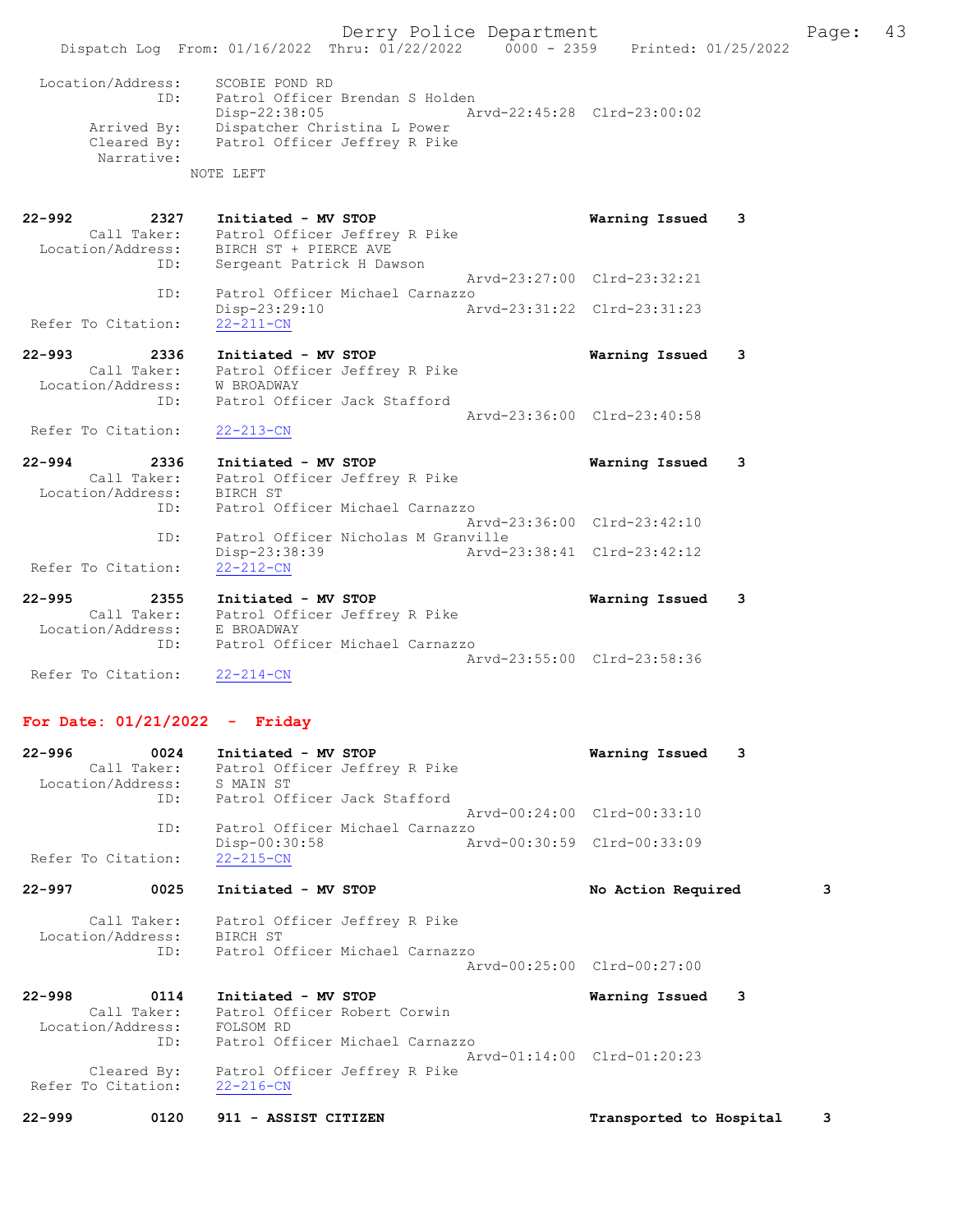Derry Police Department<br>
Page: 44<br>
Printed: 01/25/2022<br>
Printed: 01/25/2022 Dispatch Log From: 01/16/2022 Thru: 01/22/2022 Call Taker: Patrol Officer Jeffrey R Pike Location/Address: E BROADWAY ID: Patrol Officer Jack Stafford<br>Disp-01:21:08 Disp-01:21:08 Arvd-01:22:37 Clrd-01:39:04<br>TD: Sergeant Patrick H Dawson Sergeant Patrick H Dawson<br>Disp-01:21:11 Disp-01:21:11 Arvd-01:23:05 Clrd-01:39:05 ID: Patrol Officer Nicholas M Granville Disp-01:21:13 Arvd-01:22:11 Clrd-01:39:03 Narrative: 01/21/2022 0131 TRANSPORTING ONE TO PMC SM:48044.1 Narrative: 01/21/2022 0135 OFF AT PMC EM: 48046.2 Refer To Incident: 22-97-OF 22-1000 0350 Phone - ASSIST OTHER AGENCY Assistance Rendered 3 Call Taker: Patrol Officer Jeffrey R Pike Location/Address: MUNICIPAL DR ID: Patrol Officer Jeffrey R Pike Disp-03:50:44 Arvd-03:50:45 Clrd-03:50:57 Narrative: ASSIST LONDONDERRY PD 22-1001 0406 Phone - ASSIST OTHER AGENCY Transported to Hospital 3 Call Taker: Patrol Officer Jeffrey R Pike<br>.on/Address: PARKLAND DR Location/Address:<br>ID: Patrol Officer Michael Carnazzo<br>Disp-04:07:30 A Disp-04:07:30 Arvd-04:07:37 Clrd-04:37:54<br>TD: Patrol Officer Jack Stafford Patrol Officer Jack Stafford<br>Disp-04:07:32 Disp-04:07:32 Arvd-04:07:38 Clrd-04:37:55<br>ID: Sergeant Patrick H Dawson Sergeant Patrick H Dawson<br>Disp-04:07:33 Disp-04:07:33 Arvd-04:10:28 Clrd-04:37:56<br>TD: Patrol Officer Nicholas M Granville ID: Patrol Officer Nicholas M Granville Disp-04:10:10 Arvd-04:10:12 Clrd-04:37:53 Narrative: 01/21/2022 0420 IEA PATIENT RAN FROM PMC Narrative: 01/21/2022 0420 SUBJECT LOCATED ON ALEXANDER CARR PARK TRAIL. Narrative:<br>01/21/2022 0420 430 ADVISES ONE IN CUSTODY. Narrative: 01/21/2022 0425 209 TRANSPORTING ONE TO PMC SM:65008.4 Narrative: 01/21/2022 0431 209 OFF AT PMC EM: 65010.3 Refer To Arrest: 22-66-AR 22-1002 0657 911 - MV ACCIDENT Report Taken 1<br>Call Taker: Dispatcher Jess W Arcand Call Taker: Dispatcher Jess W Arcand<br>Location/Address: E DERRY RD + MARTHA DR Location/Address: E DERRY RD + MARTHA DR ID: Patrol Officer Cody Johnson Disp-06:58:10 Arvd-07:02:40 Clrd-08:32:52 Patrol Officer Sara R Joyce<br>Disp-06:58:13 Disp-06:58:13 Arvd-07:01:25 Clrd-08:32:50 ID: Sergeant Seth Plumer<br>Disp-07:10:18 Disp-07:10:18 Arvd-07:10:20 Clrd-08:32:49 Narrative: 01/21/2022 0705 DFD NOTIFIED AND RESPONDING Narrative: 01/21/2022 0705 NH 3103994 AND NH 3749660 REQUEST AAA.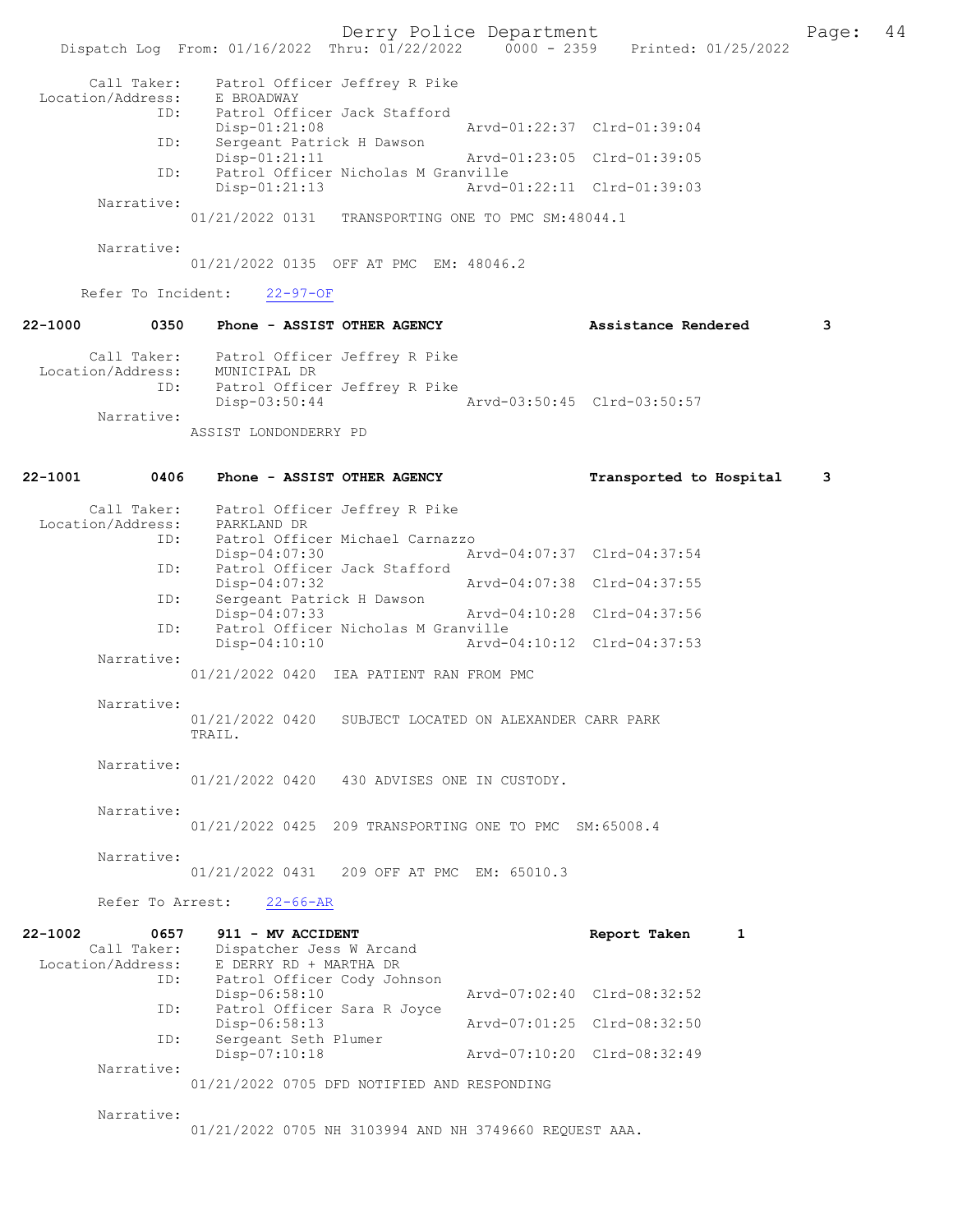|                                                                       | Dispatch Log From: 01/16/2022 Thru: 01/22/2022 0000 - 2359 Printed: 01/25/2022                                                                                               | Derry Police Department |                                       |                |
|-----------------------------------------------------------------------|------------------------------------------------------------------------------------------------------------------------------------------------------------------------------|-------------------------|---------------------------------------|----------------|
|                                                                       | NOTIFIED AND RESPONDING                                                                                                                                                      |                         |                                       |                |
| Narrative:                                                            | 01/21/2022 0709 DFD ON SCENE                                                                                                                                                 |                         |                                       |                |
| Narrative:                                                            | 01/21/2022 0745 AAA ON SCENE                                                                                                                                                 |                         |                                       |                |
| Narrative:                                                            | 01/21/2022 0821 AAA UNABLE TO TOW BOTH VEHICLES IN A TIMELY<br>MANNER. AAA RESPONDED FOR NH 3103994. NEXT ON LIST BIRCH<br>ST COLLISION NOTIFIED AND ON SCENE FOR NH 3749660 |                         |                                       |                |
| Refer To Accident:                                                    | $22 - 31 - AC$                                                                                                                                                               |                         |                                       |                |
| $22 - 1003$<br>0837<br>Call Taker:<br>Location/Address: RT 111<br>ID: | Initiated - MV STOP<br>Dispatcher Jess W Arcand                                                                                                                              |                         | Warning Issued                        | 3              |
| Refer To Citation:                                                    | Patrol Officer Timothy J Underhill<br>$22 - 217 - CN$                                                                                                                        |                         | Arvd-08:37:00 Clrd-08:40:24           |                |
| $22 - 1004$<br>0915<br>Call Taker:<br>Location/Address:               | Initiated - SUBPOENA DELIVERY<br>Dispatcher Jess W Arcand<br>LINLEW DR                                                                                                       |                         | Not Served                            | 1              |
| ID:                                                                   | Patrol Officer Sara R Joyce                                                                                                                                                  |                         | Arvd-09:15:00 Clrd-09:19:47           |                |
| $22 - 1005$<br>0925<br>Call Taker:<br>Location/Address:               | Initiated - SUBPOENA DELIVERY<br>Dispatcher Jess W Arcand<br>LARAWAY CT                                                                                                      |                         | Not Served                            | $\mathbf{1}$   |
| ID:                                                                   | Patrol Officer Sara R Joyce                                                                                                                                                  |                         | Arvd-09:25:00 Clrd-09:28:41           |                |
| $22 - 1006$<br>0931<br>Call Taker:<br>Location/Address:<br>ID:        | Initiated - SUBPOENA DELIVERY<br>Dispatcher Jess W Arcand<br>WINDHAM DEPOT RD<br>Patrol Officer Timothy J Underhill                                                          |                         | Served<br>Arvd-09:31:00 Clrd-09:36:35 | $\mathbf{1}$   |
| $22 - 1007$<br>0937<br>Call Taker:<br>Location/Address:               | Walk-In - SERVE RESTRAINING ORDER<br>Patrol Officer Scott M Beegan<br>[DY 2] MUNICIPAL DR                                                                                    |                         | Served                                | $\overline{2}$ |
| ID:<br>Narrative:                                                     | Patrol Officer Scott M Beegan<br>Disp-09:38:19                                                                                                                               |                         | Arvd-09:38:20 Clrd-09:46:58           |                |
|                                                                       | 01/21/2022 0947 served in hand                                                                                                                                               |                         |                                       |                |
| 22-1008<br>0942<br>Call Taker:<br>Location/Address:<br>ID:            | Initiated - SUBPOENA DELIVERY<br>Dispatcher Jess W Arcand<br>ISLAND POND RD<br>Patrol Officer Timothy J Underhill                                                            |                         | Served                                | $\mathbf{1}$   |
|                                                                       |                                                                                                                                                                              |                         | Arvd-09:42:00 Clrd-09:46:08           |                |
| $22 - 1009$<br>0945<br>Call Taker:<br>Location/Address:<br>ID:        | Initiated - MV STOP<br>Dispatcher Jess W Arcand<br>PINKERTON ST<br>Patrol Officer Sara R Joyce                                                                               |                         | Warning Issued                        | 3              |
| Refer To Citation:                                                    | $22 - 218 - CN$                                                                                                                                                              |                         | Arvd-09:45:00 Clrd-09:55:02           |                |
| $22 - 1010$<br>0946<br>Call Taker:<br>Location/Address:               | Initiated - SUBPOENA DELIVERY<br>Dispatcher Jess W Arcand<br>ISLAND POND RD                                                                                                  |                         | Served                                | 1              |
| ID:                                                                   | Patrol Officer Timothy J Underhill                                                                                                                                           |                         | Arvd-09:46:00 Clrd-09:49:54           |                |
| 22-1012<br>0952<br>Call Taker:                                        | Phone - DISTURBANCE<br>Dispatcher Jess W Arcand                                                                                                                              |                         | Cleared                               | 1              |

Page:  $45$ <br>022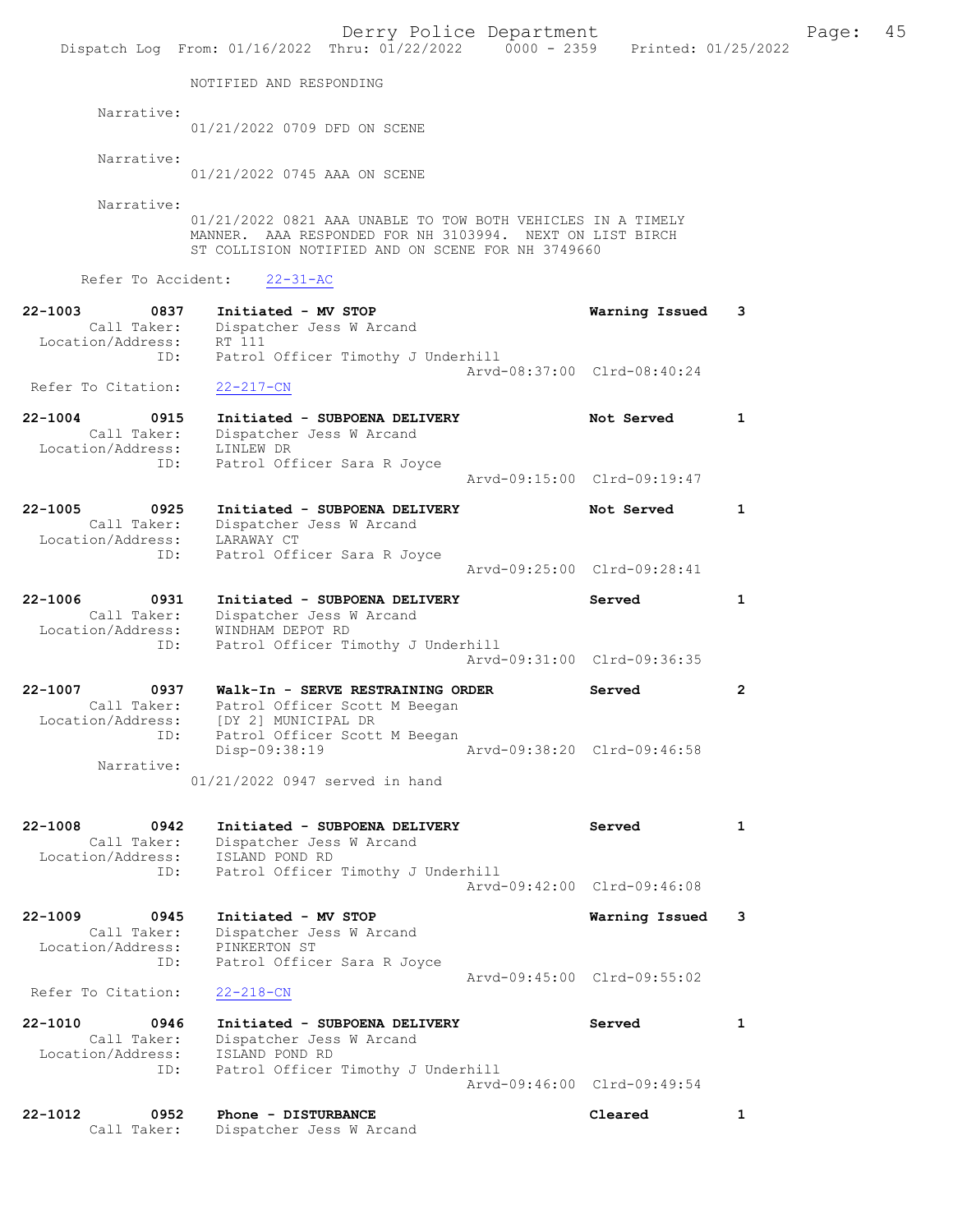Derry Police Department Fage: 46 Dispatch Log From: 01/16/2022 Thru: 01/22/2022 0000 - 2359 Printed: 01/25/2022 Location/Address: PARKLAND DR ID: Patrol Officer Blake A Martineau Disp-09:53:39 Arvd-09:55:11 Clrd-10:33:58 Cleared By: Patrol Officer Scott M Beegan ID: Patrol Officer Brendan S Holden Disp-09:53:43 Arvd-09:58:47 Clrd-10:03:31 ID: Patrol Officer Cody Johnson Disp-09:54:20 Arvd-09:58:43 Clrd-10:24:56 ID: Sergeant Seth Plumer Disp-09:57:46 Arvd-09:58:49 Clrd-10:25:10 Narrative: 01/21/2022 0959 UNRULY PATIENT Refer To Field Int: 22-249-FI 22-1011 0953 Walk-In - IDENTITY THEFT Report Taken 2 Call Taker: Patrol Officer Scott M Beegan Location/Address: [DY 2] MUNICIPAL DR ID: Patrol Officer Scott M Beegan Disp-09:53:32 Arvd-09:53:37 Clrd-10:25:13 Cleared By: Dispatcher Jess W Arcand Refer To Incident: 22-98-OF 22-1013 0953 Initiated - SUBPOENA DELIVERY Not Served 1 Call Taker: Dispatcher Jess W Arcand Location/Address: CHASES GROVE RD ID: Patrol Officer Timothy J Underhill Arvd-09:53:00 Clrd-10:00:05 22-1014 1000 Initiated - SUBPOENA DELIVERY Not Served 1 Call Taker: Dispatcher Jess W Arcand Location/Address: CHASES GROVE RD ID: Patrol Officer Timothy J Underhill Arvd-10:00:00 Clrd-10:23:27 22-1015 1002 911 - MEDICAL EMERGENCY Assistance Rendered 1 Call Taker: Dispatcher Jess W Arcand Location/Address: NORMAN DR ID: Patrol Officer Sara R Joyce Disp-10:03:29 Arvd-10:05:56 Clrd-10:16:23 ID: Patrol Officer Brendan S Holden Disp-10:03:36 Arvd-10:07:41 Clrd-10:16:21 Refer To Field Int: 22-248-FI 22-1016 1046 Initiated - SUBPOENA DELIVERY Not Served 1 Call Taker: Patrol Officer Scott M Beegan Location/Address: WARNER HILL RD ID: Patrol Officer Timothy J Underhill Arvd-10:46:00 Clrd-10:50:59 22-1017 1055 Phone - JUVENILE OFFENSES The Solution of Arrival 2 Call Taker: Patrol Officer Scott M Beegan Location/Address: [DY 2516] MANCHESTER RD ID: Patrol Officer Sara R Joyce Disp-10:56:03 Arvd-11:00:51 Clrd-11:06:45 ID: Patrol Officer Brendan S Holden Disp-10:56:06 Arvd-11:00:46 Clrd-11:06:47 ID: Patrol Officer Blake A Martineau Disp-11:02:24 Clrd-11:03:32 Refer To Field Int: 22-270-FI 22-1018 1100 Phone - ANIMAL COMPLAINT Services Rendered 1 Call Taker: Patrol Officer Scott M Beegan Location/Address: E BROADWAY ID: Patrol Officer Blake A Martineau Disp-11:03:39 Arvd-11:08:49 Clrd-11:13:24 Cleared By: Dispatcher Christina L Power Narrative: checked and no issues.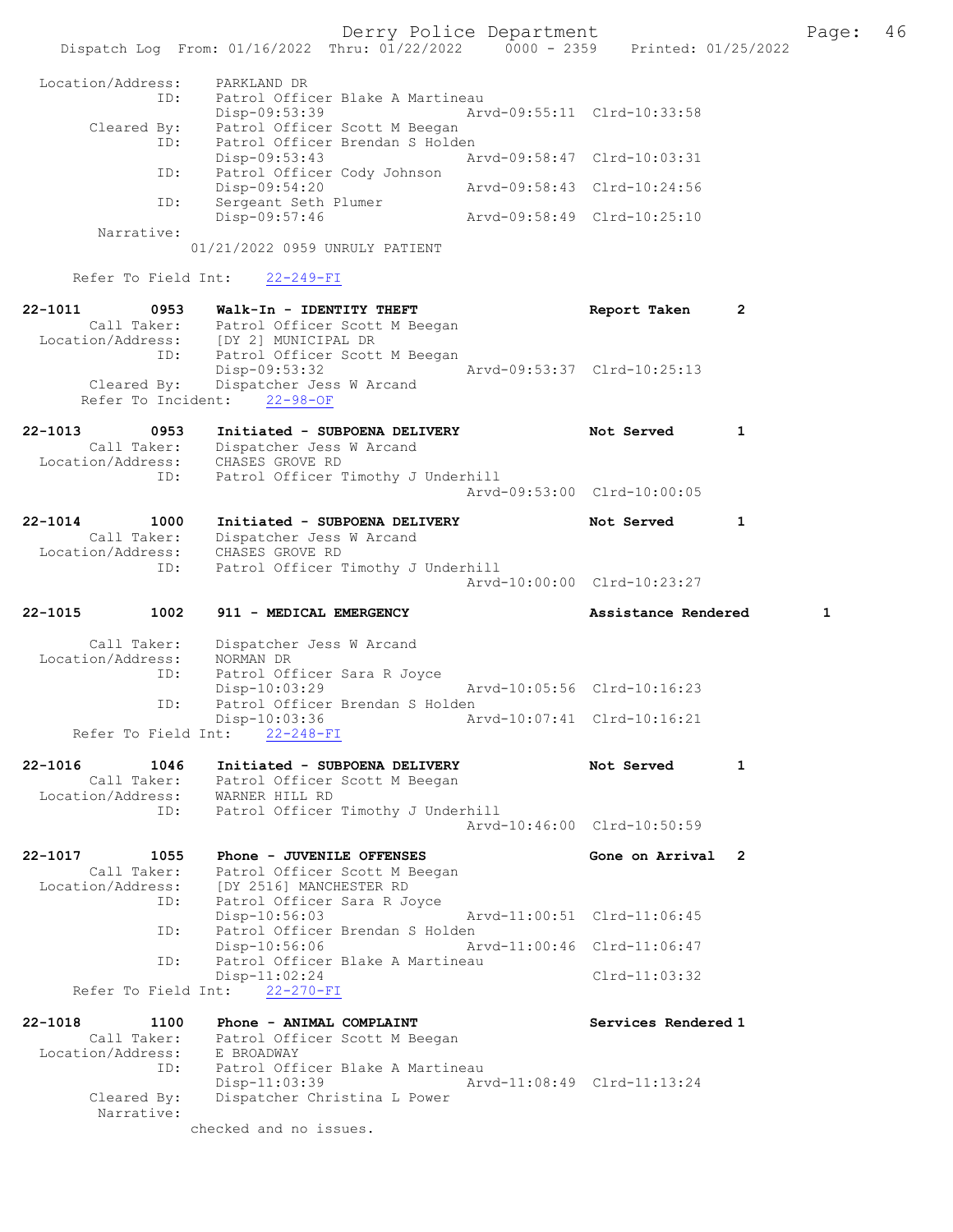| 22-1020<br>1107<br>Call Taker:<br>Location/Address:     | Phone - ANIMAL COMPLAINT<br>Patrol Officer Scott M Beegan<br>SCHURMAN DR                                       | Could Not Locate 1          |  |
|---------------------------------------------------------|----------------------------------------------------------------------------------------------------------------|-----------------------------|--|
| ID:<br>Arrived By:<br>Cleared By:<br>Narrative:         | Patrol Officer Sara R Joyce<br>$Disp-11:10:15$<br>Dispatcher Christina L Power<br>Dispatcher Christina L Power | Arvd-11:17:31 Clrd-11:20:54 |  |
|                                                         | blk pit bull mix wearing a purple/black coat                                                                   |                             |  |
| 22-1019<br>1108<br>Call Taker:<br>Location/Address:     | Initiated - MV STOP<br>Patrol Officer Scott M Beegan<br>ROCKINGHAM RD                                          | Warning Issued<br>3         |  |
| ID:                                                     | Patrol Officer Timothy J Underhill                                                                             | Arvd-11:08:00 Clrd-11:09:49 |  |
| Refer To Citation:                                      | $22 - 219 - CN$                                                                                                |                             |  |
| $22 - 1021$<br>1120<br>Call Taker:<br>Location/Address: | Initiated - ATTEMPTED PAPER SERVICE<br>Dispatcher Christina L Power<br>FENWAY ST                               | Could Not Locate 2          |  |
| ID:                                                     | Patrol Officer Blake A Martineau                                                                               | Arvd-11:20:00 Clrd-11:38:36 |  |
| ID:                                                     | Patrol Officer Cody Johnson<br>Disp-11:20:51                                                                   | Arvd-11:20:53 Clrd-11:38:38 |  |
| $22 - 1022$<br>1124<br>Call Taker:                      | Initiated - MV STOP<br>Dispatcher Christina L Power                                                            | Warning Issued<br>3         |  |
| Location/Address:<br>ID:                                | ISLAND POND RD<br>Patrol Officer Timothy J Underhill                                                           |                             |  |
| Refer To Citation:                                      | $22 - 220 - CN$                                                                                                | Arvd-11:24:00 Clrd-11:28:55 |  |
| $22 - 1023$<br>1130                                     | Initiated - MV STOP                                                                                            | Warning Issued<br>3         |  |
| Call Taker:<br>Location/Address:                        | Dispatcher Christina L Power<br>CEMETERY RD                                                                    |                             |  |
| ID:<br>Refer To Citation:                               | Patrol Officer Timothy J Underhill<br>$22 - 221 - CN$                                                          | Arvd-11:30:00 Clrd-11:34:08 |  |
| $22 - 1024$<br>1140                                     | Radio - Traffic Enforcement                                                                                    | Report Taken<br>1           |  |
| Call Taker:<br>Location/Address:<br>ID:                 | Dispatcher Christina L Power<br>E DERRY RD<br>Patrol Officer Cody Johnson                                      |                             |  |
|                                                         | $Disp-11:42:52$<br>Refer To Incident: 22-99-OF                                                                 | Arvd-11:42:53 Clrd-11:43:06 |  |
| $22 - 1025$<br>1150<br>Call Taker:                      | Phone - VIN CHECK<br>Dispatcher Christina L Power                                                              | Services Rendered 3         |  |
| Location/Address:<br>ID:                                | PEMBROKE DR<br>Patrol Officer Cody Johnson<br>$Disp-12:04:01$                                                  | Arvd-12:10:04 Clrd-12:19:22 |  |
| $22 - 1026$<br>1153<br>Call Taker:                      | Phone - ERRATIC OPERATION<br>Dispatcher Christina L Power                                                      | Could Not Locate 2          |  |
| Location/Address:<br>ID:                                | MANCHESTER RD<br>Patrol Officer Sara R Joyce<br>Disp-11:53:36                                                  | Arvd-11:56:17 Clrd-12:04:08 |  |
| Narrative:                                              | white qmc sierra                                                                                               |                             |  |
| 22-1027<br>1200                                         | Phone - WELFARE CHECK                                                                                          | Message Delivered 2         |  |
| Call Taker:<br>Location/Address:                        | Dispatcher Christina L Power<br>FAIRWAY DR                                                                     |                             |  |
| ID:                                                     | Patrol Officer Sara R Joyce<br>Disp-12:04:37                                                                   | Arvd-12:12:15 Clrd-12:18:01 |  |

ID: Patrol Officer Brendan S Holden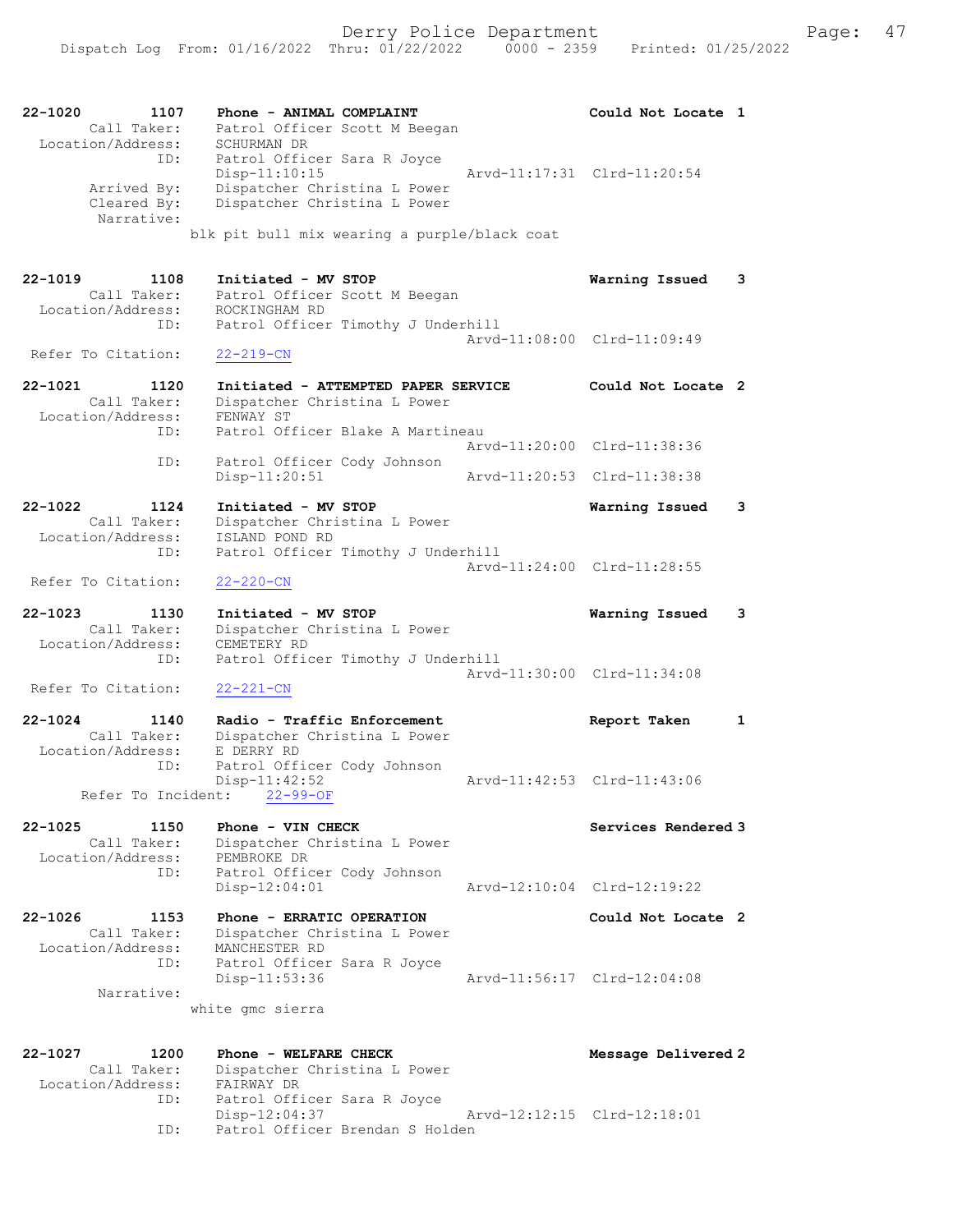Disp-12:04:42<br>
Arvd-12:10:19 Clrd-12:18:06 Refer To Field Int: 22-273-FI 22-1028 1228 Phone - KEEP THE PEACE Network Services Rendered 2 Call Taker: Dispatcher Christina L Power Location/Address: FOREST RIDGE RD ID: Patrol Officer Sara R Joyce Disp-12:29:43 Arvd-12:39:50 Clrd-13:07:49 ID: Patrol Officer Blake A Martineau Disp-12:29:44 Arvd-12:39:49 Clrd-13:07:47 22-1029 1308 Initiated - MV STOP Warning Issued 3 Call Taker: Dispatcher Christina L Power Location/Address: N MAIN ST ID: Patrol Officer Sara R Joyce Arvd-13:08:00 Clrd-13:13:41<br>22-222-CN Refer To Citation: 22-1030 1308 Walk-In - FINGERPRINTS Services Rendered 3 Call Taker: Patrol Officer Scott M Beegan Location/Address: [DY 2] MUNICIPAL DR ID: Patrol Officer Scott M Beegan Disp-13:08:40 Arvd-13:08:42 Clrd-13:09:27 22-1031 1312 Walk-In - FINGERPRINTS Services Rendered 3 Call Taker: Patrol Officer Scott M Beegan Location/Address: [DY 2] MUNICIPAL DR ID: Patrol Officer Scott M Beegan Disp-13:12:26 Arvd-13:12:28 Clrd-13:32:04 Cleared By: Dispatcher Christina L Power 22-1032 1321 Initiated - FOLLOW-UP Cleared 2 Call Taker: Dispatcher Christina L Power Location/Address: ASHLEIGH DR ID: Patrol Officer Brendan S Holden Arvd-13:21:00 Clrd-13:45:03 22-1033 1326 Initiated - MV STOP Warning Issued 3 Call Taker: Dispatcher Christina L Power Location/Address: CHESTER RD ID: Sergeant Seth Plumer Arvd-13:26:00 Clrd-13:32:11 Refer To Citation: 22-224-CN 22-1034 1409 Initiated - MV STOP Warning Issued 3 1 Call Taker: Dispatcher Christina L Power Location/Address: CRYSTAL AVE ID: Patrol Officer Blake A Martineau Arvd-14:09:00 Clrd-14:19:08 ID: Patrol Officer Sara R Joyce Arvd-14:11:00 Clrd-14:12:20<br>22-223-CN Refer To Citation: 22-1035 1412 Phone - SUSPICIOUS ACTIVITY Services Rendered 2 Call Taker: Dispatcher Christina L Power Location/Address: CRYSTAL AVE ID: Patrol Officer Sara R Joyce Disp-14:13:17 Arvd-14:13:42 Clrd-14:29:43 ID: Patrol Officer Brendan S Holden Disp-14:13:49 Arvd-14:13:51 Clrd-14:29:45 Narrative: red jeep Narrative: checked the area, no issues. 22-1036 1427 Phone - ASSIST CITIZEN ADVICE GIVEN 3 Call Taker: Dispatcher Christina L Power

Location/Address: N SHORE (BL) RD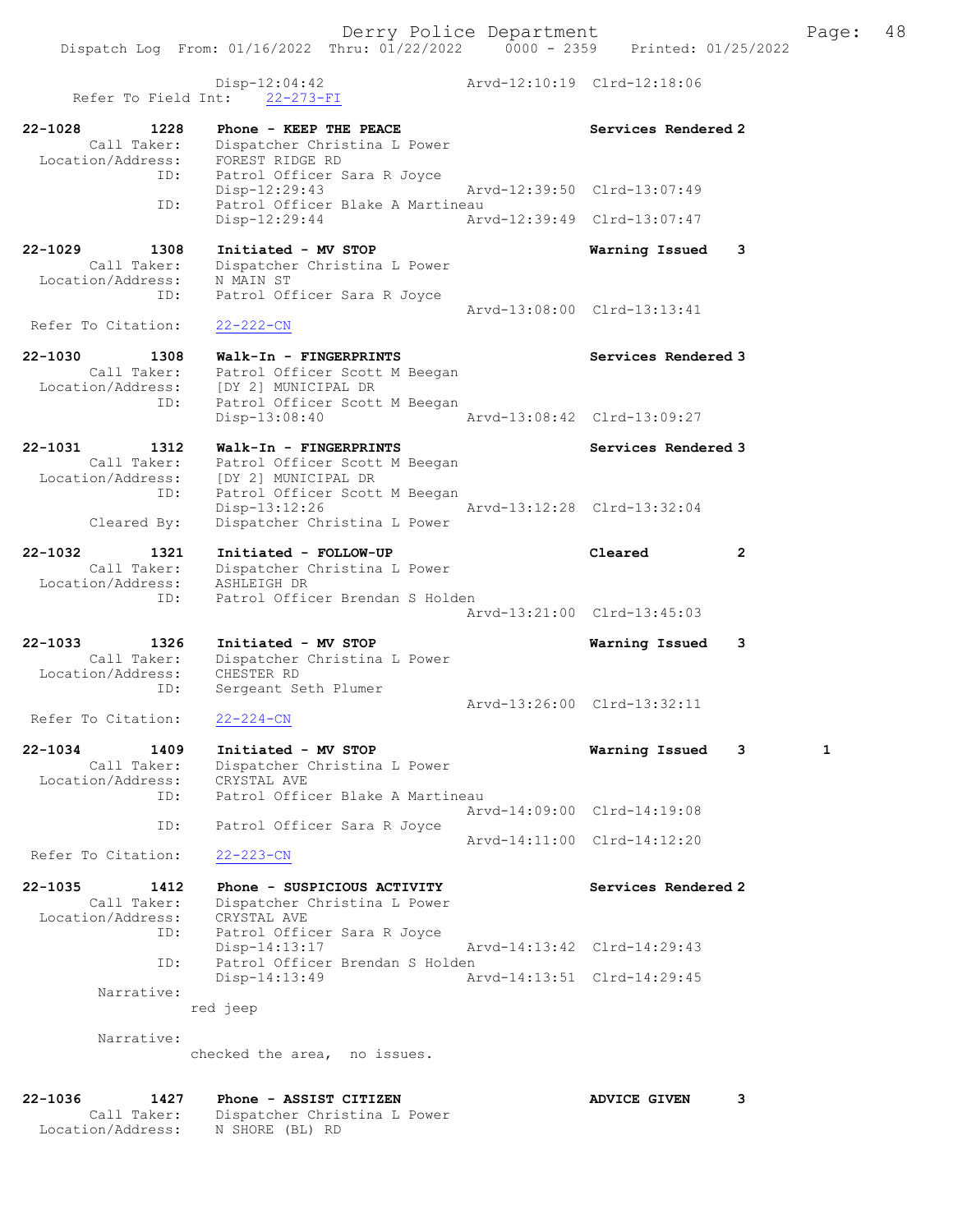ID: Patrol Officer Brendan S Holden Disp-14:30:05 Arvd-14:38:44 Clrd-15:10:21 Refer To Field Int: 22-272-FI

| 22-1037           | 1447 | Phone - ALARM, BURGLAR       |                                  | False Alarm                 |  |
|-------------------|------|------------------------------|----------------------------------|-----------------------------|--|
| Call Taker:       |      | Dispatcher Christina L Power |                                  |                             |  |
| Location/Address: |      | [DY 2113] CRYSTAL AVE        |                                  |                             |  |
|                   | ID:  | Patrol Officer Cody Johnson  |                                  |                             |  |
|                   |      | Disp-14:47:37                |                                  | Arvd-14:47:47 Clrd-14:50:27 |  |
|                   | ID:  |                              | Patrol Officer Blake A Martineau |                             |  |
|                   |      | $Disp-14:47:41$              |                                  | Arvd-14:48:34 Clrd-14:50:25 |  |
|                   | ID:  | Patrol Officer Sara R Joyce  |                                  |                             |  |
|                   |      | $Disp-14:47:44$              |                                  | $Clrd-14:50:21$             |  |
|                   | ID:  | Sergeant Seth Plumer         |                                  |                             |  |
|                   |      | Disp-14:48:40                |                                  | Arvd-14:48:41 Clrd-14:50:18 |  |
| Narrative:        |      |                              |                                  |                             |  |

checked and no issues.

Refer To Field Int: 22-271-FI

| 22-1038           | 1510        | Phone - WELFARE CHECK              | Gone on Arrival 2           |  |
|-------------------|-------------|------------------------------------|-----------------------------|--|
|                   | Call Taker: | Dispatcher Christina L Power       |                             |  |
| Location/Address: |             | E BROADWAY                         |                             |  |
|                   | ID:         | Patrol Officer Casey J Noves       |                             |  |
|                   |             | $Disp-15:10:51$                    | Arvd-15:13:57 Clrd-15:17:07 |  |
|                   | Narrative:  |                                    |                             |  |
|                   |             | two small children alone in the mv |                             |  |

| $22 - 1039$       | 1520        | Initiated - SUBPOENA DELIVERY  |                             | Cleared |  |
|-------------------|-------------|--------------------------------|-----------------------------|---------|--|
|                   | Call Taker: | Dispatcher Christina L Power   |                             |         |  |
| Location/Address: |             | [DY 3760] WALNUT HILL RD       |                             |         |  |
|                   | ID:         | Patrol Officer Melissa M Houde |                             |         |  |
|                   |             |                                | Arvd-15:20:00 Clrd-15:23:22 |         |  |
| $22 - 1040$       | 1523        | Initiated - SUBPOENA DELIVERY  |                             | Served  |  |
|                   | Call Taker: | Dispatcher Christina L Power   |                             |         |  |
| Location/Address: |             | WALNUT HILL RD                 |                             |         |  |

 ID: Patrol Officer Melissa M Houde Arvd-15:23:00 Clrd-15:26:02 22-1041 1524 Phone - ALARM, BURGLAR False Alarm 1 Call Taker: Dispatcher Christina L Power Location/Address: [DY 2575] HAMPSHIRE DR ID: Patrol Officer Michael P Accorto Disp-15:24:45 Arvd-15:34:49 Clrd-15:35:00<br>ID: Patrol Officer Casey J Noyes Patrol Officer Casey J Noyes

 Disp-15:24:49 Clrd-15:34:51 Refer To Field Int: 22-280-FI 22-1042 1529 Phone - MV ACCIDENT Report Taken 1 Call Taker: Dispatcher Christina L Power Location/Address: KILREA RD + WINDHAM DEPOT RD

 ID: Patrol Officer Michael P Accorto Disp-15:35:09 Arvd-15:42:53 Clrd-15:59:33 Narrative:

Pollini vs Pereira reportable

Refer To Accident: 22-32-AC

| $22 - 1043$       | 1535               | Initiated - SUBPOENA DELIVERY                                                   |                             | No Action Required |  |
|-------------------|--------------------|---------------------------------------------------------------------------------|-----------------------------|--------------------|--|
| Location/Address: | Call Taker:<br>ID: | Dispatcher Christina L Power<br>SILVESTRI CIR<br>Patrol Officer Melissa M Houde |                             |                    |  |
|                   |                    |                                                                                 | Arvd-15:35:00 Clrd-15:39:02 |                    |  |

| 22-1044 | 1538 | Initiated - MV STOP                      | Warning Issued |  |
|---------|------|------------------------------------------|----------------|--|
|         |      | Call Taker: Dispatcher Christina L Power |                |  |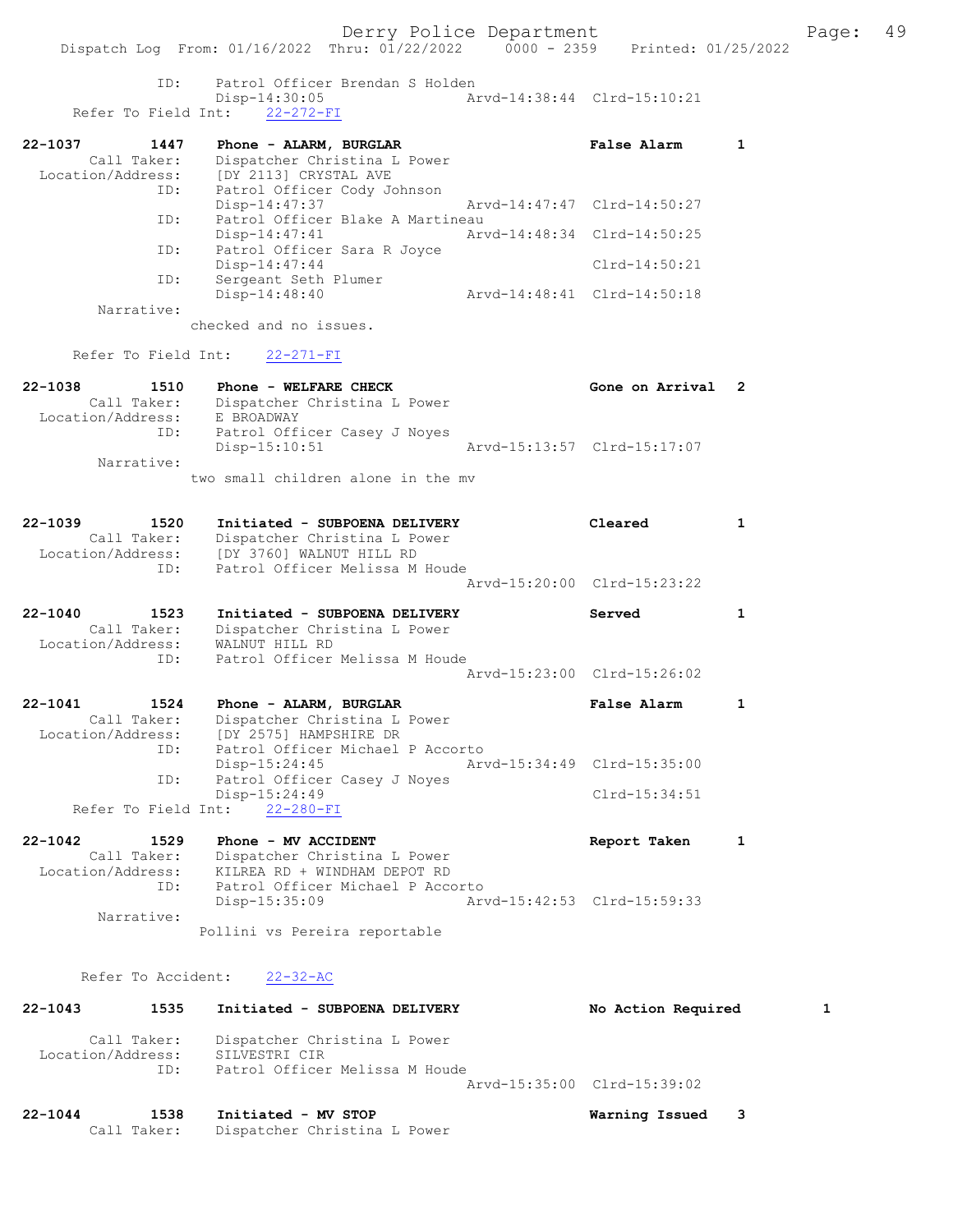Derry Police Department Fage: 50 Dispatch Log From: 01/16/2022 Thru: 01/22/2022 0000 - 2359 Printed: 01/25/2022 Location/Address: N MAIN ST ID: Patrol Officer Joshua W Morse Arvd-15:38:00 Clrd-15:48:14 Patrol Officer Nathan S Lavoie Refer To Citation: 22-225-CN 22-1045 1539 Initiated - ROAD HAZARD Removed Hazard 2 Call Taker: Dispatcher Christina L Power Location/Address: RT 28 ID: Patrol Officer Casey J Noyes Arvd-15:39:00 Clrd-15:42:58 Narrative: lumber 22-1046 1549 Initiated - SUBPOENA DELIVERY Not Served 1 Call Taker: Dispatcher Christina L Power Location/Address: OLD CHESTER RD ID: Patrol Officer Melissa M Houde Arvd-15:49:00 Clrd-15:54:43 22-1047 1559 Phone - Wildlife Complaint Gone on Arrival 2 Call Taker: Dispatcher Christina L Power Location/Address: WHITTEMORE DR ID: Patrol Officer Michael P Accorto Disp-16:01:02 Arvd-16:06:15 Clrd-16:10:31 22-1048 1601 Phone - SUSPICIOUS ACTIVITY Natter Rectified 2 Call Taker: Dispatcher Christina L Power Location/Address: DANIEL RD ID: Patrol Officer Melissa M Houde Disp-16:02:38 Arvd-16:07:25 Clrd-16:18:25 ID: Patrol Officer Joshua W Morse<br>Disp-16:02:42 Disp-16:02:42 Arvd-16:07:18 Clrd-16:18:20 Patrol Officer Nathan S Lavoie ID: Sergeant Jeffrey M Dawe Disp-16:04:22 Arvd-16:07:24 Clrd-16:18:08 Refer To Field Int: 22-250-FI 22-1049 1620 Phone - ALARM(OTHER) Could Not Locate 2 Call Taker: Dispatcher Christina L Power Location/Address: FAITH DR ID: Patrol Officer Melissa M Houde Disp-16:21:11 Arvd-16:27:01 Clrd-16:36:31 ID: Sergeant Jeffrey M Dawe Disp-16:27:06 Arvd-16:27:09 Clrd-16:36:38 Refer To Field Int: 22-278-FI 22-1050 1624 Phone - ASSIST OTHER AGENCY Services Rendered 3 Call Taker: Dispatcher Christina L Power Location/Address: NUTFIELD CT ID: Patrol Officer Casey J Noyes Disp-16:25:04 Arvd-16:27:00 Clrd-16:39:19 Cleared By: Lieutenant Shawn P O'Donaghue 22-1051 1632 Initiated - MV CHECK Vehicle checked 1 Call Taker: Dispatcher Christina L Power Location/Address: MANCHESTER RD ID: Patrol Officer Brendan S Holden Arvd-16:32:00 Clrd-16:37:58 Refer To Field Int: 22-281-FI 22-1052 1644 Initiated - MV STOP Warning Issued 3 Call Taker: Dispatcher Christina L Power Location/Address: N MAIN ST ID: Patrol Officer Joshua W Morse Arvd-16:44:00 Clrd-17:08:33 Patrol Officer Nathan S Lavoie Cleared By: Lieutenant Shawn P O'Donaghue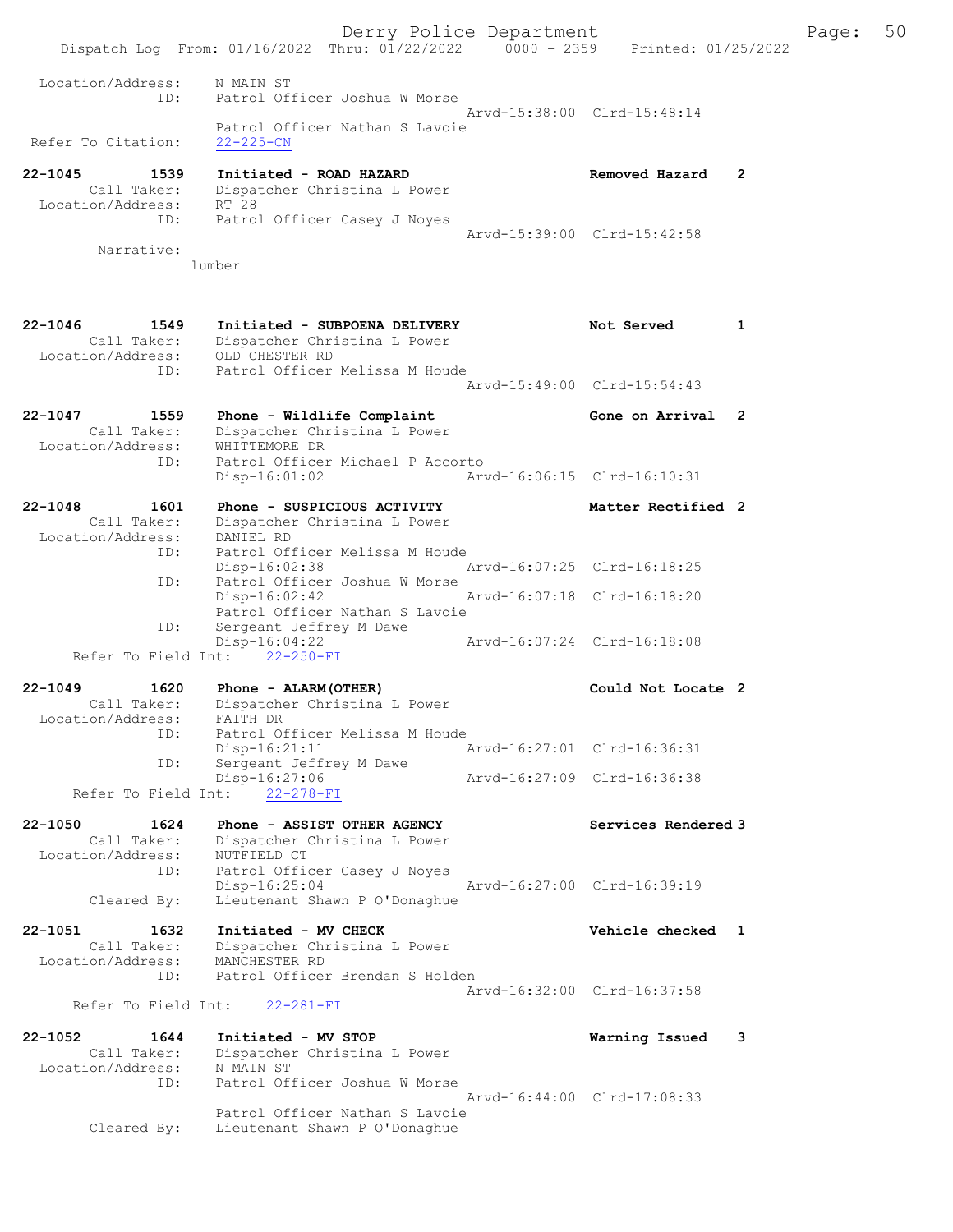Dispatch Log From: 01/16/2022 Thru: 01/22/2022 0000 - 2359 Printed: 01/25/2022 Refer To Citation: 22-226-CN 22-1053 1708 Initiated - SUBPOENA DELIVERY Not Served 1 Call Taker: Lieutenant Shawn P O'Donaghue Location/Address: BRISTOL CT ID: Patrol Officer Joshua W Morse Arvd-17:08:00 Clrd-17:17:11 Patrol Officer Nathan S Lavoie Cleared By: Dispatcher Christina L Power 22-1054 1747 Phone - PAPER SERVICE Served 3 Call Taker: Patrol Officer Robert Corwin Location/Address: BRISTOL CT ID: Patrol Officer Joshua W Morse Disp-17:48:04 Arvd-17:54:07 Clrd-18:02:25 Patrol Officer Nathan S Lavoie Arrived By: Dispatcher Christina L Power Cleared By: Dispatcher Christina L Power 22-1055 1748 Initiated - MV STOP Cleared 3 Call Taker: Patrol Officer Robert Corwin Location/Address: NEWELL RD ID: Patrol Officer Melissa M Houde Arvd-17:48:00 Clrd-17:57:05 Cleared By: Dispatcher Christina L Power Refer To Citation: 22-227-CN 22-1056 1754 Initiated - SUBPOENA DELIVERY Not Served 1 Call Taker: Dispatcher Christina L Power Location/Address: [DY 3327] LANE RD ID: Patrol Officer Michael P Accorto Arvd-17:54:00 Clrd-17:56:08 22-1057 1757 Initiated - FOLLOW-UP Cleared 2 Call Taker: Dispatcher Christina L Power Location/Address: WALNUT HILL RD ID: Patrol Officer Melissa M Houde Arvd-17:57:00 Clrd-18:02:18 22-1058 1803 Initiated - SUBPOENA DELIVERY Served 1 Call Taker: Dispatcher Christina L Power Location/Address: WARNER HILL RD ID: Patrol Officer Michael P Accorto Arvd-18:03:00 Clrd-18:06:26 22-1059 1811 Initiated - PAPER SERVICE 1997 Not Served 3 Call Taker: Patrol Officer Robert Corwin Location/Address: LARAWAY CT ID: Patrol Officer Joshua W Morse Arvd-18:11:00 Clrd-18:23:38 Patrol Officer Nathan S Lavoie Cleared By: Dispatcher Christina L Power 22-1060 1816 Initiated - SUBPOENA DELIVERY Served 1 Call Taker: Dispatcher Christina L Power Location/Address: GAYLE DR ID: Patrol Officer Michael P Accorto Arvd-18:16:00 Clrd-18:18:34 22-1061 1911 Phone - WARRANT ARREST 2 1 Arrest(s) Made 2 1 Call Taker: Dispatcher Christina L Power Location/Address: [DY 2] MUNICIPAL DR ID: Patrol Officer Joshua W Morse ID: Patrol Officer Joshua W Morse<br>Disp-19:14:51 Arvd-19:34:16 Clrd-20:07:18 Patrol Officer Nathan S Lavoie Narrative: subject into hq's to turn himself on a warrant for assault. Fleagle,Erick 10 Linlew Dr Derry, NH dob 060195

Derry Police Department Fage: 51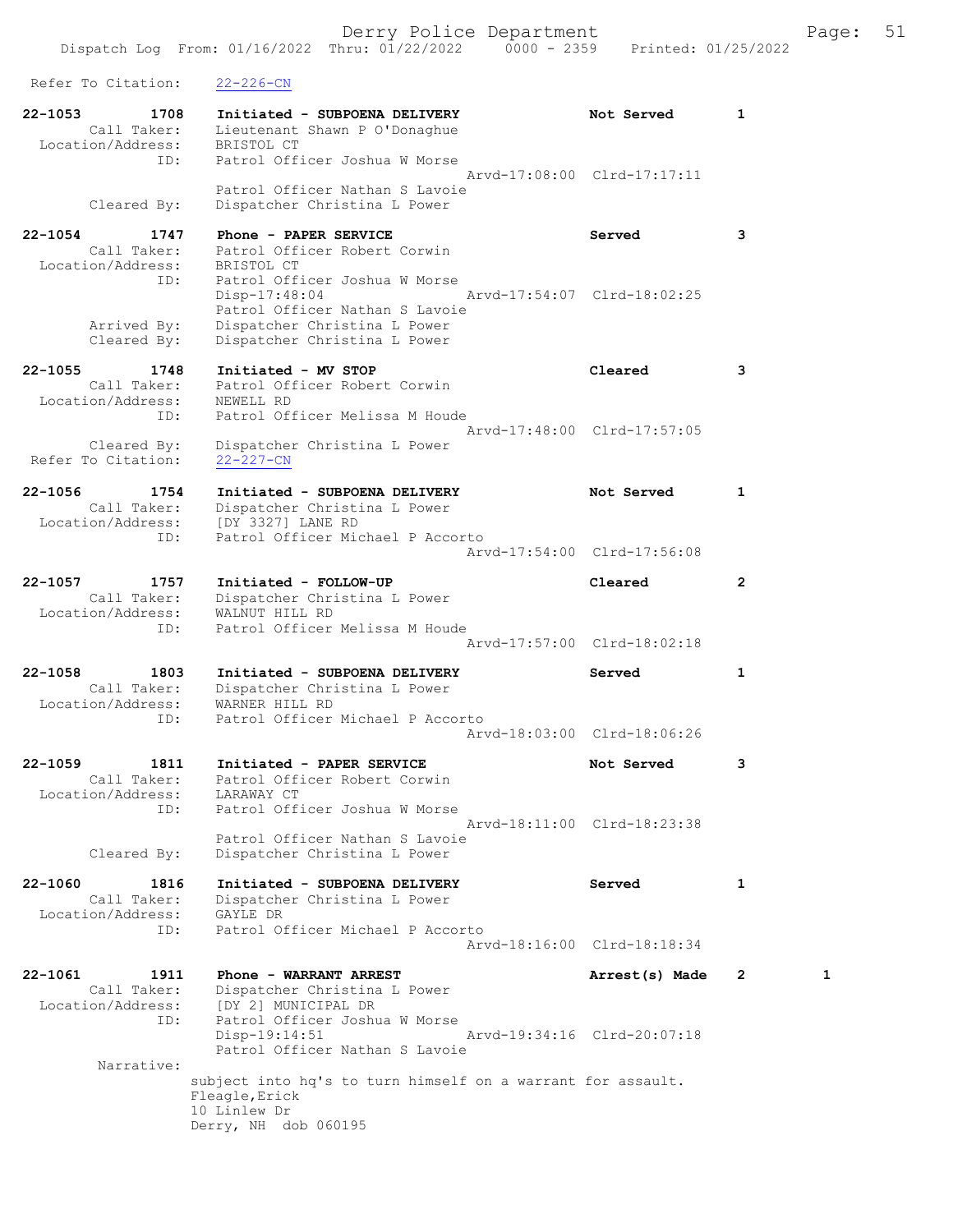Narrative:

subject into hq's to turn themself in on a warrant for assault. Fleagle,Erick 10 Linlew Dr Derry, NH dob 060195

Narrative:

01/21/2022 2012 released on PR bail with a court date of 4/7

## Refer To Arrest: 22-67-AR

| $22 - 1062$       | 1939        | Phone - MEDICAL EMERGENCY        | Services Rendered 1         |
|-------------------|-------------|----------------------------------|-----------------------------|
|                   | Call Taker: | Dispatcher Christina L Power     |                             |
| Location/Address: |             | CHASES GROVE RD                  |                             |
|                   | ID:         | Patrol Officer Michael P Accorto |                             |
|                   |             | $Disp-19:40:05$                  | Arvd-19:50:20 Clrd-20:32:42 |
|                   | ID:         | Patrol Officer Collin Kennedy    |                             |
|                   |             | $Disp-19:40:12$                  | Arvd-19:50:32 Clrd-20:32:45 |
|                   | ID:         | Sergeant Jeffrey M Dawe          |                             |
|                   |             | Disp-19:43:01                    | Arvd-19:51:33 Clrd-20:32:37 |
|                   | Narrative:  |                                  |                             |

denied medical treatment. husband/wife domestic, verbal

### Refer To Field Int: 22-251-FI

Dispatched By: Dispatcher Christina L Power

| $22 - 1063$<br>2006 | Phone - DISTURBANCE                                         | Arrest(s) Made              | $\mathbf{1}$ |
|---------------------|-------------------------------------------------------------|-----------------------------|--------------|
| Call Taker:         | Dispatcher Christina L Power                                |                             |              |
| Location/Address:   | DANIEL RD                                                   |                             |              |
| ID:                 | Patrol Officer Melissa M Houde                              |                             |              |
|                     | Disp-20:07:13                                               | Arvd-20:11:55 Clrd-21:19:27 |              |
| ID:                 | Patrol Officer Joshua W Morse                               |                             |              |
|                     | Disp-20:07:30                                               | Arvd-20:13:46 Clrd-22:26:04 |              |
| Narrative:          | Patrol Officer Nathan S Lavoie                              |                             |              |
|                     |                                                             |                             |              |
|                     | 01/21/2022 2043 transported to PMC via DFD                  |                             |              |
| Narrative:          |                                                             |                             |              |
|                     | 01/21/2022 2117 one in protective custody. cleared from PMC |                             |              |
|                     | and enroute to RCJ s/m 48147.6                              |                             |              |
|                     |                                                             |                             |              |
| Narrative:          |                                                             |                             |              |
|                     | 01/21/2022 2155 off at RCJ e/m 48170.8                      |                             |              |
|                     |                                                             |                             |              |
| Narrative:          |                                                             |                             |              |
|                     | 01/21/2022 2205 clear the jail                              |                             |              |
|                     |                                                             |                             |              |
|                     |                                                             |                             |              |
|                     | Refer To $P/C$ :<br>$22 - 68 - AR$                          |                             |              |
|                     |                                                             |                             |              |
| $22 - 1065$<br>2109 | Phone - DOMESTIC DISTURBANCE                                | Verbal in Nature 1          |              |
| Call Taker:         | Dispatcher Christina L Power                                |                             |              |
| Location/Address:   | FAIRWAY DR                                                  |                             |              |
| ID:                 | Patrol Officer Michael P Accorto                            |                             |              |
|                     | Disp-21:11:03                                               | Arvd-21:11:36 Clrd-21:46:49 |              |
| ID:                 | Patrol Officer Collin Kennedy                               | Arvd-21:15:12 Clrd-21:46:40 |              |
|                     | Disp-21:11:13<br>Refer To Field Int: 22-252-FI              |                             |              |
|                     |                                                             |                             |              |
| $22 - 1064$<br>2110 | 911 - MEDICAL EMERGENCY                                     | Arrest(s) Made              | 1            |
| Call Taker:         | Patrol Officer Robert Corwin                                |                             |              |
| Location/Address:   | [DY 2777] MANCHESTER RD                                     |                             |              |
| ID:                 | Patrol Officer Casey J Noyes                                |                             |              |
|                     | Disp-21:10:52                                               | Arvd-21:15:11 Clrd-22:25:33 |              |
| Arrived By:         | Dispatcher Christina L Power                                |                             |              |
| Cleared By:         | Dispatcher Christina L Power                                |                             |              |
| ID:                 | Patrol Officer Collin Kennedy<br>Disp-21:11:08              | $Clrd-21:11:10$             |              |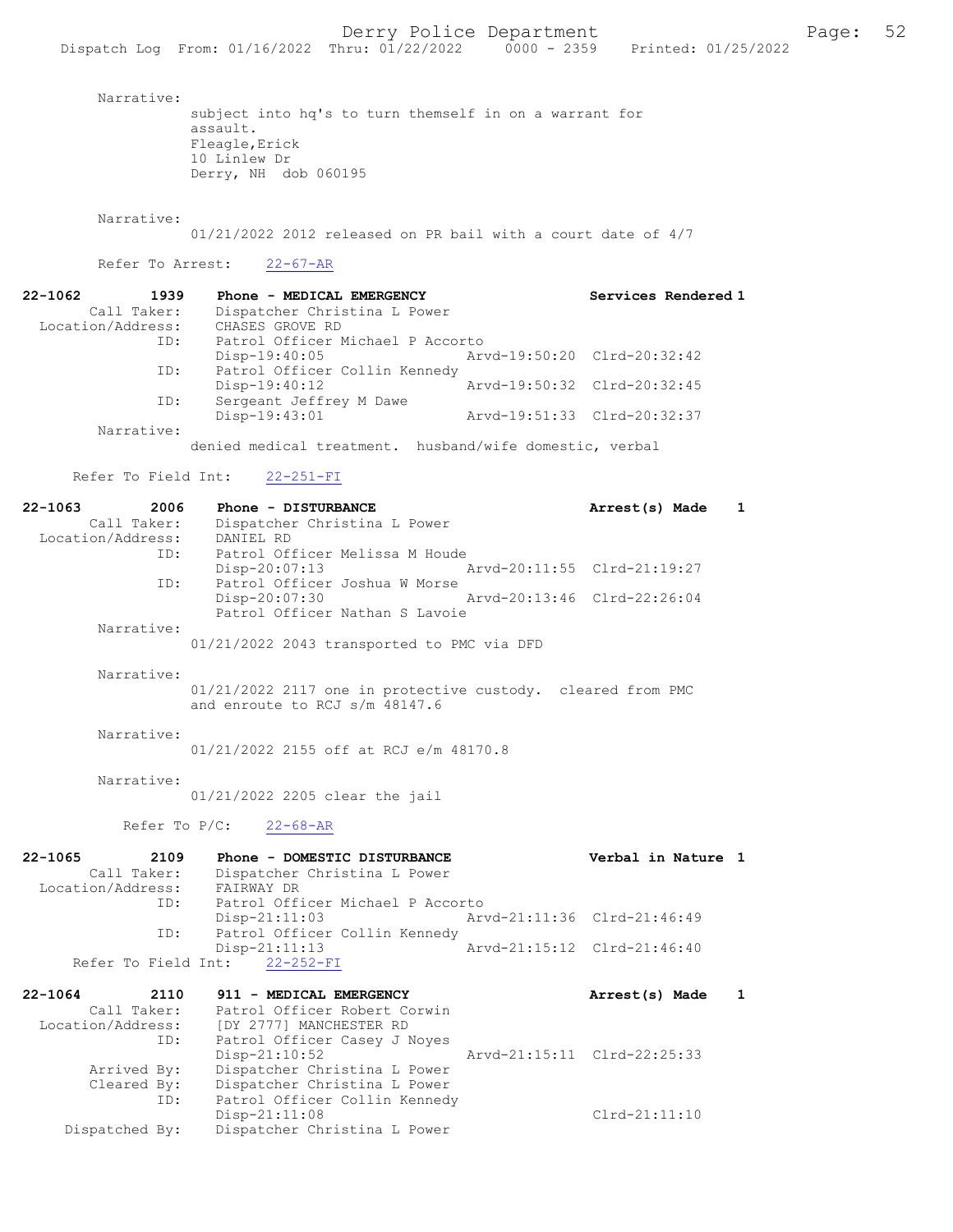Derry Police Department Fage: 53 Dispatch Log From: 01/16/2022 Thru: 01/22/2022 0000 - 2359 Printed: 01/25/2022 Cleared By: Dispatcher Christina L Power ID: Patrol Officer Collin Kennedy Patrol Officer Collin Kennedy<br>Disp-21:46:45 Arvd-21:46:47 Clrd-22:19:05 Dispatched By: Dispatcher Christina L Power Arrived By: Dispatcher Christina L Power Cleared By: Dispatcher Christina L Power Narrative: male in vehicle Narrative: 01/21/2022 2225 juvenile released to a parent. Refer To Incident:  $\frac{22-100-OF}{22-101-OF}$ Refer To Incident:  $\frac{22-101-01}{22-69-AR}$ Refer To Arrest: 22-1066 2159 Phone - SUSPICIOUS ACTIVITY Gone on Arrival 2 Call Taker: Patrol Officer Robert Corwin Location/Address: E BROADWAY ID: Patrol Officer Michael P Accorto<br>Disp-22:00:35 Arv Disp-22:00:35 Arvd-22:04:38 Clrd-22:05:26 Arrived By: Dispatcher Christina L Power Cleared By: Dispatcher Christina L Power ID: Patrol Officer Melissa M Houde Disp-22:00:40 Arvd-22:04:37 Clrd-22:05:24 Arrived By: Dispatcher Christina L Power Cleared By: Dispatcher Christina L Power Narrative: Chevy P/U 22-1067 2313 Initiated - MV STOP Warning Issued 3 Call Taker: Dispatcher Christine D Carlson Location/Address: CRYSTAL AVE ID: Patrol Officer Michael Carnazzo Arvd-23:13:00 Clrd-23:18:54 Refer To Citation: 22-229-CN 22-1068 2329 Initiated - MV STOP Warning Issued 3 Call Taker: Lieutenant Michael T Muncey Location/Address: RT 28 ID: Patrol Officer Jeffrey R Pike Arvd-23:29:00 Clrd-23:33:09 Cleared By: Dispatcher Christine D Carlson Refer To Citation: 22-230-CN 22-1069 2329 Phone - DOMESTIC DISTURBANCE Verbal in Nature 1 Call Taker: Dispatcher Christine D Carlson Location/Address: GORDON RD ID: Patrol Officer Jack Stafford Disp-23:30:28 Arvd-23:41:31 Clrd-23:52:14 ID: Patrol Officer Awess Abdulkadir<br>Disp-23:30:30 Arvd-23:41:26 Clrd-23:52:03 Disp-23:30:30 Arvd-23:41:26 Clrd-23:52:03 ID: Sergeant James M Belanger Disp-23:41:28 Arvd-23:41:29 Clrd-23:52:01 Refer To Field Int: 22-256-FI 22-1070 2329 Initiated - MV STOP Warning Issued 3 Call Taker: Lieutenant Michael T Muncey Location/Address: BIRCH ST ID: Patrol Officer Michael Carnazzo Arvd-23:29:00 Clrd-23:36:44 Cleared By: Dispatcher Christine D Carlson Refer To Citation: 22-231-CN

## For Date: 01/22/2022 - Saturday

| 22-1071 | 0000        | Initiated - PROPERTY CHECK     | Services Rendered 2 |
|---------|-------------|--------------------------------|---------------------|
|         | Call Taker: | Dispatcher Christine D Carlson |                     |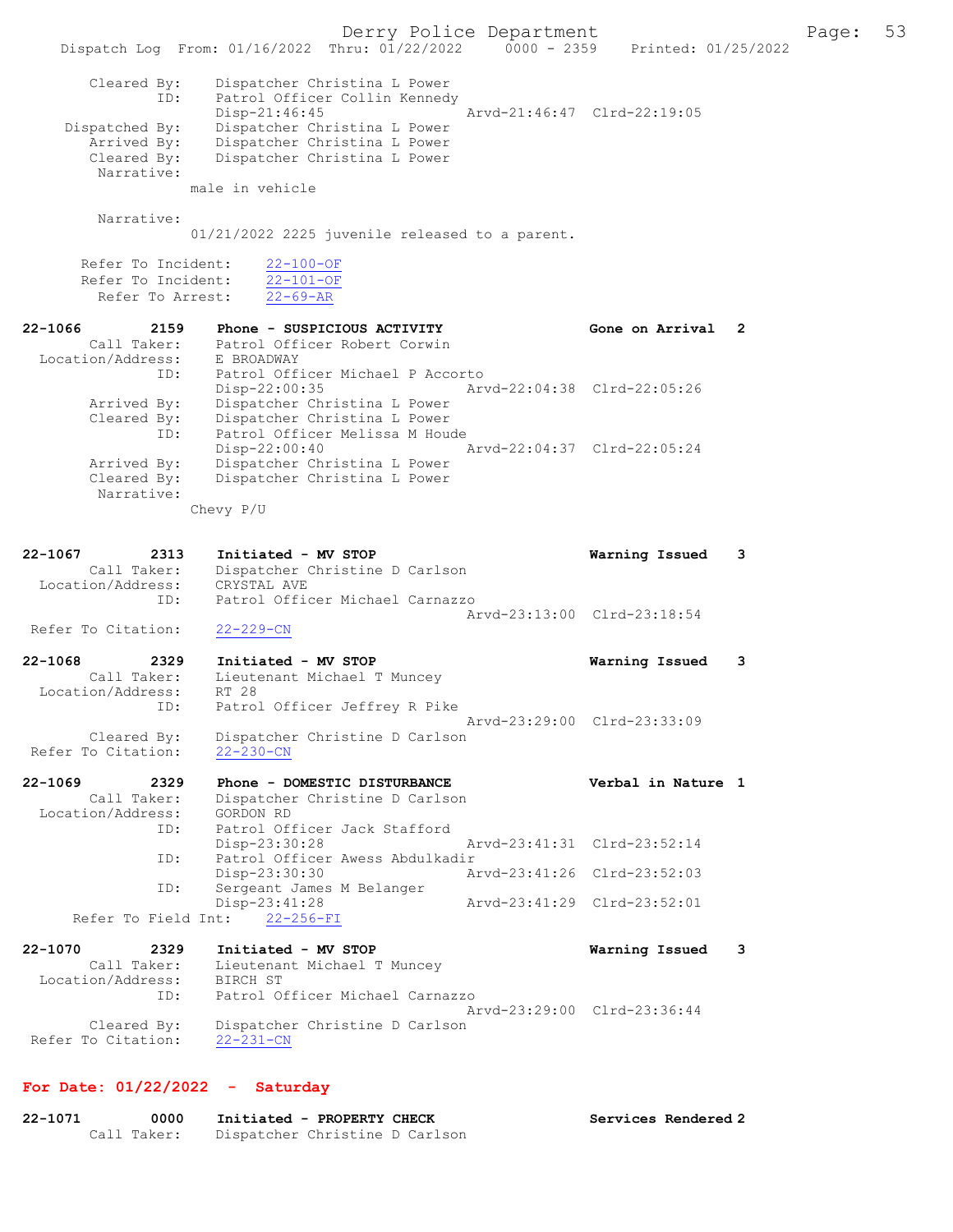Derry Police Department Fage: 54 Dispatch Log From: 01/16/2022 Thru: 01/22/2022 0000 - 2359 Printed: 01/25/2022 Location/Address: PIERCE AVE<br>TD: Patrol Offi ID: Patrol Officer Michael Carnazzo Arvd-00:00:00 Clrd-00:00:24 22-1072 0003 Initiated - MV STOP Warning Issued 3 Call Taker: Dispatcher Christine D Carlson Location/Address: E DERRY RD ID: Patrol Officer Jack Stafford Arvd-00:03:00 Clrd-00:10:59 Refer To Citation: 22-232-CN 22-1073 0005 Initiated - MV STOP Warning Issued 3 Call Taker: Dispatcher Christine D Carlson Location/Address: E DERRY RD + THORNTON ST ID: Patrol Officer Collin Kennedy Arvd-00:05:00 Clrd-00:13:11 Refer To Citation: 22-233-CN 22-1074 0012 Initiated - MV STOP Summons Issued 3 Call Taker: Dispatcher Christine D Carlson Location/Address: E BROADWAY ID: Patrol Officer Michael Carnazzo Arvd-00:12:00 Clrd-00:38:51 ID: Sergeant James M Belanger Disp-00:22:23 Arvd-00:22:25 Clrd-00:32:41 Refer To Citation: 22-234-CN Refer To Summons:  $\overline{22-70}$ -AR 22-1075 0057 Initiated - MV STOP Warning Issued 3 Call Taker: Dispatcher Christine D Carlson Location/Address: RT 28 ID: Patrol Officer Jeffrey R Pike Arvd-00:57:00 Clrd-01:04:45 22-1076 0119 Alarm - ALARM, BURGLAR False Alarm 1 Call Taker: Patrol Officer Robert Corwin Location/Address: [DY 2456] SAGAMORE DR ID: Patrol Officer Jack Stafford Disp-01:19:41 Arvd-01:27:28 Clrd-01:34:54 Arrived By: Dispatcher Christine D Carlson Cleared By: Dispatcher Christine D Carlson ID: Patrol Officer Collin Kennedy Disp-01:19:43 Arvd-01:27:29 Clrd-01:34:52 Arrived By: Dispatcher Christine D Carlson Cleared By: Dispatcher Christine D Carlson Narrative: UPSTAIRS WINDOWS Refer To Field Int: 22-260-FI 22-1077 0149 Initiated - MV STOP Warning Issued 3 Call Taker: Dispatcher Christine D Carlson Location/Address: ROCKINGHAM RD + BRADY AVE ID: Patrol Officer Jeffrey R Pike Arvd-01:49:00 Clrd-01:56:47<br>22-235-CN Refer To Citation: 22-1078 0203 Initiated - MV STOP Warning Issued 3 Call Taker: Dispatcher Christine D Carlson Location/Address: BIRCH ST ID: Patrol Officer Michael Carnazzo Arvd-02:03:00 Clrd-02:10:57 Refer To Citation: 22-236-CN 22-1079 0207 Phone - NOISE COMPLAINT Quieted on Request 2 Call Taker: Dispatcher Christine D Carlson Location/Address: MCGREGOR ST<br>ID: Patrol Offic Patrol Officer Michael Carnazzo<br>Disp-02:11:12 A Arvd-02:15:10 Clrd-02:21:15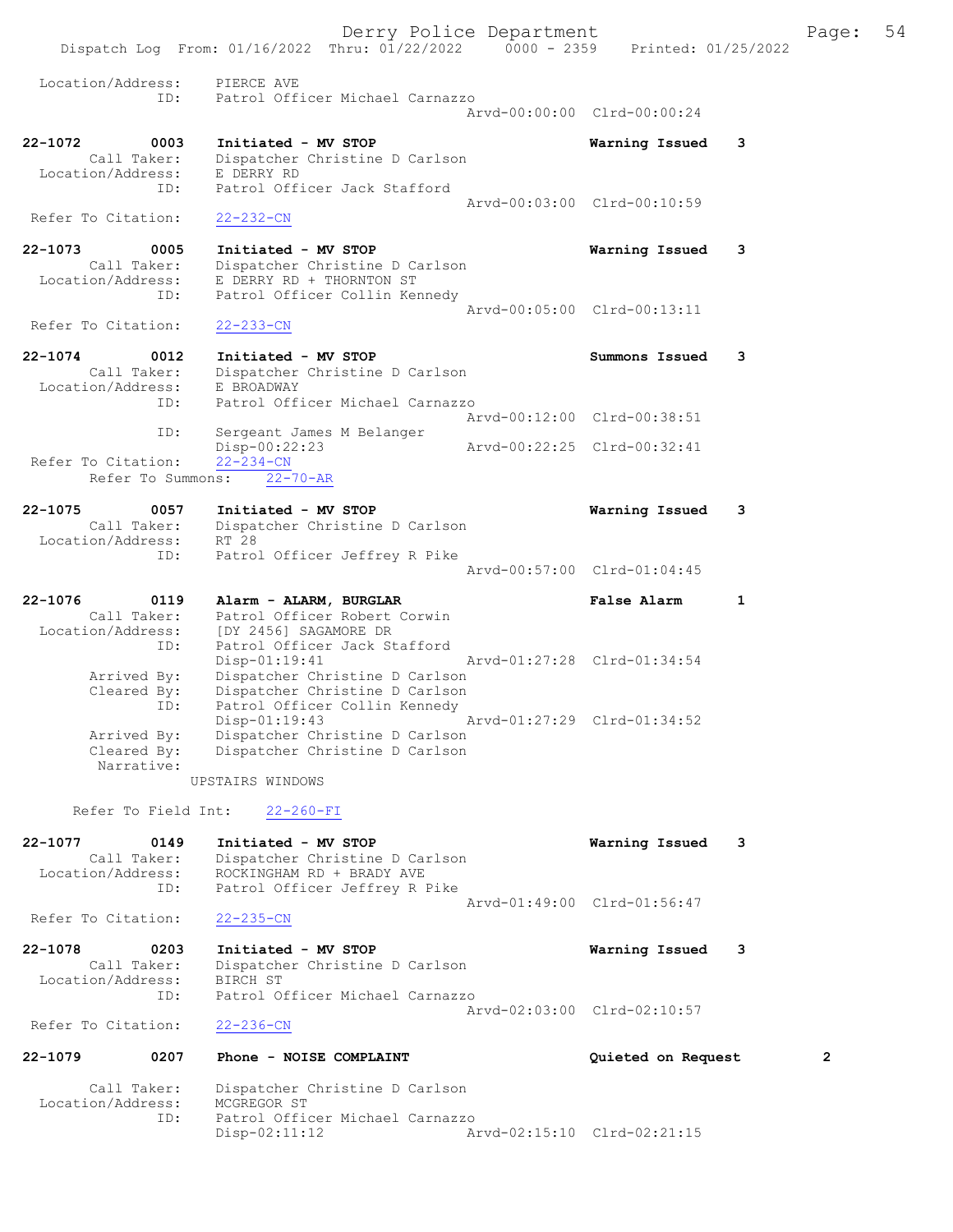Derry Police Department Fage: 55 Dispatch Log From: 01/16/2022 Thru: 01/22/2022 0000 - 2359 Printed: 01/25/2022 ID: Patrol Officer Jeffrey R Pike Disp-02:11:13 Arvd-02:15:59 Clrd-02:21:14 22-1080 0223 Phone - NOISE COMPLAINT Quieted on Request 2 Call Taker: Dispatcher Christine D Carlson Location/Address: MCGREGOR ST ID: Patrol Officer Michael Carnazzo Disp-02:24:06 Arvd-02:25:09 Clrd-02:27:05 ID: Patrol Officer Jeffrey R Pike Disp-02:24:07 Arvd-02:24:17 Clrd-02:27:04 Refer To Field Int: 22-263-FI 22-1081 0524 Initiated - PROPERTY CHECK Services Rendered 2 Call Taker: Dispatcher Christine D Carlson Location/Address: HUMPHREY RD ID: Patrol Officer Jeffrey R Pike Arvd-05:24:00 Clrd-05:24:23 22-1082 0537 Phone - TRAFFIC CONTROL Services Rendered 3 Call Taker: Dispatcher Christine D Carlson Location/Address: CHESTER RD ID: Patrol Officer Jack Stafford Disp-05:37:32 Arvd-05:43:07 Clrd-05:50:22 22-1083 0813 Initiated - MV STOP Warning Issued 3 Call Taker: Dispatcher Jonathon S Pickering Location/Address: S MAIN ST + FAIRWAY DR ID: Patrol Officer Awess Abdulkadir Arvd-08:13:00 Clrd-08:22:38<br>22-237-CN Refer To Citation: 22-1084 0827 Initiated - MV STOP Warning Issued 3 Call Taker: Dispatcher Jonathon S Pickering Location/Address: S MAIN ST ID: Patrol Officer Awess Abdulkadir Arvd-08:27:00 Clrd-08:31:02 Refer To Citation: 22-238-CN 22-1085 0827 Phone - ALARM, BURGLAR CHARM False Alarm 1 Call Taker: Dispatcher Jonathon S Pickering Location/Address: [DY 3591] TSIENNETO RD ID: Patrol Officer Cody Johnson Disp-08:30:21 Arvd-08:33:10 Clrd-08:36:14 ID: Patrol Officer Timothy J Underhill Disp-08:31:00 Arvd-08:33:53 Clrd-08:36:15 Narrative: 01/22/2022 0827 exit left Narrative: 01/22/2022 0834 off with employees Narrative: 01/22/2022 0836 false by employee 22-1086 0936 Initiated - MV STOP Warning Issued 3 Call Taker: Dispatcher Jonathon S Pickering Location/Address: CRYSTAL AVE ID: Patrol Officer Awess Abdulkadir Arvd-09:36:00 Clrd-09:45:44 Refer To Citation: 22-239-CN 22-1087 0945 Walk-In - SUBPOENA DELIVERY Not Served 1 Call Taker: Patrol Officer Scott M Beegan Location/Address: [DY 2] MUNICIPAL DR ID: Patrol Officer Cody Johnson Disp-09:45:54 Arvd-09:45:56 Clrd-09:45:00 Cleared By: Dispatcher Jonathon S Pickering ID: Patrol Officer Cody Johnson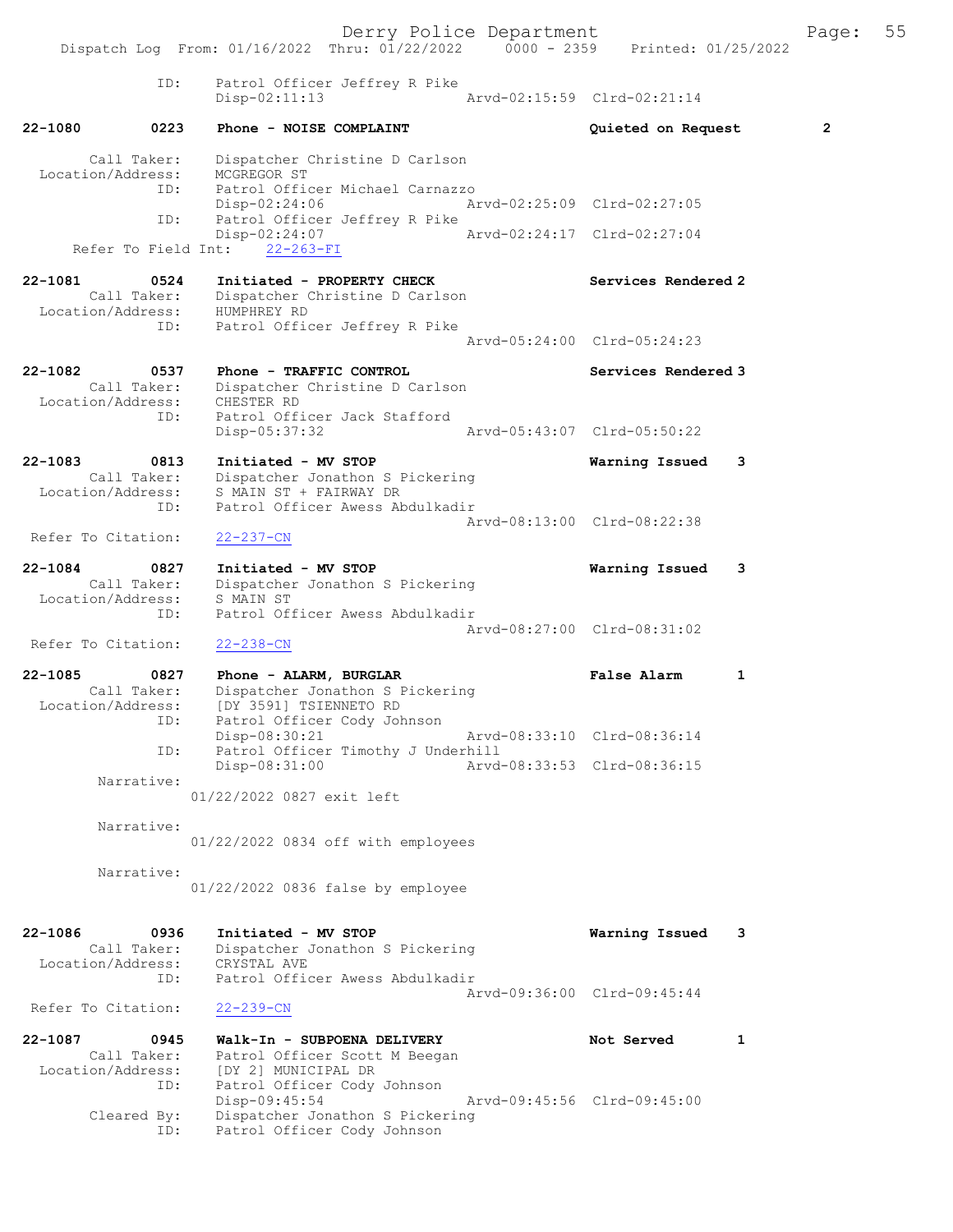Derry Police Department The Page: 56 Dispatch Log From: 01/16/2022 Thru: 01/22/2022 0000 - 2359 Printed: 01/25/2022 Disp-09:46:21 Clrd-09:46:32<br>Dispatcher Jonathon S Pickering Clrd-09:46:32 Dispatched By: Dispatcher Jonathon S Pickering Cleared By: Dispatcher Jonathon S Pickering 22-1088 0945 Initiated - SUBPOENA DELIVERY Served 1 Call Taker: Dispatcher Jonathon S Pickering Location/Address: [DY 2] MUNICIPAL DR ID: Patrol Officer Cody Johnson Arvd-09:45:00 Clrd-09:46:21 22-1089 1013 Initiated - ROAD HAZARD Removed Hazard 2 Call Taker: Dispatcher Jonathon S Pickering Location/Address: FORDWAY ST + BROOK ST ID: Patrol Officer Blake A Martineau Arvd-10:13:00 Clrd-10:23:14 22-1090 1028 Initiated - MV STOP Warning Issued 3 Call Taker: Dispatcher Jonathon S Pickering Location/Address: KENDALL POND RD + MICHAEL AVE ID: Patrol Officer Blake A Martineau Arvd-10:28:00 Clrd-10:40:48 Refer To Citation: 22-240-CN 22-1091 1040 Initiated - MV STOP Warning Issued 3 Call Taker: Dispatcher Jonathon S Pickering Location/Address: BYPASS 28 + WESTGATE RD ID: Patrol Officer Awess Abdulkadir Arvd-10:40:00 Clrd-10:47:50<br>22-241-CN Refer To Citation: 22-1092 1043 Initiated - MV STOP Warning Issued 3 Call Taker: Dispatcher Jonathon S Pickering Location/Address: FRANKLIN ST + ROLLINS ST ID: Patrol Officer Blake A Martineau Arvd-10:43:00 Clrd-10:49:44 Refer To Citation: 22-242-CN 22-1093 1049 Phone - MV ACCIDENT Report Taken 1 Call Taker: Dispatcher Jonathon S Pickering Location/Address: [DY 830] MANCHESTER RD ID: Patrol Officer Awess Abdulkadir Disp-10:50:04 Arvd-10:52:48 Clrd-11:15:49 Refer To Citation: Narrative: 01/22/2022 1055 off with NH 458100 and 4985523 Narrative: 01/22/2022 1116 Whaley v Robinson - non-reportable Refer To Accident: 22-33-AC 22-1094 1108 Phone - WELFARE CHECK Could Not Locate 2 Call Taker: Dispatcher Jonathon S Pickering Location/Address: CRYSTAL AVE ID: Patrol Officer Blake A Martineau<br>Disp-11:08:33 Ary Disp-11:08:33 Arvd-11:09:55 Clrd-11:14:43 ID: Patrol Officer Timothy J Underhill Disp-11:08:35 Arvd-11:14:42 Clrd-11:14:42 ID: Administrative Sergeant Christopher R Talbot Disp-11:09:52 Arvd-11:09:54 Clrd-11:14:45 Narrative: 01/22/2022 1115 checking for female at the request of Londonderry PD - could not locate 22-1095 1123 Initiated - SUBPOENA DELIVERY Not Served 1 Call Taker: Dispatcher Jonathon S Pickering Location/Address:<br>ID: GAYLE DR<br>Patrol Officer Timothy J Underhill Arvd-11:23:00 Clrd-11:26:53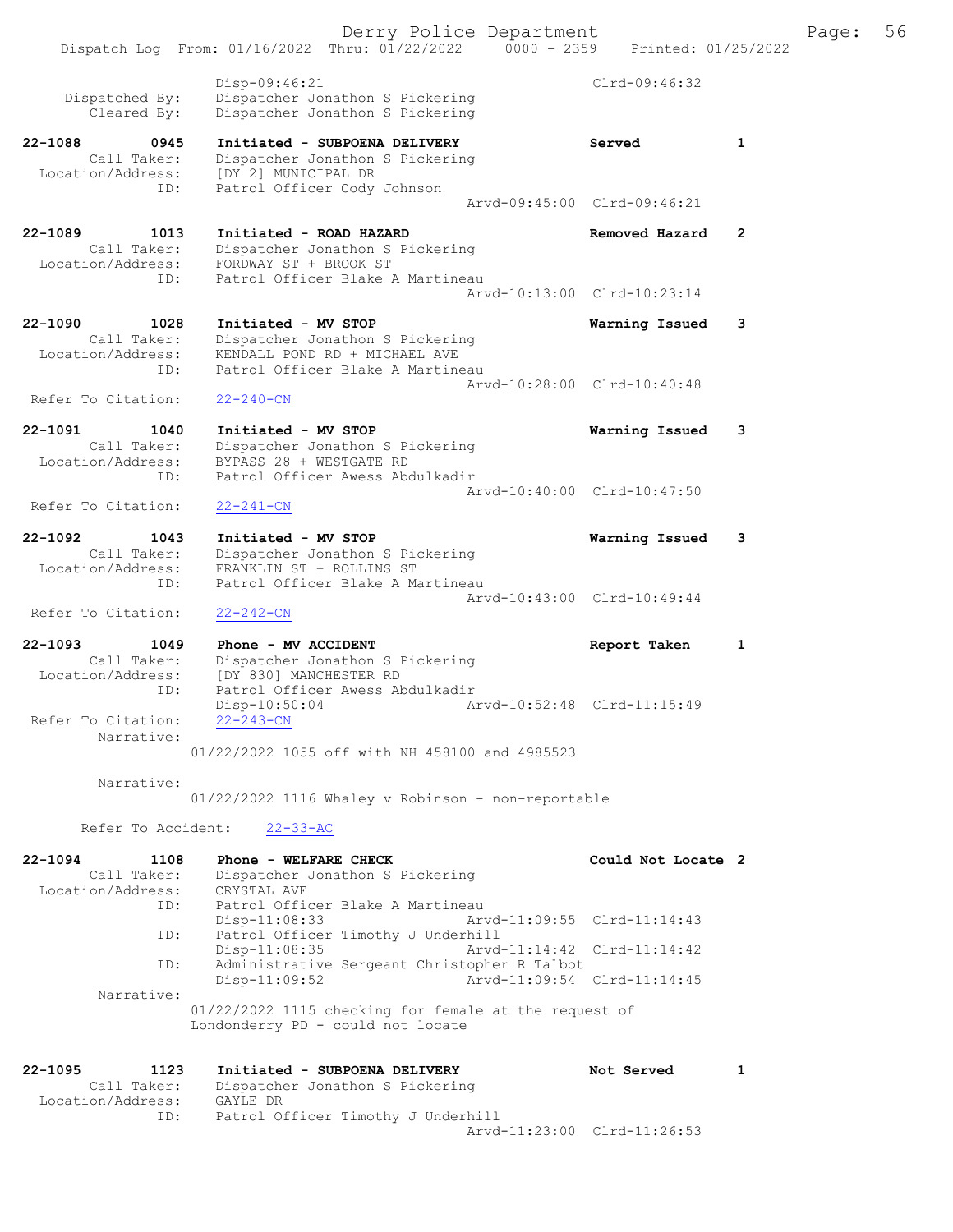| 22-1096<br>1133<br>Call Taker: | Initiated - SUBPOENA DELIVERY<br>Dispatcher Jonathon S Pickering | Served                      | $\mathbf{1}$   |
|--------------------------------|------------------------------------------------------------------|-----------------------------|----------------|
| Location/Address:<br>ID:       | LANE RD<br>Patrol Officer Timothy J Underhill                    |                             |                |
|                                |                                                                  | Arvd-11:33:00 Clrd-11:38:49 |                |
| 22-1097<br>1138                | Initiated - MV STOP                                              | Summons Issued              | 3              |
| Call Taker:                    | Dispatcher Jonathon S Pickering                                  |                             |                |
| Location/Address:              | <b>BIRCH ST</b>                                                  |                             |                |
| ID:                            | Patrol Officer Awess Abdulkadir                                  | Aryd-11:38:00 Clrd-11:51:32 |                |
| Refer To Citation:             | $22 - 816 - 003004$                                              |                             |                |
| $22 - 1098$<br>1148            | Initiated - SUBPOENA DELIVERY                                    | Not Served                  | $\mathbf{1}$   |
| Call Taker:                    | Dispatcher Jonathon S Pickering                                  |                             |                |
| Location/Address:              | CHASES GROVE RD                                                  |                             |                |
| ID:                            | Patrol Officer Timothy J Underhill                               | Arvd-11:48:00 Clrd-11:54:03 |                |
| $22 - 1099$<br>1214            | Phone - SUSPICIOUS ACTIVITY                                      | Report Taken                | $\overline{2}$ |
| Call Taker:                    | Dispatcher Jonathon S Pickering                                  |                             |                |
| Location/Address:              | NORMAN DR                                                        |                             |                |
| ID:                            | Patrol Officer Blake A Martineau                                 |                             |                |
| ID:                            | $Disp-12:15:47$<br>Patrol Officer Timothy J Underhill            | Arvd-12:23:09 Clrd-13:29:17 |                |
|                                | Arvd-13:14:04<br>$Disp-13:08:14$                                 | Clrd-13:29:16               |                |
| ID:                            | Administrative Sergeant Christopher R Talbot                     |                             |                |
| Refer To Incident:             | $Disp-13:16:14$<br>$22 - 103 - OF$                               | Arvd-13:16:15 Clrd-13:37:16 |                |
| $22 - 1100$<br>1217            | Phone - DISTURBANCE                                              |                             | $\mathbf{1}$   |
| Call Taker:                    | Dispatcher Jonathon S Pickering                                  | Report Taken                |                |
| Location/Address:              | [DY 997] PARKLAND DR                                             |                             |                |
| ID:                            | Patrol Officer Awess Abdulkadir                                  |                             |                |
| ID:                            | Disp-12:18:18                                                    | Arvd-12:19:50 Clrd-13:14:26 |                |
|                                | Patrol Officer Cody Johnson<br>Disp-12:18:21<br>Arvd-12:22:09    | $Clrd-13:14:27$             |                |
| ID:                            | Administrative Sergeant Christopher R Talbot                     |                             |                |
|                                | Disp-12:18:25                                                    | Arvd-12:22:08 Clrd-13:14:25 |                |
| Narrative:                     | 01/22/2022 1218 involuntary patient fled from hospital           |                             |                |
|                                |                                                                  |                             |                |
| Narrative:                     | 01/22/2022 1223 one in custody as IEA                            |                             |                |
|                                |                                                                  |                             |                |
| Narrative:                     |                                                                  |                             |                |
|                                | 01/22/2022 1224 433 transporting to PMC s/m: 48258.3             |                             |                |
| Narrative:                     |                                                                  |                             |                |
|                                | 01/22/2022 1225 433 transporting to PMC e/m: 48258.6             |                             |                |
| Refer To Incident:             | $22 - 102 - OF$                                                  |                             |                |
|                                |                                                                  |                             |                |
| 22-1101<br>1229                | Phone - PARKING COMPLAINT                                        | <b>Vehicle Moved</b>        | 1              |
| Call Taker:                    | Patrol Officer Scott M Beegan                                    |                             |                |
| Location/Address:<br>ID:       | [DY 632] ISLAND POND RD<br>Patrol Officer Timothy J Underhill    |                             |                |
|                                | Disp-13:30:17                                                    | Arvd-13:37:10 Clrd-13:37:10 |                |
| Dispatched By:                 | Dispatcher Jonathon S Pickering                                  |                             |                |
| Arrived By:                    | Dispatcher Jonathon S Pickering                                  |                             |                |
| Cleared By:<br>Narrative:      | Dispatcher Jonathon S Pickering                                  |                             |                |
|                                | vehicles parked on both sides of the road causing a hazard       |                             |                |
|                                |                                                                  |                             |                |
| 22-1102<br>1316<br>Call Taker: | Phone - ASSIST OTHER AGENCY                                      | Services Rendered 3         |                |
| Location/Address:              | Dispatcher Jonathon S Pickering<br>[DY 2097] E BROADWAY          |                             |                |
| ID:                            | Patrol Officer Awess Abdulkadir                                  |                             |                |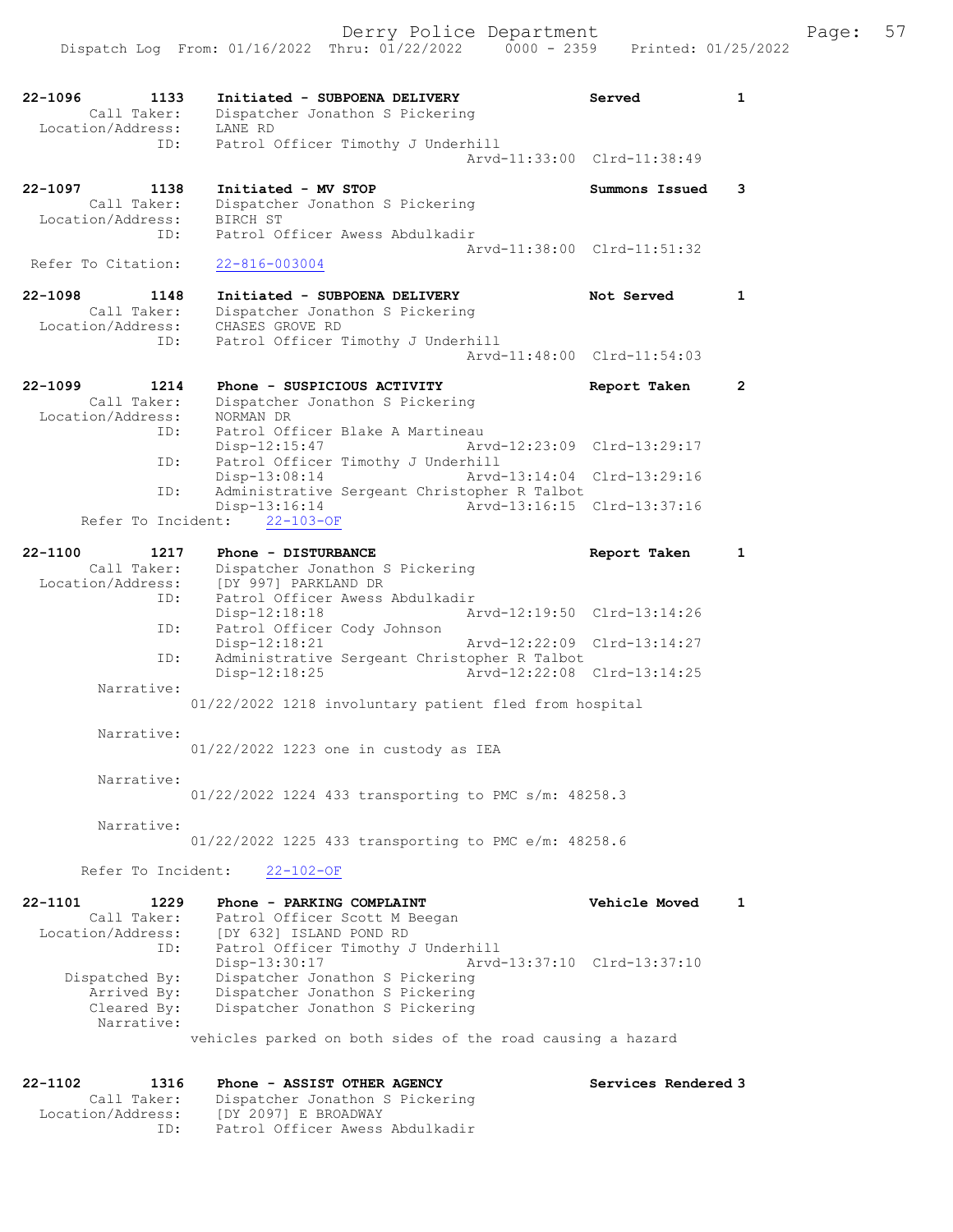Disp-13:16:46 Arvd-13:18:01 Clrd-13:22:21 22-1103 1418 Phone - SUSPICIOUS ACTIVITY ADVICE GIVEN 2 Call Taker: Patrol Officer Scott M Beegan Location/Address: ISLAND POND RD ID: Patrol Officer Timothy J Underhill Disp-14:18:41 Arvd-14:28:51 Clrd-15:02:05 Arrived By: Dispatcher Jonathon S Pickering Cleared By: Patrol Officer Tyler S Daniel 22-1104 1418 Phone - WARRANT ARREST Report Taken 2 Call Taker: Dispatcher Jonathon S Pickering Location/Address: PELICAN CIR ID: Patrol Officer Blake A Martineau Disp-14:19:02 Arvd-14:27:07 Clrd-15:33:26 Cleared By: Patrol Officer Tyler S Daniel ID: Patrol Officer Cody Johnson Disp-14:19:10 Arvd-14:27:08 Clrd-15:01:58 Cleared By: Patrol Officer Tyler S Daniel ID: Administrative Sergeant Christopher R Talbot Disp-14:27:05 Arvd-14:27:06 Clrd-15:02:01 Cleared By: Patrol Officer Tyler S Daniel ID: Patrol Officer Samuel J Troy Disp-14:39:04 Clrd-14:44:44 ID: Patrol Officer Scott M Beegan Disp-15:33:21 Arvd-15:33:23 Clrd-16:53:01 Dispatched By: Patrol Officer Tyler S Daniel Arrived By: Patrol Officer Tyler S Daniel Cleared By: Patrol Officer Tyler S Daniel Narrative: 01/22/2022 1446 one in custody SUBJECT: THOMAS DUNN DOB:4/15/1981 7 A PELICAN DR EBW FOR WILLFUL CONCEALMENT Narrative: 01/22/2022 1459 325 starting 44830.5 Narrative: 01/22/2022 1510 OFF AT HQ E/M: 44832.8 Narrative: 01/22/2022 1540 PLACED IN CELL THREE Narrative: 01/22/2022 1652 SUBJECT RELEASED WITH A COURT DATE OF 4/7/22 Refer To Arrest: 22-71-AR 22-1105 1429 Phone - SUSPICIOUS ACTIVITY Could Not Locate 2 Call Taker: Patrol Officer Scott M Beegan Location/Address: LAWRENCE RD ID: Patrol Officer Michael P Accorto Disp-16:15:00 Arvd-16:17:03 Clrd-16:29:34 Dispatched By: Patrol Officer Tyler S Daniel Arrived By: Patrol Officer Tyler S Daniel Cleared By: Patrol Officer Tyler S Daniel Narrative: 01/22/2022 1630 Woman walking near the roadway 22-1106 1525 Phone - ASSIST CITIZEN 1988 Services Rendered 3 Call Taker: Patrol Officer Tyler S Daniel Location/Address: CAROL RD ID: Patrol Officer Michael P Accorto Disp-15:25:43 Arvd-15:51:19 Clrd-15:53:16 22-1107 1553 Radio - MV STOP Warning Issued 3 Call Taker: Patrol Officer Tyler S Daniel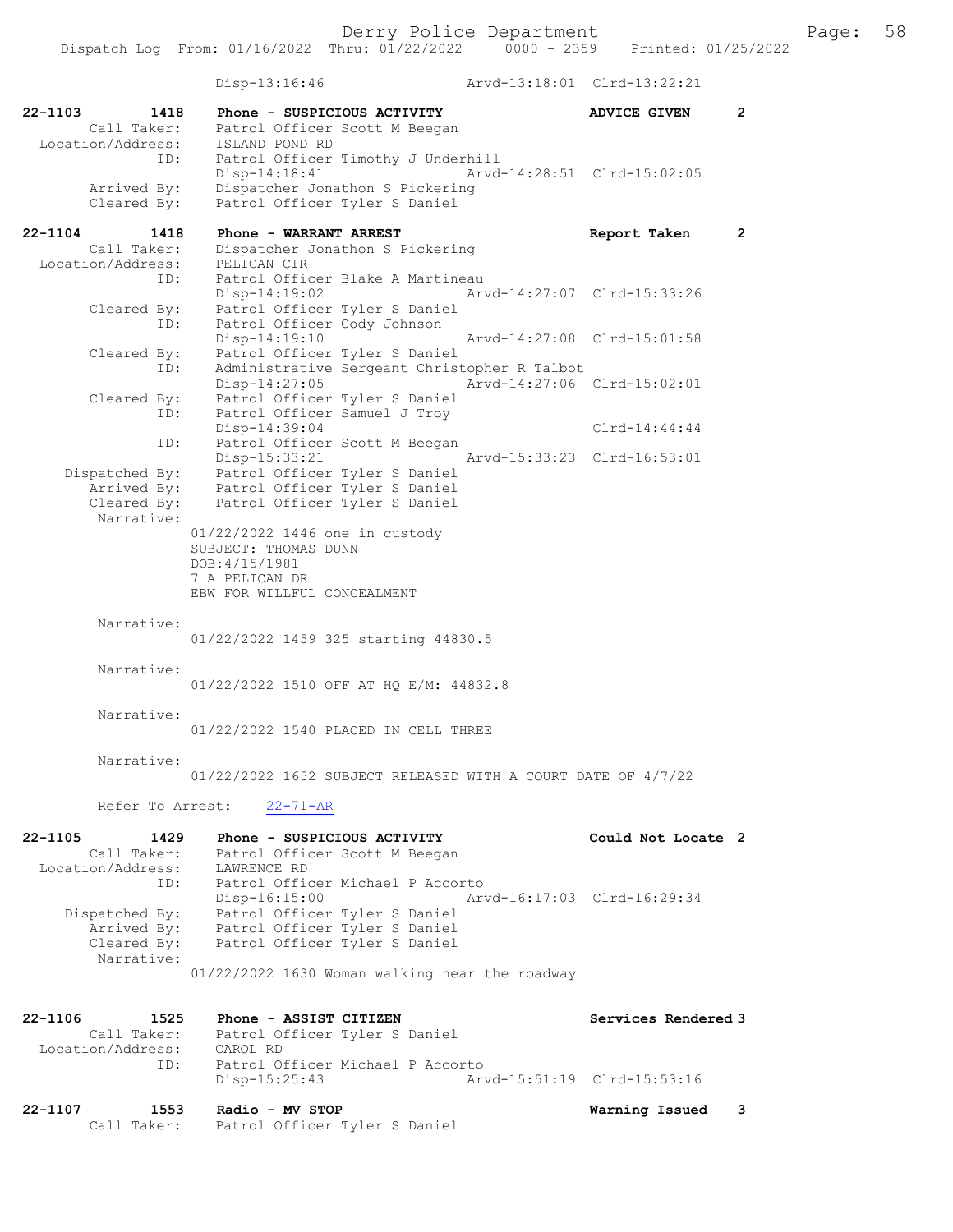Derry Police Department Fage: 59 Dispatch Log From: 01/16/2022 Thru: 01/22/2022 0000 - 2359 Printed: 01/25/2022 Location/Address: E BROADWAY ID: Patrol Officer Casey J Noyes Disp-15:53:51 Arvd-15:53:52 Clrd-16:02:24 Refer To Citation: 22-244-CN 22-1108 1606 Phone - MV ACCIDENT Report Taken 1 Call Taker: Patrol Officer Tyler S Daniel Location/Address: ASHLEIGH DR + MANCHESTER RD ID: Patrol Officer Samuel J Troy Disp-16:07:01 Arvd-16:14:01 Clrd-16:35:00 ID: Patrol Officer Robert Corwin Disp-16:07:04 Arvd-16:07:18 Clrd-16:16:07 Narrative: 01/22/2022 1635 MOCHRIE V. FOLEY- FULL REPORT Refer To Accident: 22-34-AC 22-1109 1633 Phone - SUSPICIOUS ACTIVITY Services Rendered 2 Call Taker: Patrol Officer Tyler S Daniel Location/Address: [DY 146] ASHLEIGH DR ID: Patrol Officer Robert Corwin Disp-16:34:14 Arvd-16:36:07 Clrd-16:48:48 ID: Patrol Officer Samuel J Troy<br>Disp-16:36:02 Arvd-16:36:08 Clrd-16:49:00 Disp-16:36:02 Narrative: 01/22/2022 1648 INVOLVING JUVENILE Refer To Field Int: 22-258-FI 22-1110 1716 Radio - FOLLOW-UP Cleared 2 Call Taker: Patrol Officer Tyler S Daniel Location/Address: W BROADWAY ID: Patrol Officer Casey J Noyes Disp-17:16:56 Arvd-17:16:57 Clrd-17:26:19 22-1111 1915 Radio - MV STOP 1918 1918 Rarning Issued 3 Call Taker: Patrol Officer Tyler S Daniel Location/Address: BIRCH ST ID: Patrol Officer Casey J Noyes Disp-19:15:54 Arvd-19:15:55 Clrd-19:21:05 Cleared By: Patrol Officer Kevin L Davies Refer To Citation: 22-245-CN Narrative: MA 672WN3 22-1112 1921 Phone - DOMESTIC DISTURBANCE Verbal in Nature 1 Call Taker: Patrol Officer Kevin L Davies Location/Address: WINDHAM RD ID: Patrol Officer Michael P Accorto Disp-19:21:58 Arvd-19:22:09 Clrd-19:39:32

 Cleared By: Patrol Officer Tyler S Daniel ID: Patrol Officer Casey J Noyes Disp-19:22:00 Arvd-19:22:11 Clrd-19:39:34 Cleared By: Patrol Officer Tyler S Daniel ID: Lieutenant Michael T Muncey Disp-19:24:31 Arvd-19:29:31 Clrd-19:35:42 Arrived By: Patrol Officer Tyler S Daniel Cleared By: Patrol Officer Tyler S Daniel Refer To Field Int: 22-259-FI

| 22-1113           | 1950        | Phone - SUSPICIOUS ACTIVITY      |                             | Cleared |  |
|-------------------|-------------|----------------------------------|-----------------------------|---------|--|
|                   | Call Taker: | Patrol Officer Tyler S Daniel    |                             |         |  |
| Location/Address: |             | HAMPSTEAD RD                     |                             |         |  |
|                   | ID:         | Patrol Officer Collin Kennedy    |                             |         |  |
|                   |             | Disp-19:51:01                    | Arvd-19:55:14 Clrd-20:08:33 |         |  |
|                   |             | ID: Patrol Officer Samuel J Troy |                             |         |  |
|                   |             | $Disp-19:51:03$                  | Arvd-19:52:47 Clrd-20:08:31 |         |  |
|                   | ID:         | Patrol Officer Robert Corwin     |                             |         |  |
|                   |             | $Disp-19:51:04$                  | Arvd-19:55:06 Clrd-20:08:30 |         |  |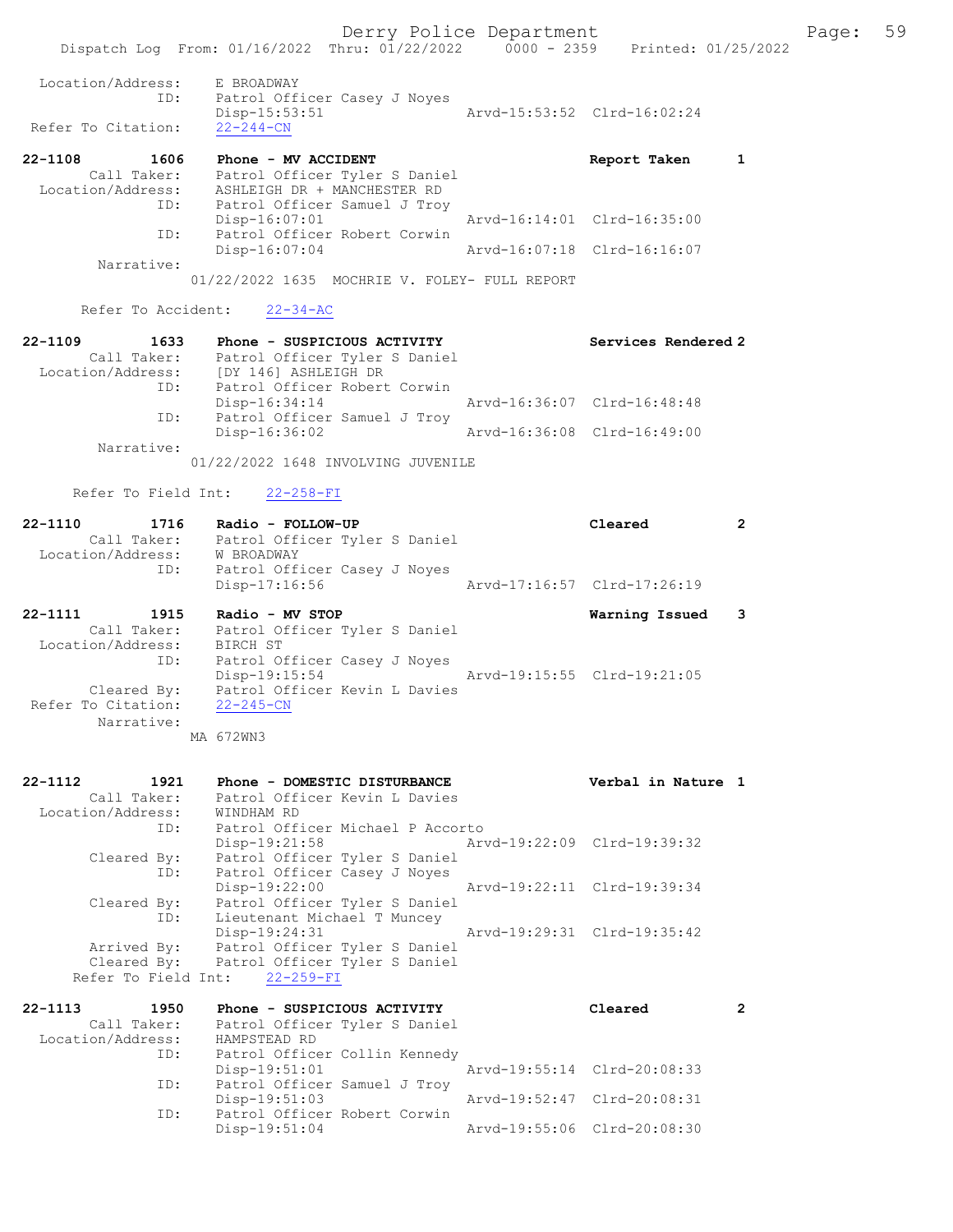Derry Police Department Fage: 60 Dispatch Log From: 01/16/2022 Thru: 01/22/2022 0000 - 2359 Printed: 01/25/2022 ID: Lieutenant Michael T Muncey Disp-19:55:07 Arvd-19:55:15 Clrd-20:08:27 Narrative: 01/22/2022 1951 THREE OCCUPANTS IN A DARK COLORED SEDAN TRAVELING FROM CHASE RD IN SANDOWN 22-1114 2023 Phone - HIT AND RUN Report Taken 2 Call Taker: Patrol Officer Tyler S Daniel Location/Address: FORDWAY EXT + BOWERS RD ID: Patrol Officer Michael P Accorto Disp-20:24:13 Arvd-20:24:15 Clrd-21:16:29 Cleared By: Patrol Officer Kevin L Davies Narrative: 01/22/2022 2024 STOP SIGN DOWN Narrative: 01/22/2022 2109 DPW requested and now on scene Narrative: 01/22/2022 2115 DPW placed a temporary sign until Monday 01/24 Refer To Incident: 22-104-OF 22-1115 2029 Radio - MV STOP Warning Issued 3 Call Taker: Patrol Officer Tyler S Daniel Location/Address: N MAIN ST ID: Patrol Officer Collin Kennedy Disp-20:30:20 Arvd-20:30:21 Clrd-20:35:47 Refer To Citation: 22-246-CN Narrative: NH 4488866 22-1116 2055 Radio - FOLLOW-UP Cleared 2 Call Taker: Patrol Officer Kevin L Davies Location/Address: [DY 2] MUNICIPAL DR ID: Patrol Officer Samuel J Troy Disp-20:56:30 Arvd-20:56:32 Clrd-21:42:34 Cleared By: Patrol Officer Tyler S Daniel 22-1117 2312 Initiated - PROPERTY CHECK Services Rendered 2 Call Taker: Dispatcher Christine D Carlson Location/Address: ROLLINS ST ID: Patrol Officer Awess Abdulkadir Arvd-23:12:00 Clrd-23:12:16 22-1118 2321 Initiated - PROPERTY CHECK Services Rendered 2 Call Taker: Dispatcher Christine D Carlson Location/Address: PIERCE AVE ID: Patrol Officer Andrew R Kennedy Arvd-23:21:00 Clrd-23:21:24 22-1119 2337 Phone - WELFARE CHECK Services Rendered 2 Call Taker: Patrol Officer Kevin L Davies Location/Address: ISLAND POND RD ID: Patrol Officer Charles L Doherty Disp-23:38:19 Arvd-23:48:50 Clrd-01/23/2022 @ 00:01:56 Arrived By: Dispatcher Christine D Carlson Cleared By: Dispatcher Christine D Carlson ID: Patrol Officer Collin Kennedy Disp-23:38:22 Arvd-23:48:08 Clrd-01/23/2022 @ 00:01:54 Arrived By: Dispatcher Christine D Carlson Cleared By: Dispatcher Christine D Carlson ID: Sergeant James M Belanger Disp-23:53:02 Arvd-23:53:03 Clrd-01/23/2022 @ 00:01:51 Dispatched By: Dispatcher Christine D Carlson Arrived By: Dispatcher Christine D Carlson Cleared By: Dispatcher Christine D Carlson